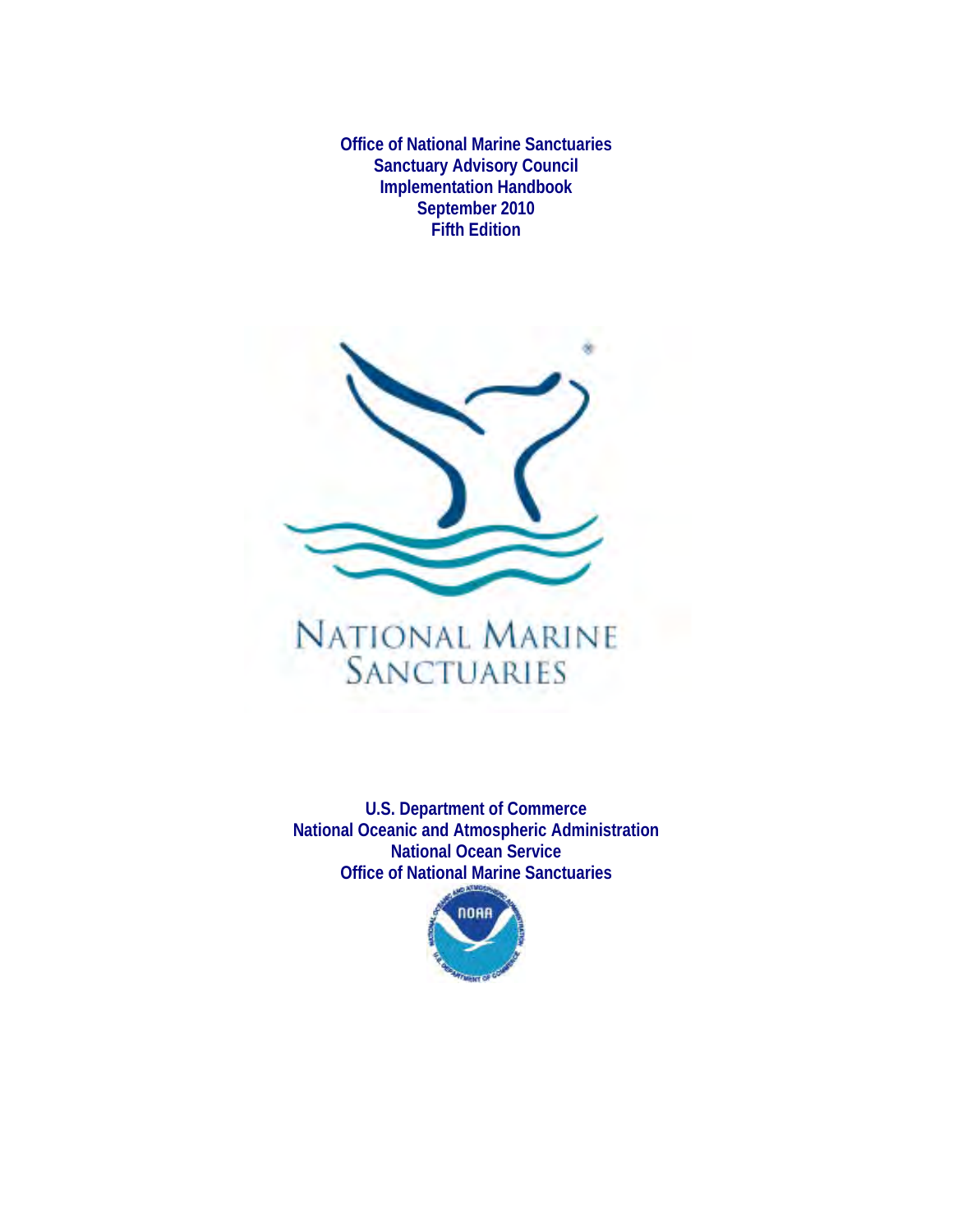## **About This Document**

This implementation handbook is intended to provide sanctuary staff, advisory council members, and the general public with information about national marine sanctuary advisory councils. This handbook incorporates the experience and knowledge gained by the Office of National Marine Sanctuaries (ONMS) since sanctuary advisory councils were first established 20 years ago. Future editions will be prepared as necessary to reflect any additional lessons learned, new council policies or major changes in the ONMS.

## **Using This Document**

This handbook provides information on how to establish, operate, and resolve issues associated with advisory councils. It is intended to serve as a reference guide, not to be read sequentially unless the reader is seeking a general overview of advisory councils.

> Comments or questions on this handbook or sanctuary advisory councils should be directed to:

Karen Brubeck, ONMS National Sanctuary Advisory Council Coordinator karen.brubeck@noaa.gov (206) 842-6084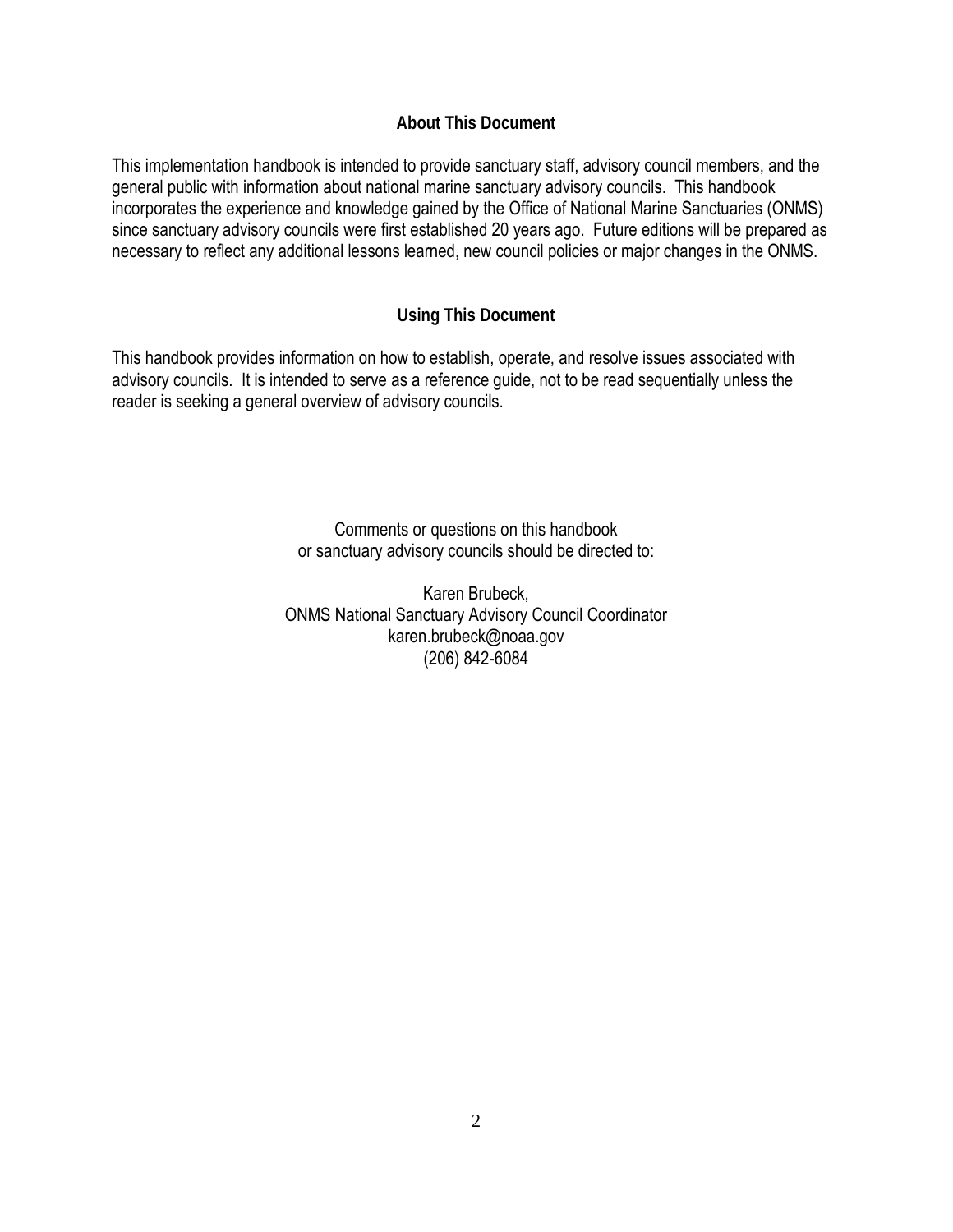## *Table of Contents* **List of Acronyms** 6

| Part I: General Information                                               | 7  |
|---------------------------------------------------------------------------|----|
| The National Marine Sanctuary System<br>А.                                | 7  |
| <b>National Marine Sanctuary Advisory Councils</b><br>В.                  | 7  |
| <b>Sanctuary Advisory Council Policy Statement</b><br>C.                  | 8  |
| <b>Sanctuary Advisory Council Member Definition</b><br>D.                 | 9  |
| <b>Sanctuary Advisory Council Authority</b><br>Е.                         | 9  |
| <b>Sanctuary Advisory Council Member Liability</b><br>F.                  | 10 |
| Representative Roles and Activities of a Sanctuary Advisory Council<br>G. | 10 |
| H. Roles of Sanctuary Advisory Council Seats                              | 12 |
| Part II: Policy and Procedural Guidance                                   | 16 |
| A. The Council Charter                                                    | 16 |
| <b>B. Council Structure and Composition</b>                               | 17 |
| <b>B.1. Number of Council Seats</b>                                       | 17 |
| B.2. Term Length of Council Members                                       | 17 |
| <b>B.3. Use of Alternates</b>                                             | 17 |
| <b>B.4. Council Composition</b>                                           | 18 |
| <b>B.5. Council Officers</b>                                              | 21 |
| <b>B.6. Council Subunits</b>                                              | 22 |
| C. Selection of Council Members                                           | 24 |
| C.1. Selection of Governmental Members                                    | 24 |
| C.2. Selection of Non-Governmental Members                                | 25 |
| C.3. Selection of Youth Seat Member                                       | 29 |
| D. Removal of Council Members                                             | 29 |
| D.1. Grounds for Removal                                                  | 30 |
| D.2. Warning System                                                       | 30 |
| D.3. Governmental Agency Removal/Replacement                              | 30 |
| E. Council Meetings                                                       | 31 |
| E.1. Full Council Meetings                                                | 31 |
| E.2. Emergency Meetings                                                   | 32 |
| E.3. Canceled Council Meeting                                             | 32 |
| E.4. Greening the Meetings                                                | 32 |
| E.5. Council Retreats                                                     | 32 |
| E.6. Subunit Meetings                                                     | 34 |
| F. General Administration and Operation of the Council                    | 35 |
| F.1. Communication Protocols                                              | 35 |
| F.2. Communication of Council Advice and Dissenting Opinions/Decisions    | 40 |
| F.3. Seat Equality                                                        | 40 |
| F.4. Protocols/Bylaws                                                     | 40 |
| F.5. Anonymous Voting                                                     | 41 |
| F.6. Proxy Voting                                                         | 41 |
| F.7. Non-Voting Seats                                                     | 41 |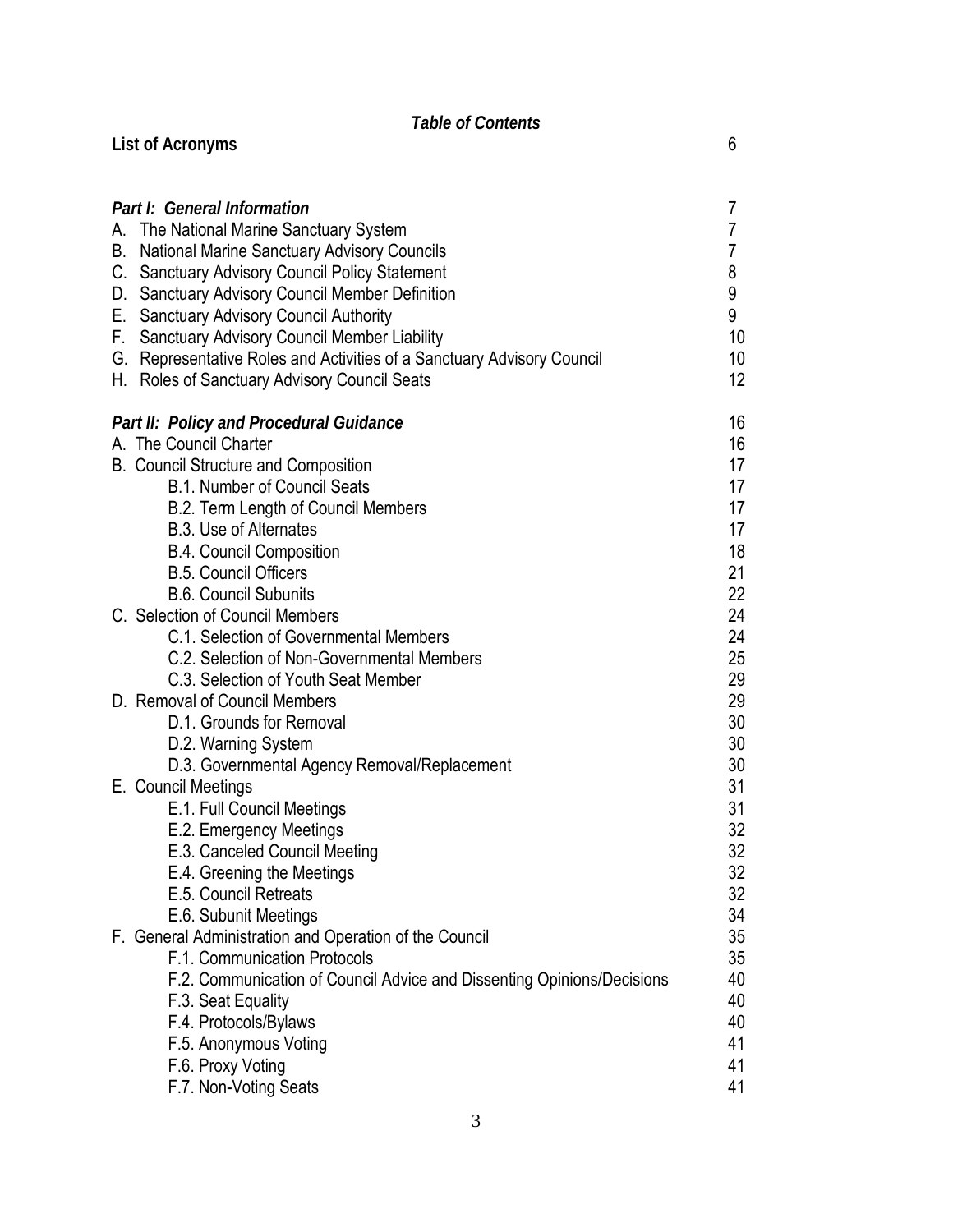| F.8. Multiple Technologies for Meetings                                | 41 |
|------------------------------------------------------------------------|----|
| F.9. Individual Telephone Participation and Voting in Council Meetings | 42 |
| F.10. Audio and/or Videotaping of Council Meetings                     | 42 |
| F.11. Youth Shadowing/Mentoring Program                                | 43 |
| F.12. Meeting Minutes                                                  | 43 |
| F.13. Management of Resolutions and Other Action Items                 | 43 |
| F.14. Annual Council Work Plan                                         | 44 |
| F.15. Council Annual Report                                            | 44 |
| F.16. Council Application Records Management                           | 45 |
| F.17. Council Member Service Hours                                     | 45 |
| G. Conduct of the Council and Council Members                          | 45 |
| G.1. Council as a Body                                                 | 45 |
| G.2. Individual Council Members                                        | 46 |
| G.3. Use of Council Title                                              | 46 |
| G.4. Conflict of Interest Guidelines                                   | 47 |
| G.5. Relationship with Friends' Groups and Foundations                 | 47 |
| H. Council Member Training                                             | 47 |
| H.1. Informational Material                                            | 48 |
| H.2. General Orientation                                               | 48 |
| H.3. Seat-Specific Orientation                                         | 48 |
| H.4. Staff Mentoring                                                   | 49 |
| H.5. Constituent-Building Tools                                        | 49 |
| H.6. Council Member Mentoring                                          | 49 |
| H.7. Additional Training                                               | 49 |
| I. ONMS Support of Councils                                            | 49 |
| I.1. All Site Staff                                                    | 49 |
| I.2. Sanctuary Superintendent                                          | 49 |
| I.3. Council Coordinator                                               | 49 |
| 1.4. Other Site-Specific Council Support                               | 52 |
| 1.5. National Level Support of Councils                                | 54 |
|                                                                        |    |
| Part III: Modifying a Council                                          | 55 |
| A. Revising a Charter                                                  | 55 |
| B. Extending a Charter                                                 | 55 |
| C. Amending a Charter                                                  | 56 |
| D. Filling Vacant Seats                                                | 56 |
| E. Trouble-Shooting                                                    | 56 |
| Part IV: Appendices                                                    | 59 |
| Appendix 1 - Model Council Charter                                     | 60 |
| Appendix 2 – Model Federal Register Notice to Recruit Members          | 72 |
| Appendix 3 – Model Press Release to Recruit Members                    | 73 |
| Appendix 4 – Model Press Release to Announce New Members               | 75 |
| Appendix 5 – Model Press Release to Announce a Council Meeting         | 77 |
| Appendix 6 - General Council Member Application Form                   | 79 |
| Appendix 7 – Youth Seat Application Form (14 - 18 years of age)        | 81 |
|                                                                        |    |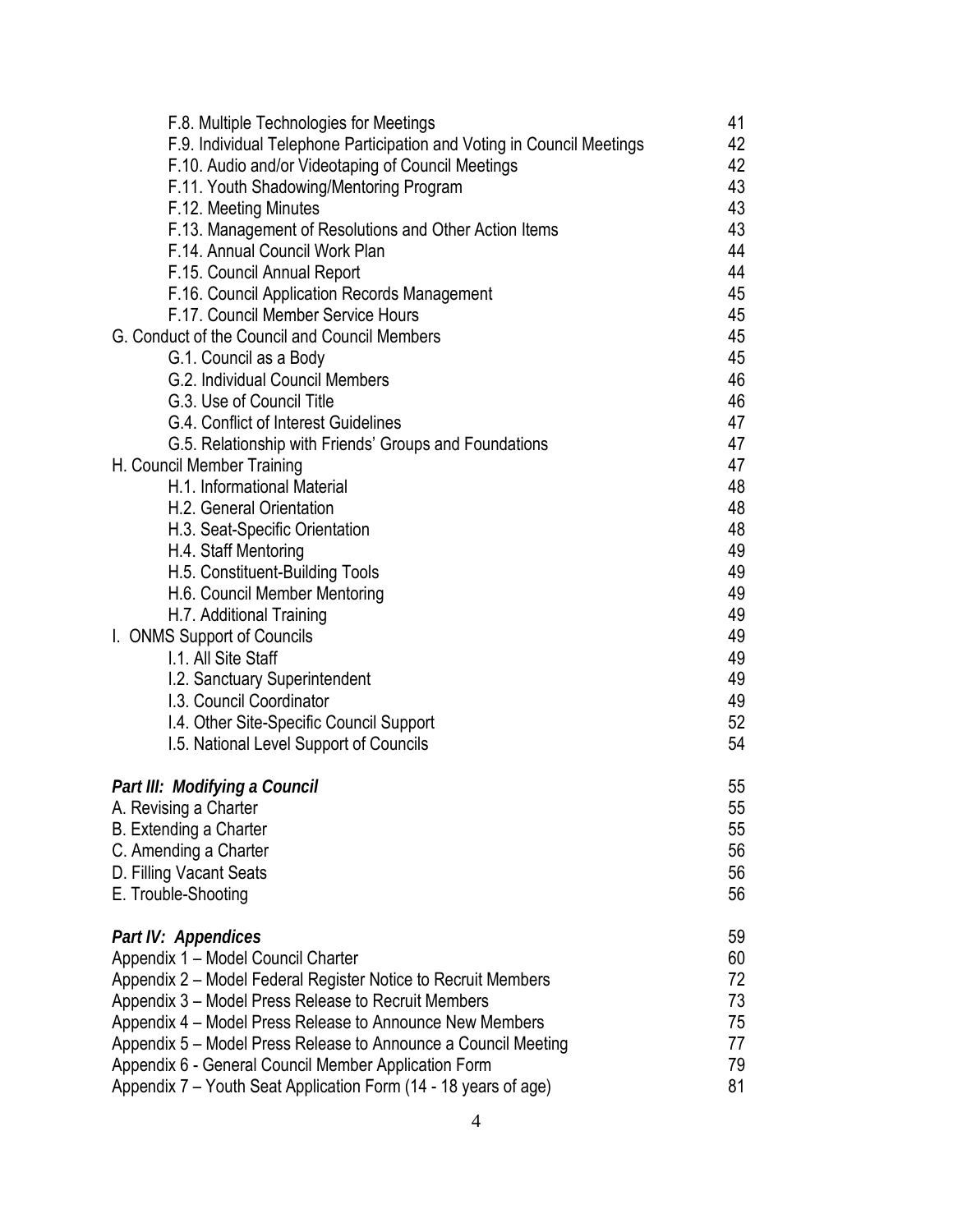| Appendix 8 - Youth Seat Permission Slips (14 - 18 years of age)          | 85         |  |
|--------------------------------------------------------------------------|------------|--|
| (a) Parent/Guardian Permission Form                                      | 85         |  |
| (b) Waiver of Liability Form                                             | 86         |  |
| (c) Medical Release Form                                                 | 87         |  |
| (d) School Administration Permission Form                                | 88         |  |
| Appendix 9 – Youth Working Group Permission Slips (14 - 18 years of age) | 89         |  |
| (a) Parent/Guardian Permission Form                                      | 89         |  |
| (b) Waiver of Liability Form                                             | 90         |  |
| (c) Medical Release From                                                 | 91         |  |
| (d) School Administration Permission Form                                | 92         |  |
| Appendix 10 - Model Oaths                                                | 93         |  |
| Appendix 11 - Model Charter Amendment                                    | 94         |  |
| Appendix 12 - Model Cover Memoranda and Letters                          | 95         |  |
| (a) Cover Memo for Charter Approval                                      | 95         |  |
| (b) Cover Memo for Charter Amendment Approval                            | 96         |  |
| (c) Cover Memo for Federal Register Notice to Recruit Members            | 97         |  |
| (d) Regional Approval Memo for Member Selection                          | 98         |  |
| (e) Cover Memo for Member Selection Approval                             | 99         |  |
| (f) Cover Letter for Application Kits                                    | 100        |  |
| (g) Invitation Letter to Government Agency                               | 101        |  |
| (h) Letter Notifying Selected Members                                    | 102        |  |
| (i) Letter Notifying Selected Alternates                                 | 103        |  |
| (j) Letter to Non-Selected Applicants                                    | 104        |  |
| (k) Member Removal Approval Request to the Director                      | 105        |  |
| (I) Letter to Remove Council Member                                      | 106        |  |
| (m) Cover Memo for Council Communications                                | 107        |  |
| (n) Memo for Council Charter Extension                                   | 108        |  |
| Appendix 13 - Advice Acknowledgment Template                             | 109        |  |
| Appendix 14 – Charter Revision Process                                   | 110        |  |
| Appendix 15 - Council Member Selection Process                           | 111<br>114 |  |
| Appendix 16 - Charter Amendment Process                                  |            |  |
| Appendix 17 – Accessing the Senate Lobbyist Database                     | 115        |  |
| Appendix 18 - Federally Registered Lobbyist Vetting Process              | 116        |  |
|                                                                          |            |  |

| <b>List of Tables</b>                              |  |
|----------------------------------------------------|--|
| Table 1: Advisory Councils and Establishment Dates |  |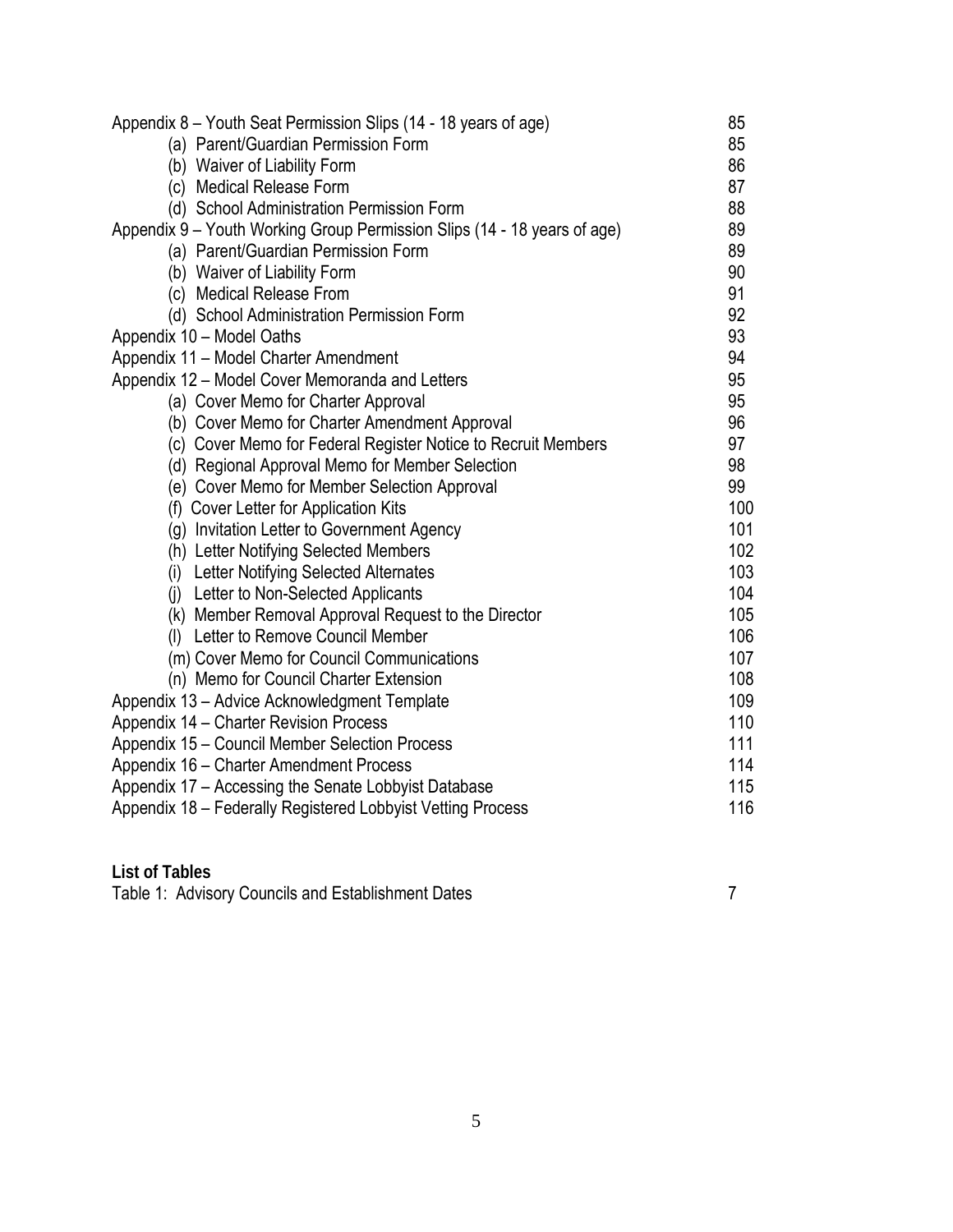# *List of Acronyms*

| AOP         | <b>Annual Operating Plan</b>                    |
|-------------|-------------------------------------------------|
| CAL         | Citizen-At-Large                                |
| <b>DOC</b>  | Department of Commerce                          |
| FACA        | <b>Federal Advisory Committee Act</b>           |
| FECA        | <b>Federal Employees Compensation Act</b>       |
| <b>FOIA</b> | Freedom of Information Act                      |
| GCOS        | <b>General Counsel Ocean Services</b>           |
| <b>NMSA</b> | <b>National Marine Sanctuaries Act</b>          |
| NOAA        | National Oceanic and Atmospheric Administration |
| <b>NOS</b>  | <b>National Ocean Service</b>                   |
| OGC         | <b>Office of General Counsel</b>                |
| OMB         | Office of Management and Budget                 |
| <b>ONMS</b> | <b>Office of National Marine Sanctuaries</b>    |
| PDF         | <b>Portable Document File</b>                   |
| PRA         | <b>Paperwork Reduction Act</b>                  |

## **Notes:**

When the handbook mentions "members," it refers to the primary members of the council. Alternates will always be referred to explicitly.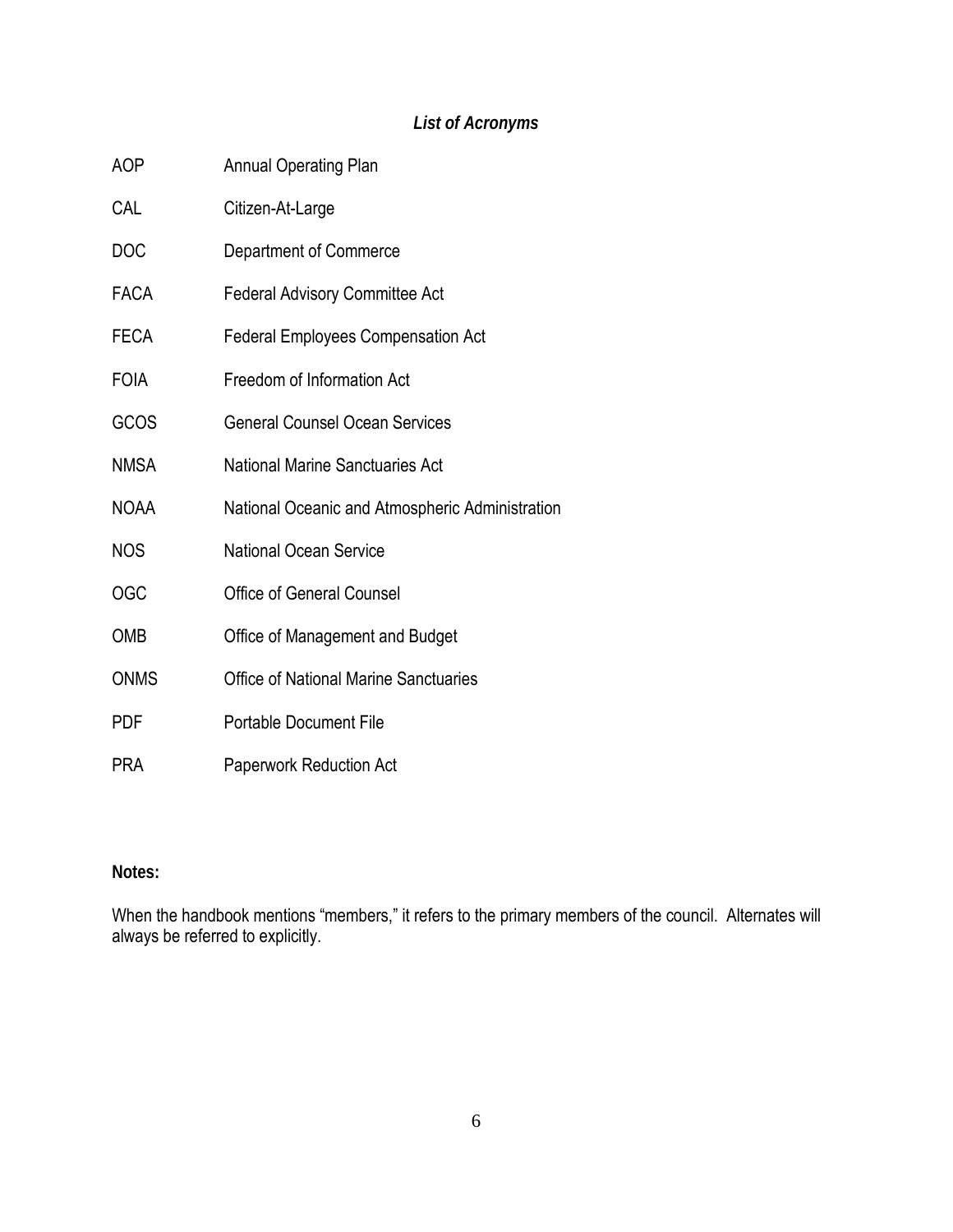## *PART I: GENERAL INFORMATION*

## **A. The National Marine Sanctuary System**

The Office of National Marine Sanctuaries (ONMS) serves as the trustee for 14 marine protected areas encompassing more than 150,000 square miles of ocean and Great Lakes waters from Washington State to the Florida Keys, and from Lake Huron to American Samoa. The ONMS manages 13 national marine sanctuaries and the Papahānaumokuākea Marine National Monument by working cooperatively with its partners and the public to conserve these special places while allowing recreation and commercial activities compatible with resource protection. ONMS staff works to enhance public awareness of our marine resources and marine heritage through scientific research, monitoring, exploration, educational programs and outreach.

## **B. National Marine Sanctuary Advisory Councils**

With the designation of the Florida Keys National Marine Sanctuary in 1990, the ONMS was required by Congress to establish an advisory committee for that sanctuary. The resulting sanctuary advisory council, which first met in 1992, was the first such body established by the ONMS, and it was originally subject to the terms of the Federal Advisory Committee Act (FACA). In 1992, the National Marine Sanctuaries Act (NMSA) was amended to authorize the Secretary of Commerce to establish one or more advisory councils to provide advice to the Secretary regarding the designation and management of national marine sanctuaries. Sanctuary advisory councils (councils) were also specifically exempted from the requirements of FACA (although the NMSA reiterates some of FACA's procedural requirements). All fourteen of the sites in the system have councils (see Table 1 for dates councils were established). All of the councils are active in various projects and issues affecting the management of those sites, and generally meet on a monthly, bimonthly or quarterly basis.

This document provides the general background to and authority for ONMS councils (Part I); policy and procedural guidance (Part II); and how to modify a council after it is operational (Part III). The appendices (Part IV) are referenced in the text and contain models for all of the documents needed for council processes.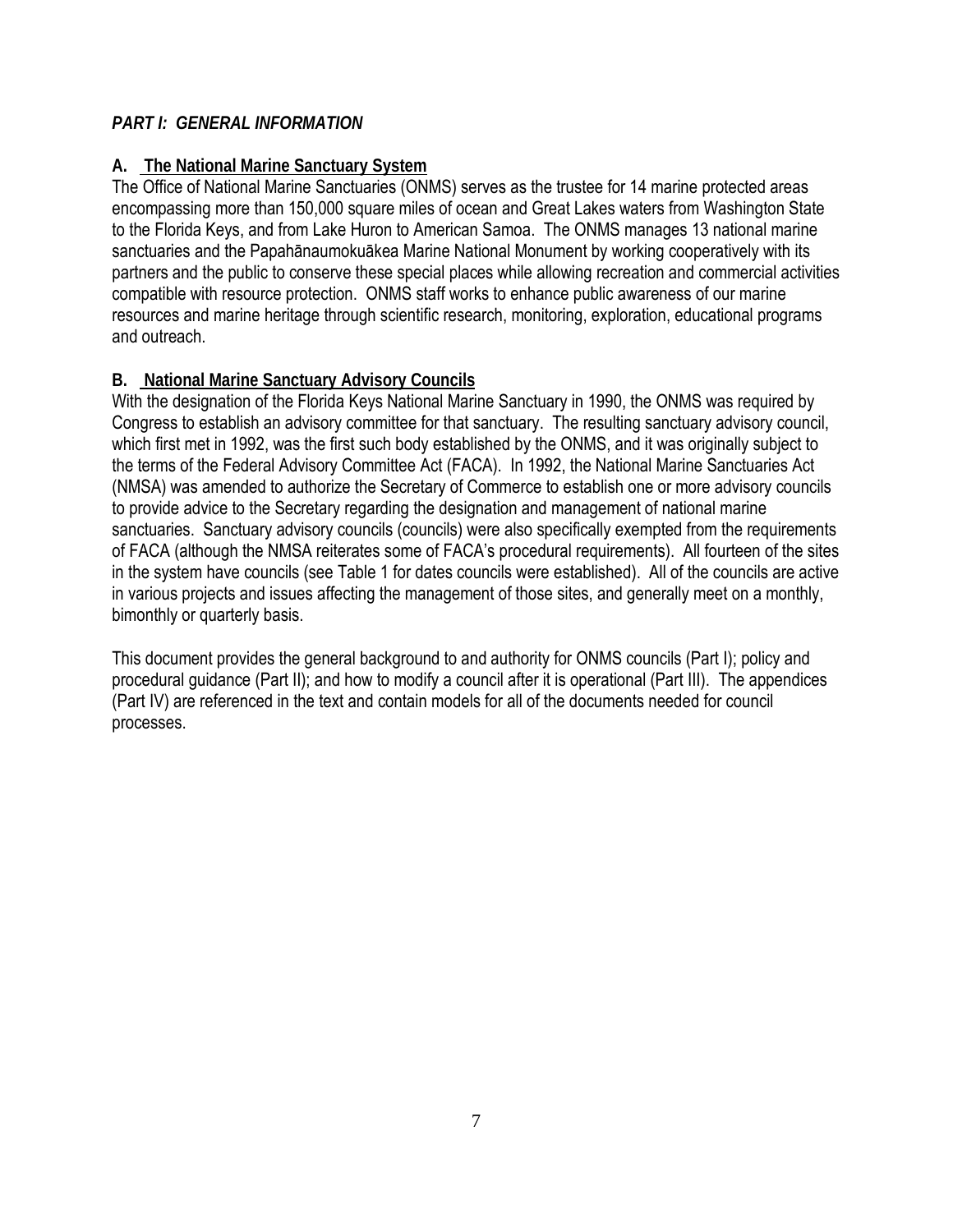| <b>Site</b>                        | <b>Year Council Established</b> |
|------------------------------------|---------------------------------|
| Florida Keys NMS                   | 1990                            |
| Hawaiian Island Humpback Whale NMS | 1992                            |
| Stellwagen Bank NMS                | 1992                            |
| Monterey Bay NMS                   | 1994                            |
| <b>Olympic Coast NMS</b>           | 1995                            |
| Thunder Bay NMS                    | 1997                            |
| <b>Channel Islands NMS</b>         | 1998                            |
| Gray's Reef NMS                    | 1999                            |
| Papahanaumokuakea MNM              | 2001                            |
| <b>Gulf of the Farallones</b>      | 2002                            |
| Cordell Bank NMS                   | 2002                            |
| Fagatele Bay NMS                   | 2005                            |
| <b>Flower Garden Banks NMS</b>     | 2005                            |
| <b>Monitor NMS</b>                 | 2005                            |

#### **Table 1: Advisory Councils and Dates Established**

#### **C. Sanctuary Advisory Council Policy Statement**

The ONMS regards community involvement and the development of a stewardship ethic as vitally important to successfully protecting sanctuary resources. One key way to achieve this involvement is the formation of sanctuary advisory councils.

Sanctuary advisory councils bring together diverse community members to provide advice to the sanctuary superintendent (authority delegated from the Secretary of Commerce and the Under Secretary for Oceans and Atmosphere) on the management and protection of the sanctuary, or to assist the ONMS in guiding a proposed site through the designation process.

The ONMS is committed to the full support, utilization, and enhancement of councils at all sanctuaries. In order for councils to achieve their full potential, the ONMS will:

- \* At each site, provide sufficient support to allow councils to operate efficiently and effectively;
- Provide support and guidance from the national office to help councils operate efficiently and at a basic level of consistency across the system;
- \* Promote coordination and communication among councils and among sanctuary staff that work closely with councils;
- \* Develop training programs appropriate to council officers and members, and sanctuary superintendents and staff;
- \* Conduct an annual meeting for council chairs, council coordinators and other appropriate ONMS staff to promote information exchange, networking and cross-pollination between councils; and
- \* Conduct an annual meeting for council coordinators for training and internal discussions.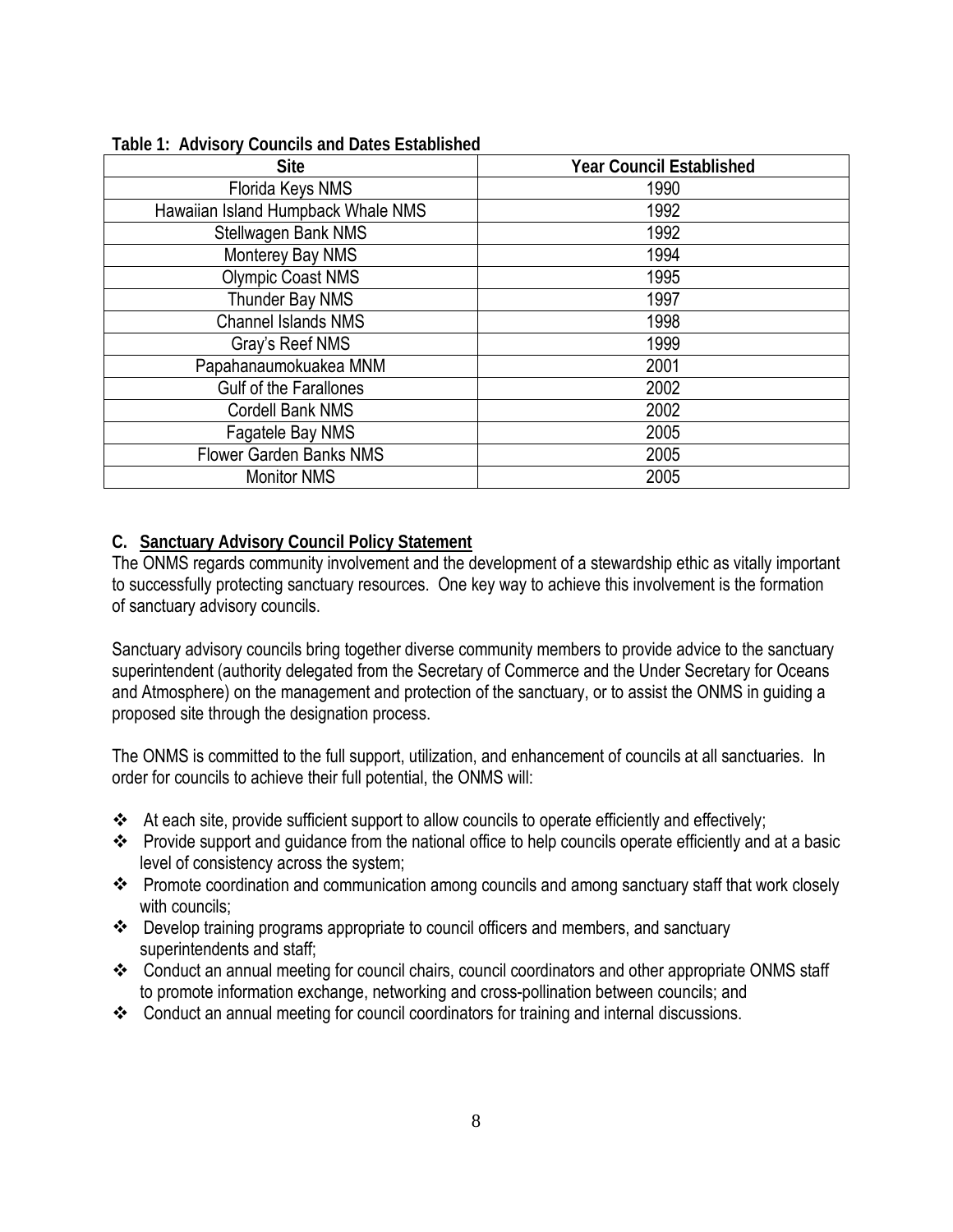## **D. Sanctuary Advisory Council Member Definition**

Sanctuary advisory council members act as agents of the federal government when acting in their role as council member, and are subject to the same lobbying and ethics restrictions as federal employees. Sanctuary advisory council members operate according to the procedures, policies and parameters outlined in their council charter and the ONMS Council Implementation Handbook (this document).

Council members act in their role as a council member when attending and/or participating in any and all council-related activities including council meetings, subcommittee meetings, working group meetings, retreats, field trips, scoping meetings and while participating in any and all sanctuary-sponsored events and activities (e.g. outreaching to constituents, representing the council, etc). While participating in sanctuarysponsored events and activities, council members should clearly indicate they are participating in their capacity as council members by wearing council badges and/or name tags and introduce themselves as members of the council.

Sanctuary advisory council members are not legally considered "volunteers" and do not operate under the same laws or requirements as sanctuary volunteers. (Except that council member and council working group member service hours are tracked and included in the overall totals for volunteer/service hours of time contributed annually to ONMS. See Part II, F17 Council Member Service Hours.)

There may be circumstances when an advisory council member is clearly participating in an ONMS volunteer program that is in no way affiliated with and/or related to their role as a council member. In such cases, the individual in question should work with their ONMS sanctuary volunteer coordinator to complete appropriate volunteer forms and follow volunteer regulations when acting in a volunteer capacity.

## **E. Sanctuary Advisory Council Authority**

Section 315 of the NMSA authorizes the ONMS to establish councils and contains the following provisions:

1. The Secretary of Commerce may establish one or more advisory councils to advise and make recommendations to the Secretary regarding the designation and management of national marine sanctuaries. The advisory councils shall be exempt from FACA.

2. Members of the advisory councils may be appointed from among (1) persons employed by federal or state agencies with expertise in management of natural resources; (2) members of relevant Regional Fishery Management Councils established under section 302 of the Magnuson-Stevens Act; and (3) representatives of local user groups, conservation and other public interest organizations, scientific organizations, educational organizations, or others interested in the protection and multiple use management of sanctuary resources.

3. For sanctuaries designated after November 4, 1992 (Olympic Coast and Thunder Bay national marine sanctuaries), the membership of advisory councils shall be limited to not more than fifteen members.

4. The Secretary may make available to an advisory council any staff, information, administrative services, or assistance the Secretary determines are reasonably required to enable the advisory council to carry out its functions.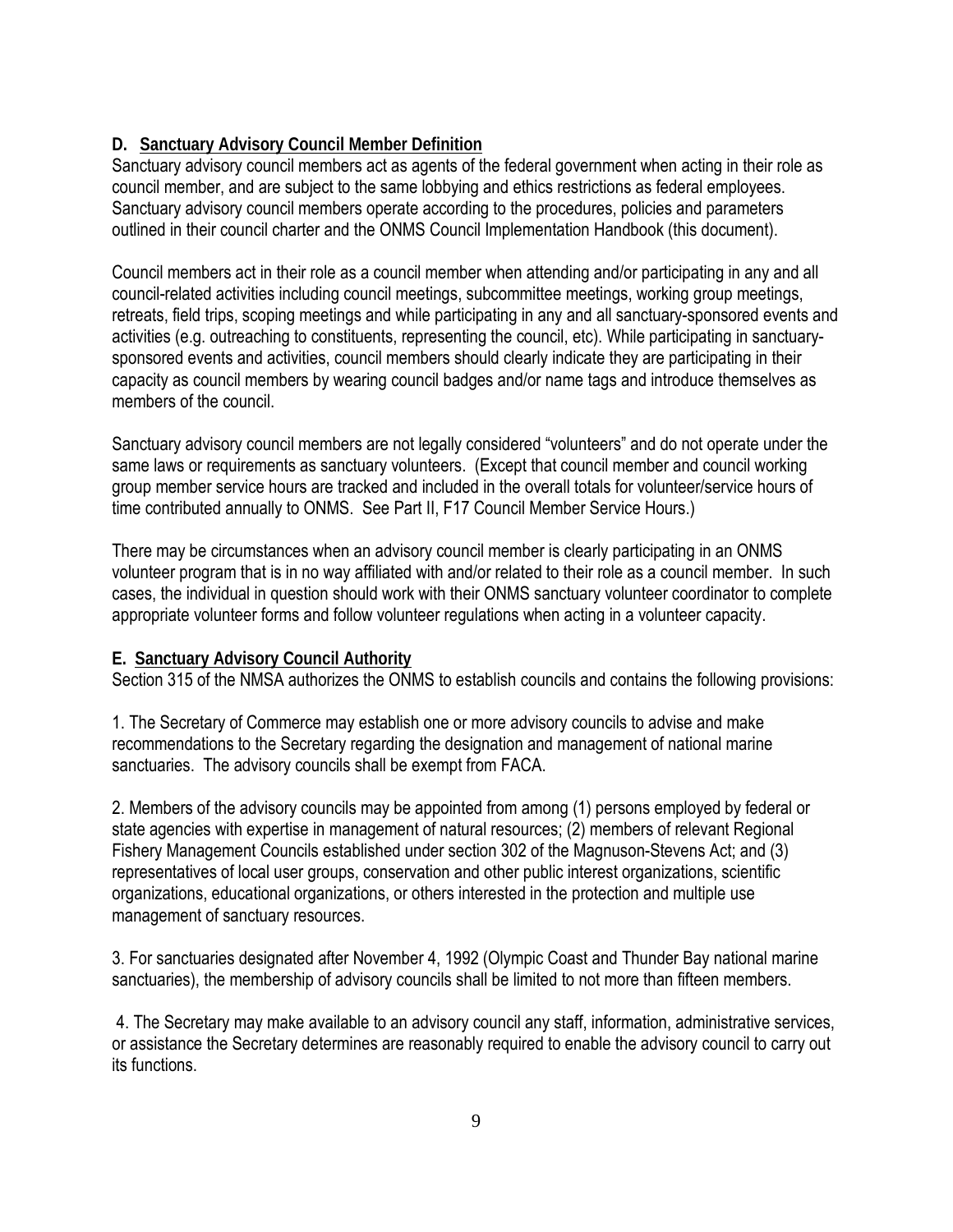5. The following guidelines apply with respect to the conduct of business meetings of an advisory council: (1) each meeting shall be open to the public, and interested persons shall be permitted to present oral or written statements on items on the agenda; (2) emergency meetings may be held at the call of the chair or presiding officer; (3) timely notice of each meeting, including the time, place, and agenda of the meeting, shall be published locally and in the *Federal Register*, except that in the case of a meeting of an advisory council established to provide assistance regarding any individual national marine sanctuary the notice is not required to be published in the *Federal Register*; and (4) minutes of each meeting shall be kept and contain a summary of attendees and matters discussed.

Administration of councils has been delegated to the ONMS Director.

#### **F. Sanctuary Advisory Council Member Liability**

For liability purposes all sanctuary advisory council members are covered by the Federal Employees Compensation Act (FECA) as described below. Subcommittees are official subunits of sanctuary advisory councils, and are composed of advisory council members. For liability purposes, all subcommittee members are covered by FECA. Council working groups are official subunits of the sanctuary advisory councils, and are composed of advisory council members and interested members of the public. For liability purposes, all working group members, including non-council members, are covered by FECA.

Council members are covered by FECA when attending and/or participating in any and all council-related activities including council meetings, subcommittee meeting, working group meetings, retreats, field trips, scoping meetings, and when participating in any and all sanctuary-sponsored events and activities in their capacity as a council member (e.g. outreaching to constituents, representing the council, etc). While participating in sanctuary-sponsored events and activities, council members should clearly indicate they are participating in their capacity as council members by wearing council badges and/or name tags and introduce themselves as members of the council. Council members are not covered by FECA while in transit to and from these activities.

Non-council working group members are covered by FECA when they are attending any and all working group-related activities including working group meetings, council meetings, retreats, field trips, scoping meetings and when participating in any and all sanctuary-sponsored events and activities in their capacity as a working group member (e.g. outreaching to the public, representing the working group, etc). Working group members are not covered by FECA while in transit to and from these activities.

## **G. Representative Roles and Activities of a Sanctuary Advisory Council**

Councils may be initially established for a designation or management plan review process, but will generally evolve into a permanent body to provide advice on the general management of a sanctuary. There is a wide range of activities in which councils are involved and an equally diverse way in which councils conduct their business:

- ❖ Meet with constituent groups to survey their concerns.
- Request to have issues of concern placed on the agenda.
- Discuss issues or projects during a meeting.
- Ask for presentations from experts and sanctuary staff.
- $\cdot$  Make a motion or pass a resolution by a voting action during a meeting.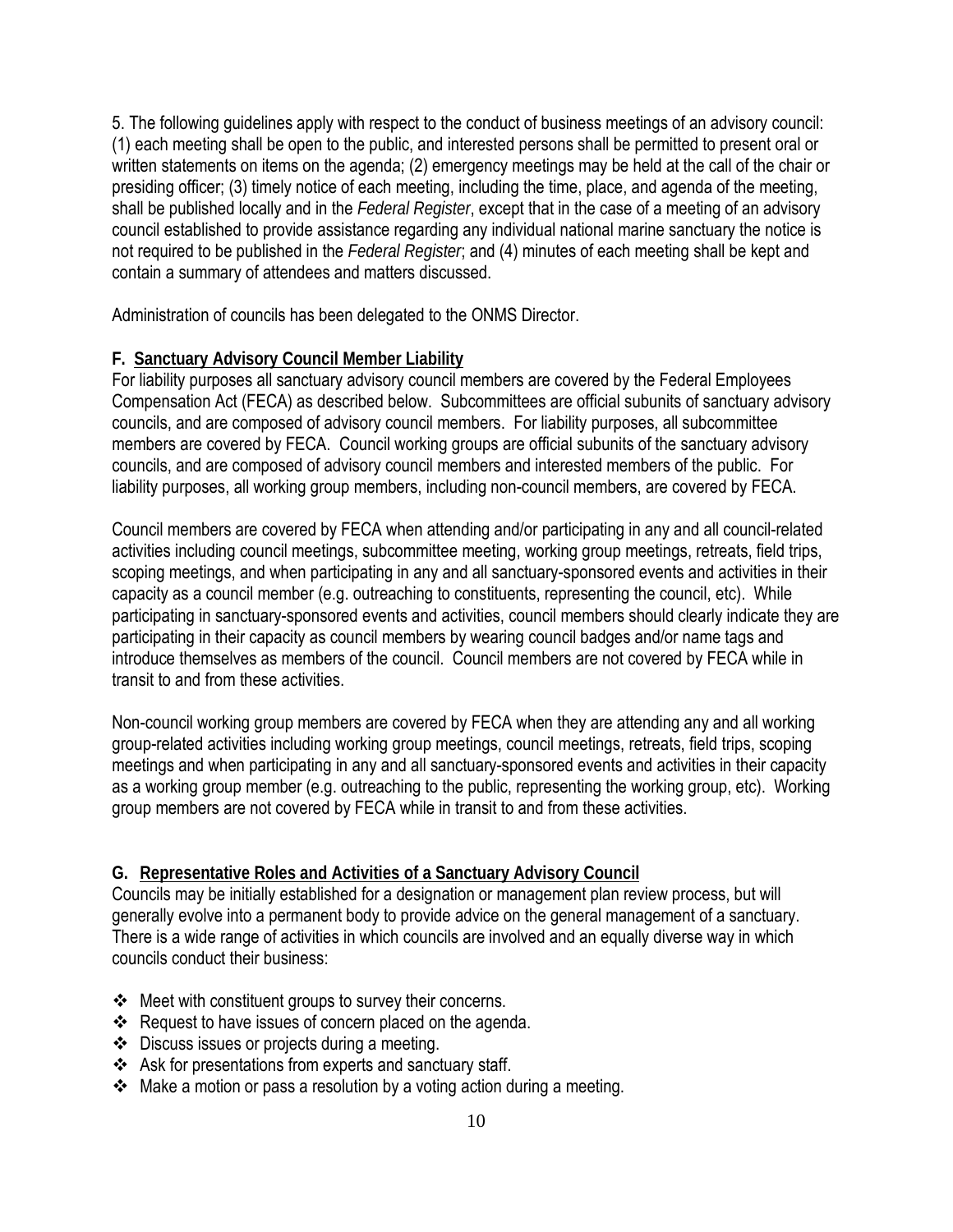- $\div$  Develop advice and recommendations by consensus.
- ❖ Ask that a position be reflected in meeting minutes.
- Write a letter, report or other written statement expressing advice, views and/or information to the sanctuary superintendent or other appropriate body, if voted on and approved by the council, then approved by the sanctuary superintendent.
- Form a working group or subcommittee to define issues and craft proposals for which the council may take action.
- Hold a retreat or special meeting to address personnel, administrative or logistical issues.

Below are the most important roles that councils should fulfill, and some thoughts about implementation requirements that should be considered in helping a council realize these roles, which are to:

## 1. Serve as a liaison between the sanctuary and its community, disseminating information about the sanctuary to the various constituencies of members and bringing the concerns of constituents and the public to sanctuary staff.

There are numerous ways that a council as a body or that an individual member can help maintain communications with the constituents and communities of a sanctuary (and fulfill its primary purpose of advising the sanctuary superintendent). One option for the council as a body is to host a public meeting to raise awareness of the sanctuary and its issues, perhaps something along the lines of a town meeting. Members, as individuals, can host similar meetings with their constituents, to bring concerns to the council and relay council positions. Council members with other means at their disposal (e-mail, web sites, newsletters, social networking technologies, etc), may also use these mechanisms to relay information back and forth between constituents and the member. The sanctuary should encourage the members to take such steps, by providing support as available and/or asking the members to report on their efforts during normal council meetings. Public interaction with council members during council meetings should be limited to public comment periods, breaks and before and after meetings. This is intended to limit interruptions and distractions.

## 2. Identify potential partners and constituent groups with which the sanctuary should be working and forge relationships.

Sanctuaries depend upon good working relationships with partners such as agencies, organizations, and individuals to accomplish their mission of protecting sanctuary resources. The first step is to ask the council to help identify what kind of partnership a sanctuary needs or should pursue (e.g., advocacy, revenue enhancement, research, education, etc.) and then help identify the group or individual who can help the sanctuary carry out that function, perhaps because that group or individual has the resources or authority to accomplish something the sanctuary alone cannot. Investments of time, planning, and information should be made to develop that partnership.

## 3. Help identify and resolve issues and conflicts, including emerging issues of which the sanctuary might not be aware.

Councils, being crosscutting bodies and representing many diverse interests, are in a unique position to bring emerging and potential issues to the attention of the sanctuary and assist the sanctuary in: (a) determining if the sanctuary/council should address the issue, and (b) assisting in determining its priority in relation to existing issues. Councils are able to raise issues in numerous ways, including bringing them up during a normal council meeting, speaking with the council chair prior to a meeting, or speaking to the sanctuary superintendent. If the chair and the sanctuary superintendent believe the issue is something the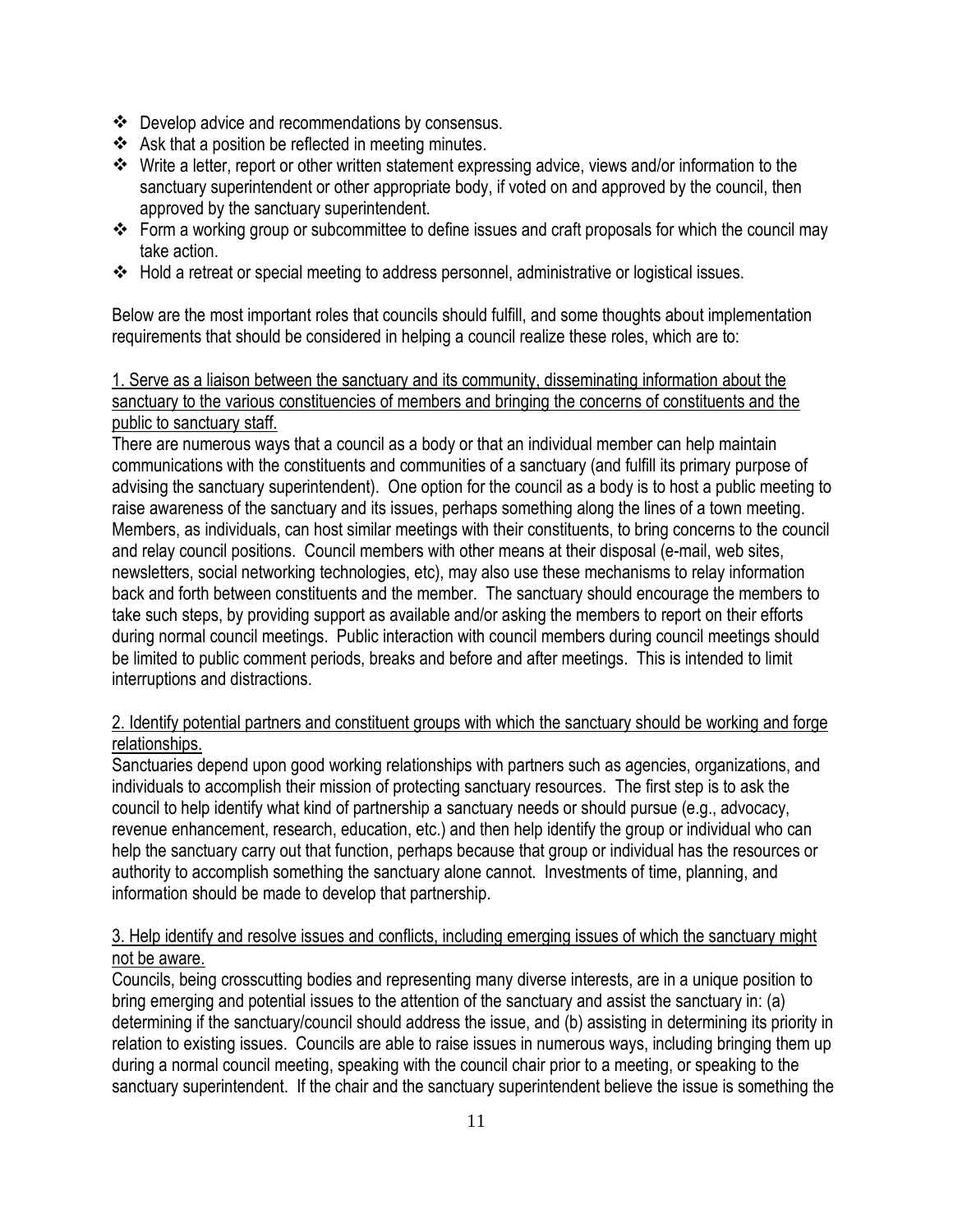council should address, there are numerous ways to do so, including staff presentations, discussions during council meetings, creation of a subcommittee or working group to focus on the issue, or preparation of a white paper or other document.

Sanctuaries produce copious amounts of written products, many of which, such as management plans, research and education plans, issue papers, etc., generate strong public interest and should be as accurate and well written as possible. Councils may help achieve the best possible product by providing accurate information (including technical or specialized knowledge), drafting, reviewing, and/or concurring on those products. These tasks may be achieved in a number of ways, including individual efforts, working groups/subcommittee efforts, and identification of external reviewers/contributors. Efforts should start early relative to a due date, and there should be very clear guidance on exactly what is expected from the council. 4. Review and provide input on sanctuary plans, proposals, and products, including prioritizing issues.

#### 5. Participate in sanctuary events, activities and programs.

Council members are encouraged to participate in sanctuary events, activities and programs to broaden their knowledge, outreach to constituents and the general public, represent the council, and supplement sanctuary staff when appropriate. (See Part I, D Sanctuary Advisory Council Member Definition)

#### 6. Support sanctuary friends groups and the National Marine Sanctuary Foundation.

Council members are encouraged to provide information to individuals or groups interested in establishing a friends' group or the National Marine Sanctuary Foundation to support the sanctuary. As individuals, council members may also support or join a friends group and/or the National Marine Sanctuary Foundation.

#### 7. Provide technical and background information on issues facing the sanctuary.

Council members may have access to information and situations that sanctuary staff do not. For instance, research representatives may have access to experts and studies that are not available to the general public, or stakeholder representatives may be aware of user conflicts that have not been brought to the attention of sanctuary staff. By asking members to provide such information to the sanctuary via reports at council meetings or other means, the sanctuary can take advantage of all the expertise and experience represented on the council.

#### 8. Validate the accuracy and quality of information the sanctuary uses for decision-making purposes.

One of the prime advantages presented by a council is having a diverse array of experts available to the sanctuary. That expertise can be used in a variety of ways, including those discussed earlier, but it can also be used to validate the grounds or information being used to make decisions about protecting sanctuary resources. This validation can be obtained in a variety of ways, including reviewing documentation about an issue, verifying the conclusions of external experts, presenting findings or answering questions during a council or subcommittee/working group meeting or discussions with the chair and sanctuary superintendent. Any substantive discussions that occur outside the meeting will be brought to the council during its next regular meeting.

#### **H. Roles of Sanctuary Advisory Council Seats**

All councils are established to address the needs of the individual sanctuary. However, seven types of seats are common to most if not all of the councils: education, research, conservation, citizen-at-large,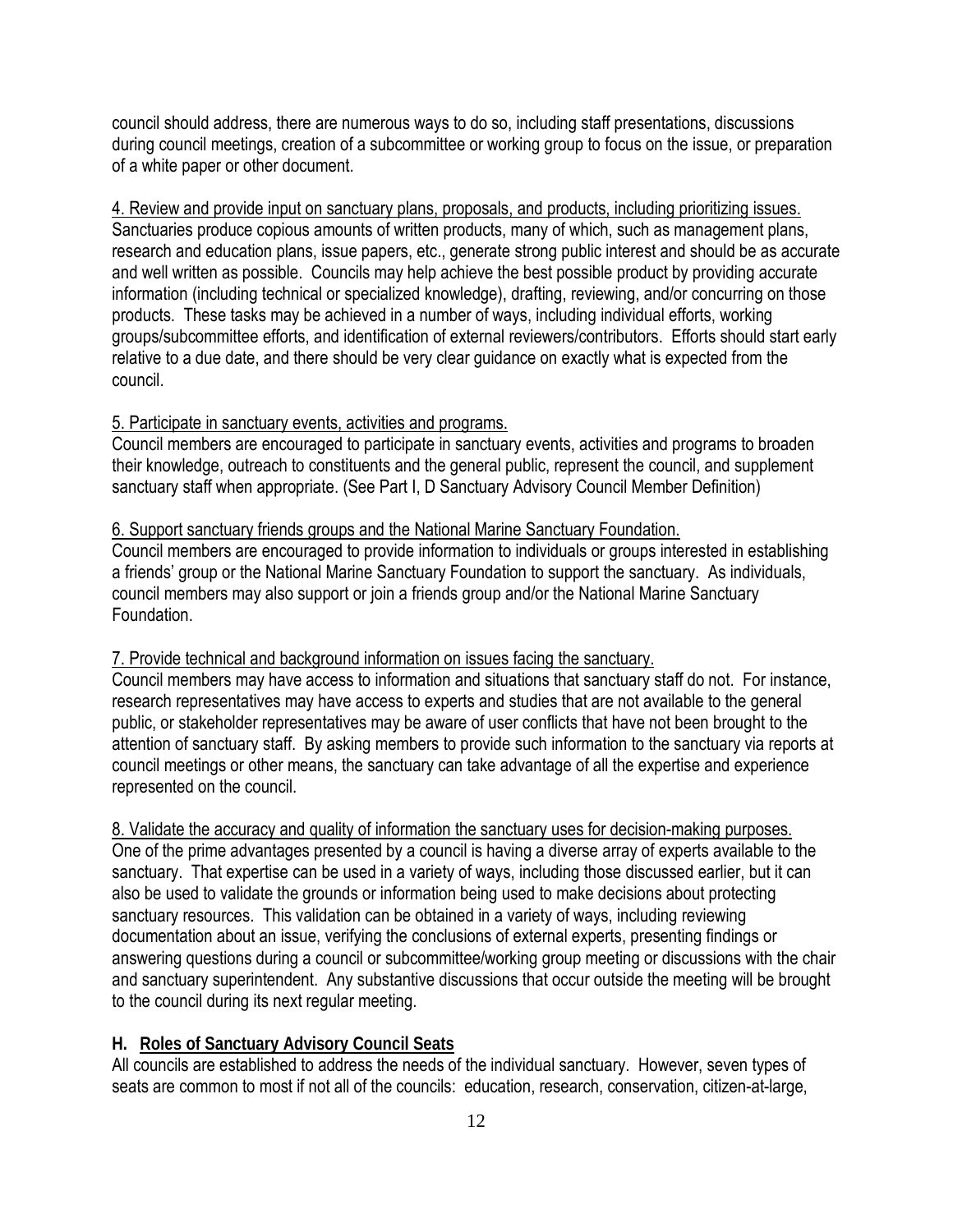fishing (commercial, recreational, or both), tourism, and business/industry. The descriptions below outline general expectations and qualifications for each of these common seats. The descriptions should be used in advertising for vacancies for these seats, to help potential applicants understand what would be expected of them if they are chosen for a particular seat, and to help the sanctuary select the best possible candidates. Similar descriptions should be developed for those seats that are specific to a site.

## Education:

- $\cdot$  affiliation with educational institutions or organizations active in communities near the sanctuary;
- ability to effectively communicate with multiple institutions and educators;
- direct experience with marine or Great Lakes education programs;
- experience, ability, and availability to conduct educational outreach consistent with the goals of the sanctuary and the mission of the council; and
- \* commitment and availability of time to chair and/or participate on the council's education working group or subcommittee.

#### Research:

- \* affiliation with scientific research institutions or organizations active in communities near the sanctuary;
- $\cdot$  ability to effectively communicate with multiple institutions and scientists;
- direct experience with marine or Great Lakes research programs;
- experience, ability, and availability to conduct outreach within the research community consistent with the goals of the sanctuary and the mission of the council; and
- \* commitment and availability of time to chair and/or participate on the council's research working group or subcommittee.

## Conservation**:**

- affiliation with conservation or environmental organizations active in communities near the sanctuary;
- ability to effectively communicate with multiple organizations and the broader community of conservationists/environmentalists in the sanctuary region;
- familiarity with marine or Great Lakes conservation issues and management approaches affecting the sanctuary;
- direct experience working with or representing conservation or environmental organizations, especially those involved with marine or Great Lakes conservation;
- experience, ability and availability to conduct conservation outreach consistent with the goals of the sanctuary and the mission of the council; and
- \* commitment and availability of time to chair and/or participate on the council's conservation working group or subcommittee.

Fishing (Commercial, Recreational, or both):

- $\cdot$  familiarity and affiliation with fishing organizations active in communities near the sanctuary;
- \* knowledge of fishing (commercial, recreational, or both) activities within the sanctuary region;
- $\cdot \cdot$  breadth of experience and knowledge regarding fisheries law, policies, and practices affecting the sanctuary;
- $\cdot$  ability and willingness to communicate with key representatives from the fishing (commercial, recreational, or both) industries; and
- \* availability of time to chair and/or participate on appropriate council working groups or subcommittees.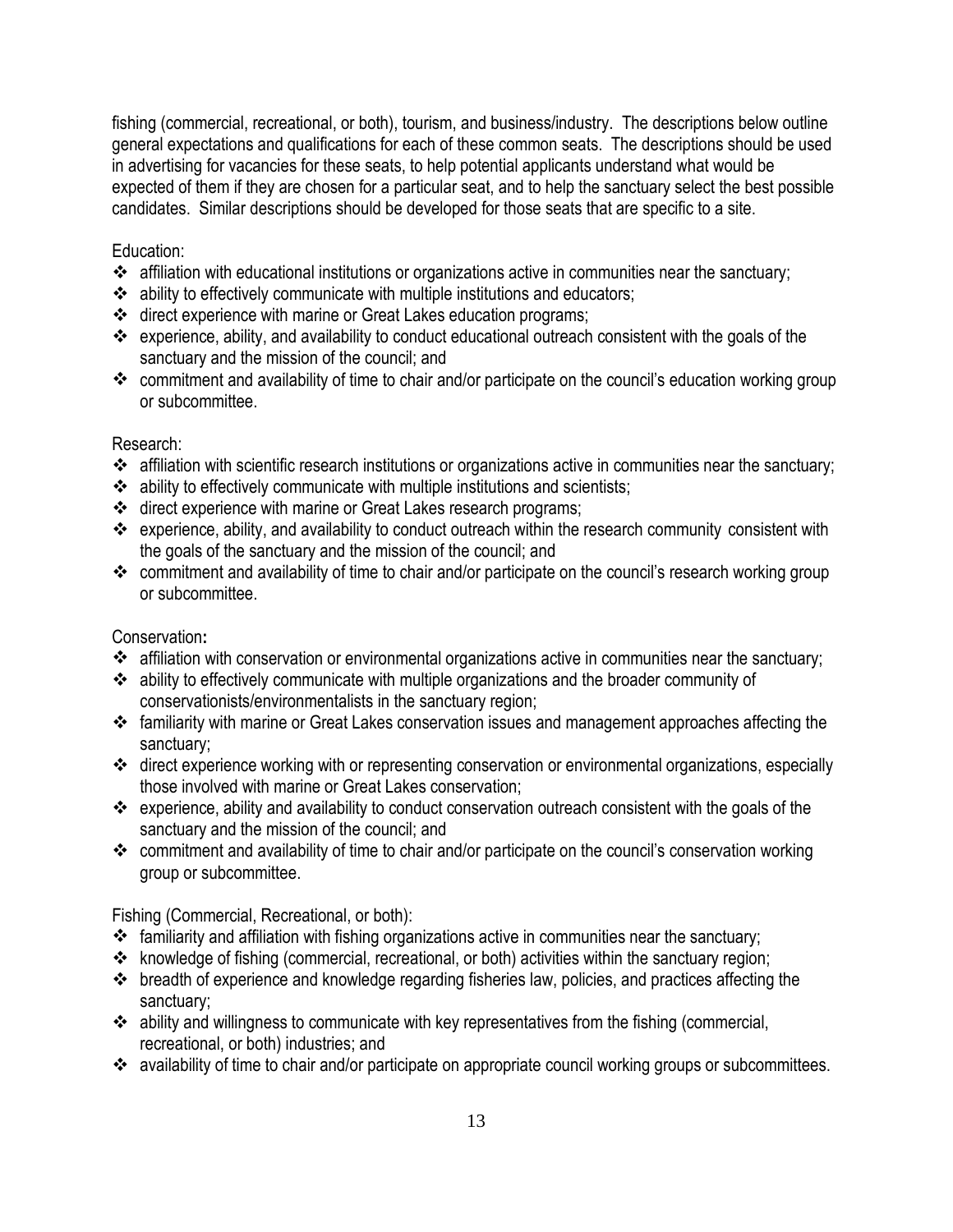#### Tourism:

- $\div$  familiarity and affiliation with the tourism industry in communities near the sanctuary;
- \* understanding of the links between tourism, sanctuary resources, and human activities;
- ability and willingness to communicate with key representatives from the tourism industry; and
- \* availability of time to chair and/or participate on appropriate council working groups or subcommittees.

#### Business/Industry:

- $\cdot$  familiarity and affiliation with local businesses in communities near the sanctuary;
- understanding of the links between local businesses, sanctuary resources, and human activities;
- ability and willingness to communicate with key representatives from local businesses; and
- \* availability of time to chair and/or participate on appropriate council working groups or subcommittees.

#### Citizen-at-Large (CAL):

- $\div$  reside in the area affected by the sanctuary;
- $\cdot \cdot$  proven ability to communicate with members in communities near the sanctuary;
- experience and/or knowledge regarding marine or Great Lakes management and resource protection issues in the sanctuary;
- $\cdot$  experience and/or knowledge regarding public uses and activities in the sanctuary;
- $\cdot \cdot$  freedom to express views and cast votes without consideration of any expectations held by an employer or other organization with which the member is affiliated; and
- \* availability of time to chair and/or participate on appropriate council working groups or subcommittees

At the request of council members, additional guidance is provided for the CAL seat. During the recruitment and selection process for CAL members, if a site has either a single CAL primary and an alternate, or if the council has more than one CAL seat, it is recommended that sites seek a diversity of representation among those individuals (geographically, expertise, which user groups they are most connected to, etc). The site should try not to appoint someone to a CAL seat that would really be better suited to another seat (i.e., non-consumptive recreation, conservation, etc.) though some cross-over of interests will inevitably occur.

During the selection process interview and/or orientation training for new CAL members, discussions should focus on how they define their "constituency" and how they intend to conduct outreach appropriately. Starting with "who they know" and discussing connections beyond that which are comfortable for them could yield expanded communications to help them fulfill their role in the seat. A close working relationship between the CAL seat and the site's public relations/outreach/media staff will also be beneficial for increased constituent building. However, while the ONMS appreciates their efforts to serve as a liaison between the sanctuary and their constituents/community members, CAL members should not feel obligated to try to "represent" the masses of the entire community. To try to represent the entire community would be impossible because there is no one voice to represent a diverse population. So while the ONMS urges CAL members to be in touch with a wide diversity of views, ultimately the individual is appointed for their personal experience and skills and should represent their view and vote accordingly.

CAL seats are by design fairly broad seats, allowing each site maximum flexibility in selecting the individuals to serve in the seats and allowing each member maximum flexibility in fulfilling the duties of the seat, including defining and reaching out to their "constituents." Examples of how some CAL representatives define and/or reach out to their constituents: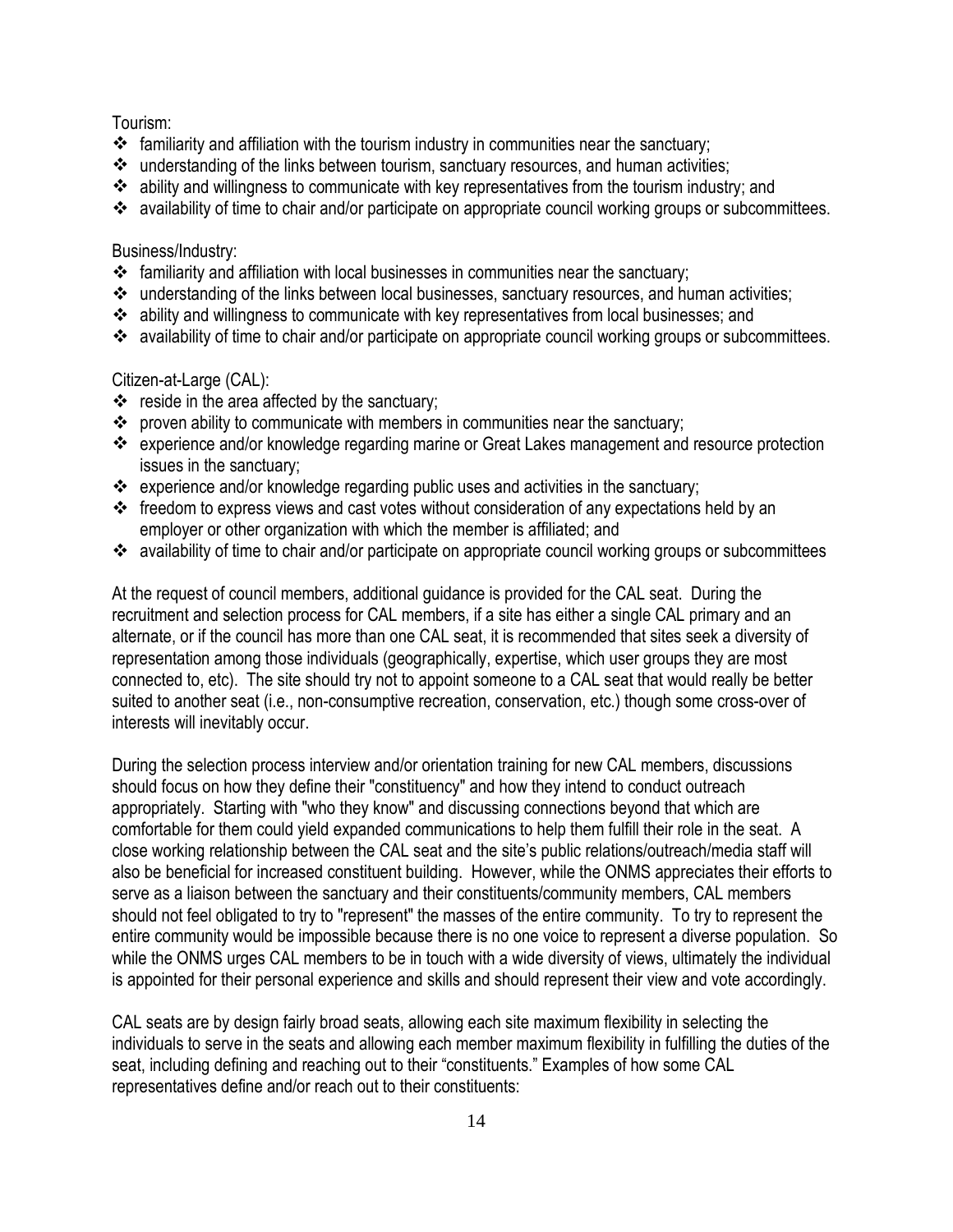- Many CAL members rely on their connections with civic/community organizations (Lions Club, Rotary Club, etc)
- \* Retired CAL members rely on their former business, military, non-governmental or agency contacts and networks
- CAL members still working rely on their current work-oriented network
- CAL members conduct outreach to constituents in widely ranging fashions from formal presentations at civic clubs and community organizations, to "town-hall" style meetings, community leader briefings, public forums on specific issues, emails or newsletters to constituents, or informal discussions about the sanctuary around the community (at the post office, in the line at the grocery store, with friends and family, at work, etc).

One CAL member noted that they believe the council is more effective specifically due to the CAL seats. Because the CAL seat does not answer to any one user or stakeholder group, the member can be much more objective, promote harmony and agreement, ease tensions, and facilitate discussions about controversial topics.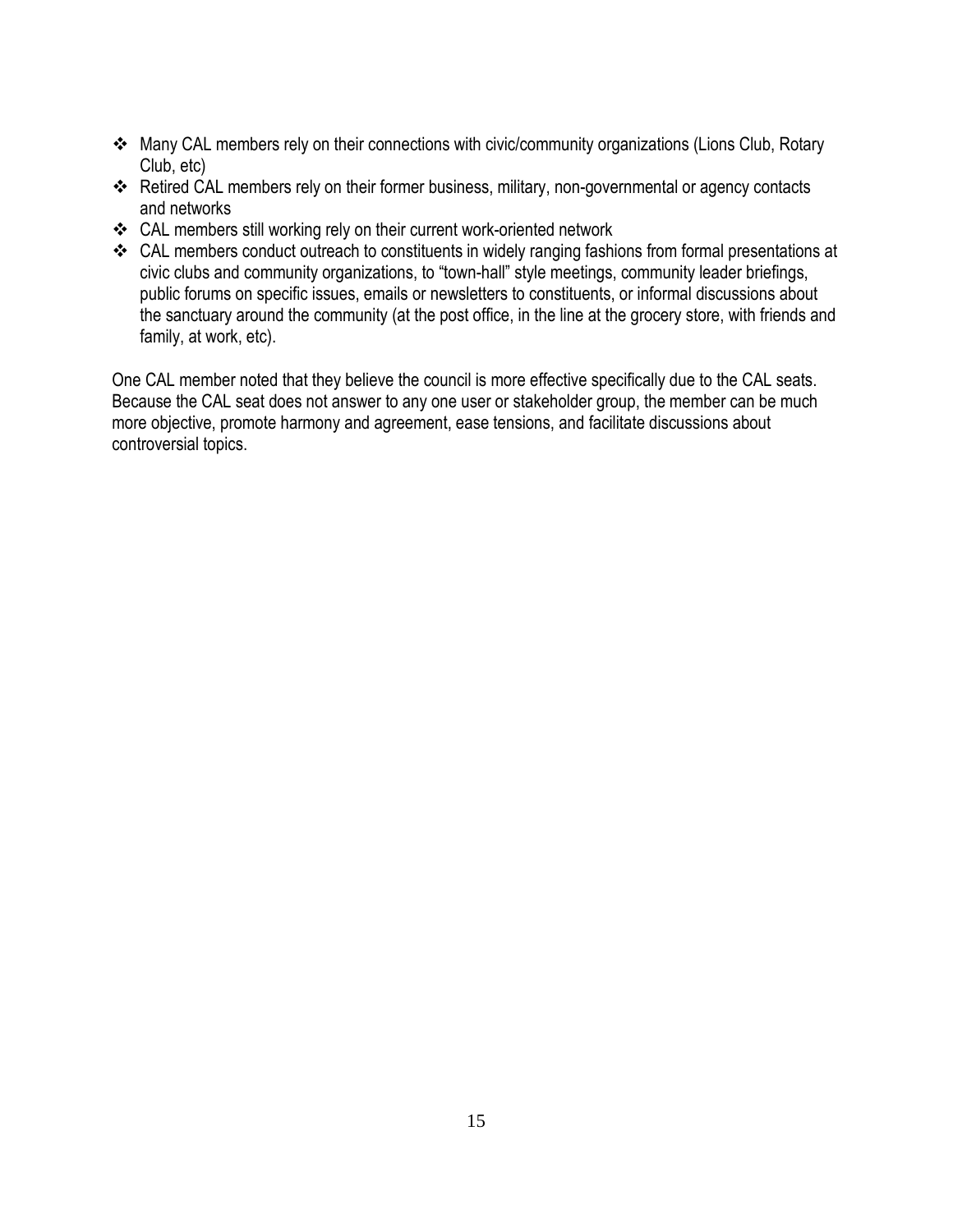## *PART II: POLICY AND PROCEDURAL GUIDANCE*

## **A. The Council Charter**

A council's charter is the instrument by which a council is officially established, providing the scope of the council's responsibilities and serving as the constitution for the council's operation. Appendix 1 contains a model for a charter; the principal components are listed here:

## Establishment and Authority

 Provides legislative authority to establish advisory councils. States that this document, when signed by the ONMS Director, establishes the named advisory council.

## Sanctuary Advisory Council Policy Statement

\* Provides a clear statement of the importance of advisory councils to the ONMS and documents that the ONMS is committed to the full support, utilization, and enhancement of councils at all sanctuaries.

## Office of National Marine Sanctuaries

Provides a brief overview of the ONMS vision, mission and goals.

## *[Insert site]* National Marine Sanctuary

 $\overline{\textbf{L}}$  Provides a brief description and history of the individual sanctuary.

## Council Roles

Describes the roles of the council and basic principles of operation.

## Members, Alternates, and Officers

- $\div$  Identifies the number of members.
- \* Provides for the superintendent to sit on the council as a non-voting member and details the superintendent's role.
- Provides for managers/superintendents of nearby national estuarine research reserves and national marine sanctuaries to sit on the council as non-voting members.
- Provides for an optional non-voting youth seat.
- Describes the process to be used for the application, nomination, and appointment of council voting members.
- Lists the types of seats (i.e., activities represented) as well as governmental and non-governmental members.
- ❖ Describes the process for removing members.
- \* Provides for council officer elections and terms and describes the roles of council officers.

#### Appointments

 $\cdot$  Summarizes the application process as well as member selection and approval process.

## **Administration**

- States that a council member will serve without pay but may receive reimbursement for travel expenses to and from official council meetings, if authorized.
- States the commitment for staff, information, administrative services, or assistance to be provided as appropriate to enable the council and its subcommittees/working groups to carry out their functions.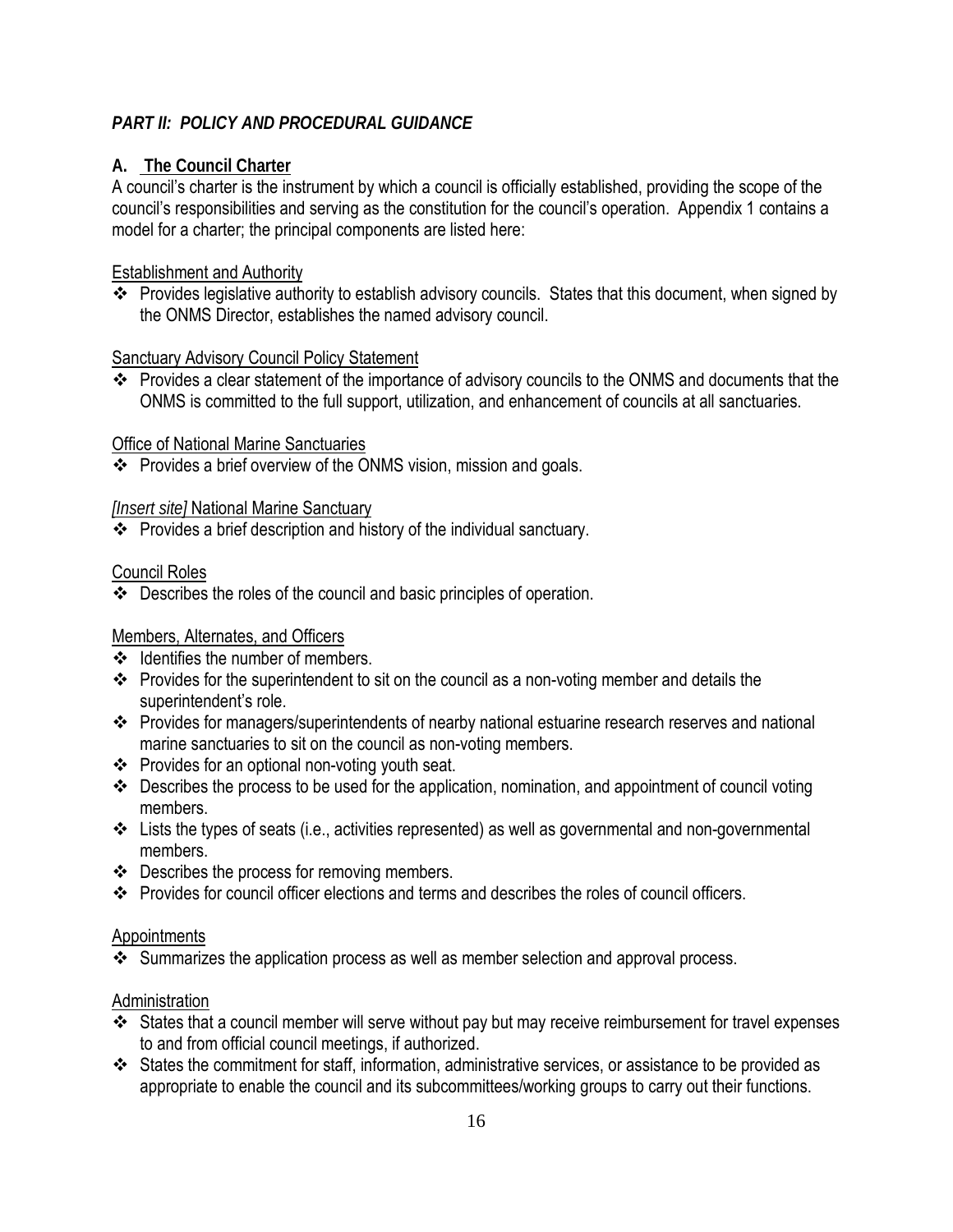## **Operation**

- \* Provides the basics of day to day operation of an advisory council, including when and how council meetings are to be conducted.
- Details the procedures that must be used for councils to provide advice.
- Details the conduct of individual council members and the council as a body.
- $\div$  Requires the council to develop and use its own letterhead.
- Provides information concerning subcommittees and working groups.

#### Other Terms

- $\div$  Requires that the council operate pursuant to the charter.
- \* Provides the time period for which the charter is effective, including a requirement that six months prior to the expiration of the charter the need for the council must be evaluated by the ONMS with input from council members.
- ❖ Provides a clause allowing the ONMS to revise the charter.

#### **B. Council Structure and Composition**

#### **B.1. Number of Council Seats**

For sanctuaries designated on or before November 4, 1992, the number of seats on the council is not limited by law. For sanctuaries designated after the above date (Olympic Coast and Thunder Bay national marine sanctuaries), the number of seats is limited by law to fifteen. The charter needs to expressly state the maximum number of members of the council.

## **B.2. Term Length of Council Members**

Members of the council serve two- or three-year terms and may be reappointed. Terms of seats may be staggered to avoid mass replacements every couple of years.

However, a mature council may find the seat terms eventually become so staggered that council recruitments are taking place nearly year-round. This is a drain on staff and budgets. In an effort to improve the efficiency of council recruitments it is possible for the site to hold two scheduled recruitments per year (Part IV, Appendix 1, Members, Alternates and Officers).

## **B.3. Use of Alternates**

Government agencies may appoint alternates for their primary representatives. At his or her discretion, a sanctuary superintendent may also allow non-governmental seats to have alternates. In such cases, the alternate represents a seat in the absence of the primary council member. A sanctuary superintendent may appoint an alternate to complete the term if a primary member resigns, or may choose to have the alternate complete his/her own appointed term, but vote in the absence of the primary member, until a new primary member is appointed. Alternates are chosen by ONMS through the same competitive process as council members and hold the same privileges as members when they are representing the member at a council meeting.

Alternates may serve on working groups. At the sanctuary superintendent's discretion and if the council approves, an alternate may chair a working group; that alternate shall function under the purview of the council. At the superintendent's discretion, alternates may also serve on subcommittees.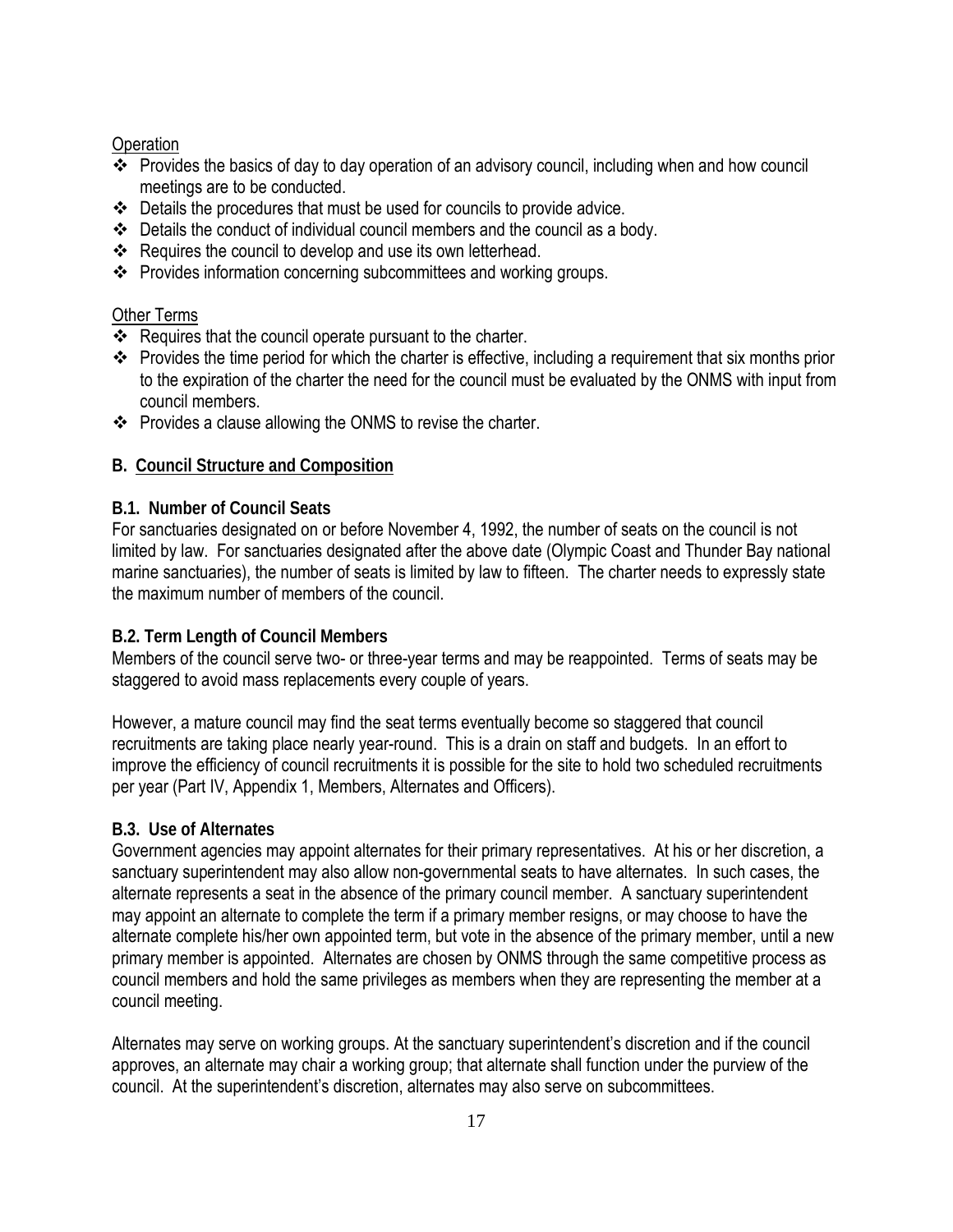Alternates are encouraged to attend and participate in regular council meetings even if they are not sitting in for the primary member. This will enable alternates to remain current on all issues before the council. Alternates are also encouraged to attend and participate in retreats, budget allowing.

## **Benefits of Alternates**

- $\triangleleft$  Aids in having a quorum at meetings
- Allows individuals with less time available (due to work, family, travel obligations) to serve on a council
- Allows individuals to become familiar with the council prior to applying as a primary
- ❖ Plays important role in working groups, including the ability to chair working groups
- Adds to overall discussion of all issues
- $\div$  Provides a recruitment pool for primary members
- Ensures constituent group is at table even if primary member is not present
- Aids in recruiting primary members knowledge that they are able to miss a meeting and the constituent group is still represented
- $\cdot \cdot$  Extends the reach of the council by increasing the voice of constituents

## **Using Alternates - Lessons Learned**

- $\cdot \cdot$  There can be a lack of communication between a primary and alternate council member. The site should consider establishing routine check-ins with individual seats (both the primary and the alternate member) to increase opportunities to connect these individuals. This has the added benefit of increasing connections between council members and staff.
- Recruiting for alternate seats can be a challenge. Identify individuals who have less time to give or who want to see what the council is about prior to committing to a primary seat – the alternate role is excellent for these individuals. The site should also take steps to encourage attendance and participation at all meetings and retreats and allow alternates to chair working groups. During all interviews, inquire if the individual is willing to serve as an alternate.
- \* Increases work load for staff simply by increasing the number of individuals on the council. It also increases the size of the meeting room needed to get all members and alternates around a table. Be cognizant of this and plan accordingly. If possible, it is preferable to have an administrative support person taking notes and dealing with logistics so the council coordinator can focus on other tasks.

## **B.4. Council Composition**

The composition of the council will vary from site to site, based on shared jurisdictions, primary user groups, and other factors. In determining the composition, it is important to keep in mind that resource protection is the ONMS's primary mandate. Good geographic representation of various parts of the sanctuary and the importance of local perspectives being represented on the council are also important factors. Occasionally it will be appropriate to have non-US citizens on an advisory council to address transboundary issues, as long as that trans-boundary representative is interested in the protection and management of a United States national marine sanctuary.

It is important to provide seats to represent the primary users of the sanctuary; this assists in providing regular communication between the sanctuary and its stakeholders. To maximize user group representation on the council, if a single council has two seats for one user group (e.g. two conservation seats on one council), different organizations must occupy those two seats; one organization should not fill two seats on a single council.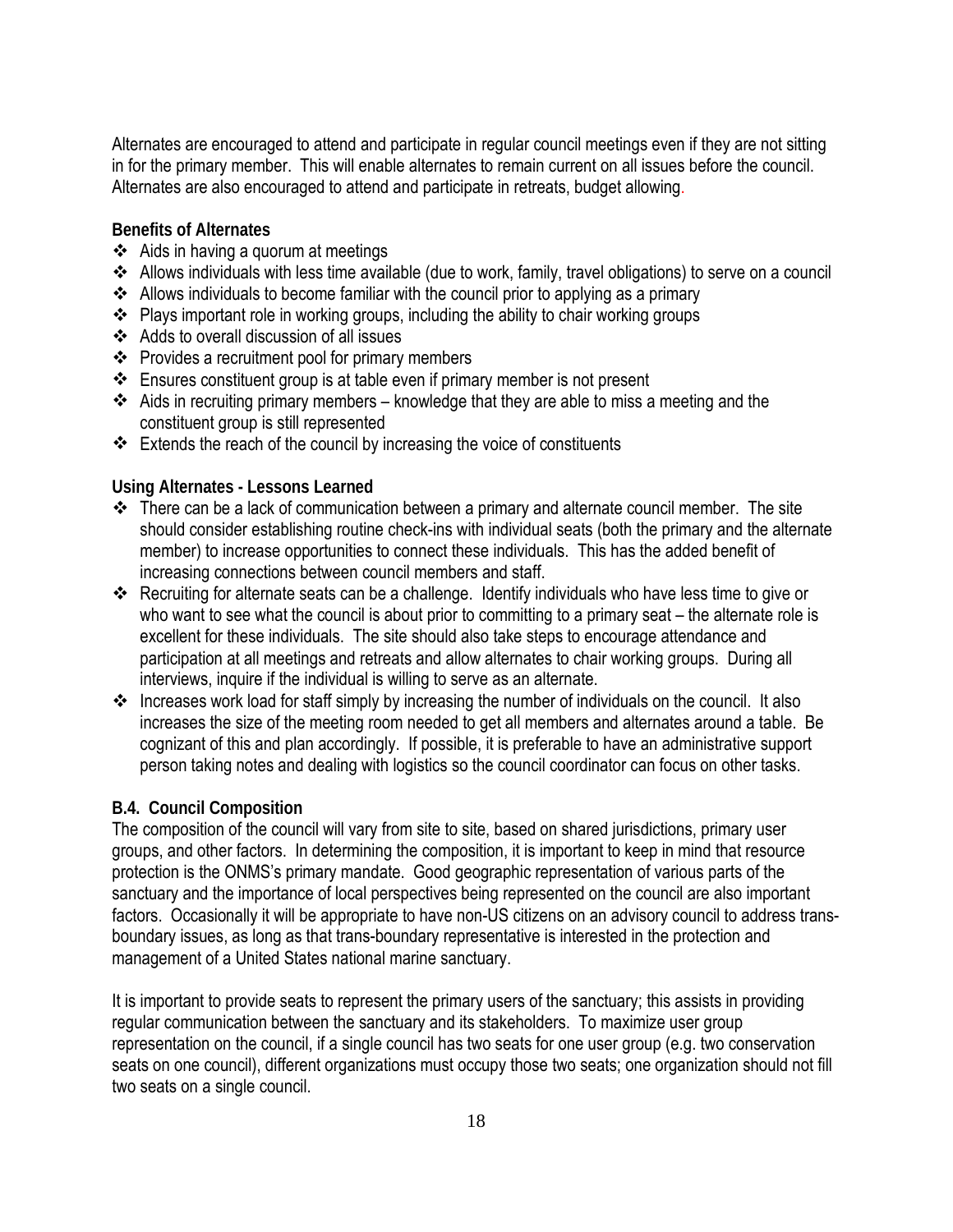Another consideration used to determine the composition of councils is that of co-jurisdiction of resources; a seat on a council can help cement the relationship between agencies and provides a regular communication channel. To maximize the user group and conservation representation on the council, governmental representatives can be non-voting members. Non-voting governmental members, however, do not have a role in forwarding council recommendations to the sanctuary superintendent and other actions that might require a vote. Councils are not required to have governmental members.

It is the policy of the ONMS to provide extensive discretion to the sanctuary superintendents in determining the composition of their councils, including whether or not government seats should be included and whether those government seats are either voting or non-voting. Several of the mature councils have numerous government seats as voting members; most of the newer councils also include government seats, but normally have them as non-voting members. This pattern has arisen for the following reasons: (1) numerous government agencies have found voting to be uncomfortable and prefer to do agency-toagency business by usual routes and (2) since newer councils are subject to a fifteen member limit (by the NMSA) which has been interpreted to be fifteen voting seats, having governmental seats as non-voting members allows the sanctuary to maximize the number of non-governmental seats while still having the agency partners at the table. The ONMS will continue to provide discretion to each sanctuary superintendent on this issue.

The ONMS also provides a great deal of latitude to sanctuary superintendents in defining the sanctuary community from which members must be chosen. This provides flexibility for some sites who might have a geographically limited pool of expertise from which to choose (e.g., sites in Hawaii and American Samoa) and for sites whose community might be based more on expertise and knowledge than location (e.g., maritime heritage experts for the *Monitor* NMS).

It may occasionally also be appropriate to have a non-voting, non-governmental seat. The option to establish a non-voting youth/student seat is one example (Part II, B4 and C3). Non-voting, nongovernmental members operate under the same parameters as non-voting, governmental members. The non-voting, non-governmental members do not have a role in forwarding council recommendations to the sanctuary superintendent and other actions that might require a vote.

#### **Federal Employees in a Personal Capacity**

Under federal law (18 U.S.C. § 208), federal government employees (Executive Branch) are not allowed to sit on advisory councils in a personal (non-official) capacity. This applies to all federal government employees even if their agency does not hold a seat on the council.

#### **State Employees in a Personal Capacity**

State agency employees and members of a state legislature are allowed to sit on advisory councils in a personal capacity. State agency employees must provide a letter of support on official agency letterhead from their state supervisor. Members of the state legislature are not required to provide such letters of support.

#### **Federally Registered Lobbyists**

If an individual has been a federally registered lobbyist in the two year period before their appointment date to the sanctuary advisory council, they may not serve as a member of the sanctuary advisory council. This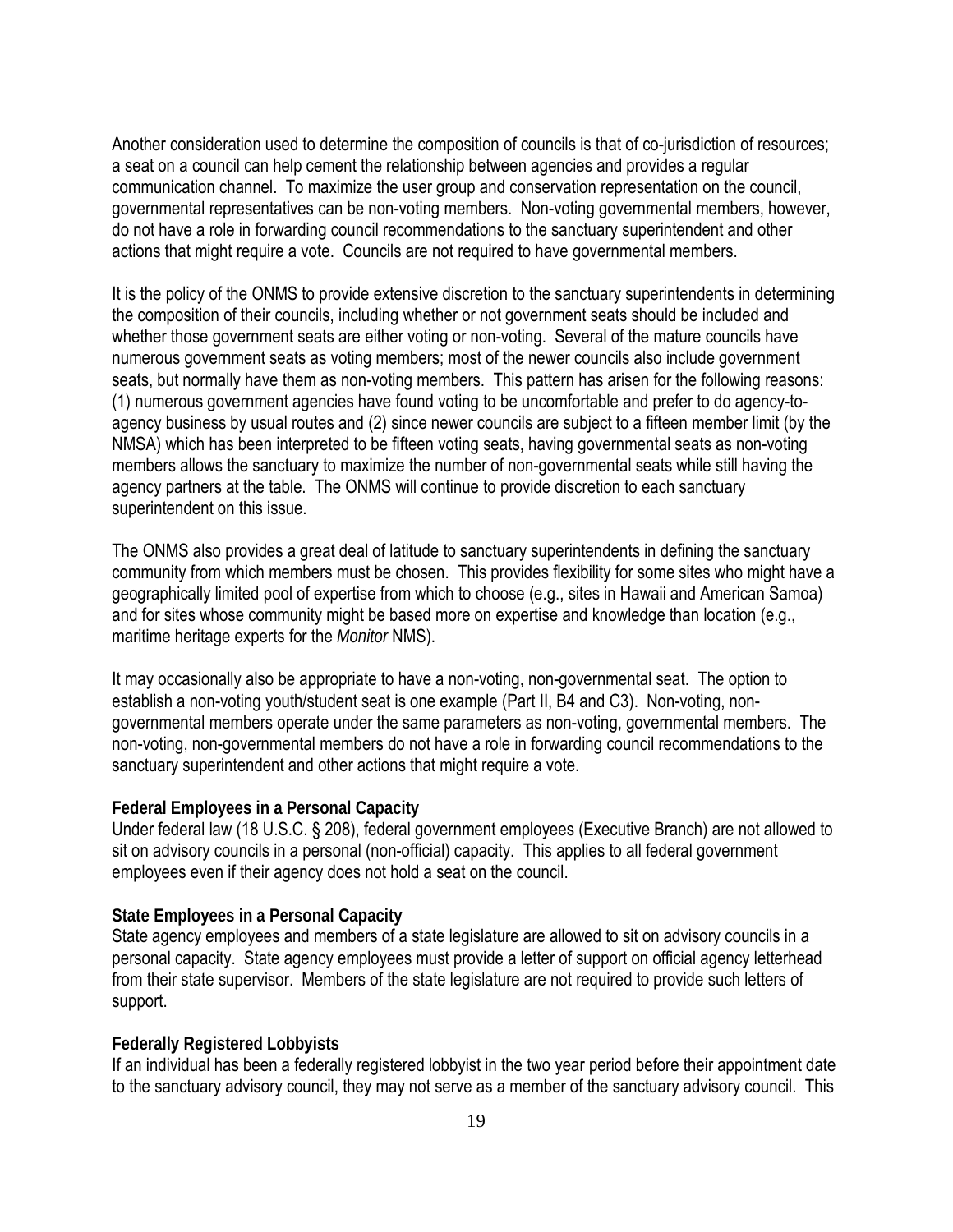requirement is not retroactive – it does not apply to individuals already serving on advisory councils as of May 7, 2009. See Part IV, Appendices 17 and 18 for additional information on the federally registered lobbyist restriction.

#### **Office of National Marine Sanctuaries Staff**

ONMS staff members are not allowed to serve on ONMS advisory councils. This includes ONMS federal government employees, contract employees, detailees, interns, fellows, and anyone else working for the ONMS or at an ONMS office. Excluded from this are superintendents or their designees who sit on the councils as non-voting members to ensure relevant information exchange among other adjacent or nearby national marine sanctuaries.

#### **Council Member Age Policy**

Council members and alternates must be 18 years of age or older, with the exception of the individual filling a non-voting youth seat. The complexity of the issues addressed by sanctuaries and councils, the ability to effectively network with all ages of constituents, and the ability to travel to and attend meetings and retreats all necessitate this minimum age limit.

#### **Youth Seat Policy**

The interest and enthusiasm of youth under the age of 18 is very important to the ONMS; these students are our future generation of ocean stewards and leaders. The ONMS wishes to foster and facilitate these links with the youth in sanctuary communities and has provided the option to add a non-voting youth seat to sanctuary advisory councils. To do so, add the following language to the council charter (either when the entire charter is up for review or through a simple charter amendment):

*A non-voting youth/student seat to represent the youth segment of the community, defined as ages 14-17.*

#### *The individual filling the youth/student seat must:*

- *Be a minimum of 14 years of age when they apply;*
- *Attend a school (including home schools) in the area affected by the sanctuary;*
- *Have proven ability to communicate and network with other students within their school (and/or other home schooled students) and in other schools within their community;*
- *Possess an interest in sanctuary resource protection and management*
- *Have experience and/or knowledge regarding public uses and activities in the sanctuary;*
- *Be able to travel to and attend council meetings and retreats (youth or parent provides transportation);*
- *Provide written recommendation from one or more teachers; and*
- *Serve a maximum of two years, until they reach their 18th birthday, or graduate from high school, whichever comes first. (At the sanctuary superintendent's discretion, this requirement may be waived, allowing a youth to serve past their 18th birthday or high school graduation)*

#### *Once selected, ONMS staff will contact the student to provide:*

- *Written permission from parent/guardian\* (Appendices 6(a, b, c));*
- *Written permission from school administration to attend council meetings and retreats only if council meetings or retreats require a student to miss school\* (Appendix d); and*
- *The school may also require their own paperwork if for example, the student has to miss school.*
- \* Permission slips will grant blanket permission for all council meetings and retreats.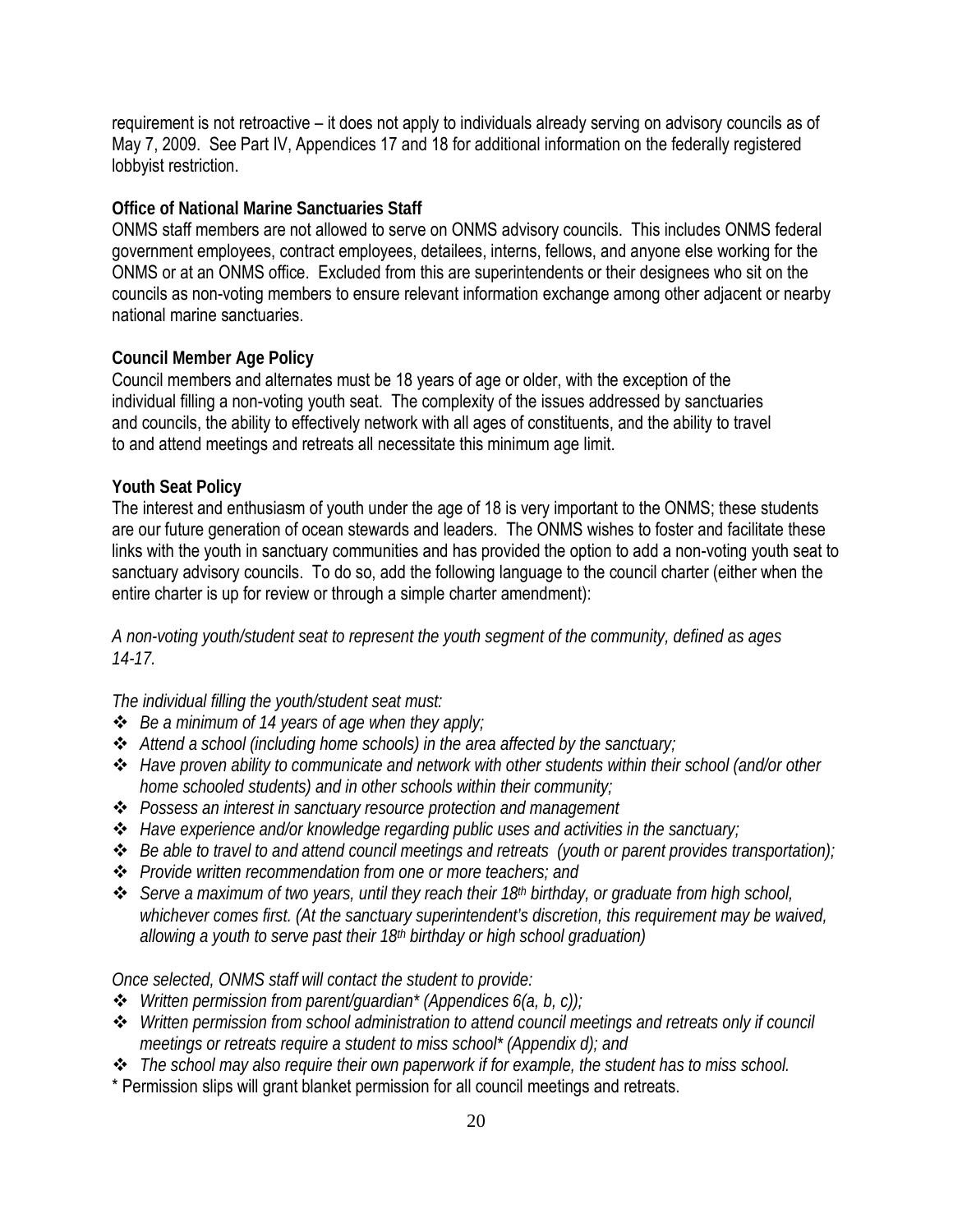Parent and school permission slips will only be completed by students that are selected to serve on the council. Permission slips will not be distributed to all applicants, as it is not desirable for the ONMS to collect that much personal information unless an applicant is selected. (Part IV, Appendices 7 and 8)

A chaperone (teacher/parent/guardian) is encouraged to attend each meeting with the student and stay for the duration of the meeting.

ONMS strongly encourages sanctuary superintendents and council coordinators do a significant amount of outreach to schools prior to establishing a youth seat.

The youth council member application form must be used to recruit for this seat and fill the youth seat. See Part IV, Appendices 7 and 8. This seat requires the same recruitment process as other non-governmental council seats.

If a superintendent chooses not to exercise the option to create a seat to represent the youth segment of the community, the site is encouraged to consider other options to involve this community, such as a youth working group, a shadowing/mentoring program or other creative way to involve youth with the council. See Part II, B.6. and Part II, F.11. for further discussion of these two concepts.

#### **B.5. Council Officers**

#### **Terms and Elections**

The council shall elect one member to serve as chair, and one member to serve as vice-chair. The vicechair shall act as chair in the absence of the chair. Terms of the chair and vice-chair are two years; the chair and vice-chair may serve a maximum of two consecutive terms if reelected. The council may elect one member to serve as council secretary. The term of the council secretary is two years (optional for it to be a single year). The council secretary may serve consecutive terms if reelected.

A chair, vice-chair or secretary may leave his/her term to run for another council officer position if desired. If the chair, vice-chair or secretary is elected to a new position, the council shall nominate and elect a new representative for the vacated position. Council members, including non-voting members (except sanctuary superintendents and/or their designees), may nominate individuals for council officer positions. A council officer may nominate other council members to fill other open officer positions. Any primary member of the council, including government seats and non-voting seats (with the exception of the sanctuary superintendent and a youth seat representative), may be nominated and elected as a council officer. Election for all positions is by majority vote of all council members, including the non-voting members (except sanctuary superintendents and/or their designees), and votes shall be made by written ballot. Members who will not be present at the time of the election may submit their vote in writing to the sanctuary superintendent prior to the meeting (hard copy, fax or email). Alternates may nominate and vote during an election only when the alternate is filling the seat in the absence of the primary member.

Ideally an officer election should take place at the council meeting prior to the completion of the officer's term, allowing the newly elected individual to get up-to-speed for the next meeting. If this cannot be accomplished in advance (particularly for the council chair position), it is recommended that the retiring chair preside over the election and meeting and the newly elected individual begins serving in their position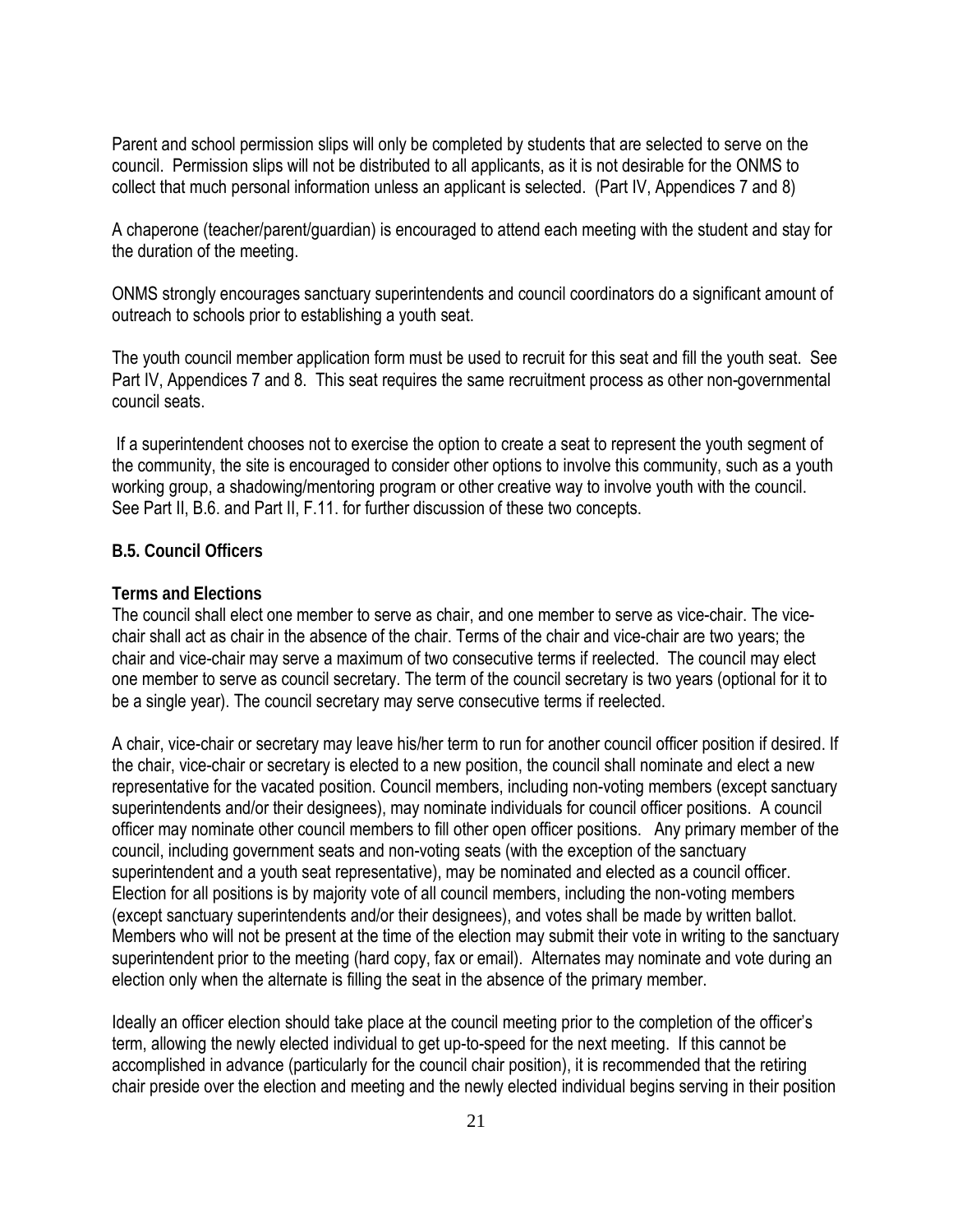at the next meeting, allowing the individual preparation time.

If a council officer resigns, the council should hold an election at the next regularly scheduled council meeting. If the newly elected individual feels comfortable they may begin serving in their position immediately upon being elected; otherwise they may begin serving at the next meeting. If the chair resigns, the vice chair acts on their behalf until the new chair assumes their position. If the vice chair resigns, the secretary acts on their behalf until the new vice chair assumes their position. If the secretary resigns the position may remain vacant until the new secretary assumes their position.

In extraordinary circumstances, if all council officers resign at the same time, the council can agree to allow another council member to serve as interim chair until the new officers are elected; new officers should be elected at the next scheduled council meeting.

## **Roles of Council Officers**

- Chair: The chair schedules and sets agendas for all council meetings with the approval of the sanctuary superintendent, presides over all meetings of the full council and ensures that meetings are run according to accepted meeting practices, signs all correspondence and documents authorized by the council, and generally represents the council's interests and concerns to ONMS and the public. The chair also continues to fulfill the general roles that all council members fill, including representing the interests of their constituents.
- Vice-Chair: The vice-chair serves as chair in the absence of the chair and assists as necessary in performing executive duties of the council. The vice-chair also continues to fulfill the general roles that all council members fill, including representing the interests of their constituents.
- Council Secretary: The council secretary assists sanctuary staff in performing administrative duties (recording minutes, tracking action items, drafting correspondence, preparing the annual council report, etc) as directed by the chair. The secretary also continues to fulfill the general roles that all council members fill, including representing the interests of their constituents.

## **B.6. Council Subunits**

Subunits of the council (subcommittees and working groups) are formed by and report to the council. Procedures for providing information and recommendations to the council need to be outlined in the charter. It should also be noted that members of the council who also serve on subcommittees or working groups are still subject to all the terms of the charter. All subunits must submit their findings or recommendations to the full council. (Part II, E6, Subunit Meetings)

## **Subcommittees**

The chair, in consultation with the council as a whole and with the concurrence of the sanctuary superintendent, may establish such subcommittees as necessary to fulfill the council's duties. Subcommittees shall be composed solely of members of the council; at the superintendent's discretion, alternates may also serve on subcommittees. The subcommittee must be chaired by a primary member of the council. Subcommittees shall be recognized as official subunits of the council and are subject to all requirements of the charter. No members of subcommittees, including members who are also members of the council, may receive travel expenses for subcommittee meetings or other activities.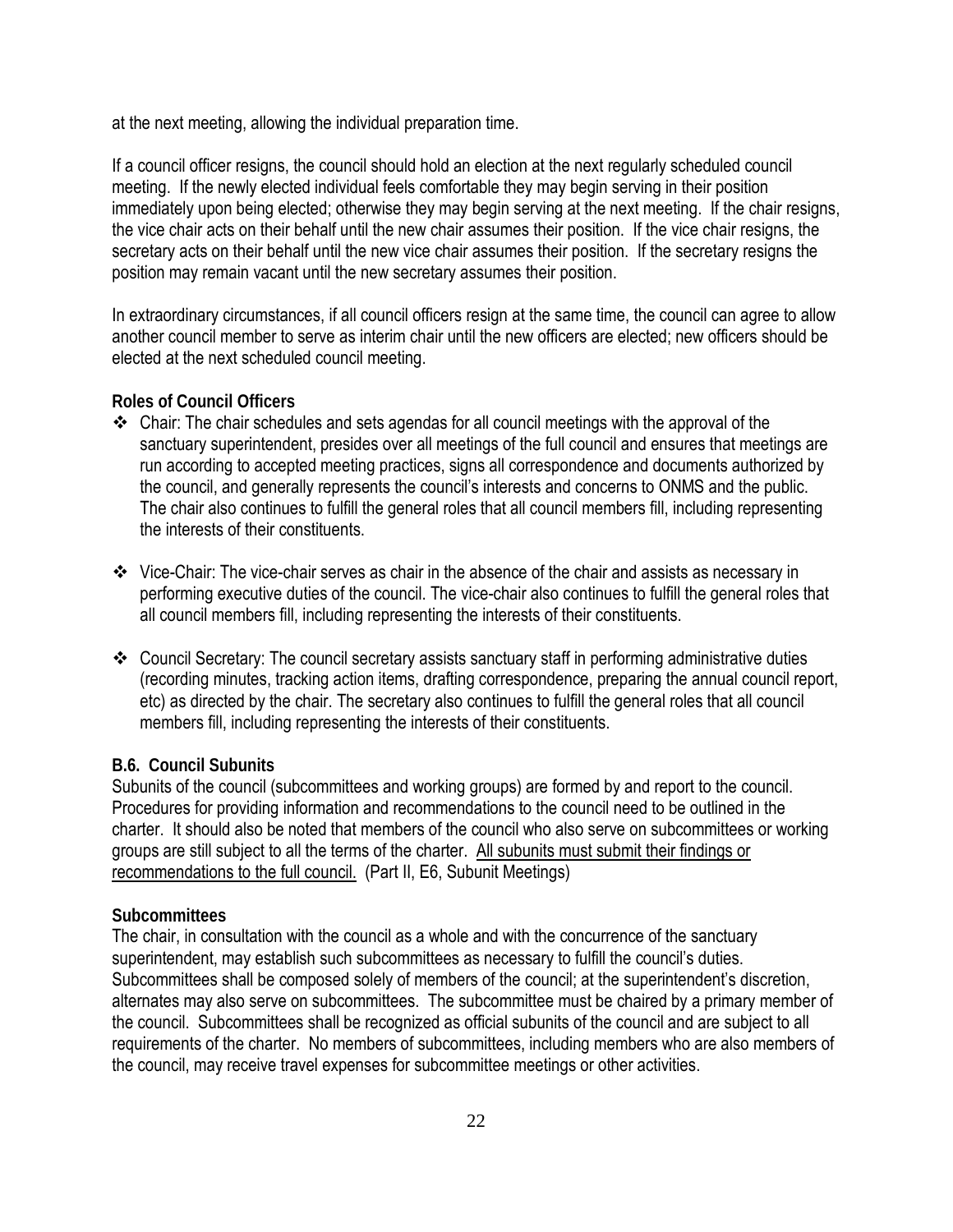## **Working Groups**

The chair, in consultation with the council as a whole and with the concurrence of the sanctuary superintendent, may establish working groups for specific purposes or topics that need focused attention that cannot be accomplished by a subcommittee. Their work will be limited to functional areas and discrete issues relating to individual sanctuaries. Working groups may be composed of members of the council and persons outside the council. Working groups shall be chaired by a primary member of the council and shall function under the purview of the council. At the sanctuary superintendent's discretion and if the full council approves, an alternate member may chair a working group; that alternate shall function under the purview of the council. Working groups established by the council to address specific issues shall disband once the final advice on the particular matter is submitted to the council. No members of working groups, including members who are also members of the council, may receive travel expenses for working group meetings or other activities.

Procedures for determining membership on working groups may be determined by the individual superintendent and council. The sanctuary superintendent should approve any new members of working groups.

## **Youth Working Group**

A Youth Working Group is another option for engaging the youth of the communities surrounding the sanctuary. The ONMS strongly supports youth involvement in sanctuary management and encourages sanctuary superintendents and advisory councils to establish youth working groups. (Part IV, Appendices  $9(a) - 9(d)$ 

*Special requirements for youth working groups.* Like all working groups, a youth working group must be chaired by a council member (see above section for more on working groups). In addition to the basic requirements for all working groups, the following requirements apply to youth working groups:

- $\cdot$  In addition to the working group chair, at least one other adult must serve on the working group and must be present every time the working group meets (i.e., there must be at least two adults present at every meeting).
- \* An ONMS staff member must attend and stay for the duration of every working group meeting.
- The working group may have up to (but not more than) 8 students so that total size of the working (including the two adults) is 10 individuals (8 students and 2 adults). ONMS recommends the sanctuary superintendents and advisory councils consider a smaller group, particularly when the group is being convened for the first time.
- $\div$  The youth working group must operate according to the same parameters as all other council working groups.
- All working groups must submit their findings or recommendations to the full council for deliberation at a public meeting.

*Requirements for student members of youth working groups*. In order to be eligible for appointment to a youth working group, students must:

- $\div$  Be a minimum of 14 years of age when they apply;
- Attend a school (including home schools) in the area affected by the sanctuary;
- \* Have proven ability to communicate and network with other students within their school (and/or other home schooled students) and in other schools within their community;
- Possess an interest in sanctuary resource protection and management;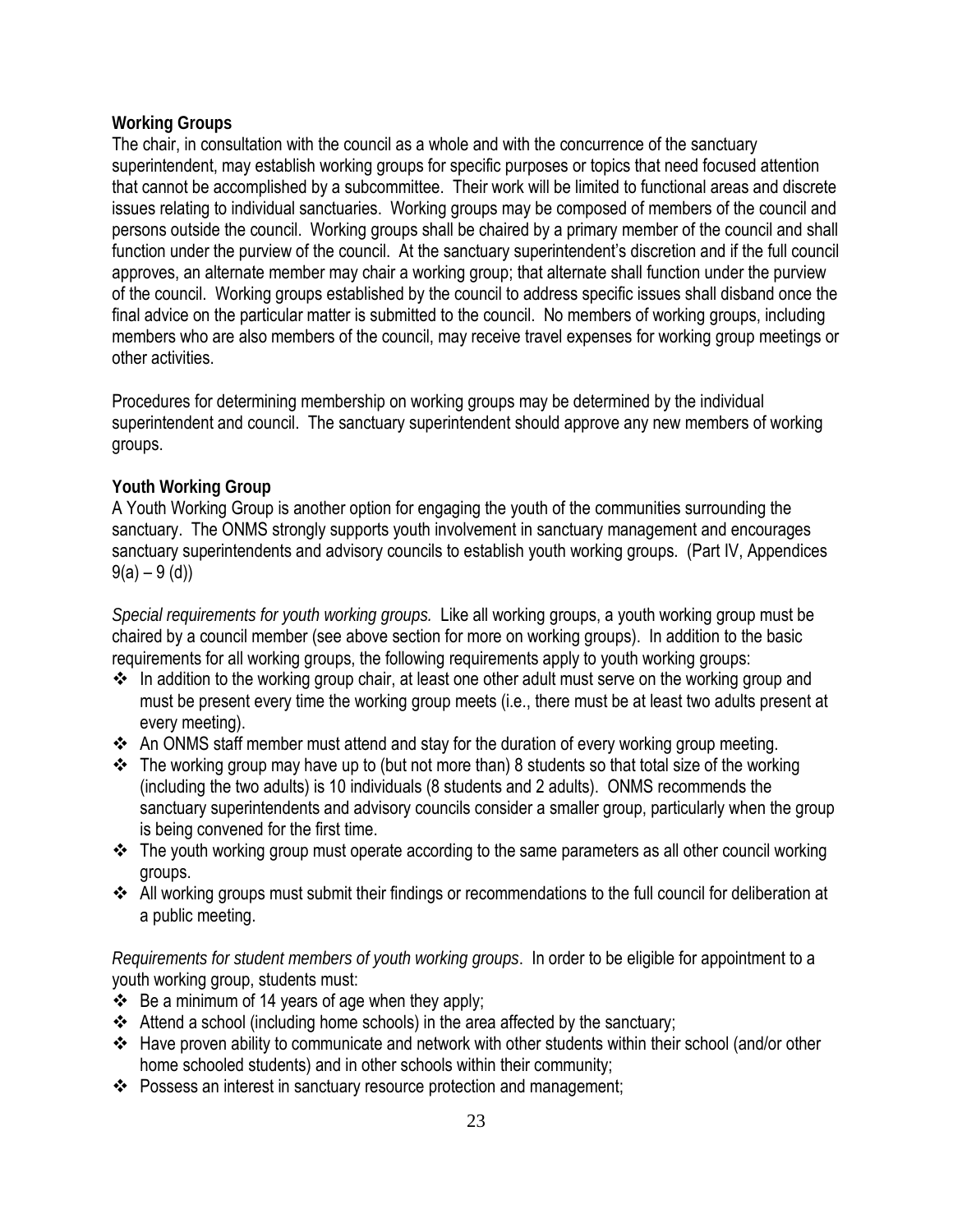- $\leftrightarrow$  Have experience and/or knowledge regarding public uses and activities in the sanctuary;
- Be able to travel to and attend working group meetings and an occasional council meeting (youth or parent provides transportation);
- Provide written recommendation from one or more teachers; and
- Serve a maximum of two years, until the working group's work is complete, they reach their 18<sup>th</sup> birthday, or graduate from high school, whichever comes first. (At the sanctuary superintendent's discretion, this requirement may be waived, allowing a youth to serve on the working group past their 18th birthday or high school graduation)

Once selected, ONMS staff will contact the student to provide:

- $\div$  Written permission from parent/quardian\*;
- Written permission from school administration to participate on working group (only if working group or council meetings require a student to miss school)\*; and
- $\cdot \cdot$  The school may also require their own paperwork if for example, the student has to miss school.

\* Permission slips will grant blanket permission for all youth working group meetings and council meetings (if applicable).

*Procedures for determining membership.* Sanctuary superintendents and advisory councils may establish the procedures for determining membership on working groups. The sanctuary superintendent must approve any working group members. Working groups are not typically filled by a competitive process. However, if a superintendent or advisory council feels a competitive process to fill a youth working group is appropriate, prospective student members may only be asked a single, open-ended question, such as "Why do you want to serve on the youth working group?" Although the applicants should answer the question in written format and provide a hard copy, then can also be encouraged to supplement it with a powerpoint, video, podcast or other type of media. This supplement would allow for creativity, the use of technology and perhaps a window into how they would communicate, especially to their peers.

ONMS strongly encourages sanctuary superintendents and council coordinators do a significant amount of outreach to schools prior to establishing a youth working group. For example, superintendents should consider emailing school principals to explain the youth working group concept and meeting with them to further discuss the idea. If the principal supports the concept of a youth working group, then superintendents should consider creating flyers and using multi-media tools to solicit interest. It will be key to gear the outreach and tools to the student audience.

Parent and school permission slips will only be completed by students that are selected to serve on the working group. Permission slips will not be distributed to all applicants, as it is not desirable for the ONMS to collect that much personal information unless an applicant is selected.

## **C.Selection of Council Members**

## **C.1. Selection of Governmental Members**

Each agency that is given a seat (or made a non-voting member) is responsible for appointing its representative and alternate to the council. Both the primary and alternate representatives may be changed at that agency's discretion, but the agency should notify the sanctuary in writing when any such changes are made. Although the ONMS cannot veto an agency's choice for its seat, it is recommended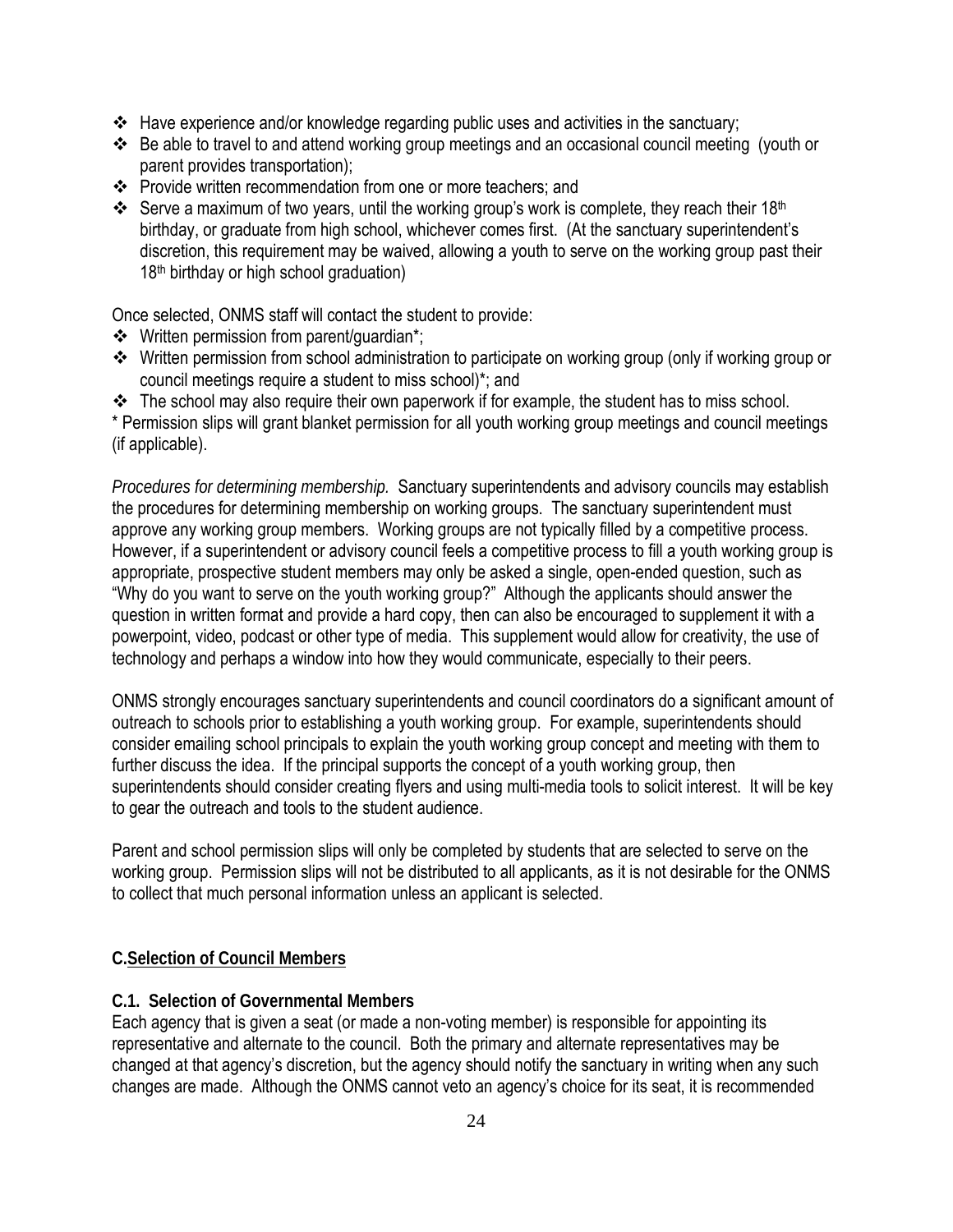that the agency representative be someone with sufficient authority to speak for that agency or accomplish commitments with some dispatch. (Part IV, Appendix 12(g), Model Invitation Letter to Government Agency)

#### **C.2. Selection of Non-Governmental Members**

All non-governmental seats, representatives and alternates (if applicable) will be selected through a public, competitive process. The selection process is:

#### **Step 1: Application Package**

The site must develop a council member application package. The application package must contain a cover letter (IV, Appendix 12(f)), the council application form (Part IV, Appendix 6 or 7) and the final council charter. It is recommended that the application package contain the descriptions of general qualifications and expectations for common seats (Part I, Section H) and the communication protocols (Part II, F1).

The cover letter should notify potential applicants that if they have been a federally registered lobbyist in the two year period before their appointment date to the council, they may not serve as a member of a sanctuary advisory council. This requirement is not retroactive – it does not apply to individuals already sitting on sanctuary advisory councils as of May 7, 2009. (Part IV, Appendix 12(f) Model Cover Letter for Application Kits) (Part IV, Appendices 17 and 18 for additional information on the federally registered lobbyist restriction) It is recommended that the application letter urge applicants to notify the sanctuary of any changes in circumstance that would no longer allow the individual to serve on the council. It is preferable for the applicant and the sanctuary to be aware of this as early in the process as possible.

The general council application form (Part IV, Appendix 6) or the youth seat application form for individuals under age 18 (Part IV, Appendix 7) are the only application forms that may be used during the council member recruitment process. Note that web forms (e.g. the public fills in council applications and submits them online) are not allowed for security reasons. However, a site may offer the council application form in a Portable Document File (PDF) available online. The "seat applying for" section of the application form will need to be altered for each recruitment, depending upon the seat that is being advertised. However, please note the council application form has been reviewed and approved by OMB and cannot be altered in any other way. Offering the council application form in a PDF format is optional; continuing to offer the council application in hard copy is completely acceptable.

Inclusion of the council charter will ensure that prospective members understand the roles and authority of the council and what their responsibilities and rights would be as members of the council.

#### **Step 2: Public Notification**

Public notification will be provided as to the existence and purpose of the council, the details of the application process, and all applicable guidelines. (Part IV, Appendix 3 for a model press release and press release format guidelines and process) The application period for council seats must be a minimum of 15 days. It is recommended that sanctuary superintendents contact relevant organizations and associations via letter, email and/or phone call to inform them the recruitment process is underway. A *Federal Register* notice is required (Part IV, Appendix 2 model *Federal Register* notice). In addition, widespread public notification in local media outlets is desirable and all reasonable methods are suggested, including newspaper ads and public service announcements on radio and television. Interested individuals should be directed to a contact to obtain application packages (Part IV, Appendices 6 or 7 for the required application form and Appendix 12(f) for a model cover letter). Notice of the vacancy and the application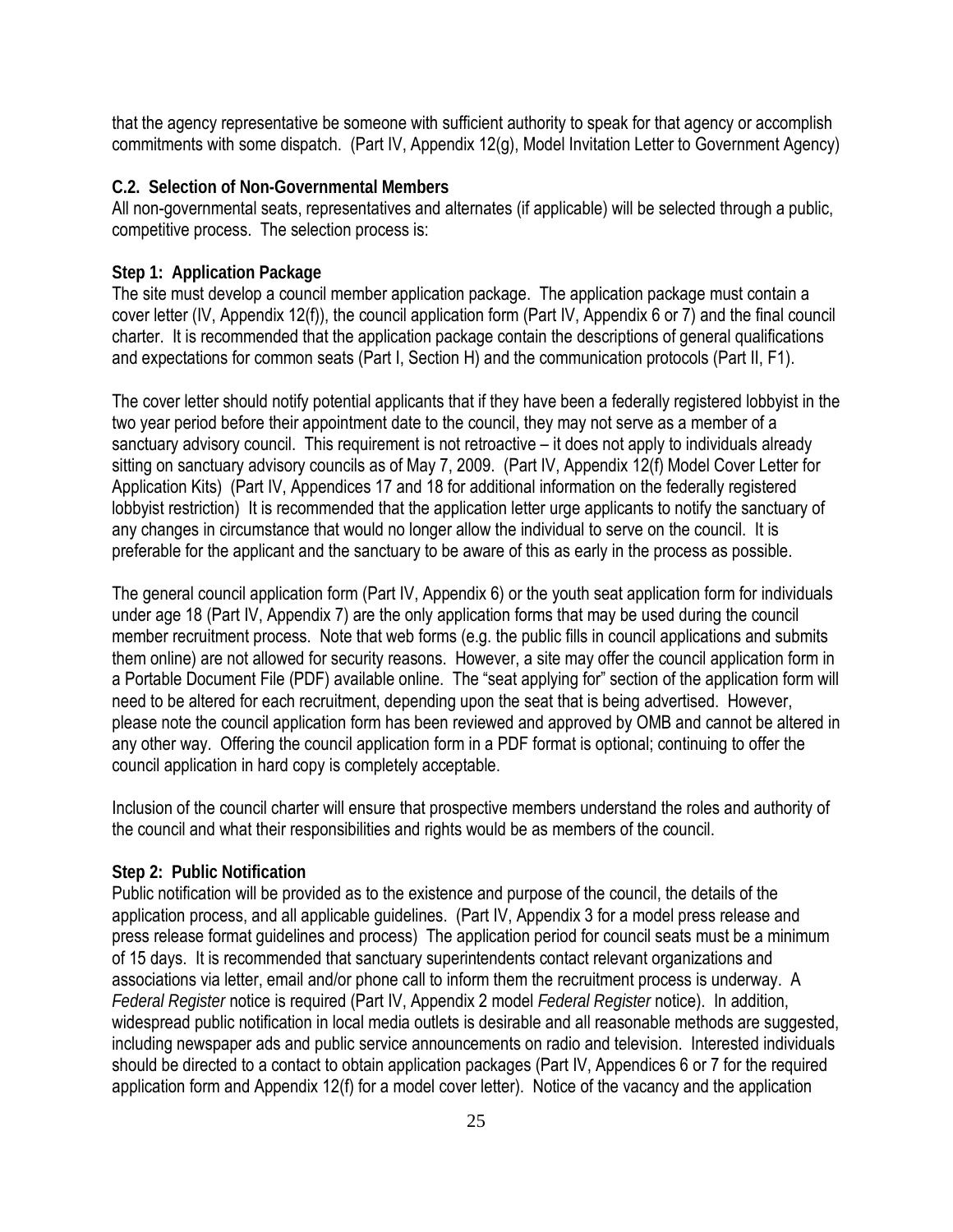packages should also be offered on-line at the sanctuary's web site.

## **Step 3: Application Submission**

All applications will be submitted to the sanctuary superintendent. If no qualified individuals apply for a seat, it may be necessary to re-advertise, working with appropriate local organizations and groups to notify them of the seat vacancy. It is also useful to revisit previous council member applications to determine if a qualified individual is still interested in serving on the council, and ask them to submit an application.

It is recommended that the site run the applicants through the federally registered lobbyist check prior to continuing the selection process. See Part IV, Appendices 17 and 18 for additional information on the federally registered lobbyist restriction.

#### **Step 4: Preliminary Review Panel**

The sanctuary superintendent must use a preliminary review panel to obtain recommendations on selections. For an existing council, it is recommended that the review panel be a subcommittee of the council. All review panel members must protect the privacy of the applicants as described in this section.

When establishing a council and conducting the first member selection process, it is recommended that the review panel be composed of federal and state agency partners as seeking consensus from this group would not violate FACA (see further discussion on FACA below). Members of the community and other local partners may also be invited to participate on the review panel for the first member selection process, as appropriate and under the below conditions:

- $\cdot$  all review panel members must protect the privacy of the applicants as described in this section; and
- non-agency review panel member input must be offered on an individual basis as seeking consensus advice would violate FACA. (Please note that although ONMS sanctuary advisory councils are exempt from FACA, the non-agency review panel members pulled from the community for the first member selection process would, as a group, be subject to FACA as they are not members of ONMS advisory councils.)

The superintendent determines the size of the review panel, but 3-4 members are recommended. If a primary council member seat term is about to expire and is being advertised, the current primary council member for that seat should not sit on the review panel if he/she is re-applying for the seat. If the member is not re-applying for the seat, there is no conflict of interest, and with the sanctuary superintendent's concurrence, the member may sit on the review panel. If an alternate council member seat term is about to expire and is being advertised, the current primary council member of the same seat may sit on the review panel if there is no conflict of interest, his or her experience on the council will aid in the selection process, and the sanctuary superintendent concurs.

The review panel will help determine the top three candidates for each seat; this mechanism promotes credibility in the selection process. Individual opinions may be sought if consensus advice is not desirable (non-agency review panel members used in the very first selection process for a newly established council must offer input on an individual basis as seeking consensus would violate FACA since they are not members of an ONMS advisory council) or too difficult to obtain. Potential members should not be notified that their names are being submitted to ONMS Headquarters for further checks. In general, before the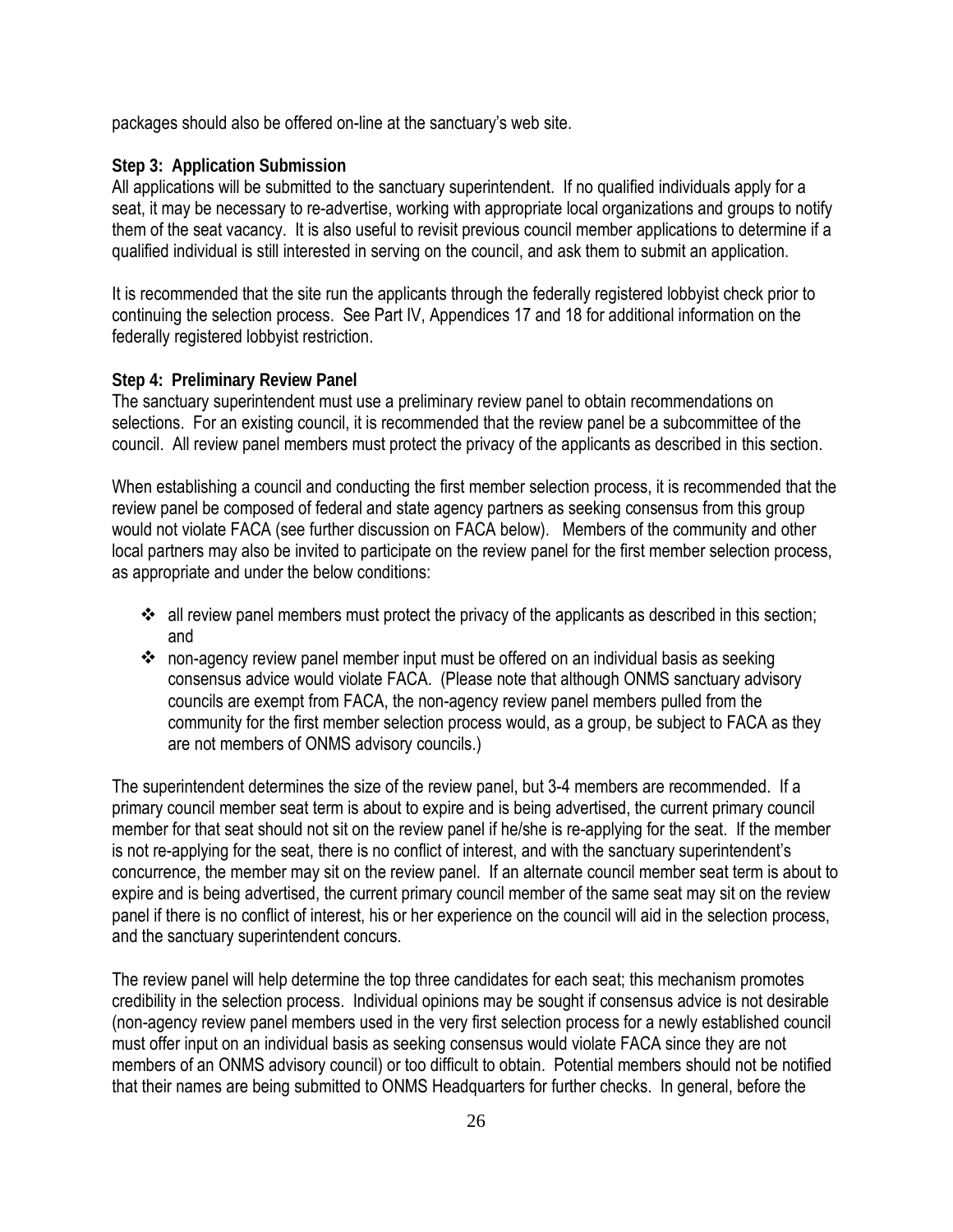selection of council members, protect names and other personal or identifying information during the deliberation process. After a selection is made, abide by the language in the rest of this section.

The sanctuary superintendent should be aware of protecting the privacy of the applicants and the reviewers. The following information is releasable to the public, under the Freedom of Information Act (FOIA) or through a court order or congressional inquiry:

- $\cdot \cdot$  The names of reviewers, whether they are members of the council or not;
- $\cdot \cdot$  The names and business information (e.g., work address and phone numbers) of applicants who are chosen as members of the council;
- Other information contained in the applications of the individuals chosen as members, that relates to their qualifications to be a member of the council, including education, professional experience, and professional and community affiliations; and/or
- Statements of opinion or philosophy.

The National Oceanic and Atmospheric Administration (NOAA) generally asserts FOIA exemptions to protect the following types of information from release under FOIA, but ultimately courts may determine that release is required:

- \* The names or other identifying information of applicants who are not chosen as members of the council (protected under Section B(6) safeguarding privacy of individuals); and/or
- $\cdot \cdot$  The private information (e.g., home address and phone numbers) of applicants who are chosen as members (protected under Section B(6) safeguarding privacy of individuals).

In general, the sanctuary superintendent should protect the privacy of the applicants and advise the preliminary review panel, other council members (if applicable) and staff to safeguard information provided on the applications. Personal information such as home addresses and telephone numbers and other personal information that is not relevant for consideration as a member of a sanctuary advisory council should be redacted from applications before the preliminary review panel receive them.

With the exception of the release of information resulting from a FOIA request, through a court order, or as the result of a congressional inquiry, no individuals or organizations should be permitted to see applications for advisory council seats, except the review panel, advisory council members, ONMS staff, and NOAA/Department of Commerce (DOC) staff that conduct the vetting. Again, all of these individuals need to safeguard all of the information provided on the applications. In no instance should the applications be shared with the general public.

See Part II, F16, Council Application Records Management, for additional guidance on this issue.

Specific legal requirements for protection of privacy should be discussed with GCOS and OGC, General Law Division (202-482-5391).

#### **Step 5: Interviews**

The sanctuary superintendent may choose to interview candidates (over the phone or in person) as part of the selection process.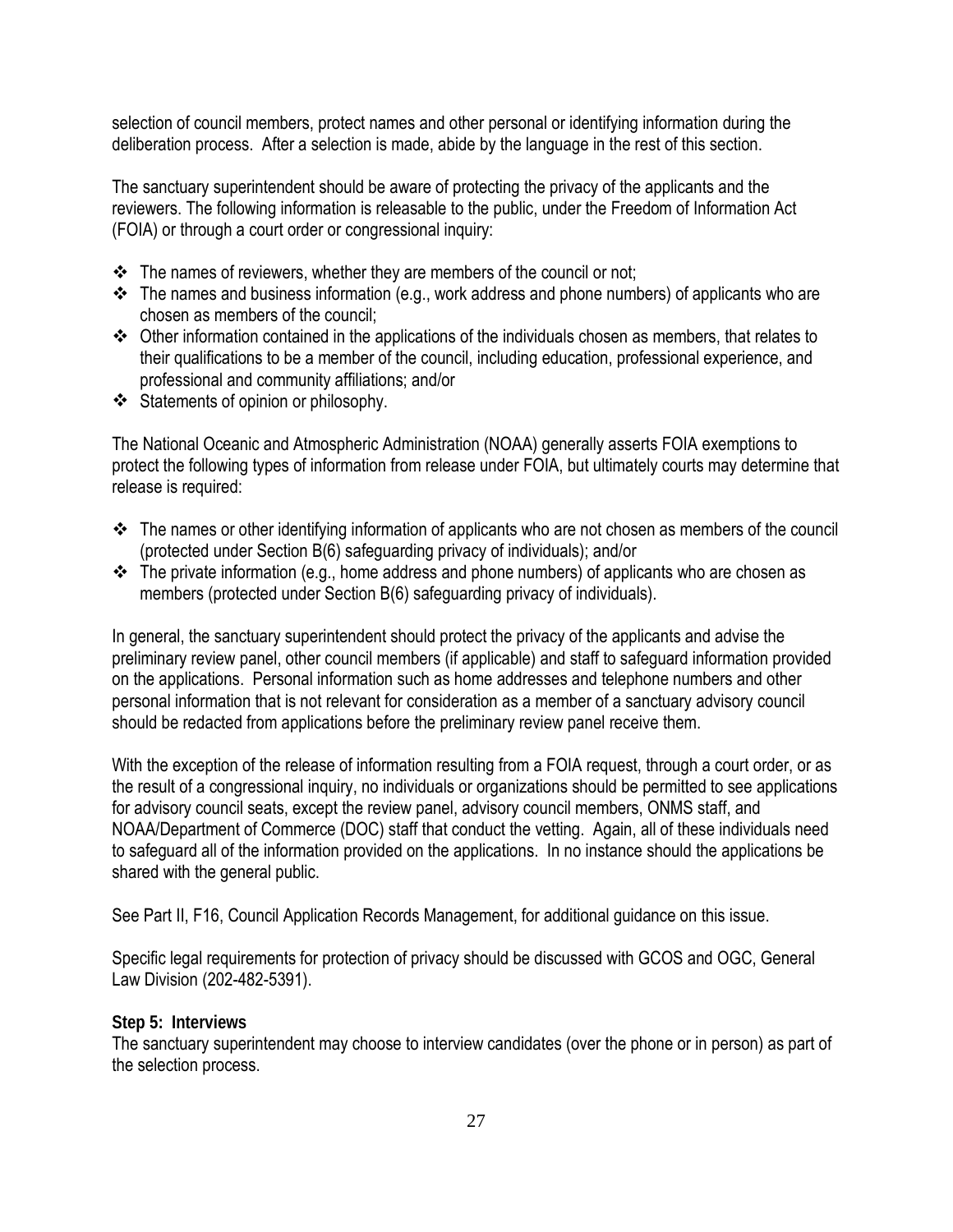#### **Step 6: Council Member Selection**

The sanctuary superintendent selects a representative and an alternate from the three top candidates for each seat, and submits those names for review by their regional director (Part IV, Appendix 12(d), Model Regional Clearance Memo) and approval by the Director of the ONMS (Part IV, Appendix 12(e), Model Cover Memo for Member Selection Approval).

The representative should be someone who has completed the application (see Appendix 6 or 7 for required application) and provided enough information to determine his or her qualifications, should be a resident of the area affected by the sanctuary, has a demonstrated ability to work cooperatively with others, has the community and professional affiliations to facilitate the exchange of information between the sanctuary and the community, and has expressed a positive philosophy regarding the protection and management of marine or Great Lakes resources.

Council members and alternates must be 18 years of age or older, with the exception of the individual filling an optional, non-voting youth seat. The complexity of the issues addressed by sanctuaries and councils, the ability to effectively network with all ages of constituents, and the ability to travel to and attend meetings and retreats all necessitate this minimum age limit.

Please note that under federal law, federal government employees (Executive Branch) are not allowed to sit on advisory councils in a personal (non-official) capacity. This applies to all federal government employees even if their agency does not hold a seat on the council.

State agency employees and members of a state legislature are allowed to sit on advisory councils in a personal capacity. State agency employees must provide a letter of support on official agency letterhead from their state supervisor. Members of the state legislature are not required to provide such letters of support.

If an individual has been a federally registered lobbyist in the two year period before their appointment date to the sanctuary advisory council, they may not serve as a member of the sanctuary advisory council. This requirement is not retroactive – it does not apply to individuals already serving on advisory councils as of May 7, 2009. See Part IV, Appendices 17 and 18 for additional information on the federally registered lobbyist restriction.

ONMS staff is not allowed to serve on ONMS advisory councils. This includes ONMS federal government employees, contract employees, detailees, interns, fellows, and anyone else working for the ONMS or at an ONMS office. Excluded from this are superintendents or their designees who sit on the councils as nonvoting members to ensure relevant information exchange among other adjacent or nearby national marine sanctuaries.

#### **Step 7: Council Member Vetting/Approval**

Before the Director approves the selectees, they must be cleared through a: (1) federally registered lobbyist check conducted by ONMS through a U.S. Senate database (See Part IV, Appendices 17 and 18 for additional information on the federally registered lobbyist restriction.); (2) a LEXIS/NEXIS check through GCOS; and (3) a departmental bureau check for potential conflict of interest and other issues in the applicant's background (all required by Department of Commerce policy for all department advisory councils). These checks will be conducted by headquarters personnel and the site notified if any problems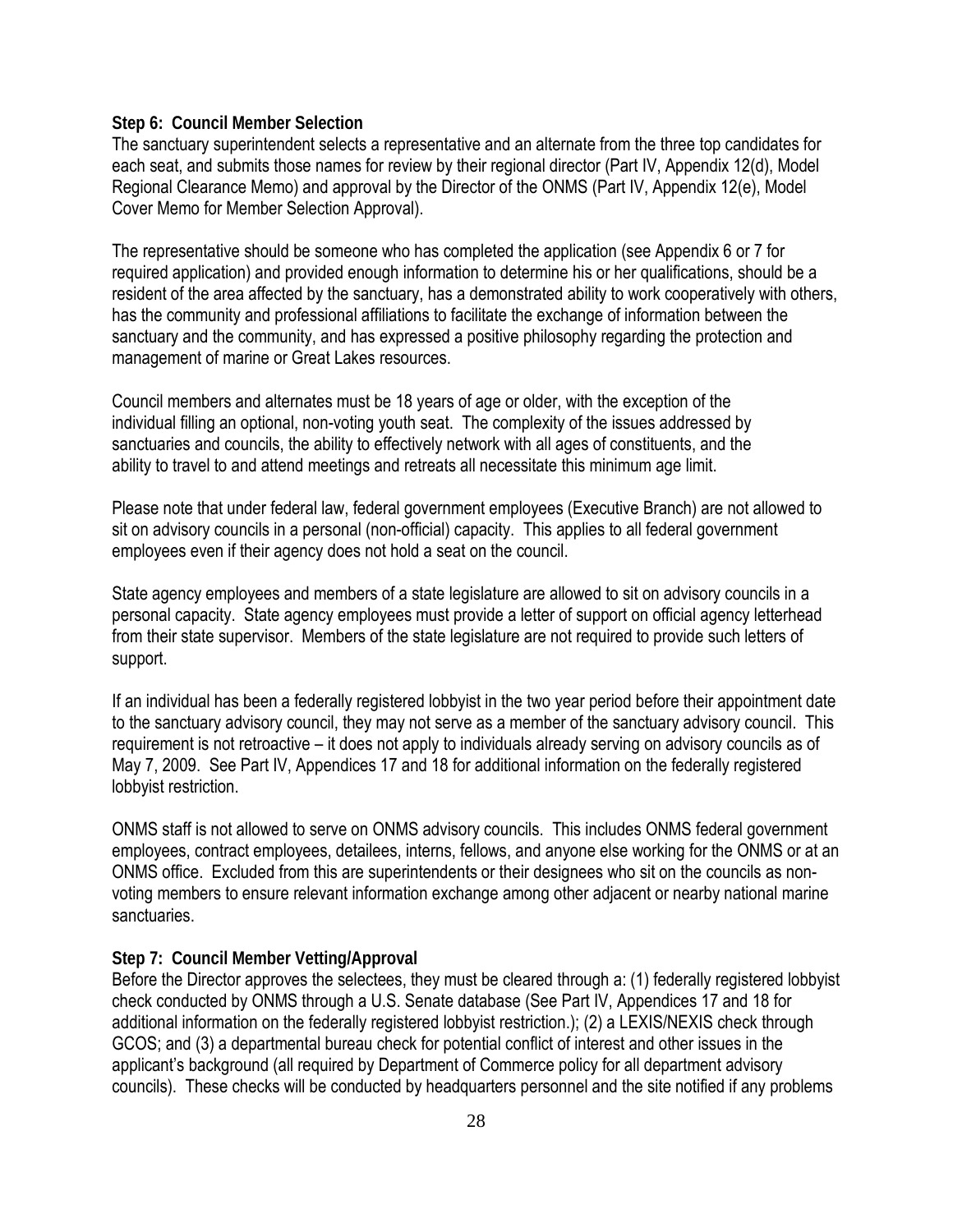occur. The site should allow two to four weeks for the lobbyist, LEXIS/NEXIS and bureau check to be completed. Potential members should not be notified of their acceptance and their names should not appear in any public documents or websites identifying them as council members until after the vetting is complete and the Director signs the approval memorandum.

#### **Step 8: Notification to Applicants**

The site notifies approved members and alternates, as well as non-selected applicants, formally in writing (Part IV, Appendices  $12(h) - 12(i)$ )

#### **Step 9: Press Release to Announce New Members**

It is recommended that the site put out a press release to announce new council members. (Part IV, Appendix 4 for a model press release, format guidelines and process)

#### **Step 10: Council Member Sworn In**

Members may be formally sworn in at the first meeting of the council. This is a ceremonial gesture and is not required. (Part IV, Appendix 10, Model Oath)

#### **C.3. Selection of Youth Seat Member**

Recruitment, application and selection of council members filling the youth seat must follow the same steps as defined in the above "Selection of Non-Government Members" section. However, the site needs to take into account the different communications techniques and technological capabilities utilized by many in this age group.

#### **Recruitment**

ONMS strongly encourages sanctuary superintendents and council coordinators do a significant amount of outreach to schools, clubs and other age-appropriate, youth-oriented organizations prior to establishing or recruiting for a youth seat. Suggestions for recruitment include:

- $\div$  Compile a list of schools and principals in area affected by the sanctuary. Contact each principal to explain the purpose and goals of the youth seat, and request a face-to-face meeting to further discuss the idea.
- Create a flyer, web page, and other multi-media tools to use to both advertise the seat and to give more information.

#### **Application**

The applicant must completely fill out the youth seat application form (Part IV, Appendix 7) and submit a hard copy to the sanctuary superintendent.

It is recommended the sanctuary superintendent conduct a face-to-face interview with the applicant.

#### **D.Removal of Council Members**

The Director has the discretion to remove a member for any reason. Further, the sanctuary superintendent may recommend to the Director the removal of any non-governmental member of the council (Part IV, Appendix 12(k), model removal approval request memo), if that member has violated one or more terms of the charter or on one or more of the ground for removal listed below. The sanctuary superintendent may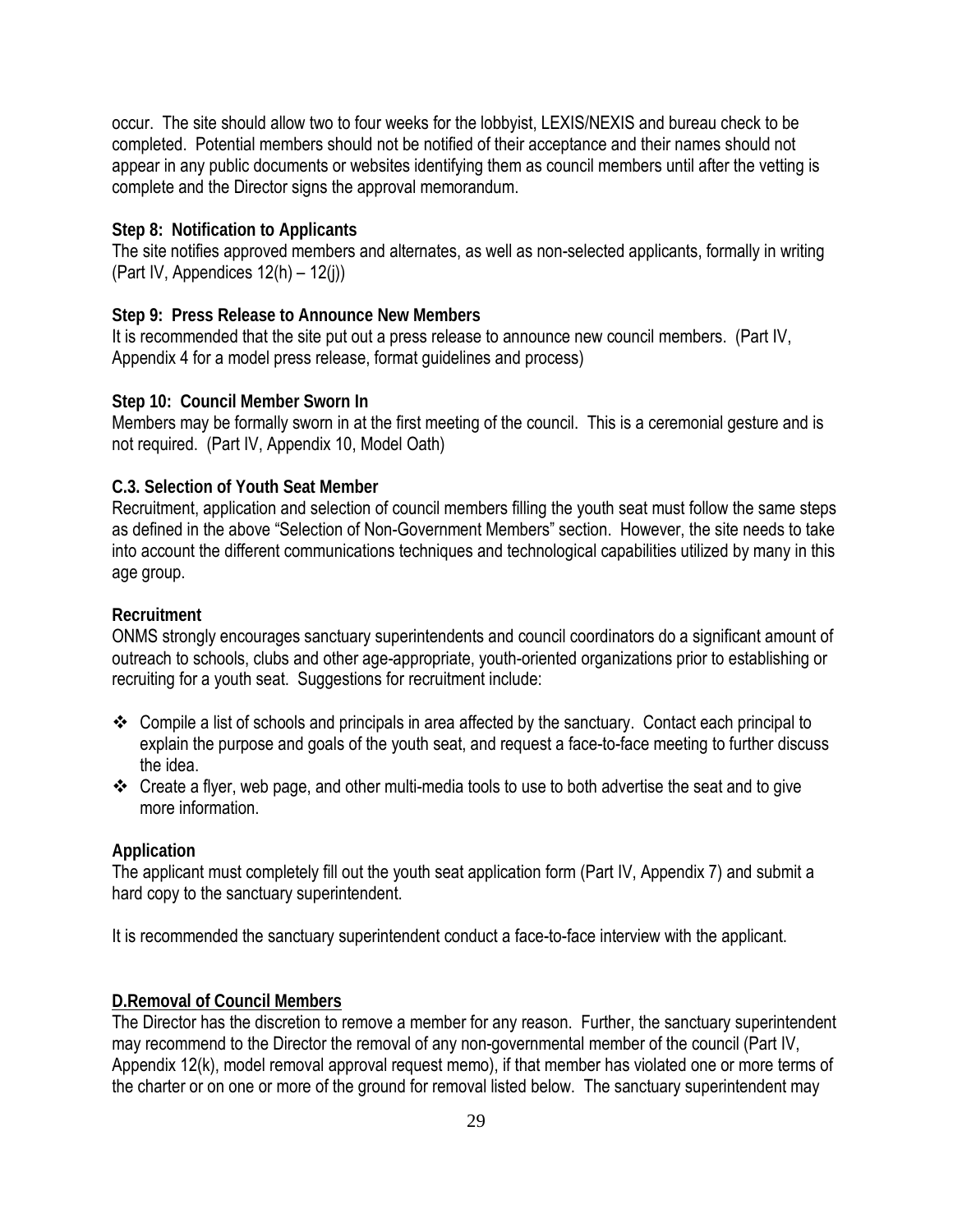consult with the council, but the council does not have the authority to remove a member. The member is formally notified in writing of his or her removal (see Appendix 12(l) for a model letter to remove a member) and a replacement for that seat will be sought.

## **D.1. Grounds for Removal**

- $\div$  Is convicted of any felony offense;
- \* Is found to have violated any of the following laws or regulations promulgated thereunder: the National Marine Sanctuaries Act, Marine Mammal Protection Act, Migratory Bird Treaty Act, Endangered Species Act, Magnuson-Stevens Fishery Conservation and Management Act, or another environmental law for which NOAA or another federal agency has jurisdictional responsibility;
- \* Is found to have violated state environmental laws or regulations promulgated thereunder in the state in which a sanctuary is located;
- Is found to have violated national or state laws or regulations (in a state within the region in which the sanctuary is located) protecting cultural resources;
- $\cdot$  Is determined to have abused his or her position as a member of the council (including but not limited to use of council information for personal gain; use of council position to advance a personal agenda or to harm another member of the council or of the community; misrepresentation of, or spreading misinformation about the council or the sanctuary; and refusal to recuse himself or herself if so requested by the sanctuary superintendent and/or chair in a matter in which the member has a conflict of interest);
- $\cdot \cdot$  Has a change to the professional affiliation(s) and/or personal circumstances that comprise a significant portion of that member's qualifications for being a member of the council;
- Misses a consecutive number of meetings (as defined by each charter) without reasonable justification; or
- Disrupts on more than one occasion council meetings in a manner that interferes with the council conducting its business.

## **D.2. Warning System**

A warning system may be instituted at each site so that removal becomes the final option, unless the situation is severe enough to warrant immediate removal. Violations of the grounds above must be carefully documented in order for the warning system to work. The system, if implemented, should operate in the following manner:

- First incident: Verbal warning from sanctuary superintendent (in consultation with chair).
- Second incident: Written warning from sanctuary superintendent (in consultation with chair).
- Third incident: Removal.

#### **D.3. Governmental Agency Removal/Replacement**

If a government agency representative fails to attend a certain number of consecutive council meetings (specified in the council charter), the agency may be removed. A government agency may also decide to withdraw from the council. In either case, the sanctuary superintendent is authorized to invite, with the Director's approval, another government agency to replace it on the council.

Agency representatives are expected to hold themselves to the same standards of conduct as nongovernmental members and are subject to the same grounds for removal. If the representative of a government agency is problematic, the council may request the government agency replace its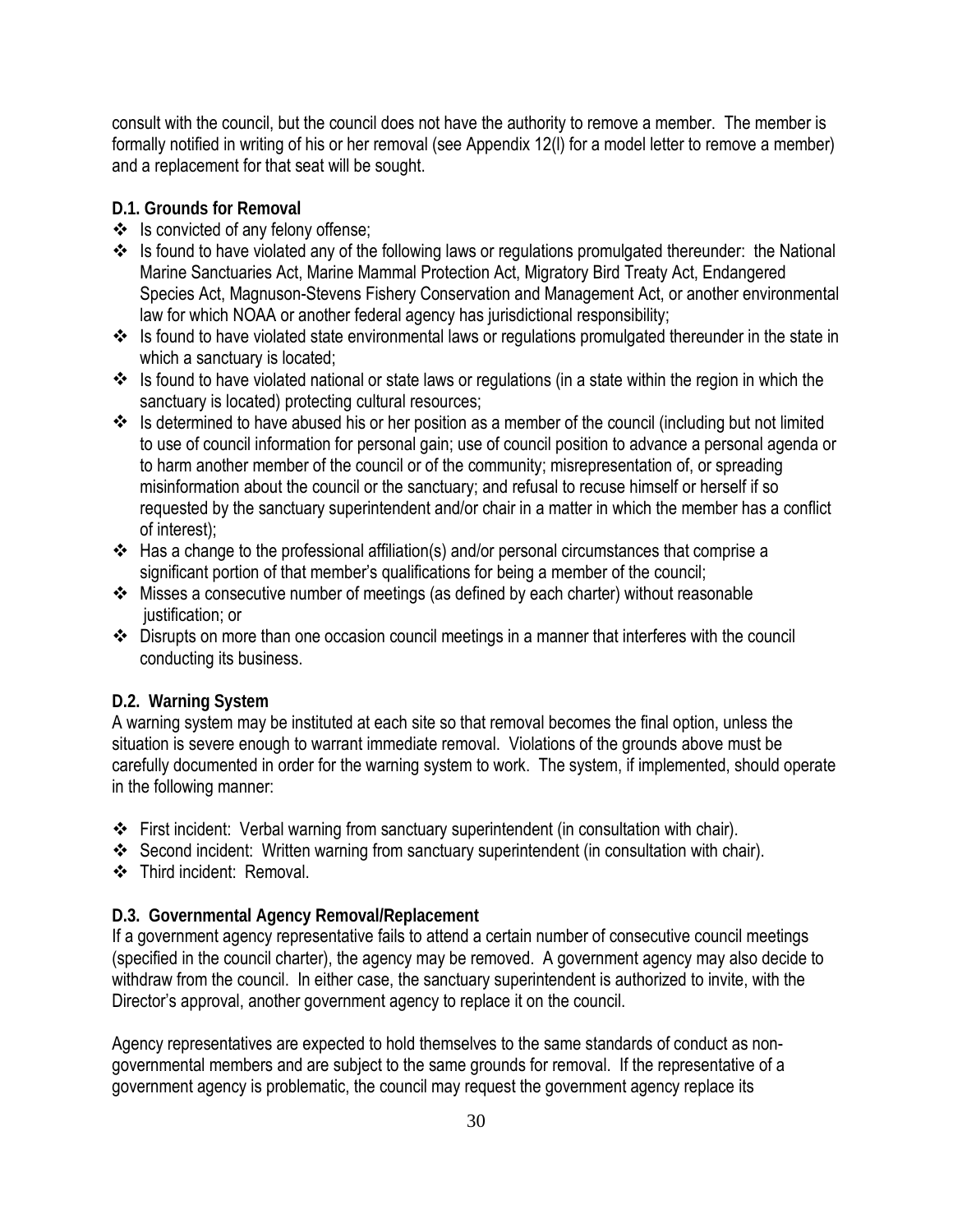representative. The same or similar warning system as that developed for non-governmental members may be used to help document a problem to take to the agency of the problematic member.

#### **E. Council Meetings**

#### **E.1. Full Council Meetings**

The main way to meet with a council is through a regularly scheduled, formal council meeting. (Part IV, Appendix 5 for a model press release to announce a council meeting) The council is limited to a maximum of one such meeting a month (the meetings should only be in different months, they do not have to be precisely 30 days apart), although provisions are made for emergency meetings. The council of an operational sanctuary must meet at least once every six months. Meetings are open to the public and material discussed in council meetings is public, so discretion should be exercised as to information presented during council meetings. Timely notice of each council meeting, including the time, place and agenda of the meeting, shall be provided to the local media and additional notice may be given by such other means as will result in appropriate publicity to interested groups. It is recommended that a minimum of 15 calendar days notice be given. This requirement shall not apply to workshops scheduled by the council to address strategic planning, administration, training, teambuilding or specialized technical issues. The council may not vote on any agenda item for which notice was not provided. Meetings should be held in various portions of the region adjacent to the sanctuary to ensure there is adequate access for interested or affected members of the public; meeting facilities need to be in compliance with the Americans with Disabilities Act. Members of the public must be given an opportunity to provide written or oral comments at the meeting on items on the agenda. Meeting minutes, not verbatim transcripts, of each meeting are to be kept by the ONMS staff. The sanctuary superintendent, in consultation with the chair, schedules meeting times, locations, and agendas. It is useful to plan meetings a year in advance so members can plan accordingly.

Seeking consensus over voting is recommended when possible. In its most literal sense, "consensus" means that everyone in a group "consents" to the same decision or course of action. It does not necessarily mean that each one consents with the same degree of fervor. Implied is a commitment to support and not undermine the council's efforts on the issue under consideration in any way. In efforts to reach consensus, all voices should be heard and creative solutions should be sought to resolve issues and craft advice that encompasses the diversity of viewpoints.

A member may occasionally abstain from a vote, after providing an explanation and justification which must be approved by the rest of the council.

Public interaction with council members during council meetings should be limited to public comment periods, breaks and before and after meetings. This is intended to limit interruptions and distractions.

The ONMS recommends the sites provide council members the meeting agenda and advance notice of council meeting action items at least 10 days prior to the meeting. Agenda items that are expected or designed to bring about a council "action" (i.e. a vote, a letter or other conveyance of advice to the sanctuary superintendent) should be clearly identified as such. Agenda topics that may result in a council action should be labeled as "possible" action items. Council members should be encouraged to carefully review the draft agenda and prepare accordingly for expected or possible action items. The more prepared council members are, the more productive the meeting will be.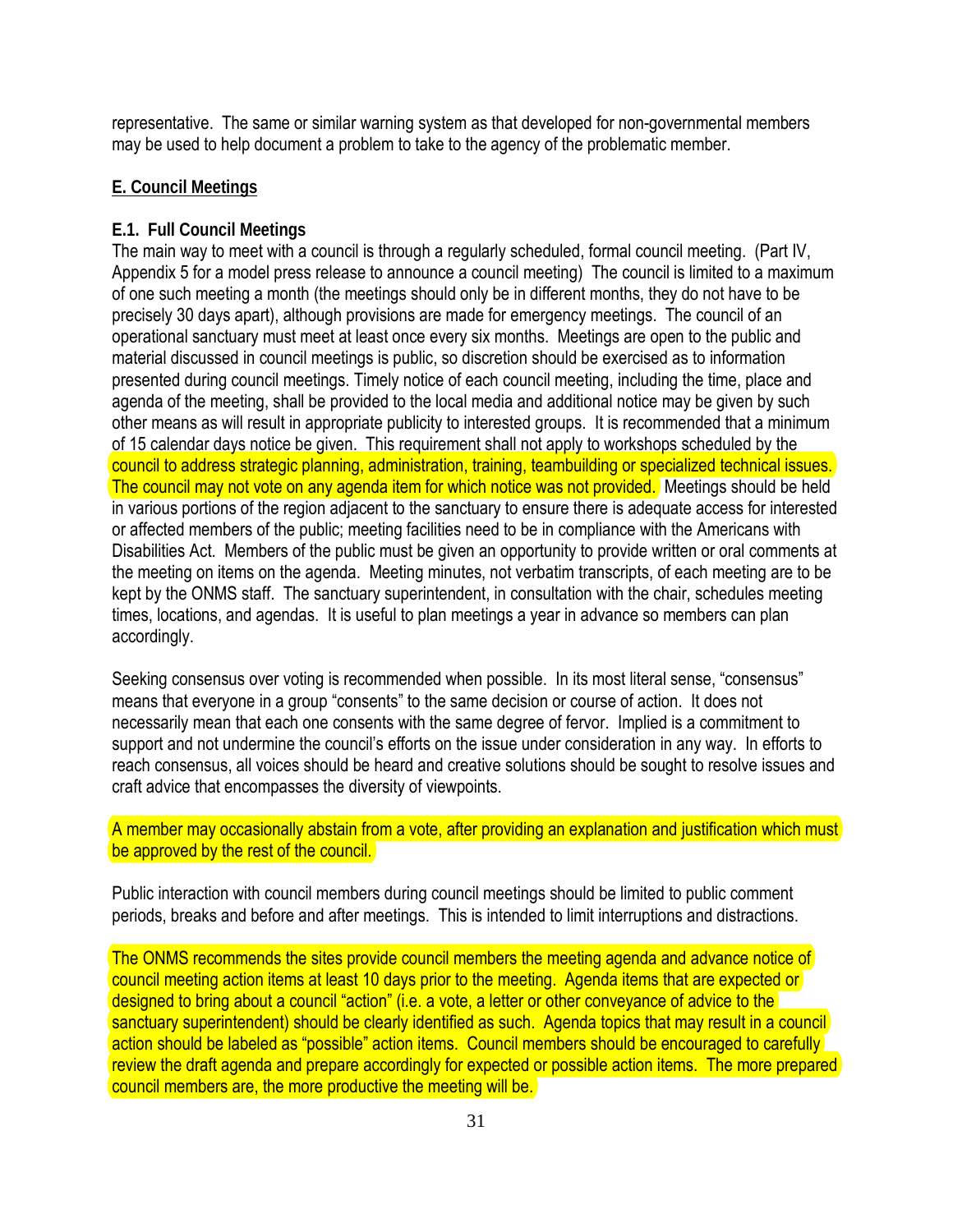## **E.2. Emergency Meetings**

Emergency meetings may be held at the call of the chair or presiding officer and the sanctuary superintendent. The "emergency situation" is defined by the sanctuary superintendent and the chair or presiding officer. During these exceptional circumstances, it is permissible to provide less than 15 days notice for the meeting provided the reasons for doing so are included in the notice, but reasonable notice under the circumstances must be given.

Emergencies could range from a situation where there is an oil spill and immediate input is needed, to an issue of a significant nature that arises between council meetings but the deadline for input is before the next scheduled meeting.

An emergency meeting may be a good time to employ multiple technologies to facilitate the meeting. For example, within certain parameters the meeting may be conducted by teleconference as described Part II, F8.

## **E.3. Canceled Council Meeting**

In the event a regularly scheduled and already advertised council meeting must be canceled at the last minute due to fires, weather-related or natural disasters, or other emergencies, every attempt within reason must be made to notify the public of the cancellation (email notifications, posting on website, radio announcements, etc) prior to their arrival at the meeting venue. Post notices on the doors of the meeting venue for those who miss the other notifications. If possible, provide the date and location of the rescheduled meeting in the communication notifying individuals of the cancellation.

## **E.4. Greening the Meetings**

ONMS recommends implementing "green" practices into all of the council meetings. Incremental steps can be taken initially with more implemented over time. Suggestions include: utilize only real china, mugs and glasses; carpool or bike to meetings; select green items for the council; recycle, recycle, recycle; provide organic, sustainable, locally grown food (as appropriate); reduce and/or eliminate the amount of paper used for the meeting. Internet meeting technologies such as WebEx can also be used to enhance council communication ability, particularly for subcommittee and working group meetings (Part II, Section F8, Employing Multiple Technologies for Meetings).

## **E.5. Council Retreats**

Occasions might arise when a council will want or need to conduct activities that do not require or would not be of interest to the general public. Sanctuaries and councils should use caution in determining to hold a retreat, as it is generally desirable to the ONMS to have public attendance and participation (as appropriate) at council meetings. Retreats cannot be used for any purpose that might require qualitative deliberations among council members (e.g., comments on an important public document or project), or that would lead to a vote or recommendation to the sanctuary superintendent. No voting actions may be taken at such retreats. Activities that are usually appropriate for a retreat are:

- $\cdot$  strategic planning for advisory council operations;
- $\div$  internal communication and team building;
- problem resolution relating to advisory council operations;
- brainstorming;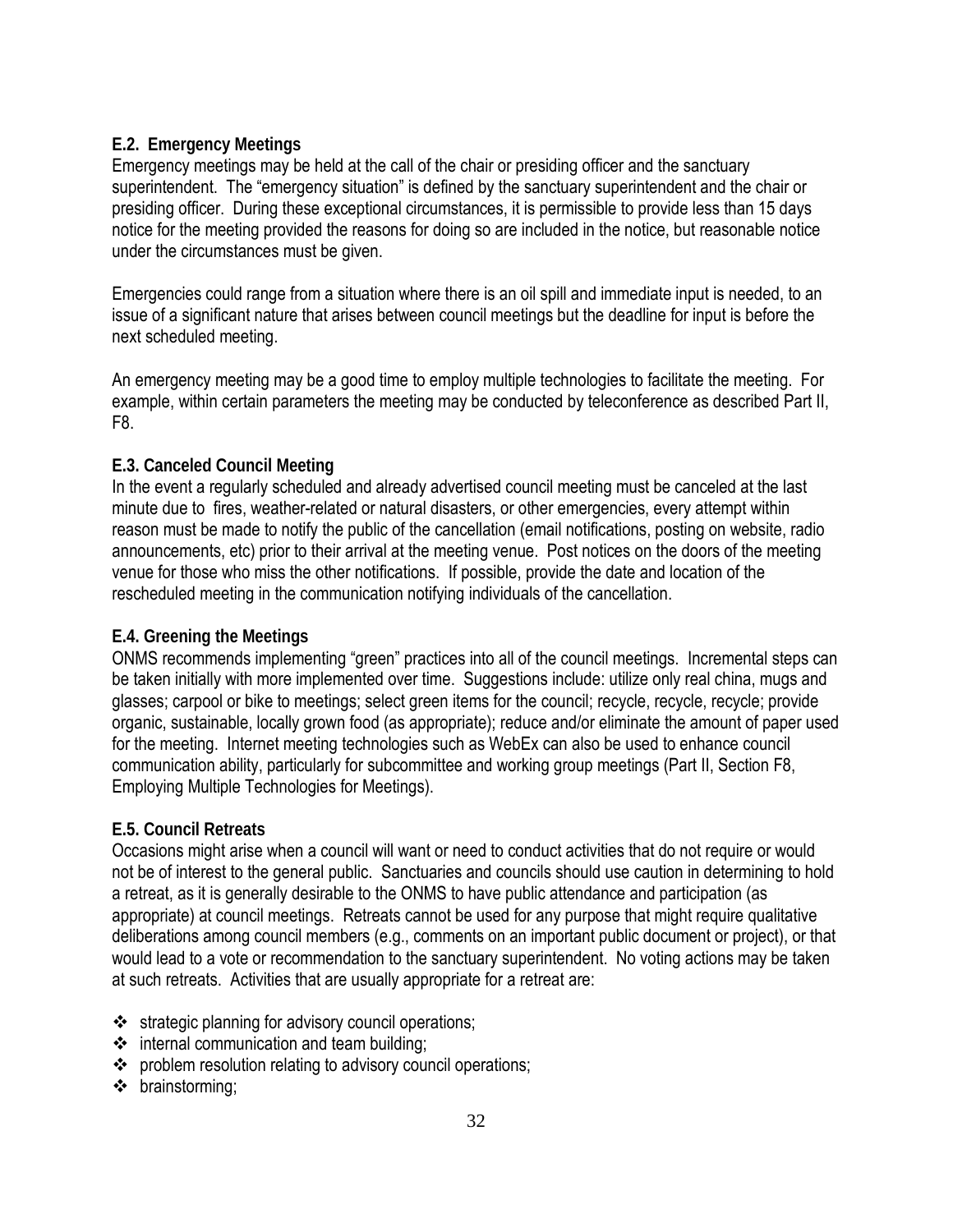- $\cdot \cdot$  training (including bringing new members up to speed);
- development of an annual operating plan or work plan for council activities; and
- council member recognition and appreciation.

## **Planning Effective Retreats**

A number of councils hold retreats on a regular basis. In order to increase the usefulness and enjoyment of retreats, the following guidelines are provided, based on the experiences of several different sites.

- Goals: Very early in the planning process, ensure the goals of the retreat are clear and wellunderstood by all participants in order to obtain the results sought by the council and sanctuary. Every participant should be aware of his or her specific roles and responsibilities.
- $\div$  Participants: It has proven useful to have as many sanctuary staff, council members, and council alternates as facilities and funding allow participating in retreats. This helps build and foster strong working relationships between council members, but also between council members and staff.
- \* Participant Investment: The retreat will only be successful if the participants believe and fully participate in the planned activities.
- Retreat Format: Treat the retreat as a special event, not a regular council meeting. The retreat should be planned in order to achieve the goals laid out for it, but must also be enjoyable. Trying to over-plan and crowd the meeting with too many work activities will likely lead to an unsuccessful retreat. Thought should be given to how the meeting is conducted, whether by sanctuary staff or external facilitators. If training is to be conducted, the style and quality of trainers should be considered. Care should also be given to the quality of presenters and presentations, if any.
- $\div$  Retreat Location: Retreats tend to be more successful if they are conducted outside the normal office or meeting locations. The proximity of the retreat location to most of the participants' homes or offices is also important (both for their ease of travel as well as the costs to the sanctuary).
- Retreat Scheduling and Duration: Retreats should be planned well in advance to allow maximum participation by sanctuary staff and council members. Duration must also be carefully chosen; council members are likely balancing family and business obligations with the need or desire to attend the retreat. A retreat that extends beyond one day will incur lodging expenses for participants. In general, retreats should probably not extend beyond two days.
- Cost Considerations: Costs of the retreat should be balanced against the need for the retreat. Costs that could be incurred include travel (mileage, per diem, and hotel expenses), meeting rooms, and facilitators/trainers (if used).
- \* Retreat Follow-Up: The retreat must be recorded in some fashion (e.g., notes, photos, slides), including the outcomes and any commitments made by sanctuary staff and council members. Circulate any documents to the participants for review to ensure accuracy. Conduct follow-up on any sanctuary commitments promptly.

## **E.6. Subunit Meetings**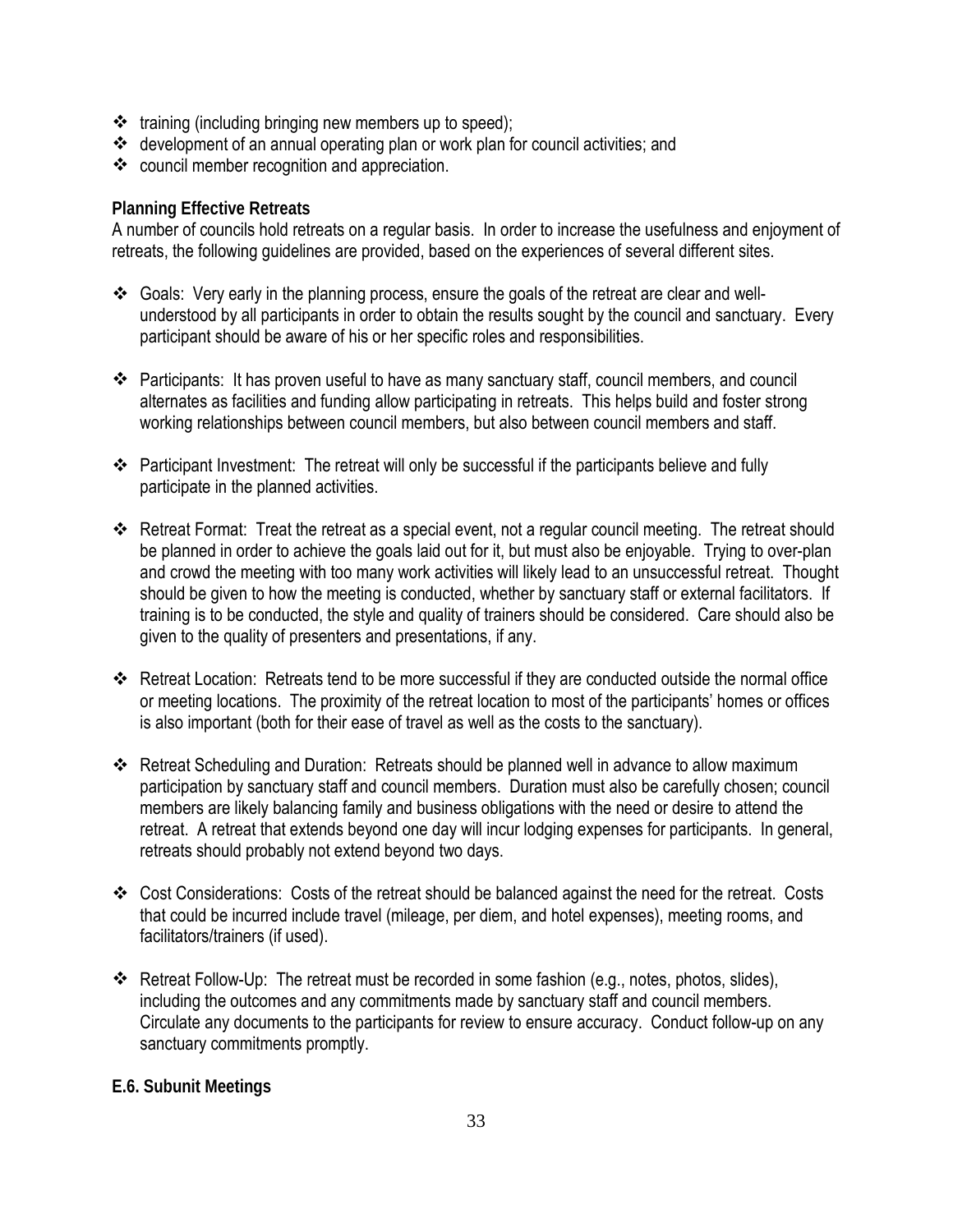Preliminary work completed by a subcommittee or working group is not forwarded directly to the government, but instead is provided to the sanctuary advisory council for deliberation at an open meeting. The full council must actually deliberate on and not simply rubber stamp the subcommittee or working group's work. As such, subcommittee and working group meetings can be accomplished using multiple technologies (Part II, F8).

#### **Subcommittee Meetings**

Subcommittees are not subject to the same provisions as the full council for public notification and number of meetings, although a superintendent can make it so, if desired. Meetings are held as necessary (and may be conducted by whatever approach the members feel is productive) to achieve the stated goals of the subcommittee, which are limited to written reports and/or recommendations to the full council. The council must deliberate over the report and/or recommendations during a public meeting in determining what recommendations to make to the sanctuary superintendent. The council can provide the sanctuary superintendent with any supporting documents such as subcommittee meeting notes or other work products.

Subcommittee meeting agendas, tasks and action items should be developed and led by the subcommittee chair. Sanctuary staff can assist the subcommittee chair in disseminating the agenda and its supporting documents.

Although sanctuary staff members are not required to attend subcommittee meetings, it is strongly recommended that staff attend meetings if possible. It is recommended that staff roles are clearly defined during subcommittee meetings and staff should provide reminders that subcommittees do not directly advise sanctuary staff or the superintendent. Sanctuary staff meeting participation should be limited to meeting logistics, providing or presenting technical information, and/or meeting observation. It is recommended that sanctuary staff can also help feed factual information into a subcommittee report, but the staff should not be an active participant in subcommittee discussions, or offer opinions or agreements to any subcommittee statements or recommendations. A sanctuary staff person can also facilitate the meeting. It is recommended that a subcommittee member record the meeting minutes or notes.

It is very important for subcommittee members to understand that subcommittees do not directly advise sanctuary staff or the superintendent. Preliminary work completed by a subcommittee is not forwarded directly to the government, but instead is provided to the sanctuary advisory council for deliberation at an open meeting.

#### **Working Group Meetings**

Working groups are also not subject to the public notification and meeting number provisions of the full council, although a superintendent can make it so, if desired. Meetings are held as necessary (and may be conducted by whatever approach the members feel is productive) to achieve the stated goals of the working group, which are limited to functional areas and discrete issues relative to individual sanctuaries and require written reports and/or recommendations to the full council. The council must deliberate over the report and/or recommendations during a public meeting in determining what recommendations to make to the sanctuary superintendent. The council can provide the sanctuary superintendent with any supporting documents such as working group meeting notes or other work products.

A sanctuary staff person can help identify and recruit working group members. It is also suggested that a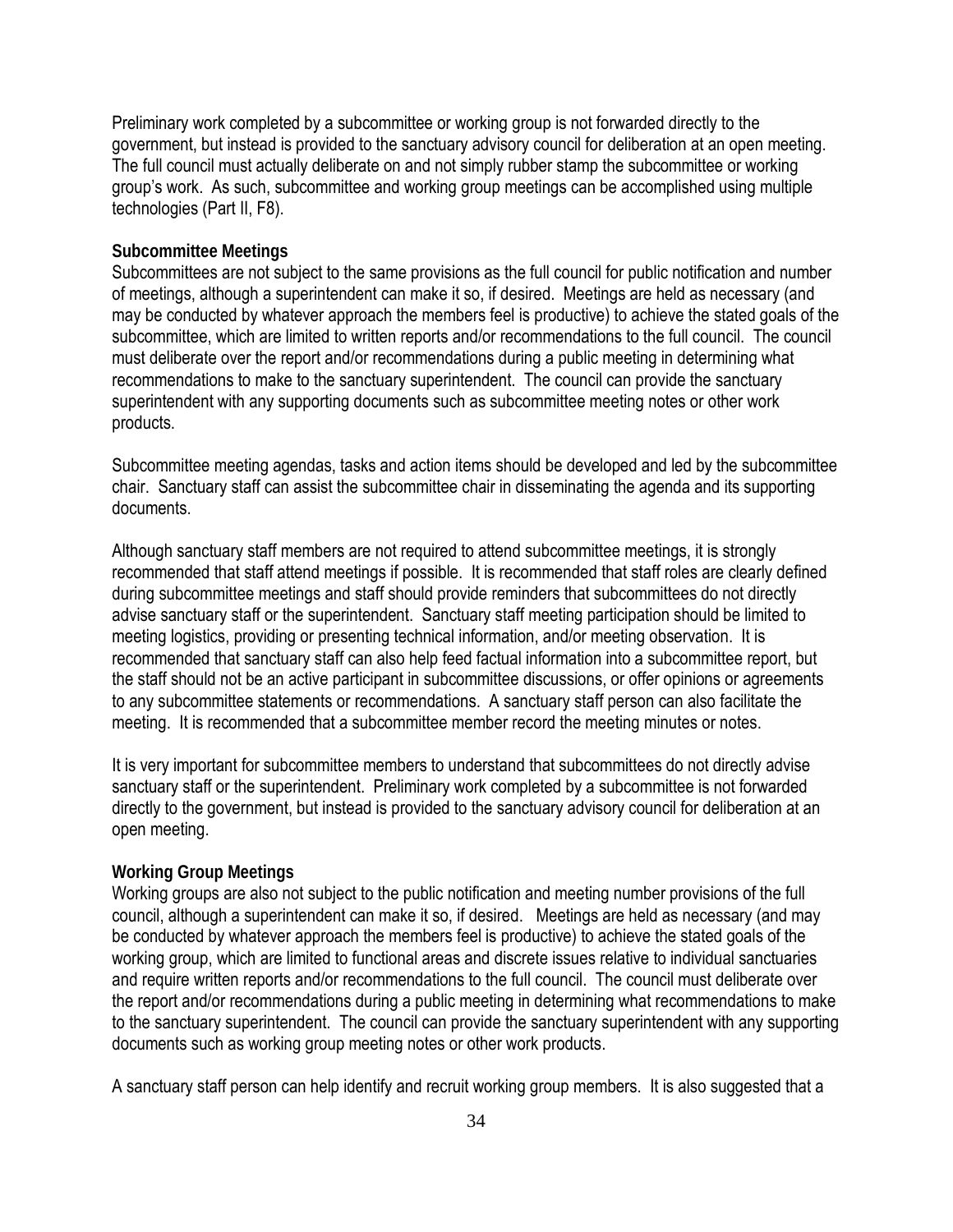strong effort be made by sanctuary staff and working group members to ensure that all members of the community represented by that working group are aware of its existence and membership. The working group meeting agendas, tasks, and action items should be developed and led by the working group chair. Sanctuary staff can assist the working group chair in disseminating the agenda and its supporting documents.

Although sanctuary staff members are not required to attend working group meetings, it is strongly recommended that staff attend meetings if possible. It is recommended that staff roles are clearly defined during working group meetings and staff should provide reminders that working groups do not directly advise sanctuary staff or the superintendent. Sanctuary staff meeting participation should be limited to meeting logistics, providing or presenting technical information, and/or meeting observation. It is recommended that sanctuary staff can also help feed factual information into a working group report, but the staff should not be an active participant in working group discussions, or offer opinions or agreements to any working group statements or recommendations. A sanctuary staff person can also facilitate the meeting. It is recommended that a working group member record the meeting minutes or notes.

It is very important for working group members to understand that working groups do not directly advise sanctuary staff or the superintendent. Preliminary work completed by a working group is not forwarded directly to the government, but instead is provided to the sanctuary advisory council for deliberation at an open meeting.

#### **F. General Administration and Operation of the Council**

#### **F.1. Communication Protocols**

One of the most enduring challenges that staff and councils face is that of communication, both internal and external. It is recommended that the below protocols are included in application kits for individuals interested in applying for council seats.

The general guidance provided in this section is for the council as a body or for individuals when they are functioning in their official capacity as members of the council.

The following disclaimer should be used in all documents and written communications from the council: *"The council is an advisory body to the sanctuary superintendent. The opinions and findings of this letter/publication do not necessarily reflect the position of the sanctuary and the National Oceanic and Atmospheric Administration."* As always, members are free to communicate as they wish, with whomever they wish, as private individuals and not as council members.

See additional guidance in Part II, G, Conduct of the Council and Council Members.

#### **Council Member to Council Member**

Council members are encouraged to communicate often with each other. The sanctuary should offer them the means to do so, providing, at a minimum, contact information for each member on the council and time at council meetings for members to "network." A sanctuary and council should investigate whether it would be helpful to members if a web site was created for their use. Social events and retreats can also help facilitate good relations and communications. These contacts, however, should not substitute for public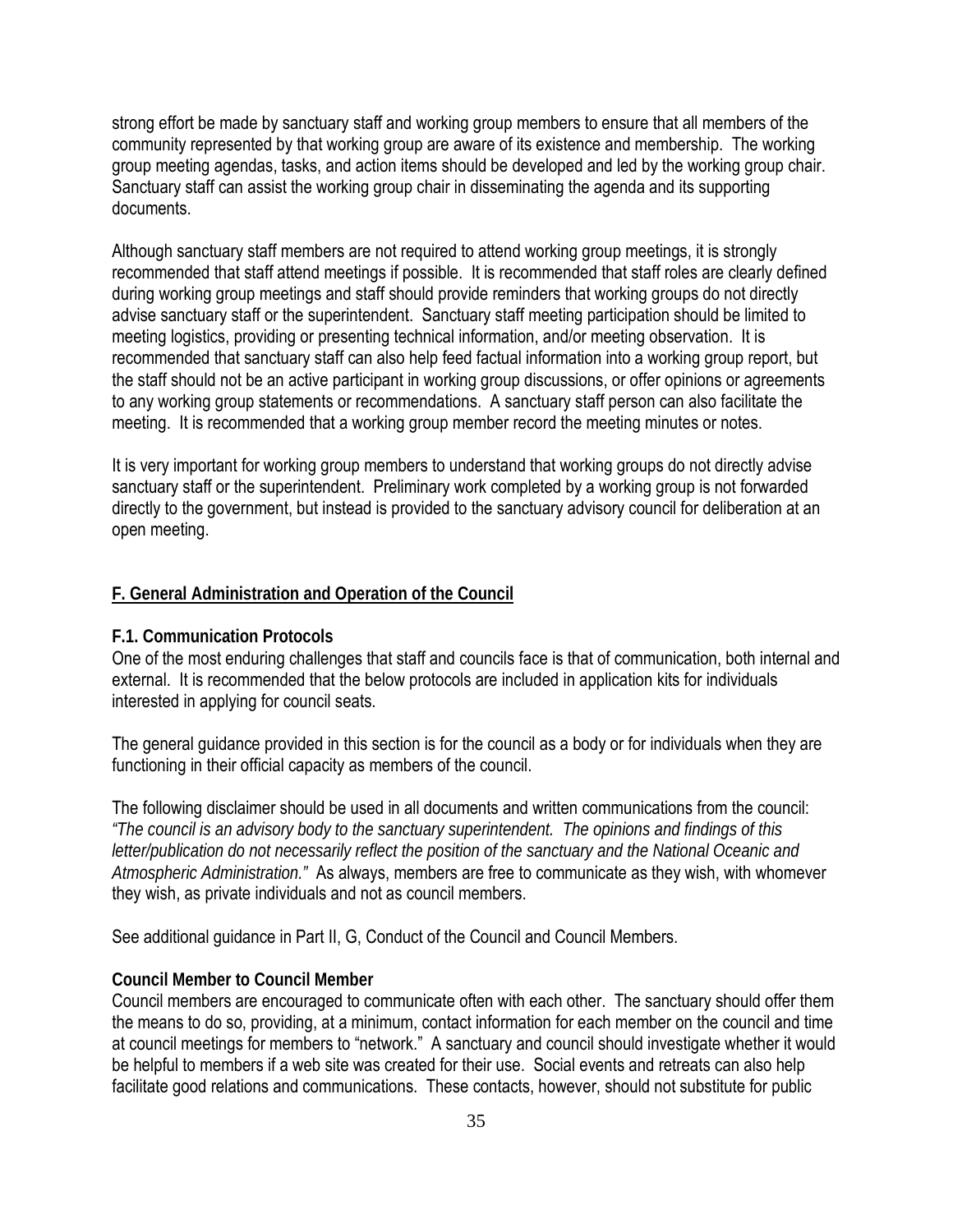deliberations. If a private conversation has enabled members to move forward substantively on an issue, such a conversation should be recounted at the next open meeting.

## **Council Member to Constituents**

Council members are encouraged to communicate on a regular basis with their constituents, in order to increase their ability to represent their constituents to the sanctuary and vice versa. The sanctuary should assist members in doing so. Depending on member needs and the resources available to the sanctuary, this might include:

- helping members set up geographic or issue-specific groups;
- $\triangleq$  helping members establish regular meetings/forums with constituents;
- \* providing sanctuary support for members to help them reach constituents;
- \* making time at council meetings for members to report on their constituency outreach efforts; and/or
- providing training on how to communicate with constituents.

Written communications between council members and their constituents become public when they are introduced at meetings, shared among members, or are given to the government. Any information in the custody and control of the federal government may be subject to FOIA.

## **Council Member to Sanctuary Staff**

Council members should feel free to communicate with any member of a sanctuary's staff, either through the council coordinator or directly by visit, e-mail, or telephone, so long as these communications do not constitute advice from the council to the sanctuary. In the latter case, as a matter of courtesy, the member should notify the council coordinator. Specific site staff members may be assigned to work with the council on certain projects, council subcommittees or council working groups. The sanctuary superintendent and council coordinator should facilitate close working relationships between individual site staff and their counterparts on the council (e.g. staff education coordinator and council education seat, staff research coordinator and council research seat, staff public relations/outreach/media coordinator and the citizen-atlarge seat). Social events and retreats can also help facilitate good relations and communications.

In order to enhance communications between councils and sanctuary staff, the ONMS encourages each sanctuary to institute regular methods of communication with the council. Such methods might include:

- annual presentations by the sanctuary superintendent, perhaps prior to or as part of a retreat to prepare the council's annual operating plan for the coming year;
- $\div$  presentations by other site staff;
- $\cdot$  weekly or biweekly meetings or conference calls with the chair and other council officers (e.g., some sites have formed explicit executive subcommittees composed of council officers for this purpose); and/or
- $\cdot$  emails or other updates provided to council members on a regular basis (e.g., monthly) to keep them abreast of projects and issues of concern related to the sanctuary.

**Council Communications within a Region**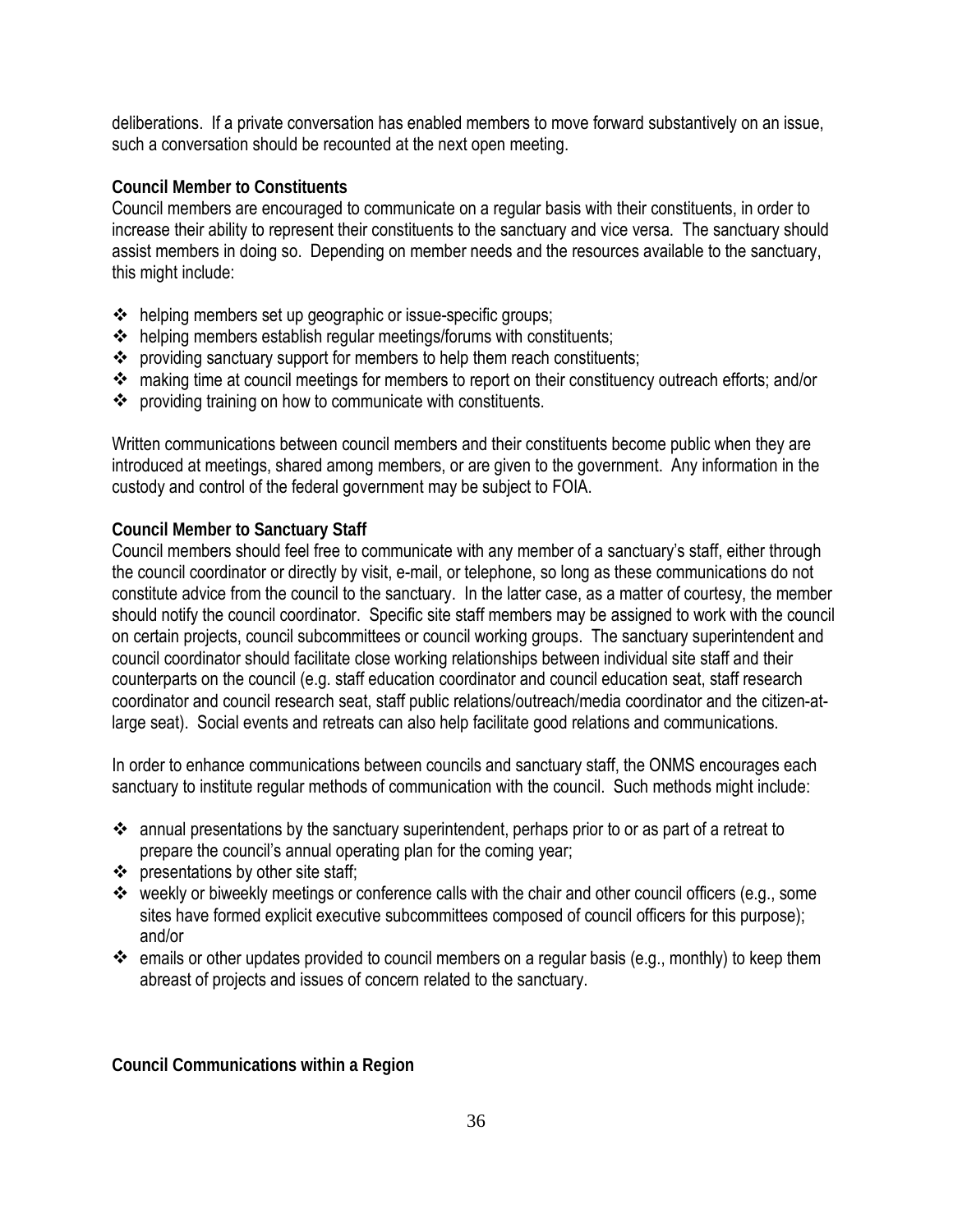The ONMS encourages cooperation and coordination between councils within regions and between regions by identifying and discussing common opportunities, collaborations, projects and improvements. These communications galvanize our councils to greater effect. ONMS regional staff members play a pivotal role in facilitating and orchestrating these opportunities for cooperation and coordination. Examples include:

- Conducting quarterly conference calls between the regional director and council chairs, council coordinators, sanctuary superintendents within the region;
- Planning an annual meeting between council chairs, council coordinators and sanctuary superintendents within the region, budget allowing; and
- \* Implementing a quarterly report of major council action items from across the region and sharing it within the region and between regions.

### **Council to External Parties (Excluding Congress and the Media)**

On some occasions, it will be appropriate for the council to communicate with external parties (however, see separate section on communications with Congress and the media below), including local and state agencies and federal agencies other than NOAA. At such times, the communication will probably come about as the result of a motion during a council meeting. Any advice, correspondence or information the council wishes to offer or express beyond the sanctuary superintendent must be voted on and approved by both the council and the sanctuary superintendent prior to sending, and must be sent on council letterhead. At the sanctuary superintendent's discretion, in such cases the council can proceed with one of the following courses of action:

(1) The council may advise the sanctuary superintendent directly and request the advice be forwarded to the appropriate external parties. The council and staff may determine this is the best course of action to allow the superintendent to provide additional context or background, to refer to previous and/or related issues, to increase the understanding and consequent value of the advice, or for particularly sensitive and/or contentious issues.

(2) The council may forward the advice directly to the external parties, with all the caveats aforementioned (i.e., on council letterhead, disclaimer at the bottom, and with the approval of the sanctuary superintendent). The council and staff may determine this is the best course of action in situations where the recipient may place more value and/or credibility in the advice coming directly from a citizen group rather than through a government agency.

The aforementioned written advice, correspondence or information may also be shared orally (e.g. public hearing) by a council member acting in his or her official capacity. The oral comments should ideally be read verbatim or at a minimum highlight only the main points of the written communication approved by both the council and sanctuary superintendent. The council must officially approve the council member's sharing of the written communication prior to it being shared.

#### **Council to Congress**

Individual council members are not prohibited from contacting members of Congress as private citizens on their concerns as private citizens. The council may also respond if a congressional member makes an inquiry to the council, after coordinating with the sanctuary superintendent. Subject to the sanctuary superintendent's approval, a council may make a recommendation to NOAA concerning NOAA legislation,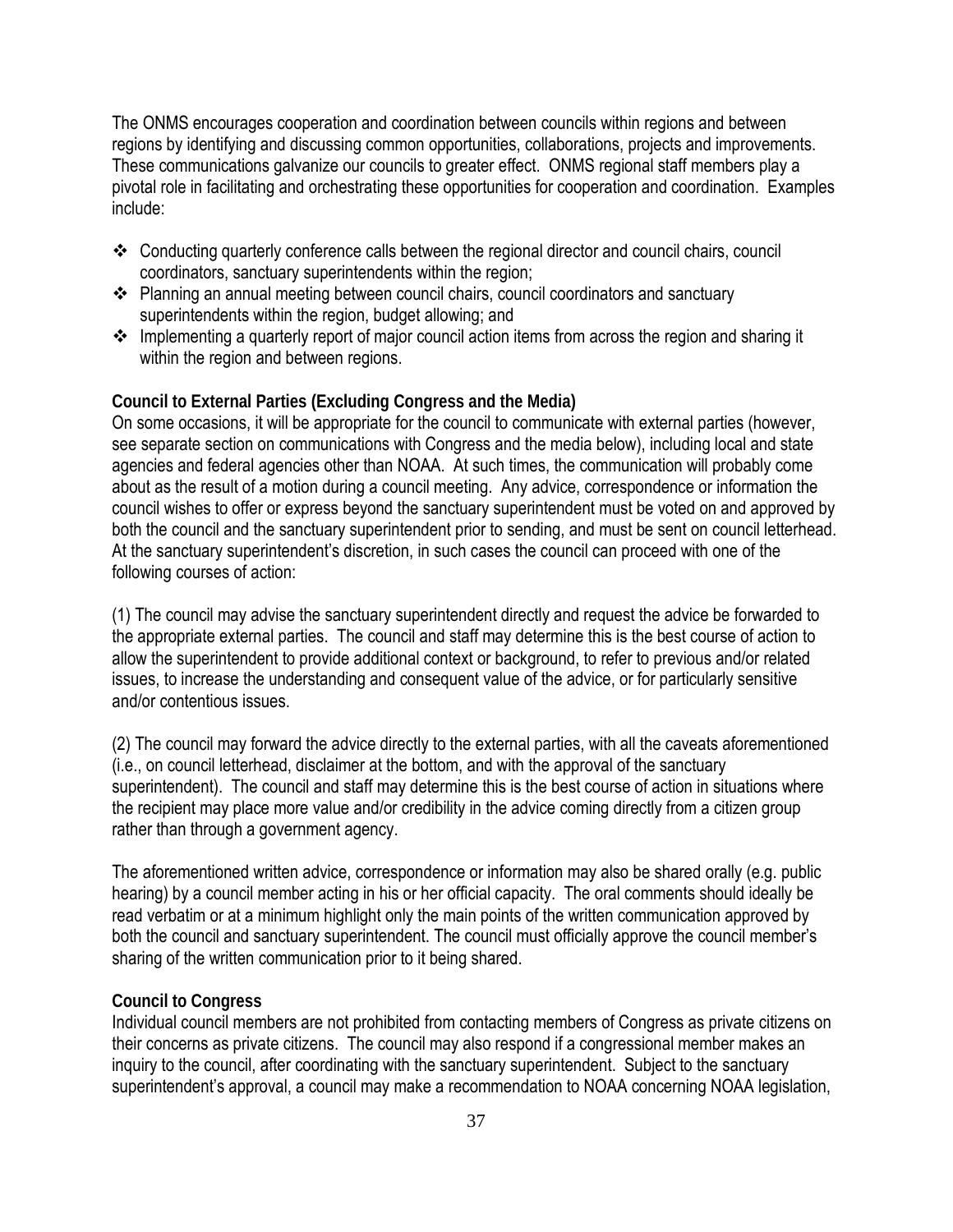which the agency can then take into account during its own decision-making processes. The agency may also inform Congress of the position taken by one or more councils. Subject to the sanctuary superintendent's approval, councils may also comment on state legislation.

However, there is no authority for the council to advise persons or groups other than the Secretary of Commerce on legislation affecting sanctuaries. Also, NOAA may not request or authorize councils or their members to conduct any activity that would lead to grassroots lobbying (this prohibition is set forth in the Department's annual Appropriations Act and 18 U.S.C. Section 1913). Finally, the activities of council members can reflect adversely on NOAA by creating the appearance that the agency is engaged in such prohibited activities. Therefore, a council may not write directly, or send copies of correspondence, to the U.S. Congress, either at the request of NOAA or on its own initiative.

# **Council to the Media**

ONMS may often rely on the council to help disseminate sanctuary information to the media. When the subject matter pertains to council agenda items (i.e. issues pertaining to the sanctuary), and where the council is communicating as a body or an individual member is speaking for the council with its permission, talking points, a position paper, or other guidance should be drafted by the council and followed to ensure that the council/sanctuary position or information is relayed accurately and consistently. The council should provide a copy of the talking points, position paper, or other guidance to the sanctuary superintendent and council coordinator. A council may, with the concurrence of the sanctuary superintendent, also amend the council charter to include media/communication protocols.

On the other hand, the council and individual members should refrain from discussing issues that do not pertain to the sanctuary. For example, the council should not comment on NOAA- or Department of Commerce-wide issues, and should refer any such question to sanctuary staff for an appropriate response.

Council members acting in their role as private individuals may of course speak to the media about any topic. (Part II, G3, Use of Council Title)

#### **Council to Council**

Councils are encouraged to communicate with each other; the best way may be chair to chair. The ONMS facilitates such communication by hosting an annual Sanctuary Advisory Council Summit , hosting an annual Council Coordinator Meeting, creating an annual Council Directory that includes all council member contact information, maintaining a group email for both council chairs and council coordinators, and maintaining a council section on the program's web site.

#### **Council to Regional Director**

Councils may communicate with their regional director via letters, resolutions, reports or other means. Such communications should be conducted via the sanctuary superintendent/council coordinator and should have a cover memo from the sanctuary superintendent to the regional director.

### **Council to ONMS Director**

Councils may communicate with the ONMS Director via letters, resolutions, reports or other means. Such communication should be conducted via the sanctuary superintendent/council coordinator and should have a cover memo (Part IV, Appendix 12(m)) from the sanctuary superintendent to the director. The cover memo (Appendix 12(m)) should: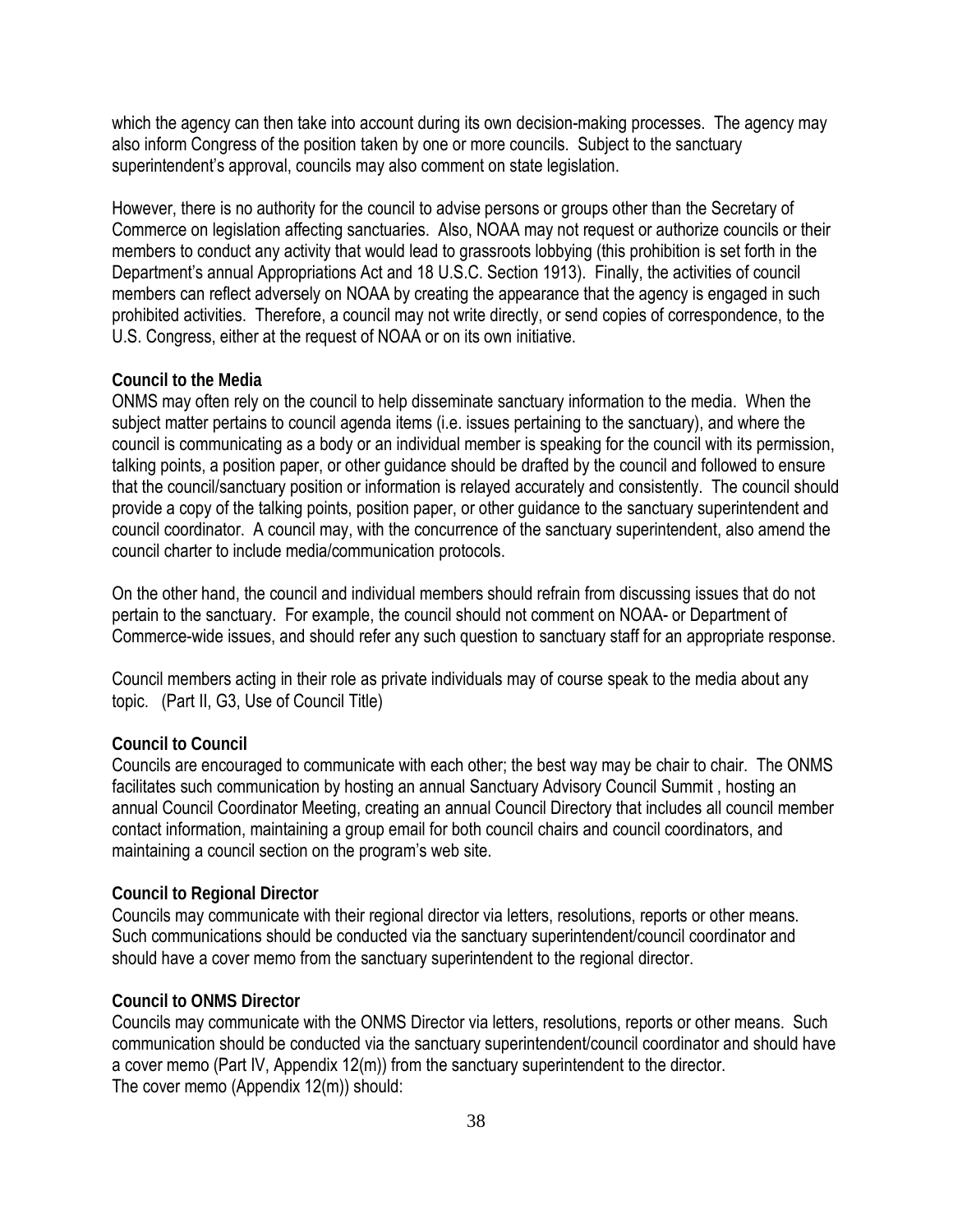- Describe the content of the council communication and the background.
- $\cdot$  Include a statement about the sanctuary superintendent's position on the issue
- ❖ Provide guidance to ONMS HQ on desired outcome:
	- (1) No response needed, the information is being shared as a matter of courtesy;

(2) Written response from the Director is required (site must attach a draft response);

(3) Receipt of the communication via the Advice Acknowledgement Template is required (site must fill out and attach the template – Part IV, Appendix 13).

\* The site should share such communication packages with their regional director, as appropriate.

Step 1: The council coordinator contacts the National Council Coordinator to ensure appropriate documentation is included in the draft council communication package.

Step 2: The council coordinator finalizes the documents, obtains sanctuary superintendent approval and signatures.

Step 3: The council communication package is shared with the regional director, as appropriate.

- The regional director must be copied on the email sending any council-related action to HQ. This includes FR notices, new member selections, resolutions, letters, etc. This will ensure the regional director is aware of council actions moving through the system.
- It is certainly appropriate to involve regional director more fully in certain high-profile or controversial council actions before submission to HQ. When doing so, these actions must be tracked closely to ensure forward progress; the package comes back to the site for submission to HQ.
- As described in Part IV, Appendix 12(d), the regional director must review and sign off on the completed applications of the selection council members prior to them being submitted to HQ .

Step 4: The council communication package is submitted directly to the National Council Coordinator and council administrative support.

All council-related documents and communications that require HQ response/action must be submitted directly to the National Council Coordinator and council administrative support. This includes resolutions or other actions that need to be forwarded up the chain of command. This will ensure appropriate documentation is included, reviewed by appropriate staff, tracked and responded to in a timely manner (if applicable). If a superintendent wishes to discuss the issue with the ONMS Director prior to submission to HQ, a meeting or phone call should be set up to accomplish this.

The council coordinator should actively track all such aforementioned correspondence through the entire process from start to finish ensuring an accurate and timely response.

### **Council to NOS, NOAA and the Department of Commerce**

Council members may communicate with NOS, other parts of NOAA, and the Department of Commerce via letters, resolutions, or other means. Such communication should be conducted via the sanctuary superintendent and ONMS Director, and should have the appropriate transmittal memoranda. (Part IV, Appendix 12(m), Cover Memo for Council Communications to ONMS Director) Other memoranda transmitting the communication from the ONMS Director up the chain of command should also be included.

Sites should work directly with the National Council Coordinator as described in "Council to ONMS Director" section above, to ensure these communications are appropriately tracked and addressed. The site council coordinator should also actively track all such aforementioned correspondence through the entire process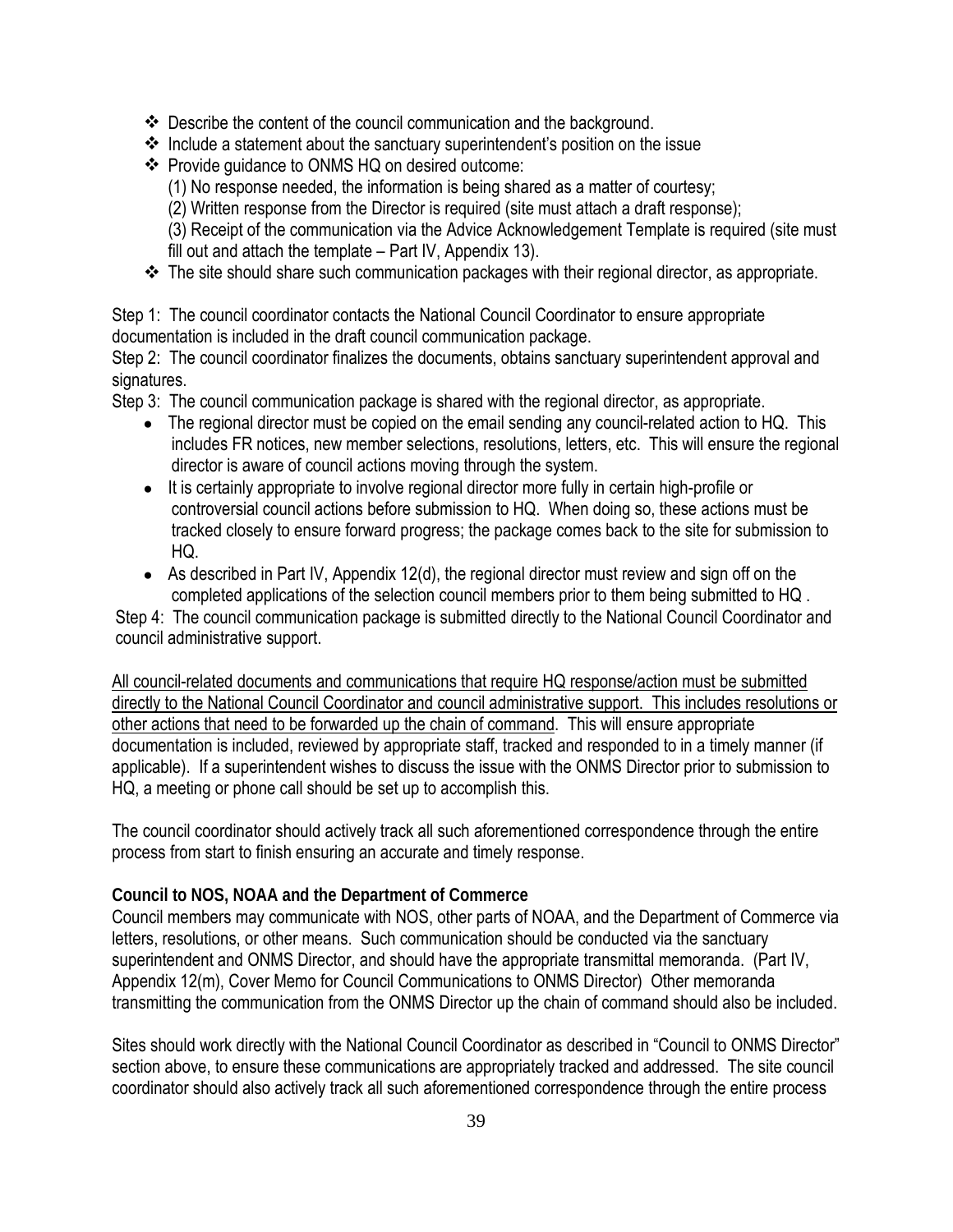from start to finish ensuring an accurate and timely response.

# **F.2. Communication of Council Advice and Dissenting Opinions/Decisions**

In order to communicate council advice and to document council majority and minority dissenting opinions to the sanctuary superintendent and the ONMS Director, the following protocol was developed.

- $\div$  The sanctuary superintendent requests advice on a specific issue from the council.
- $\div$  The council presents the majority opinion to the sanctuary superintendent in written form, and when appropriate includes any minority/dissenting opinions in that written communication.
- $\cdot$  When the sanctuary superintendent makes a decision on the issue:
	- a. If the sanctuary superintendent concurs with the majority council opinion no action is necessary; however, the council may be notified in writing, over e-mail, or verbally as a courtesy.
	- b. If the sanctuary superintendent dissents from the council majority opinion, the sanctuary superintendent should document this difference of opinion in writing with a short narrative describing the rationale behind the decision. This written decision should be forwarded to the ONMS Director for his review and acknowledgment. (Part IV, Appendix 13, Advice Acknowledgement Template)

This protocol is optional and should only be used for significant or important issues.

# **F.3. Seat Equality**

It is the policy of the ONMS that each seat is considered to be equal on the council for all purposes, including voting (with the exception of ex-officio seats which cannot vote) on council resolutions and providing input to the sanctuary superintendent. This encourages broad participation across the council by assuring each member that his or her voice is equally important to the sanctuary. Moreover, the ONMS seeks consensus from the council on issues the council addresses. Consensus advice involves general agreement among members acting as a group to pursue common objectives. This requires full input from all members acting as equals and precludes any suggestion that some votes would or could be more influential than others. This policy helps ensure that the consensus the ONMS hopes councils will achieve is in fact attainable.

# **F.4. Protocols/Bylaws**

Several councils have developed detailed bylaws or protocols, in addition to the requirements contained in the charter, to govern the operation of the council. Examples include protocols that address procedural items such as how meetings are conducted, correspondence drafted, or topics addressed. This level of detail is probably not necessary at all sites.

Most advisory councils have adopted a modified version of Robert's Rules of Order for conducting meetings. It is the policy of the ONMS that Robert's Rules of Order or any other protocols may be set aside as a sanctuary superintendent and chair determine necessary in order to facilitate or expedite council business.

# **F.5. Anonymous Voting**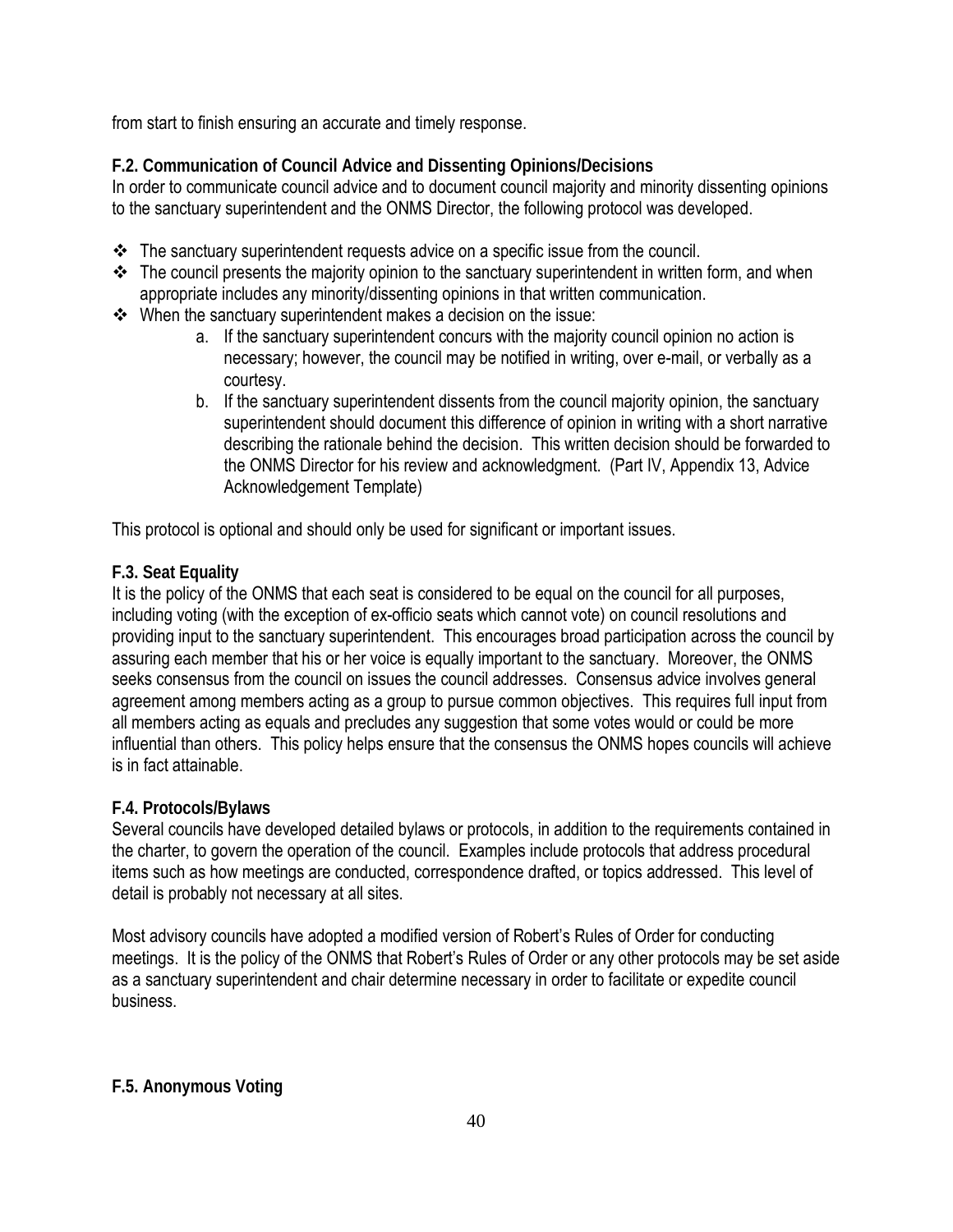Anonymous voting is not allowed. For transparency reasons, council voting (with the exception of council officer elections) must be conducted in a forthright manner such that the public knows who voted which way on the council. Council members represent certain constituent groups (e.g. fishers, divers, etc) and the individuals that make up those constituent groups will want to know how a particular council member is voting, and by extension, if the council member is adequately representing the constituent group.

#### **F.6. Proxy Voting**

Because a council is a deliberative body, the discussions and interaction of council members with each other, ONMS staff, and the public are as important to the ONMS as the act of voting. Members should be able to attend and participate in most if not all meetings. In the absence of a member, his/her alternate may vote. If both a member and his/her alternate will be absent from a meeting where a vote may be taken, it is permissible for the member or alternate to participate and vote by telephone (See Part II, F9). The ONMS therefore does not permit proxy voting.

#### **F.7. Non-Voting Seats**

Some sites/councils may choose to establish non-voting seats on the council. Although non-voting governmental seats are much more common, it may also occasionally be appropriate to establish a nonvoting, non-governmental seat.

Non-voting governmental members do not have a role in forwarding council recommendations to the sanctuary superintendent and other actions that might require a vote. At the sanctuary superintendent's discretion, the non-voting governmental member is allowed to make motions, second motions, raise issues, suggest resolutions, and otherwise fully participate on the council, with the exception of voting. Note that non-voting members (with the exception of the sanctuary superintendent and/or their designee) may nominate individuals for council officer positions, may vote during officer elections, and may serve as a council officer.

It may occasionally also be appropriate to have a non-voting, non-governmental seat. The non-voting youth/student seat is one example of such a seat. Non-voting, non-governmental members operate under the same parameters as non-voting, governmental members. The non-voting, non-governmental members do not have a role in forwarding council recommendations to the sanctuary superintendent and other actions that might require a vote. At the sanctuary superintendent's discretion, the nonvoting member is allowed to make motions, second motions, raise issues, suggest resolutions, nominate individuals for the council officer positions and otherwise fully participate on the council, with the exception of voting. Note that non-voting members (with the exception of the sanctuary superintendent and/or their designee) may nominate individuals for council officer positions and may vote during officer elections. The youth/student council member may not serve as a council officer.

ONMS representatives that sit on the councils in a non-voting capacity (i.e. sanctuary superintendents or their designees) have a much more limited role than other non-voting members. They are allowed to participate in discussions, but that is the extent of their participation.

#### **F.8. Multiple Technologies for Meetings**

All meetings must comply with public notice and other legal requirements that govern traditional face-toface meetings, but it is also useful to employ multiple technologies, if available. It is acceptable to conduct a meeting by teleconference, post the information that is being discussed on the internet, and provide a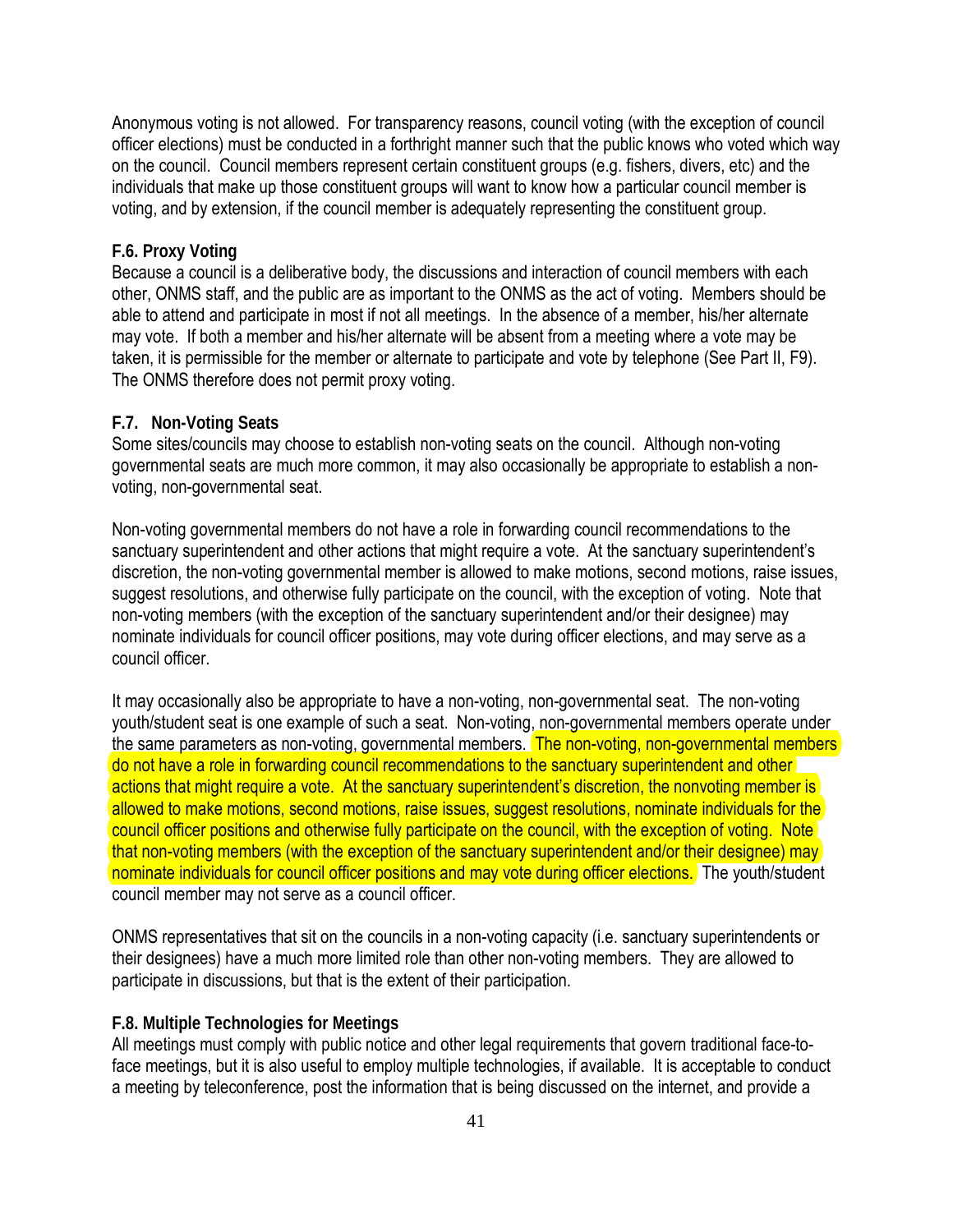dial-in number for the public. This would allow the public to listen to the discussion and follow along in the materials. The dial-in number serves as the "virtual meeting," and the website provides the "virtual handouts." Meetings may be held by video conference, with the materials being discussed posted on the internet. Meetings may also be held using an internet meeting technology such as WebEx, especially in combination with a conference line.

The ONMS recommends posting virtual handouts a minimum of 48 hours in advance of the meeting to allow the public adequate time to access and review the documents. If one set of virtual handouts have already been posted and have to be replaced by an updated set of handouts, the ONMS recommends posting BOTH sets of documents with an explanation and directing the public to the appropriate set. The situation should also be highlighted at the beginning of the virtual meeting.

The ONMS can provide telephone conferencing by providing a toll free call-in number but cannot cover costs such as private or cellular phone bills, satellite time from a vessel or plane, or other related costs. Individual sites will provide the call-in numbers, arrange the calls, and cover the costs for their council.

The ONMS places a high value on the discussions and interactions of council members. So while it is permissible, at the sanctuary superintendent's discretion, to employ multiple technologies on an occasional basis to enhance council communications, such as to facilitate an emergency meeting, they should not replace regular council meetings. These technologies can and should be utilized much more frequently for subcommittee and working group meetings.

### **F.9. Individual Telephone Participation and Voting in Council Meetings**

As discussed above, the ONMS places a high value on the discussions and interactions of council members. Telephone participation and voting by individual council members may also be permitted on a very occasional basis (e.g., one time a year per member); it should not in any way substitute for the normal in-person participation of a member. The ONMS can provide telephone conferencing by providing a toll free call in number but cannot cover such costs of private or cellular phone bills, satellite phone time from a vessel or plane, or other such costs. Individual sites will provide the call-in numbers, arrange the calls, and cover the costs for their council.

Telephone conferencing should not become a normal part of council meetings but may be provided at the sanctuary superintendent's discretion in response to a request from a member. This should only be used as a last resort if both the member and the alternate cannot physically attend a meeting. It is also expected that the member would participate fully in the meeting and not just call in to vote.

### **F.10. Audio and/or Videotaping of Council Meetings**

Though there is a legal requirement under Section 315 of the NMSA for council meetings to be open to the public, there is no requirement under the NMSA that would obligate the ONMS to allow audio or video taping of council meetings. However, since the meetings are open to the public, there is no reason to stop anyone from taping a meeting unless such taping constitutes a disturbance or disruption that prevents the council from completing its business. It is left to the discretion of the sanctuary superintendent and council to determine what constitutes such a disturbance or disruption. If such a disturbance or disruption occurs, the sanctuary superintendent or chair may request that such taping be halted. If the disturbance or disruption continues, the superintendent or chair may ask the person responsible to leave the meeting.

#### **F.11. Youth Shadowing/Mentoring Program**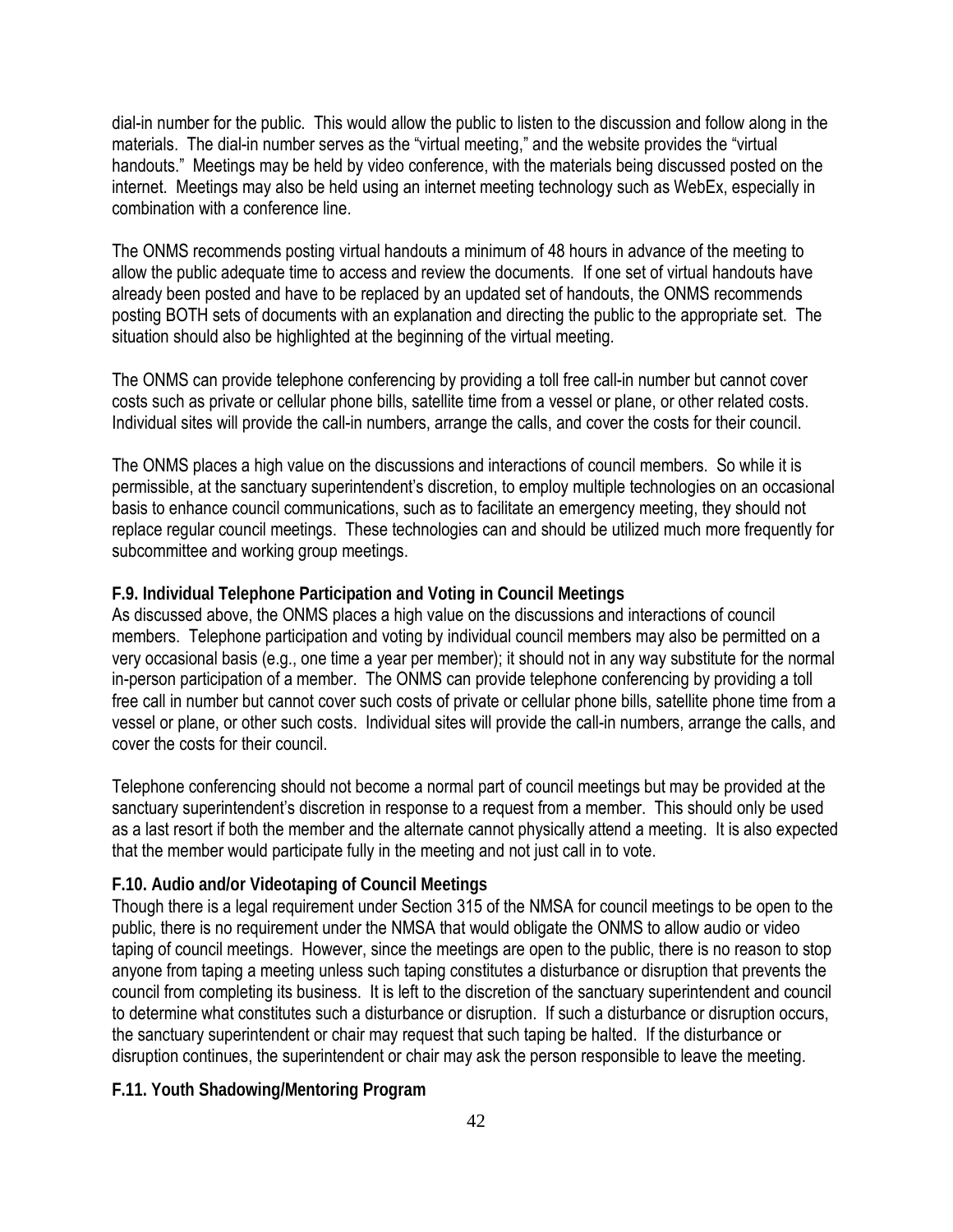Three options exist for engaging youth in the sanctuary advisory council: (1) a youth seat (Part II, B4 and C3); (2) a youth working group (Part II, E6); and (3) a youth shadowing/mentoring program. There may also be other creative options identified by a council to involve youth. The shadowing/mentoring program is the most flexible and least staff-intensive way to involve youth. Sanctuary staff can work with schools to encourage mentoring opportunities for an entire class, specific academic clubs, or a single student wishing to conduct a project. The shadowing can encompass a single council meeting with an entire class or multiple meetings with an individual student. In either case, sanctuary staff should dedicate some time before, during and/or after the meeting to meet with the students, and also set up some one-on-one time for the students and one or more council members. Because the trips to the council meetings would likely be conducted under the auspices of the school, only school field trip forms/permission slips would be necessary. A teacher and/or chaperones should also accompany the student/s.

### **F.12. Meeting Minutes**

Final minutes of each council meeting must be made available to the public, either upon request or by posting to a web page or listserv. Draft minutes that have not yet been finalized should be generally available to members of the public upon request as well.

### **F.13. Management of Resolutions and Other Action Items**

Council meetings may generate a number of resolutions and other action items that will require tracking and follow-up actions. Sanctuaries should develop organizational frameworks that fit their own needs to track and follow-up on action items.

For councils that are particularly active, the number of such actions may be large and there may be difficulty tracking/completing all the action items coming out of meetings. In such cases, a sanctuary may wish to consider having more than one staff member coordinate or support the council. Other alternatives that might be considered include defining specific duties for the council secretary, such as tracking resolutions and other action items during a meeting, that will assist the coordinator or working with the chair and superintendent to determine how to deal best with action items (e.g., not every item needs to be a resolution and/or the superintendent may ask that members interested in drafting letters take on that responsibility rather than relying on sanctuary staff to do so).

ONMS recommends that final resolutions or other actions be on council letterhead and include a date for a time reference. If a council passes a resolution on a topic and over time the council's position changes, the council should pass a resolution to reflect the new position and specifically refer to the previous resolution/position.

The resolution or other actions should be posted on the sanctuary's website and recordkeeping should be set up in a way that allows for continuity as staff turns over.

When follow-up on a particular item is necessary at the ONMS headquarters level, refer to the Communications Protocols (Part II, Section F1) of this document for details.

When a council passes a resolution or writes a letter to be sent above the ONMS Director's level, it must be routed through headquarters. ONMS headquarters will move the document through the appropriate channels (Part II, Section F1).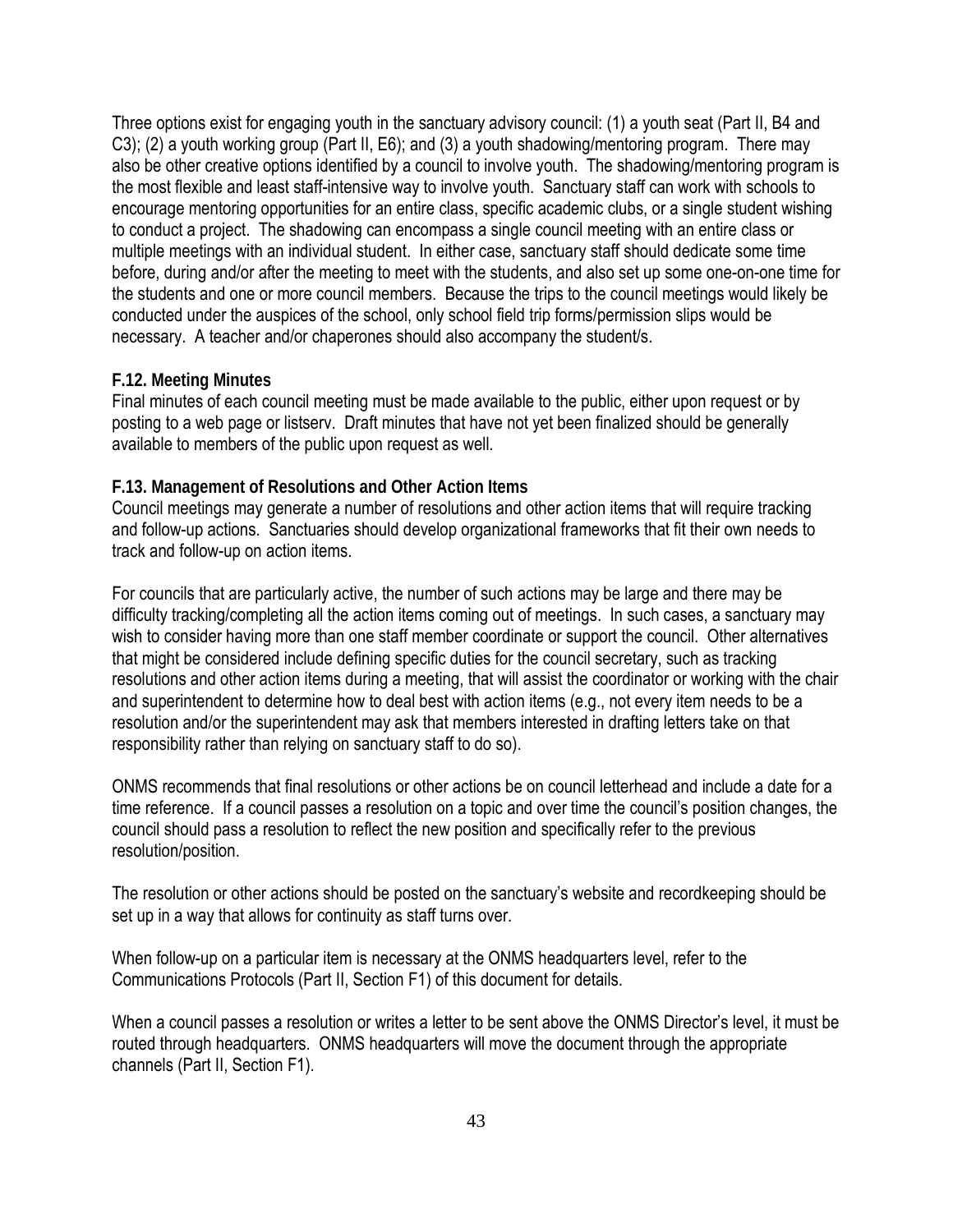# **F.14. Annual Council Work Plan**

Councils and sanctuaries may both be eager to involve a council in many aspects of sanctuary operation, but having a council try to do too much does not make the best use of members' commitment, time, and energy; and usually is of little benefit to the sanctuary. It is best for the sanctuary and council to develop an annual council work plan to outline and come to agreement on the issues and projects the council will focus on for the coming year. Annual work plans for the council should mirror the priorities the sanctuary has identified for itself. Work plans can be developed during a retreat or a subcommittee can work with sanctuary staff to draft the document.

Although the charter outlines the general roles of a council, the ONMS strongly encourages each sanctuary and council to prepare an annual council work plan because:

- $\cdot$  Councils are constantly wrestling with the question of what their role is;
- Having a council work plan consistent with the sanctuary annual operating plan helps ensure the council is focusing on items of most assistance and value to the sanctuary superintendent and ensures the most effective use of council time and ONMS resources;
- \* Laying out a schedule for the upcoming year requires the sanctuary superintendent and the council to set deadlines for activities when council input is needed (e.g., for special events or projects) and also allows members to plan around their personal schedules; and
- Preparing a council work plan allows each council to share information with their colleagues on other councils, increasing communication and idea exchange among them.

Many sanctuaries already do some kind of council work plan or have elements of it in place (e.g., annual schedules or annual priorities), so taking the next step to an articulated annual council work plan should not be onerous. The sanctuary and council should first decide on a format that works best for everyone. Granting that flexibility must be maintained for unforeseen events and "fire drills," the following guidance is provided on how a sanctuary and a council might prepare an annual work plan:

- $\div$  The sanctuary provides information to the council about its activities, products, and outcomes for the coming fiscal year.
- Council members raise additional tasks or roles they have an interest in addressing as a body in the coming fiscal year.
- Sanctuary staff and council members jointly determine the most appropriate tasks or roles for the council and formulate a rough schedule with assignments and deadlines (perhaps during a retreat).
- \* Sanctuary staff and council members identify additional activities and important dates such as regular council meetings and special public events.
- $\div$  The information generated by the previous steps is formatted into a work plan that mirrors the sanctuary annual operating plan and is provided to everyone for review.
- $\cdot \cdot$  The council work plan is finalized and made available to the public.

# **F.15. Council Annual Report**

The ONMS strongly encourages each sanctuary and council to prepare a concise annual report. An annual report should serve several purposes:

Serve as a record of the council's accomplishments;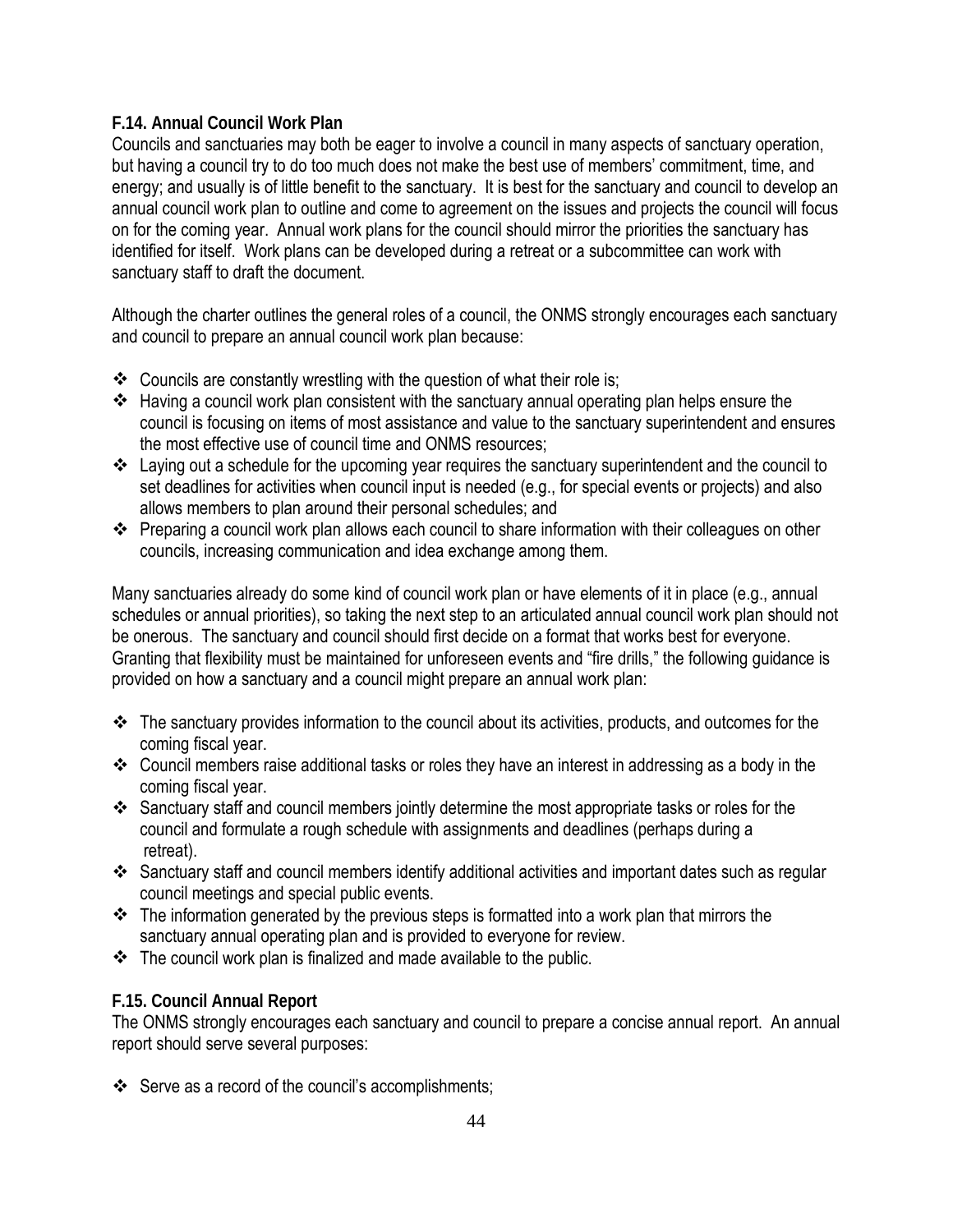- $\div$  Help identify ongoing or recurrent challenges;
- $\cdot$  Show how effective the council has been in representing the thoughts, concerns, and ideas of the community to the sanctuary superintendent, and vice versa;
- Demonstrate how the council has contributed to resource protection; and
- Serve as a vehicle for sharing information and achievements with the public and with other ONMS councils and staff.

# **F.16. Council Application Records Management**

As described in Selection of Non-Government Members (Part II, C2), the ONMS staff should be aware of protecting the privacy of applicants during and after the member selection process. This includes protecting the applications for both selected and non-selected applicants as follows:

- Council Applications for Selected Applicants: The ONMS should retain and file the applications in a secure location inaccessible to non-staff (e.g. locked filing cabinet or on a secure computer). According to the NOAA Disposition Handbook 100-16(b), these applications should be destroyed by shredding when superseded or when no longer needed for current agency business. For recordkeeping purposes, the ONMS recommends retaining council member applications for five years beyond the expiration of their final seat term.
- Council Applications for Non-Selected Applicants: These applications should either be destroyed by shredding when superseded or when no longer needed for current agency business (according to the NOAA Disposition Handbook 100-16(b)) or retained and filed in a secure location as described above. Applications shall be filed according to the seat applied for. It is useful to have this information to solicit qualified non-selected applicants to apply again when council seats are vacated. For record-keeping purposes, the ONMS recommends retaining council member applications for five years beyond their application date.

# **F.17. Council Member Service Hours**

All voting and non-voting council members and working group members (including non-council working group members), with the exception of federal ONMS employees, are asked to track the hours they spend participating in council work. These are considered in-kind service hours by the ONMS, and the ONMS uses them as one means of measuring community participation in sanctuary management. Note that these participation hours should be just the time spent in council-related functions, and may include such things as hours preparing for and in attendance at council meetings, subcommittee meetings, working group meetings, and retreats, reading emails coming through the council group email list, making phone calls related to the council, attending the annual Sanctuary Advisory Council Summit and talking to constituents about sanctuary advisory council matters, and may be reported as one grand total for the reporting period. They should be reported to the site council coordinator when requested.

# **G. Conduct of the Council and Council Members**

# **G.1. Council as a Body**

The council as a body has a certain prestige and an attendant degree of influence. In most cases this influence will be to the benefit of the sanctuary and ONMS. However, the sanctuary superintendent must take basic safeguards to ensure that each council continues to serve the purposes for which it is established. One such safeguard is the requirement that any written or verbal advice, correspondence or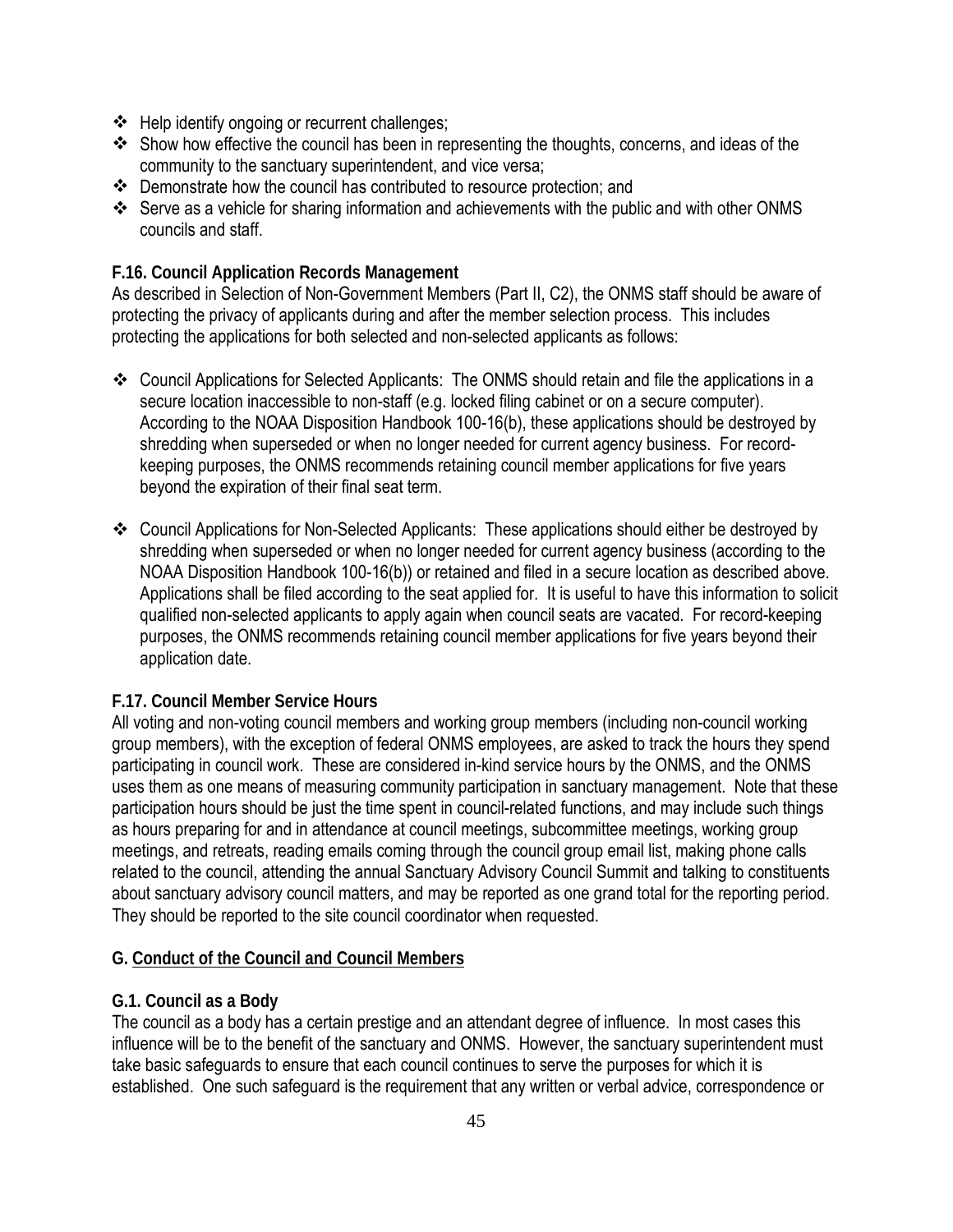information the council wishes to offer or express as a body must be voted on and approved by both the council and the sanctuary superintendent prior to sending and must be on council letterhead with the appropriate disclaimer (Part II, F1). This safeguard is intended to ensure that the sanctuary superintendent is aware of what the council is doing, that the council is not purporting to advise other entities or individuals beyond the scope of its legal mandate, and that the council is not purporting to speak for the sanctuary, ONMS or NOAA in an official capacity, as opposed to on its own behalf as an advisory body.

#### **G.2. Individual Council Members**

Several basic principles govern the conduct of members of the council (as well as members of working groups who are not members of the council). No member may profit from his or her position; for example, by use of information obtained through the council but not available to the public. No member may seek to influence an issue by invoking his or her council affiliation, outside the context of the council itself (e.g., writing an editorial that expresses a personal opinion but signing it as a council member).

No member may speak for the council as a body unless the full council has approved that member doing so. When speaking to the public or writing about any matter regarding the sanctuary in a document for distribution beyond council membership, the sanctuary superintendent, or sanctuary staff, a member shall clearly distinguish those recommendations, opinions, or positions officially adopted by the council as a body from those he or she may have as an individual. In no case shall a member represent individual opinions as those of the council, the sanctuary superintendent, sanctuary staff, or NOAA.

A member must not use his or her affiliation with the council to solicit the sanctuary's constituents for a personal business or one operated by a close friend, family member, business associate or a corporation or partnership in which the member holds a significant interest. To do so would create a conflict of interest.

A member may not accept gifts because of his or her affiliation with the sanctuary other than when: the gift has no more than token value, it is the normal exchange of hospitality or a customary gesture of courtesy, and the gift could not be construed by an impartial observer as a bribe, pay off or improper or illegal payment. Accepting gifts as a council member in any other manner than outlined here would constitute a conflict of interest.

A member is expected to conduct himself/herself in a civil fashion, showing courtesy and respect to other council members, sanctuary staff and any other individuals present at meetings and retreats.

#### **G.3. Use of Council Title**

Service on a sanctuary advisory council is considered service on behalf of the United States Government. Although members of the councils are not federal employees, they are subject to the same restrictions (Part I, D), including the requirement to preserve government resources and to not use their affiliation with the council for personal purposes. With regard to use of a government title, members of advisory councils, like federal employees, should consider their council title the equivalent of government property. Therefore, it should be used only in connection with official and approved government/council activities.

If a council member wishes to write a letter expressing their personal opinions (not those of the council), reference to the member's advisory council title or affiliation with the federal government is inappropriate. Reference to a government title or position in connection with personal activities is permitted as part of biographical information, if other information is also included.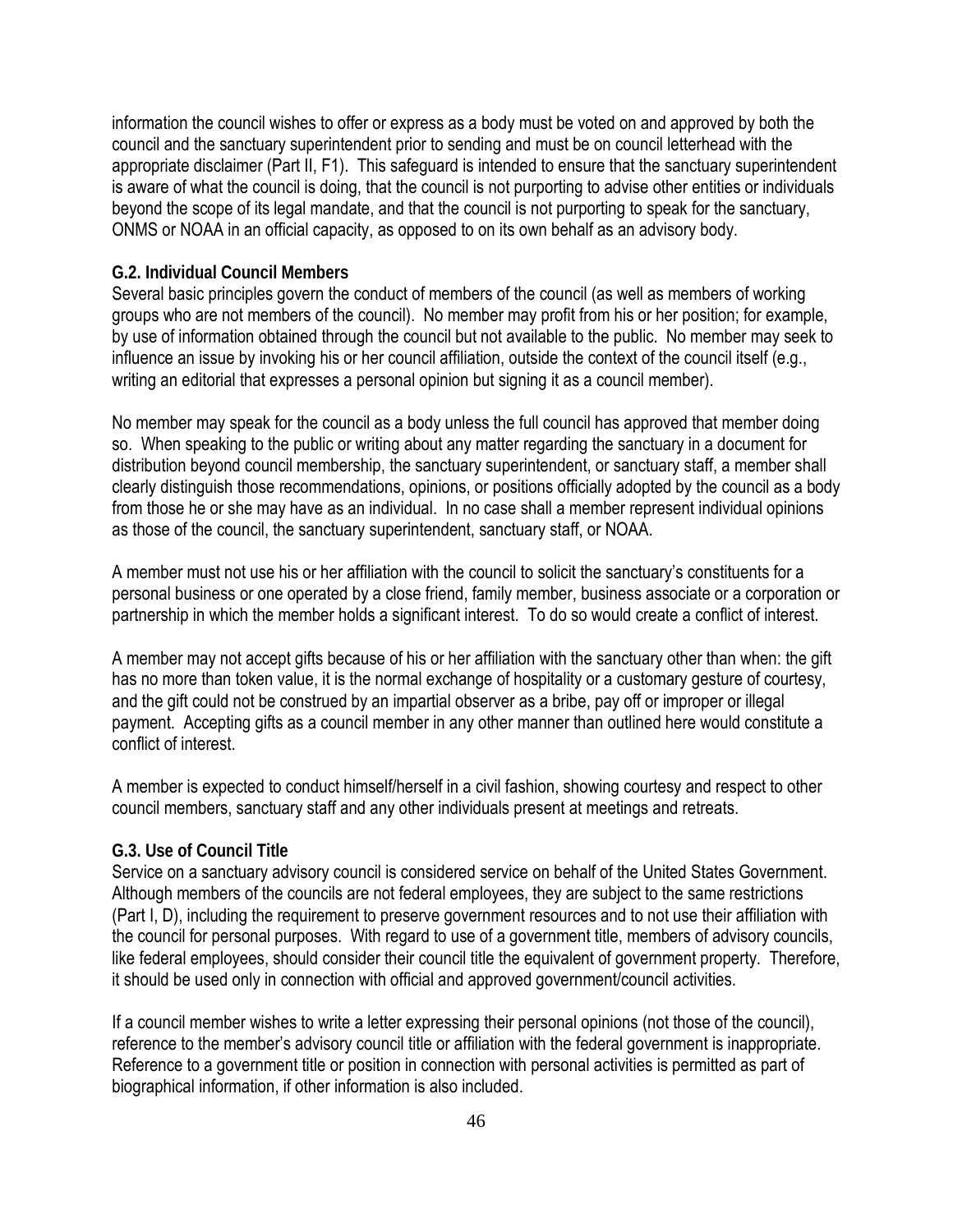# **G.4. Conflict of Interest Guidelines**

# **Charter Language**

The model Charter in Appendix 1 contains the following language on conflicts of interest: *Any council member that has an interest (financial, personal or business interest) in any matter before the council or a subcommittee or working group shall disclose such interest prior to discussion and voting on such matter. No member shall cast a vote on any matter that would provide a direct financial benefit to that member or otherwise give the appearance of a conflict of interest under federal law. An affected member who may not vote on a matter may participate in council deliberations relating to the decision after notifying the council of the voting recusal and disclosing the interest that would be affected. These same guidelines apply to members of working groups who are not members of the council.*

# **Additional Guidance**

In general, conflicts of interest are present if the potential exists for a member to influence the council's discussion and/or recommendation; it is not necessary that influence take place for a conflict of interest to occur. In any case when a council member believes there to be a conflict of interest, the member may:

- 1. Directly remove himself or herself from voting on the matter but still participate in the discussion of the matter.
- 2. Directly remove himself or herself from voting on the matter and discussion on the matter.
- 3. Allow the council or working group to vote on whether or not, or to what degree the member should be allowed to participate in the matter.

If a member recuses him or herself, an alternate can participate fully in the discussion; the member may remain in the room for the discussion. Because an alternate is only allowed to cast a vote when sitting in for the primary member, the member should state for the record that their alternate is officially sitting in for this vote. The member should leave the room for the vote. When the member returns to the meeting, the alternate simply resumes their role as alternate attending the meeting.

Specific questions or situations should be directed to ethics attorneys at the Department of Commerce at (202) 482-5384.

# **G.5. Relationship with Friends' Groups and Foundations**

In general, councils may work with friends' groups and foundations as they would with any other public organization, including receiving and disseminating information and helping build constituencies in the community. Legal guidance should be sought on a case-by-case basis for specific questions or situations. In general, because councils derive their authority from NOAA and are bound by some of the same provisions that bind federal employees (Part I, D and Part II, G3), councils may not establish or fund a friends' group, and may not endorse one friends' group over another.

# **H. Council Member Training**

The ONMS recommends multiple levels of basic orientation/training when a new council member (either governmental or non-governmental) first joins the council or periodically thereafter for members that have served on the council for a number of years.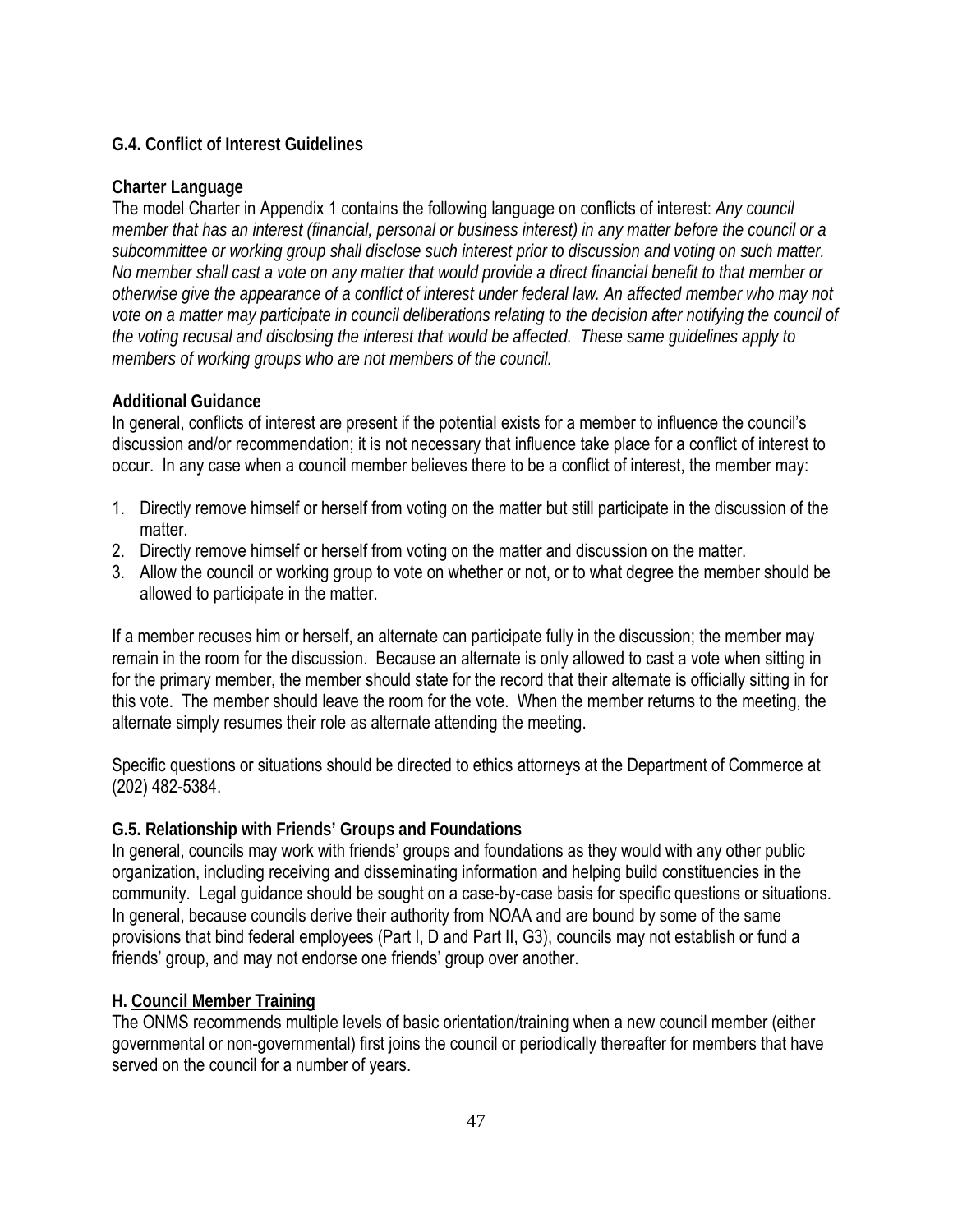# **H.1. Informational Material**

The site should furnish informational material to the member ideally as part of a Site Council Handbook. A three-ring binder with dividers is the most traditional format so items can be added or removed as necessary. However, as sites and councils move to a "greener" way of doing business, providing it in electronic format is efficient as well. The information to provide to new members falls into three categories: national or programmatic, sanctuary-specific, and specialized council information.

National or programmatic information includes such things as:

- ❖ NOAA and ONMS organization charts;
- ❖ the NMSA:
- ONMS council support documents (ONMS council one-pager, annual report, directory, and handbook);
- Sanctuary Watch newsletters;
- $\cdot \cdot$  the program brochure or other material summarizing the sites of the ONMS, including a map; and
- other material, such as other ONMS publications or products that other sites have used for their councils, should also be included, if useful to the new member.

Sanctuary-specific information includes such things as:

- $\div$  maps of the sanctuary;
- \* documents such as brochures that provide a description of the site's resources and qualities;
- \* organizational charts of the sanctuary office;
- $\cdot \cdot$  listings of employees, their duties, and contact information;
- brief descriptions of ongoing sanctuary projects; and
- \* recent newsletters, annual reports, or other ongoing publications.

Council-specific information includes such things as:

- $\div$  the council charter;
- \* contact information and brief biographies of other members;
- council's annual report from the previous year;
- council's annual work plan;
- background information on issues and projects currently being discussed by the council;
- information on the structure of the council, including sitting officers and existing working groups and subcommittees; and
- $\div$  future meeting schedule and locations.

# **H.2. General Orientation**

The sanctuary superintendent and/or council coordinator provide a general orientation either one-on-one or with a small group, if a number of new members are starting at once. This will help establish the working relationship between the site staff and the member. The general orientation will introduce the new council members to the ONMS, the site and the council. In particular, staff should review the council charter and the ONMS Council Implementation Handbook (this document).

# **H.3. Seat-Specific Orientation**

The ONMS also recommends a seat-specific orientation which would describe the role and scope of the seat, emphasize the need to continually reach out to the new council members' constituents, describe how past council members fulfilled the responsibilities of the seat, and highlight tools available to the member to reach out to their constituents. It would be beneficial if the former council member could attend the meeting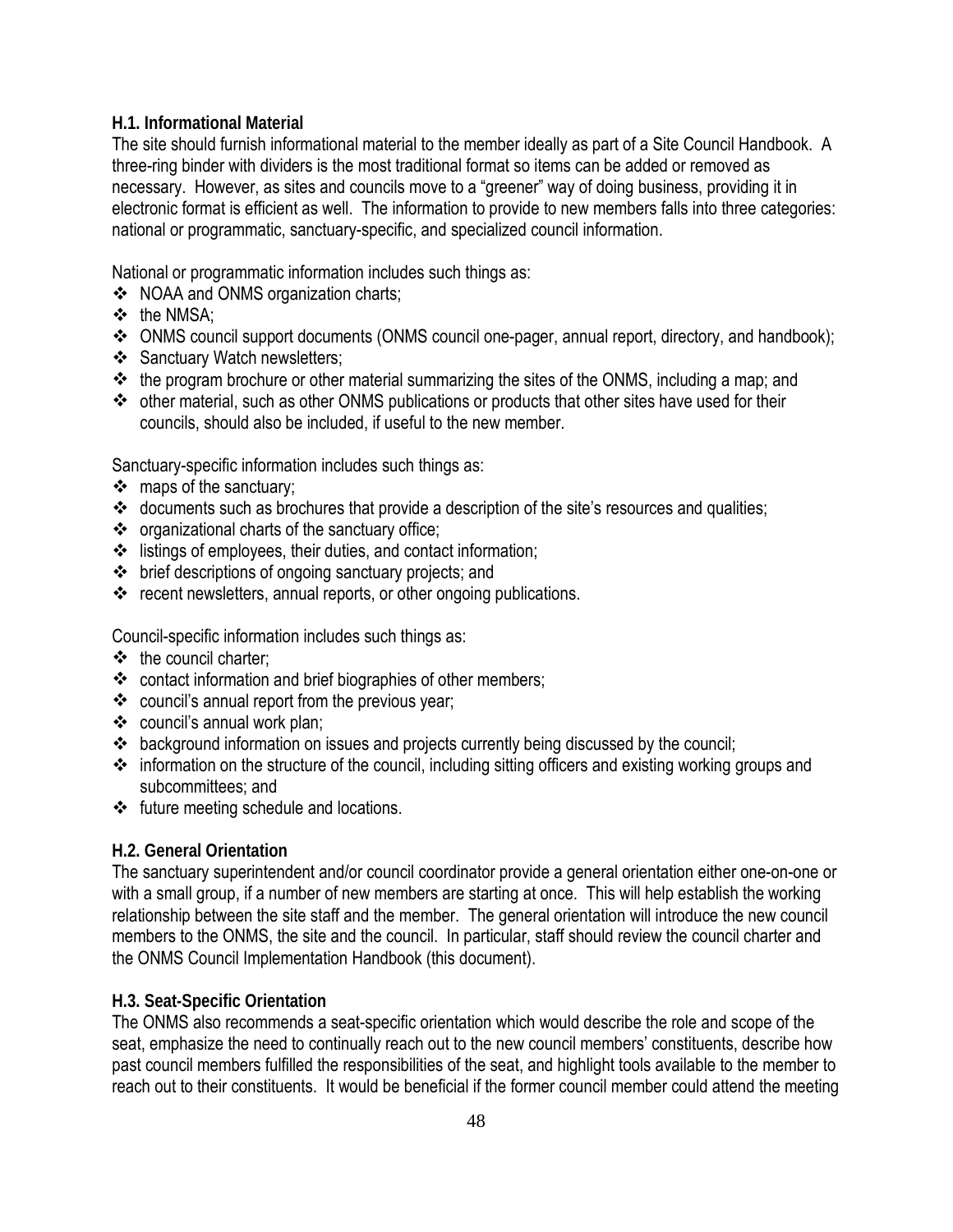or phone in to assist with the training and provide perspective. The ONMS recommends that other site staff, as appropriate participate in this orientation (e.g. education coordinator participates in orientation of council education member, Part II, I for more information).

### **H.4. Staff Mentoring**

The ONMS recommends site staff mentoring of new council members. For example, the new council member filling the research seat should meet and have a close working relationship with the site's research coordinator. The sanctuary superintendent and council coordinator should facilitate and foster these sorts of relationships. (Part II, Section I)

### **H.5. Constituent-Building Tools**

The site should provide all council members with a basic package of informational materials (brochures, fact sheets, maps, access to powerpoints, etc) and training on how best to utilize the tools to facilitate their constituent-building. The ONMS recommends the site outreach and/or communications staff member participates in this component of the training. (Part II, Section I)

#### **H.6. Council Member Mentoring**

A new member might also be "assigned" to a veteran member of the council, who would serve as a mentor and be available for any questions a new member might have.

### **H.7. Additional Training**

Beyond the basic training offered to all new members, council members should be offered additional training when possible. Such training might include courses on working with the media, meeting facilitation, mediation, conflict resolution, and consensus building. Regional or national opportunities may also be available to provide such training.

## **I. ONMS Support of Councils**

#### **I.1. All Site Staff**

It is recommended that all site staff attend and participate as appropriate in the council meetings. Staff members should provide presentations on agenda topics (e.g. the research coordinator should be actively engaged if the council is working on ocean acidification issues), staff working groups and subcommittees, and "mentor" appropriate council members (e.g. a site education coordinator should have a close relationship with the council education seat). The sanctuary superintendent and council coordinator should facilitate close working relationships between council members and site staff. (Part II, H)

#### **I.2. Sanctuary Superintendent**

The sanctuary superintendent and council coordinator will most directly support the council. The superintendent's role is described in detail throughout this Handbook. The council coordinator role is described below.

### **I.3. Council Coordinator**

The sanctuary determines the amount of council coordinator and other staff support necessary for the council to carry out its duties. Councils are labor- and resource-intensive, and become more so with increasing numbers of subcommittees and working groups. It is recommended that at least one full-time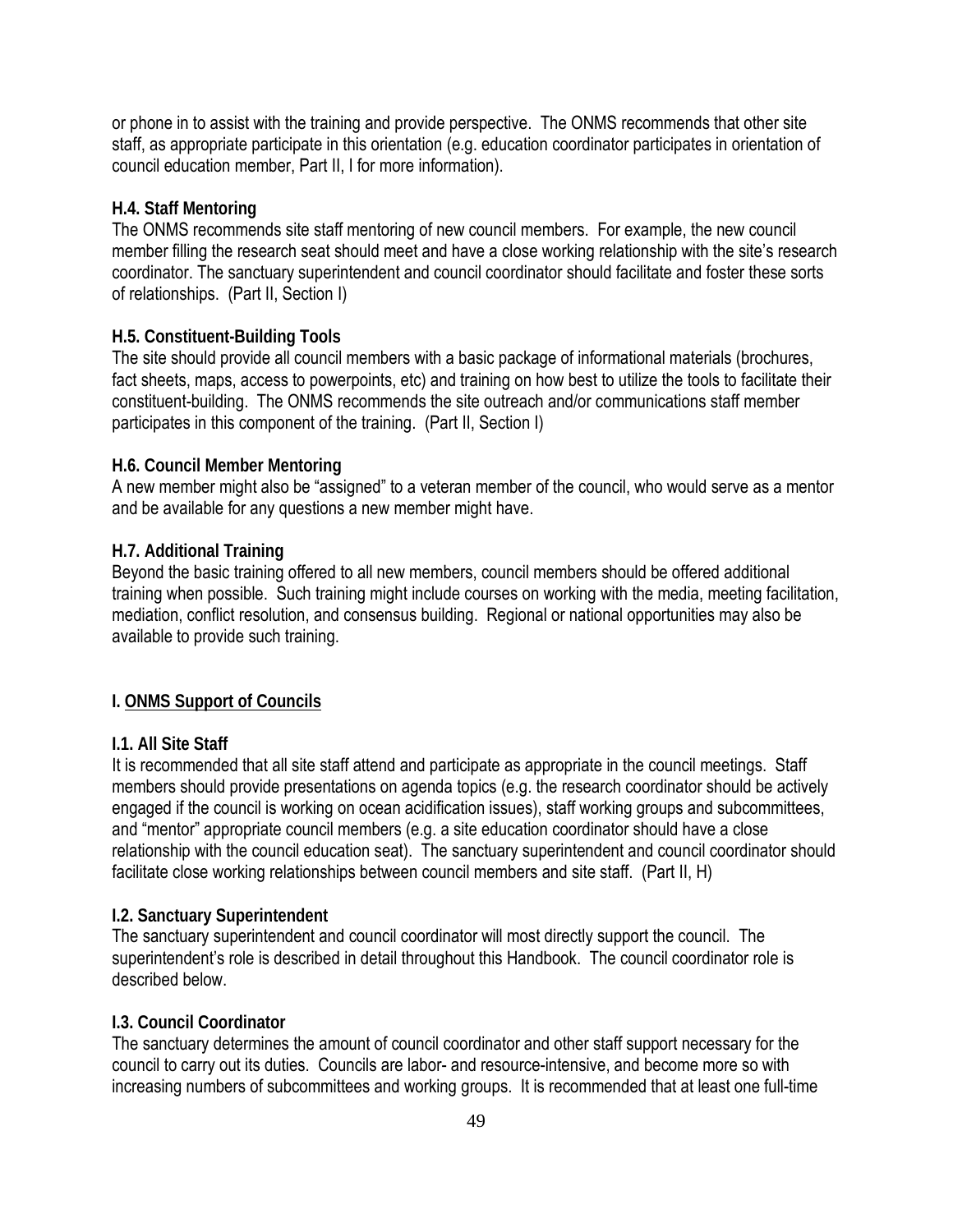sanctuary staff member serve as the coordinator for the council; however, larger or more active councils may need more than one staff person dedicated to the council. Council coordinators who also serve in other demanding staff roles may need the assistance of a council liaison to handle the meeting logistics and minutes. Understanding that the duties of a coordinator will vary slightly from site to site, in general a council coordinator may be expected to perform the following tasks:

**Council Meetings and Retreats**

- $\div$  Meet with council chair and superintendent to develop the agenda;
- Secure meeting location, equipment and other logistics for council, working group and subcommittee meetings, and retreats;
- Advertise locally for meetings (not necessary for workshops and retreats);
- ❖ Plan for refreshments, as permitted;
- Send out reminders (email or phone) about upcoming meeting;
- $\div$  Prepare materials for meeting and distribute in advance;
- ❖ Set up meeting room;
- Attend, participate in and facilitate as necessary council, working group and subcommittee meetings, and retreats;
- Brief council on national council support and other council-related matters at each full council meeting;
- $\triangleq$  Interact with council members, field questions and direct members to other staff for additional information, as appropriate;
- \* Take notes/minutes of council meetings;
- \* Record meeting electronically or by other means, if needed or desired;
- Conduct meeting follow-up:
	- o Draft, distribute, and ensure minutes are approved and posted;
	- o Ensure mailings go out;
	- o Distribute council communications from ONMS HQ;
	- o Track/follow up on action items:
		- Obtain information;
		- Line up speakers;
		- Prepare and distribute correspondence from the council;
		- Prepare and track resolutions; and
		- Develop information for press releases and internal reports.
- Conduct retreat follow-up:
	- o Draft, distribute retreat summary/report.

# **Council Administration**

- Handle travel expenses, as necessary and as authorized;
- Work with superintendent, council, and headquarters to revise and/or amend council charter;
- $\div$  Recruit new members and alternates as necessary:
	- o Draft *Federal Register* notices to recruit new members and alternates;
	- o Prepare and publish local notices for new members and alternates;
	- o Prepare and provide application kits;
	- o Coordinate review of applicants and clearance process for selected applicants; and
	- o Facilitate notification of selected and non-selected applicants via a letter from the sanctuary superintendent.
- $\div$  Prepare documents as necessary to remove members;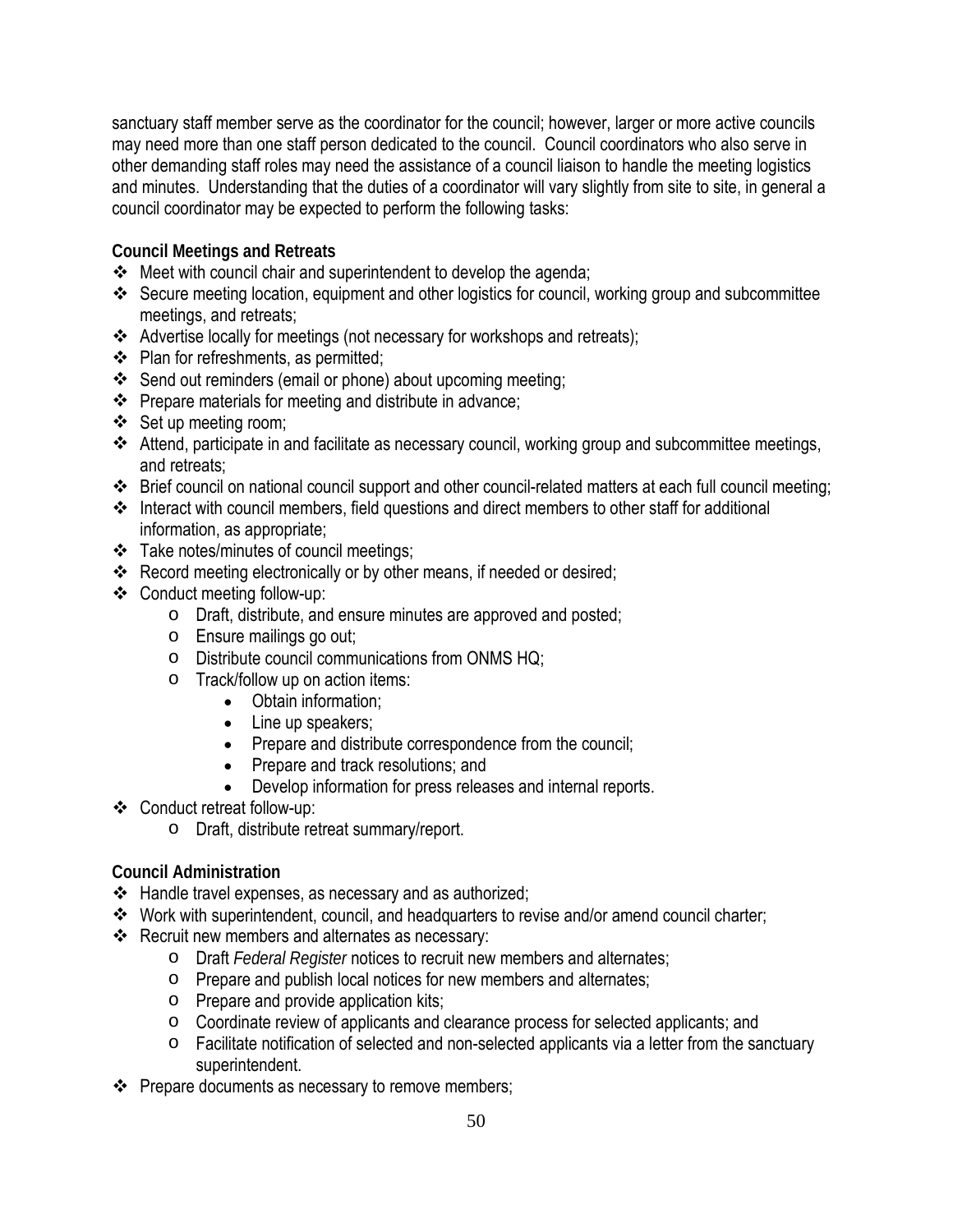- Advise the superintendent and council on council operations and requirements;
- \* Work with the superintendent to develop an annual budget for council operations;
- Work with council and superintendent to develop annual council work plan (a subcommittee can develop, develop at a retreat, etc.); and/or
- Work with council and superintendent to develop council annual report.

**Other Council Operations and Communications**

- Meet with council executive committee and sanctuary superintendent periodically to discuss councilrelated matters (including national council support issues);
- Meet quarterly with sanctuary superintendent to discuss council-related matters (including national council support issues);
- Brief all staff, as appropriate, on council-related matters (including national council support issues) during regularly scheduled staff meetings;
- Facilitate communication between council members, council members and their constituents, council members and staff, and council to council;
- Work with sanctuary superintendent to identify and facilitate staff "mentors" for council members (e.g. site research coordinator should have close relationship with council research seat);
- \* Work with sanctuary superintendent and regional director to facilitate communication and crosspollination among all councils within a region;
- \* Plan, facilitate and/or conduct orientation briefings/training for new council members;
- Identify problems (ethical, legal, policy) and consult with site staff, council, other coordinators and ONMS headquarters as necessary and appropriate to address them;
- Monitor potential council charter violations or conflict of interest issues; and
- $\cdot \cdot$  Prepare and copy non-meeting related materials for the council.

**National Level Support of Councils** 

- \* Facilitate communication between ONMS HQ, site staff and council, as appropriate;
- Assist national council coordinator in planning and hosting the SAC Summit and Council Coordinator Meeting, if held at the site;
- Meet with delegations (local, national, international, individuals and groups) visiting to learn about advisory councils;
- Attend annual SAC Summit. Work with council, chair and superintendent to prepare for and provide input on documents related to meeting. Develop and present case study jointly with the council chair;
- Attend annual Council Coordinator Meeting;
- Provide site information and input into national level council documents, issues and requests (council handbook, directory, annual report, annual meeting planning, performance measures, congressional and other requests, etc.); and
- Coordinate with other council coordinators across the program to facilitate communication between and interaction among councils.

# **I.4. Other Site-Specific Council Support**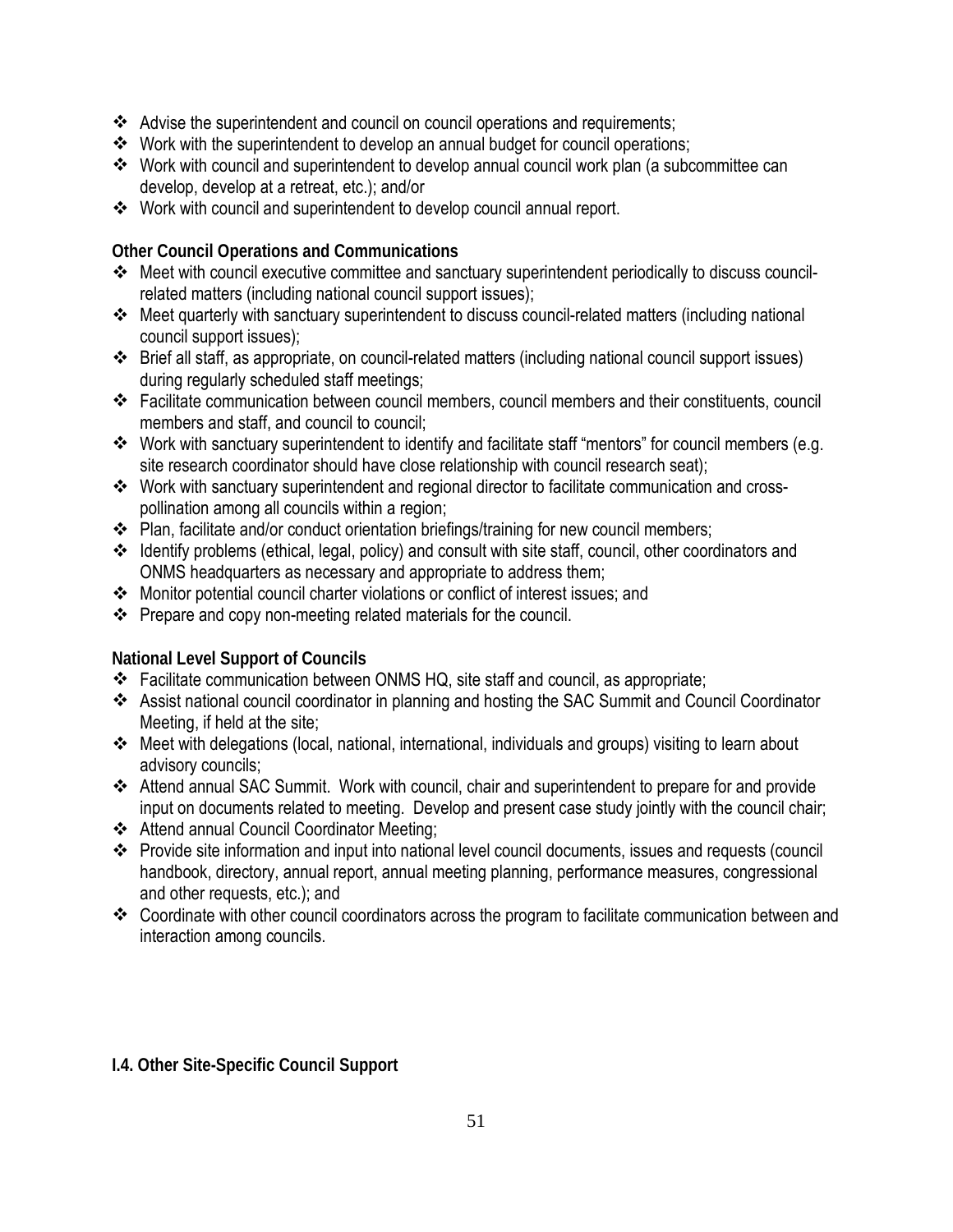## **Council and Council Member Appreciation**

Sanctuary advisory council members contribute countless hours of their time to serve on ONMS councils. In return, the ONMS staff works hard to demonstrate to council members that they are appreciated and the work they do is important. Staff members keep council members engaged by involving them in timely, purposeful and relevant matters and passing along information of interest. The staff also ensures the time councils spend taking action (e.g., passing resolutions, writing letters) is well spent, forwarded on to appropriate individuals, responded to in a timely fashion, retained and accessible to the public.

Below is a "toolbox" of other ideas that can be considered and implemented at the sanctuary superintendents' discretion and as budget and staffing allows:

- $\div$  Provide monthly updates in between regular meetings
- $\div$  Include fun/social aspects to council meetings and retreats
- Establish routine check-ins with individual seats
- $\cdot$  Invite past members to current sanctuary functions
- $\div$  Provide members with a nametag and logo wear
- ❖ Recognize those transitioning off the advisory council
- Hold an annual council member reunion/event at each site
- Establish an "award program" for your council
- Work to find innovative ways to enhance funding for the council

## **Budget for Council Activities**

Neither councils nor working groups have budgets of their own. Instead, the sanctuary provides support to the council as a regular part of its general budget planning and request. Budgets will vary according to site, but may cover the following expenses:

- stationery bearing the council letterhead;
- $\triangleleft$  document printing and copying;
- $\div$  mailing and distribution;
- working lunches as appropriate;
- per diem expenses as appropriate;
- $\div$  rentals of meeting facilities;
- ❖ local notice of council meetings;
- council retreats (transportation, accommodations; etc.); and
- other miscellaneous costs.

The budget is dispersed at the discretion of the sanctuary superintendent and does not require council review, although the sanctuary superintendent may ask for the input of council members.

### **Informational Support**

The sanctuary superintendent also determines the information resources necessary for the council to carry out its duties. In general, the superintendent should strive to provide as much information as possible to the council; better information will lead to enhanced council advice. The site should also provide training and tools (brochures, powerpoints, maps, fact sheets, talking points, etc) to the council members to facilitate their constituent building. However, any information provided to a council becomes public information; therefore internal deliberative or decision-making documents cannot be provided to a council until such documents have been cleared for general release.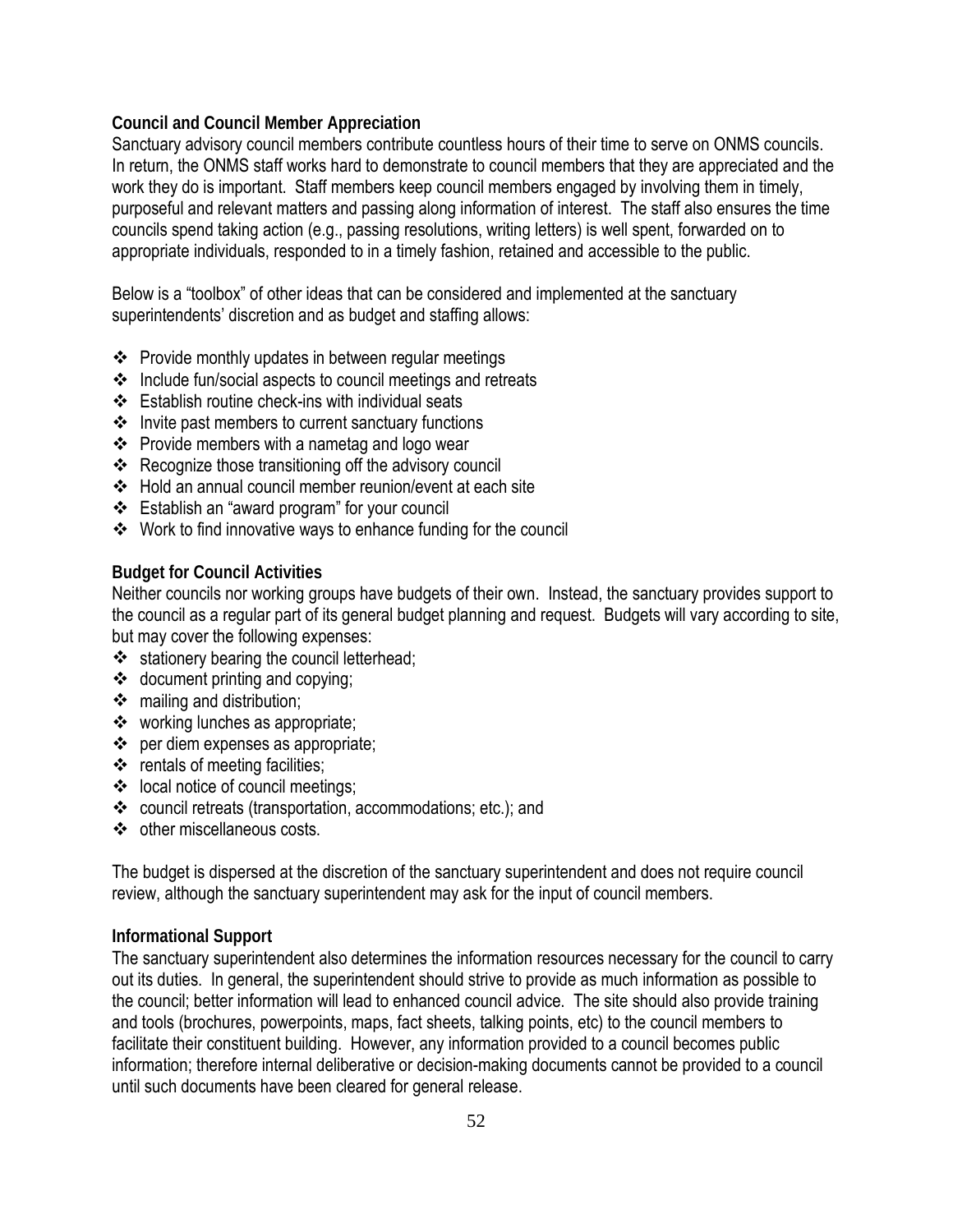With regard to releasing budget or annual operating plan (AOP) information to a council, the following guidance is provided:

- prior fiscal years' budgets and AOPs may be released to a council;
- \* for the current or upcoming fiscal years, the information contained on Worksheet A of the standard sanctuary AOP format may be released to a council (i.e., summary budget information broken down by object classes such as personnel, printing, travel, etc.); and
- \* at the sanctuary superintendent's discretion, for the current or upcoming fiscal years, the project information contained on Worksheet B of the standard sanctuary AOP format may be released to a council (i.e., specific activities and products as broken down by the standard thirteen categories). The budget information contained in Worksheet B, however, should not be released to councils.

## **Travel Expenses**

Members of the council and its subunits serve without pay. Members of the council itself, however, are eligible for travel expenses incurred as a result of attending official council meetings (if authorized). No members of subcommittees, including members who are also members of the council, may receive travel expenses for subcommittee meetings or other activities. No members of working groups, including members who are also members of the council, may receive travel expenses for working group meetings or other activities. No alternates may receive travel expenses for council meetings unless they are filling the seat in the absence of the primary member. All travel expenses are governed by federal travel regulations.

## **Letterhead**

Each council is to have its own letterhead, which is not to include the ONMS, NOS, NOAA, or DOC logo. All correspondence from the council, the council chair, or council members in their official capacities is to be on this letterhead. The council is not to use NOAA letterhead for any purpose. The following disclaimer should appear in all documents and correspondence from the council: *"The council is an advisory body to the sanctuary superintendent. The opinions and findings of this publication do not necessarily reflect the position of the \_\_\_\_\_ National Marine Sanctuary and the National Oceanic and Atmospheric Administration."*

# **Business Cards**

Members of the council may have business cards, provided that (1) the member is personally responsible for paying the card issuer and (2) ONMS, NOS, NOAA, or DOC logos are not used on the card. If the council has a logo that it uses on its letterhead, that logo may be used on business cards as well.

# **E-mail Addresses**

NOAA cannot provide a NOAA e-mail address for a private citizen (e.g., a council chair) as that would appear that that person was a NOAA employee. However, a general council email address can be set up (e.g., \_\_SAC@noaa.gov) that will direct mail to an appropriate person, such as the council coordinator and/or the chair.

ONMS has established a group email for the council coordinators [\(ONMSSAC@noaa.gov\)](mailto:ONMSSAC@noaa.gov) and for the council chairs (onms.sacchairs@noaa.gov)

### **Legal Representation**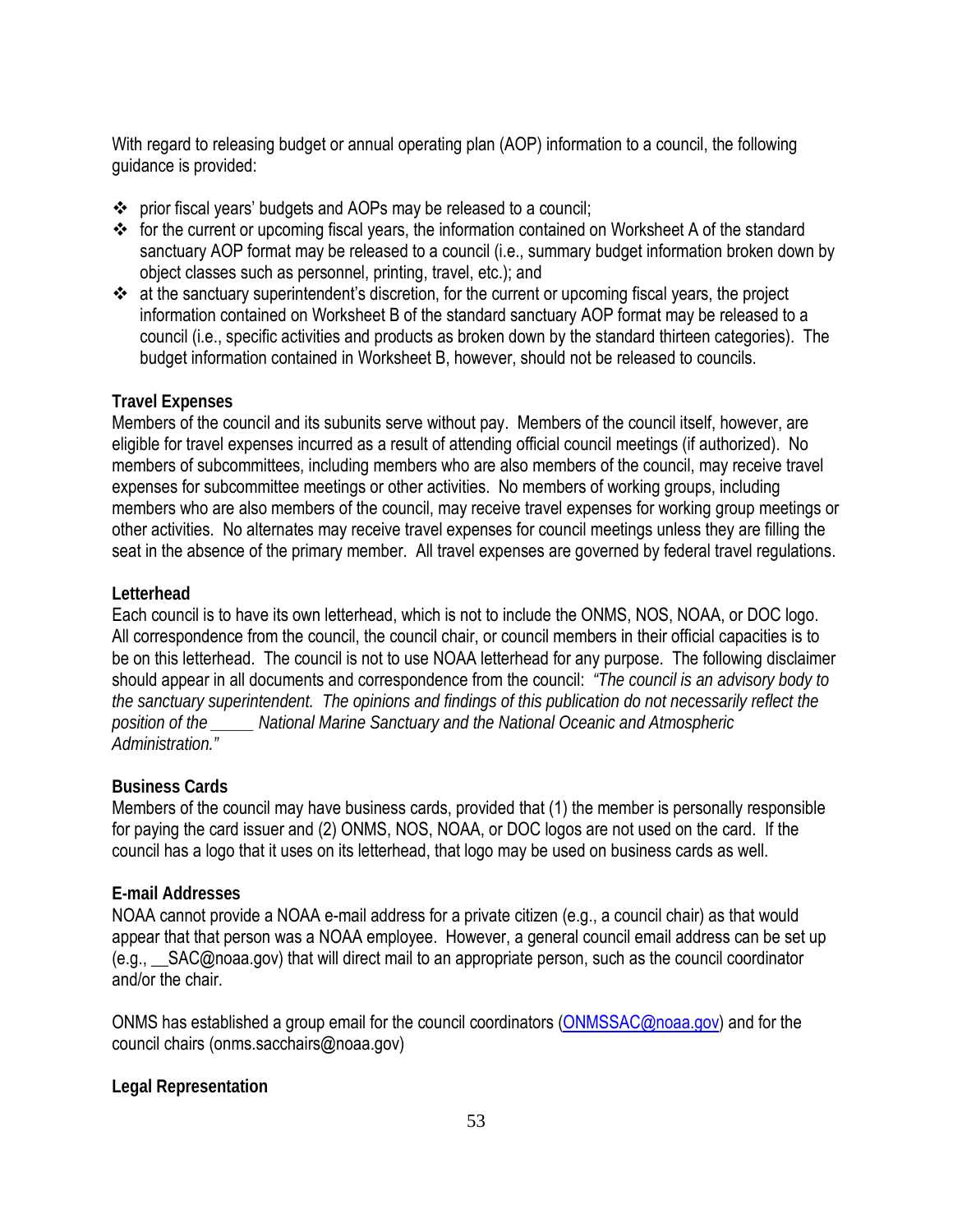Historically, lawsuits naming private citizens as a consequence of service on a NOAA advisory committee have been rare. The Department of Justice might provide representation in such a lawsuit if the advisory council member was acting within his or her official capacity. Council members concerned about their personal liability should consult with private counsel.

## **I.5. National Level Support of Councils**

The ONMS Director, Conservation Planning and Policy Division Chief, National Sanctuary Advisory Council Coordinator and National Council Liaison support the councils most directly at the headquarters level. However, many other ONMS Headquarters staff members also periodically play a role in supporting the councils.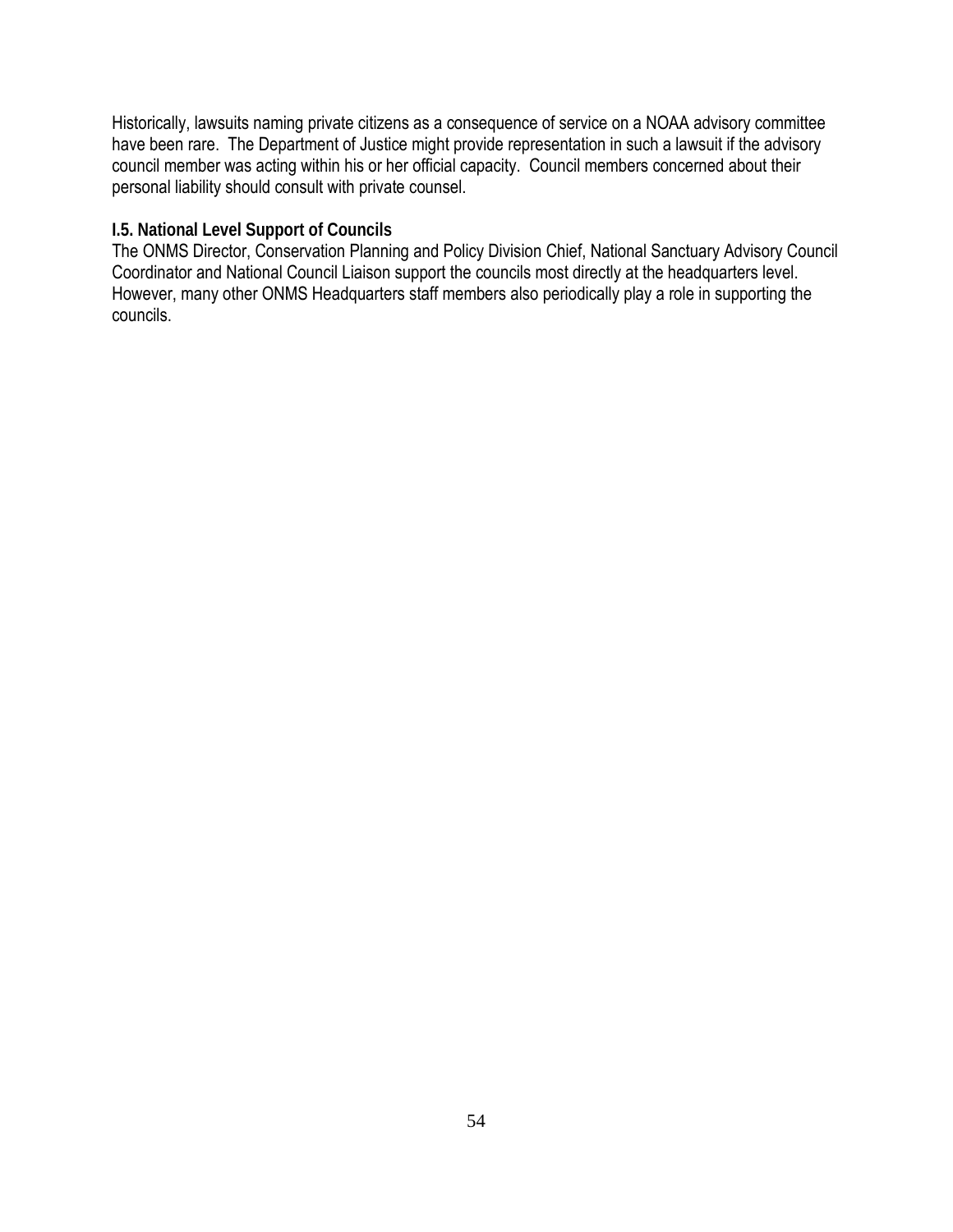# *PART III: MODIFYING A COUNCIL*

### **A. Revising a Charter**

Most charters have a term of three to five years, depending upon the purpose for which the council was established (e.g., a council instituted to help with a designation process would probably have a shorter term than one to provide advice on general sanctuary operation). About six months before the expiration date, the sanctuary superintendent and council coordinator should review the charter, discuss the past operation of the council with council members and with appropriate sanctuary staff on-site and at the national office, review the charters of other sites, and consider what amendments should be made to the existing charter. These amendments should address existing problems or needs of the council. There also will have to be additional changes made to the charter to incorporate "state-of-the- art" items that may have been introduced into charters of other sites since the original charter of a particular site was approved or since the last revision of the council charter. These may include new legal or programmatic requirements, or an innovation that has worked well at another site.

Once all of the changes have been determined, a new draft charter should be prepared. The site should work with the National Council Coordinator on an individual review of the charter to see that it complies with national policy. The charter should then be sent in for final approval by the Director of the ONMS.

(Part IV, Appendix 14 for the Charter Revision Process. Part IV, Appendix 12(a) for a Cover Memo for Charter Approval)

# **B. Extending a Charter**

Occasionally it may be appropriate to extend a charter for a period of time (typically 6 months or a year should be sufficient) prior to a complete review and revision (Part IV, Appendix 12(n), Council Charter Extension Memo). For example, if the council is in the middle of participating in a designation process or a management plan review process, time and resources should be dedicated to these processes rather than a complete revision of the council charter. Completion of the designation and/or management plan revision may also ultimately necessitate some changes to the council that may need to be reflected in the charter. Extending the charter in these circumstances is logical.

There may occasionally also be other valid reasons to extend a council charter for a brief period prior to a complete review/revision: the timing of the council charter expiration and revision process does not mesh with the council meeting schedule, sanctuary staff (council coordinator or sanctuary superintendent) turnover, or other unforeseen circumstances (e.g. tsunamis, hurricanes, office fire, etc). Generally speaking though, if a site plans ahead sufficiently this should not typically be an issue.

Under no circumstances should a council charter be allowed to expire. The council's charter is the instrument by which a council is officially established, providing the scope of the council's responsibilities and serving as the constitution for the council's operation.

. The site should work with the National Council Coordinator on an individual review of the situation and extension memo to see that it complies with national policy. The memo will then be submitted for final approval by the Director of the ONMS.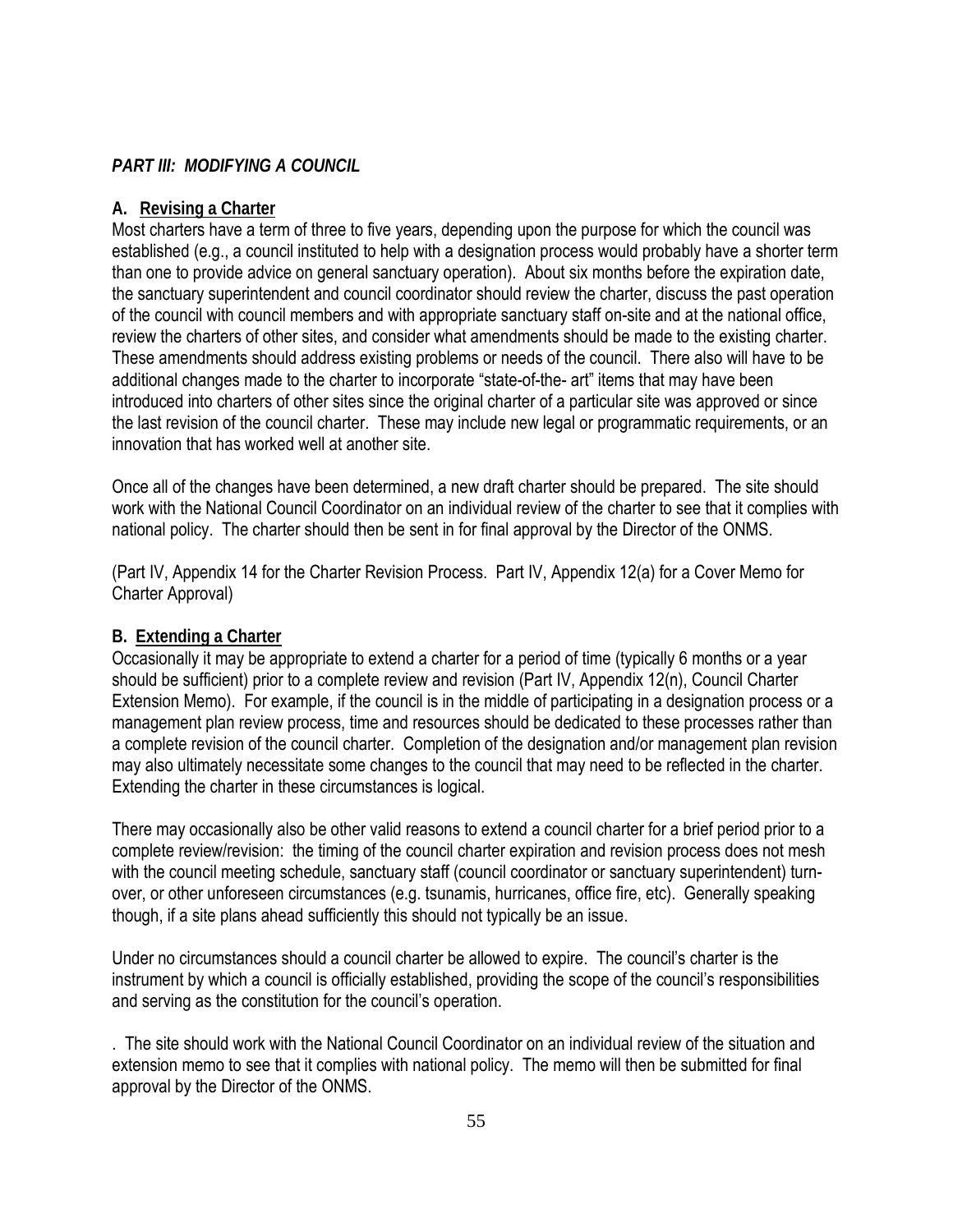# **C. Amending a Charter**

In between complete charter reviews/revisions, it is often necessary to amend a council charter (Part IV, Appendix 11, Model Charter Amendment. Part IV, Appendix 12(b), Cover Memo for Charter Amendment Approval. Part IV, Appendix 16, Charter Amendment Process). An amendment is a single page document that contains a new provision or clarifying language of an existing provision that is cleared through the approval process and signed by the Director of the ONMS. The charter (including the amendment) remains in force for the remainder of the charter's original term, and the amendment should be physically incorporated into the body of the charter when it comes up for renewal.

Either staff or the council may identify and suggest potential charter amendments. In either case the amendment should be discussed during a council meeting and have the approval of the sanctuary superintendent.

The site should work with the National Council Coordinator on an individual review of the amendment to see that it complies with national policy. The amendment and memo will then be submitted for final approval by the Director of the ONMS.

# **D. Filling Vacant Seats**

At some point, through either attrition or at the end of a member's term, the sanctuary superintendent will have to fill vacant non-governmental seats. The process to fill vacant seats mirrors that used to choose the original members, with the exception of the preliminary review panel. The sanctuary superintendent will use a subcommittee of council members (e.g., the council officers or other grouping of governmental and/or non-governmental members who are not applying for the vacant seat) to conduct the preliminary review of applications submitted. (Part IV, Appendix 15, Council Member Selection Process)

# **E. Trouble-Shooting**

Councils will not always run smoothly, and problems should be anticipated. In addition to the expected options for solving problems (e.g., one-on-one meetings with council members to deal with individual problems or concerns, or retreats of the full council to deal with wider-scale problems), a sanctuary superintendent might consider a number of other alternatives.

# **Consulting Other Sites**

Chances are that another sanctuary has encountered and resolved the same issue. Making a few phone calls or consulting the national team of council coordinators might provide a tested solution or at least a place to start.

# **Going Back to the Beginning**

If the problem is related to the charter or the process used to develop the council, reviewing the history of the council's establishment might provide some clarification about what was intended with a certain part of the charter.

# **Amending the Charter**

If a problem is caused by or related to something in the charter and the sanctuary superintendent approves, the charter may be amended through a shorter version of the process that was used to draft the charter.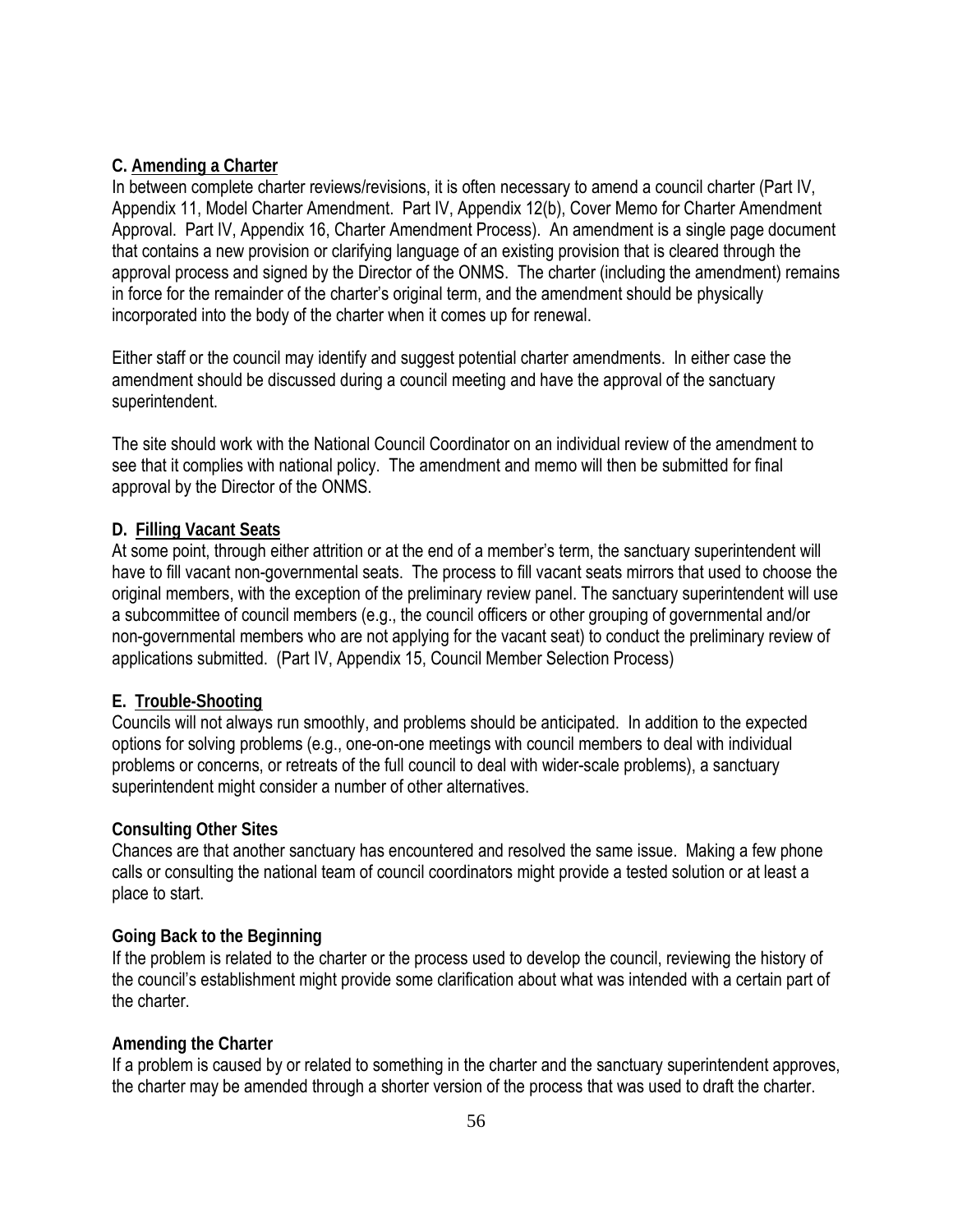The amendment can include a new provision or clarify language of an existing provision.

# **Expert Presentation to the Council**

Sometimes hearing information from a different perspective may assist in resolving a problem. The sanctuary superintendent may wish to have an expert make a presentation to the council. Examples include legal presentations by GCOS, national priorities from ONMS senior staff and topic-specific presentations by outside experts. The sanctuary superintendent might also wish to consider the use of professional facilitators if issues or problems are severe or highly contentious.

## **Removing a Member**

This is an option of "last resort" and has only been exercised once in the history of the ONMS councils. (Part II, D for information on removing members)

## **Options for Dealing with Common Challenges**

Council coordinators identified the most common challenges encountered in working with councils, as well as some options to address those problems, as follows:

## Members are unsure about their roles:

- $\div$  hold retreat and query members
- describe roles of seats in charter or handbook, and in advertising for vacancies

# Members are not in touch with constituents:

- \* urge members to set up geographic or issue-specific groups
- urge members to establish regular meetings/forums with constituents
- urge members to involve constituents in sanctuary events
- $\cdot \cdot$  provide sanctuary support to members to help them reach constituents
- urge members to report on activities to connect with constituents
- provide training on how to communicate with constituents

### Members lose interest in council meetings and activities**:**

- incorporate element of "fun" into council meetings and activities
- encourage staff to make personal connections with members
- work with the council to set priorities and take ownership of problems/issues
- ❖ set realistic expectations for the council
- reduce or alter council workload or meetings
- put mechanisms in place to engage the council during "hot" issues and have less activity on a normal basis

### Single or a few members are dominating the council meeting**:**

- urge chair to call on and encourage quieter members of council
- \* ask chair to keep council meetings focused on agenda items and on time
- develop (jointly with the council) and post code of conduct at council meetings
- suggest executive committee (chair, vice chair and secretary) deals with problematic members immediately, outside of council meetings
- provide for a standardized, multilevel warning system for problematic members and keep track of "incidents"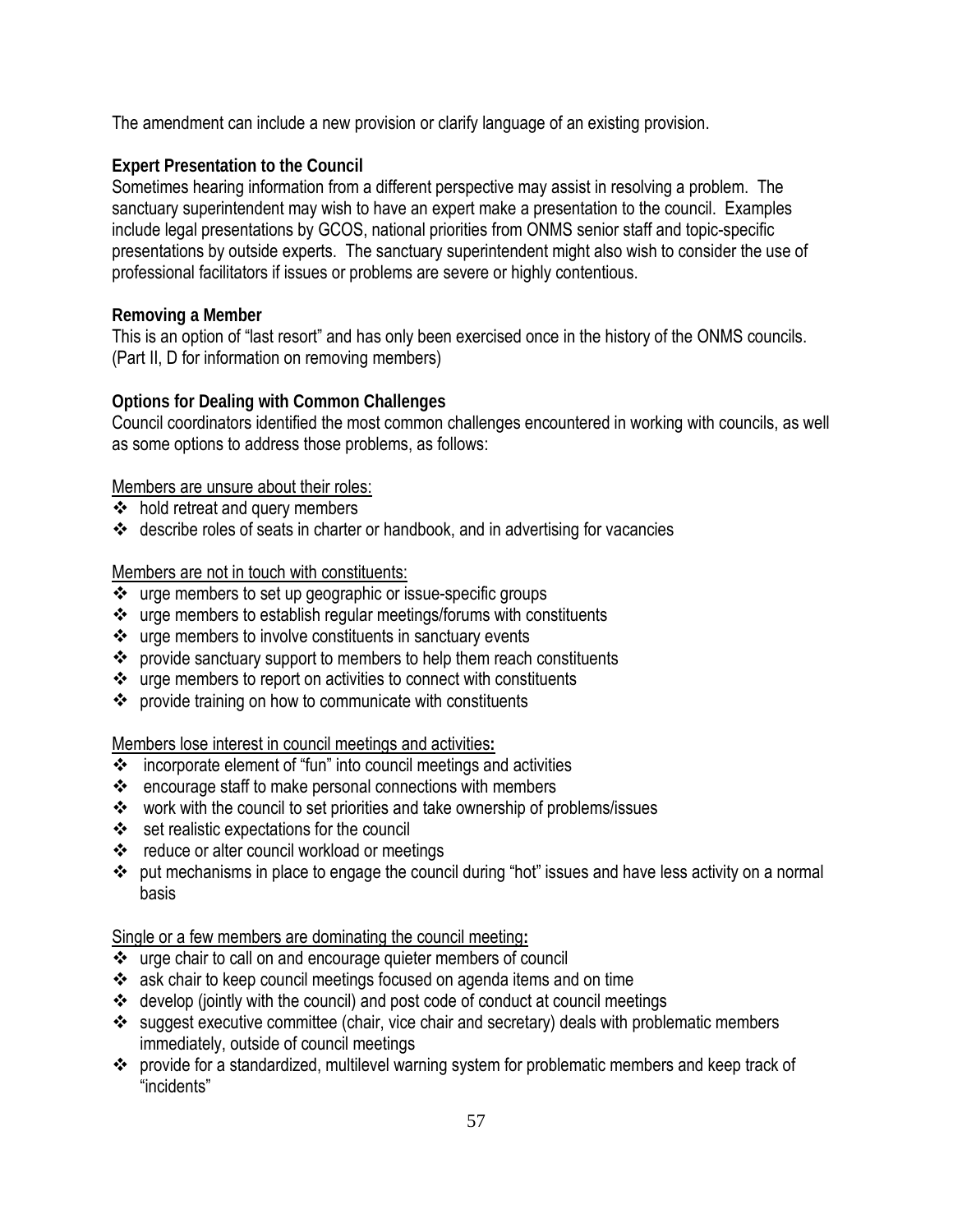Public is not sure of or interested in what the council does**:**

- \* create information products that describe the council as a body, the role of each seat, and biographies of members
- involve council members at sanctuary events
- \* urge council members to reach out to constituents and provide support for them to do so

# Council does not support sanctuary priorities**:**

- $\div$  educate the council about the sanctuary's priorities during a retreat
- provide the council with options on how to be involved
- \* work with the council to realign its priorities through explanation, alternatives, and, where appropriate, compromises

# Council wishes to exceed its authority**:**

- \* create a standard briefing package for sanctuary superintendent to deliver to the council
- \* reexamine charter and determine where restrictive language could be "eased" or rephrased in positive terms
- train superintendents and coordinators in how to deal with strong-minded people

# Council focuses too much on process instead of making decisions and taking action**:**

- $\div$  elect a strong chair
- $\div$  focus agendas on action items
- \* share information related to potential actions and actions well in advance of meeting to allow enough preparation time
- ❖ allow adequate time for discussion and actions during the meeting
- hold retreat to resolve issues
- use facilitation or mediation to resolve issues
- provide training for both council chairs and sanctuary staff

# Representation on council is a problem**:**

- \* consider all factors to ensure adequate and accurate representation (e.g., sanctuary goals, size, programs; geography of region; gender and diversity balance); and integrated thinking (i.e., no single issue members)
- identify alternatives as appropriate, such as an interagency working group instead of governmental members on councils and have government agencies sit as non-voting members
- \* regularly review council membership to ensure the membership meets the needs of the sanctuary and the community

# Council and sanctuary are not communicating well with each other**:**

- provide a sanctuary superintendent's report at council meetings
- provide a council coordinator report at council meetings
- provide opportunities for staff members to attend meetings, provide presentations, and mentor council members
- hold regular meetings among chair or executive subcommittee, sanctuary superintendent, and council coordinator
- provide training in clear communication techniques, conflict resolution, and group dynamics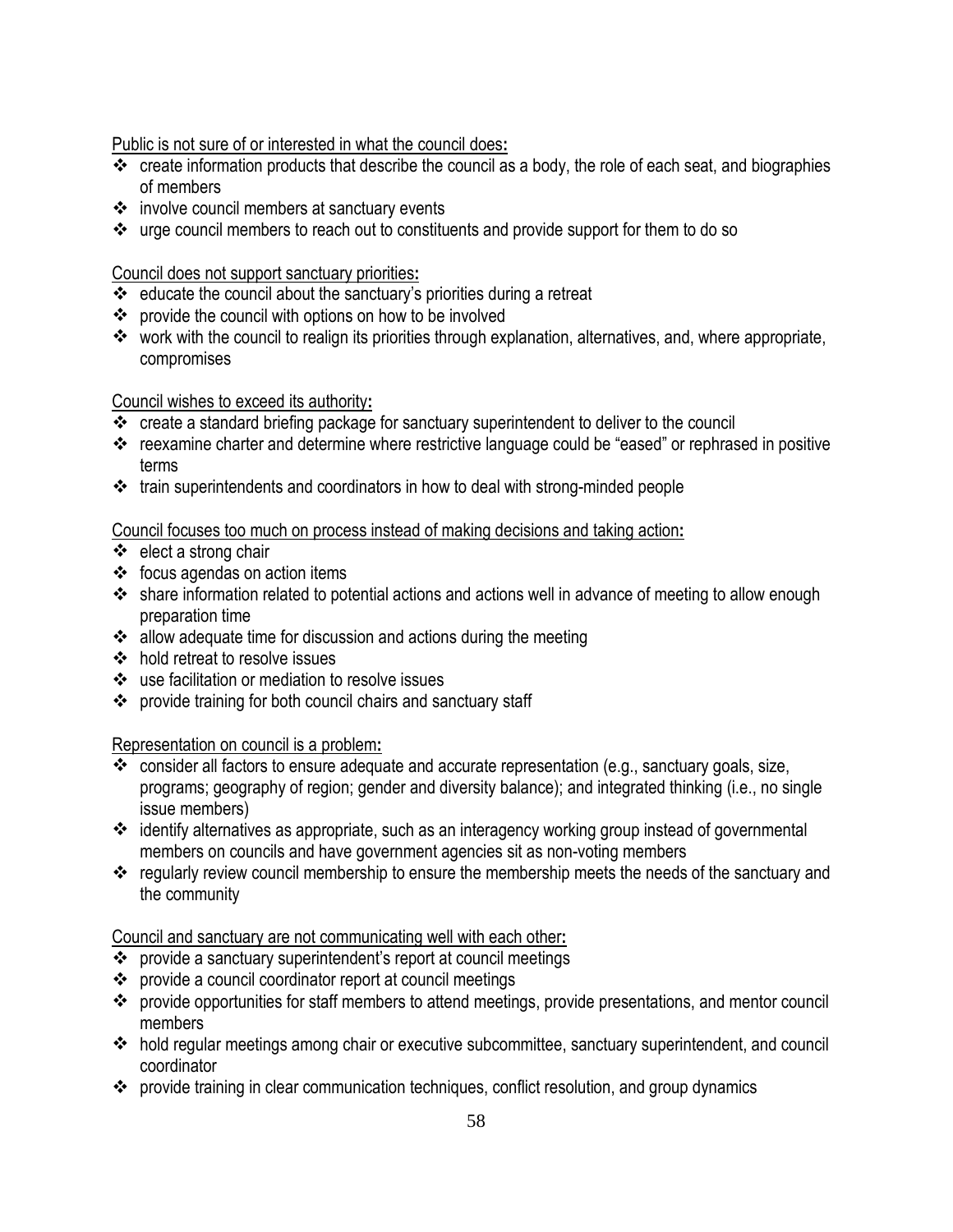## *Part IV: APPENDICES*

- Appendix 1 Model Council Charter
- Appendix 2 Model Federal Register Notice to Recruit Members
- Appendix 3 Model Press Release to Recruit Members
- Appendix 4 Model Press Release to Announce New Members
- Appendix 5 Model Press Release to Announce a Council Meeting
- Appendix 6 General Council Member Application Form
- Appendix 7 Youth Seat Application Form (14 18 years of age)
- Appendix 8 Youth Seat Permission Slips (14 18 years of age0
	- (e) Parent/Guardian Permission Form
	- (f) Waiver of Liability Form
	- (g) Medical Release Form
	- (h) School Administration Permission Form
- Appendix 9 Youth Working Group Permission Slips (14 18 years of age)
	- (e) Parent/Guardian Permission Form
	- (f) Waiver of Liability Form
	- (g) Medical Release From
	- (h) School Administration Permission Form
- Appendix 10 Model Oath
- Appendix 11 Model Charter Amendment
- Appendix 12 Model Cover Memoranda and Letters
	- (a) Cover Memo for Charter Approval
	- (b) Cover Memo for Charter Amendment Approval
	- (c) Cover Memo for Federal Register Notice to Recruit Members
	- (d) Regional Approval Memo for Member Selection
	- (e) Cover Memo for Member Selection Approval
	- (f) Cover Letter for Application Kits
	- (g) Invitation Letter to Government Agency
	- (h) Letter Notifying Selected Members
	- (i) Letter Notifying Selected Alternates
	- (j) Letter to Non-Selected Applicants
	- (k) Member Removal Approval Request to the Director
	- (l) Letter to Remove Council Member
	- (m) Cover Memo for Council Communications
	- (n) Memo for Council Charter Extension
- Appendix 13 Advice Acknowledgment Template
- Appendix 14 Charter Revision Process
- Appendix 15 Council Member Selection Process
- Appendix 16 Charter Amendment Process
- Appendix 17 Accessing the Senate Lobbyist Database
- Appendix 18 Federally Registered Lobbyist Vetting Process

#### **NOTES:**

- Bracketed italic text in documents indicates items to be filled in by sites as necessary. The text in the final document should appear normal.
- If documents are added and/or updated in between revisions of the Council Handbook (this document), refer to the council section of the intranet (staff only) for the most current version.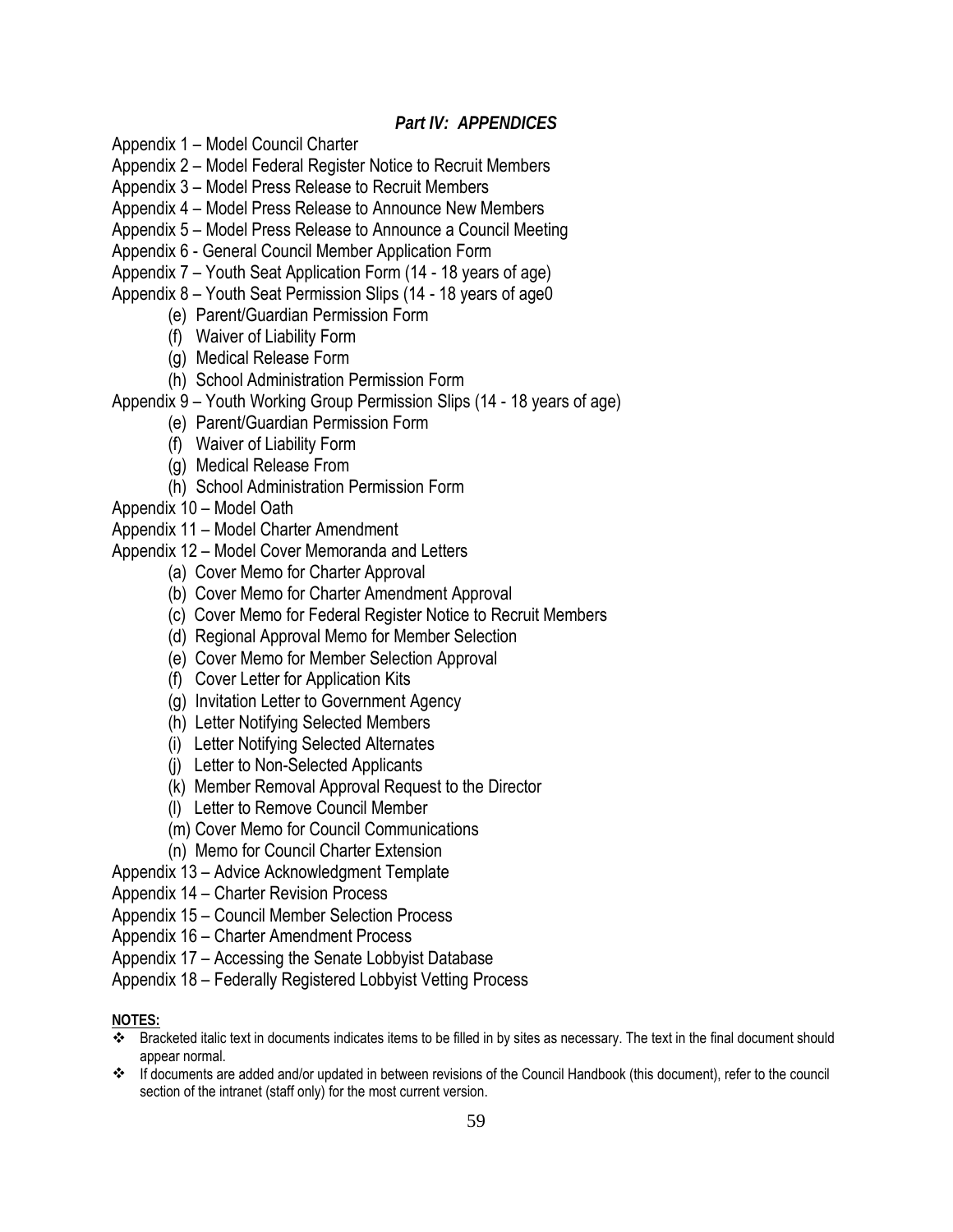# **Appendix I – Model Council Charter**

## *[site]* **NATIONAL MARINE SANCTUARY SANCTUARY ADVISORY COUNCIL CHARTER**

## **ESTABLISHMENT AND AUTHORITY**

Section 315 of the National Marine Sanctuaries Act (NMSA or Act; 16 U.S.C. § 1431 *et seq*.) authorizes the Secretary of Commerce to establish sanctuary advisory councils to provide advice to the Secretary of Commerce regarding the designation and management of national marine sanctuaries. This authority has been delegated to the Director of the Office of National Marine Sanctuaries (director). The director hereby establishes the *[site]* National Marine Sanctuary Advisory Council (council).

This charter provides a background on the Office of National Marine Sanctuaries (ONMS) and the *[site]* National Marine Sanctuary, and describes the objectives and roles of the council's activities, procedural requirements regarding the appointment of council members and officers, requirements for the conduct of council members and meetings, and other requirements. All council activities must be conducted pursuant to this charter.

## **SANCTUARY ADVISORY COUNCIL POLICY STATEMENT**

The ONMS regards the involvement of communities and the development of a stewardship ethic as vitally important to successfully protect sanctuary resources. One key way to achieve this involvement is the formation of sanctuary advisory councils.

Sanctuary advisory councils bring members of a diverse community together to provide advice to the sanctuary superintendent (authority delegated from the Secretary of Commerce and the Under Secretary for Oceans and Atmosphere) on the management and protection of the sanctuary, or to assist the ONMS in guiding a proposed site through the designation process.

The ONMS is committed to the full support, utilization, and enhancement of councils at all sanctuaries. In order for councils to achieve their full potential, the ONMS within the limits of available resources will:

- \* Provide sufficient support to allow councils to operate efficiently and effectively at each site;
- \* Provide support and guidance from the national office to help councils operate efficiently and at a basic level of consistency across the system;
- Promote coordination and communication among councils and among sanctuary staff that work closely with councils:
- Develop training programs appropriate to council officers and members, and sanctuary superintendents and staff; and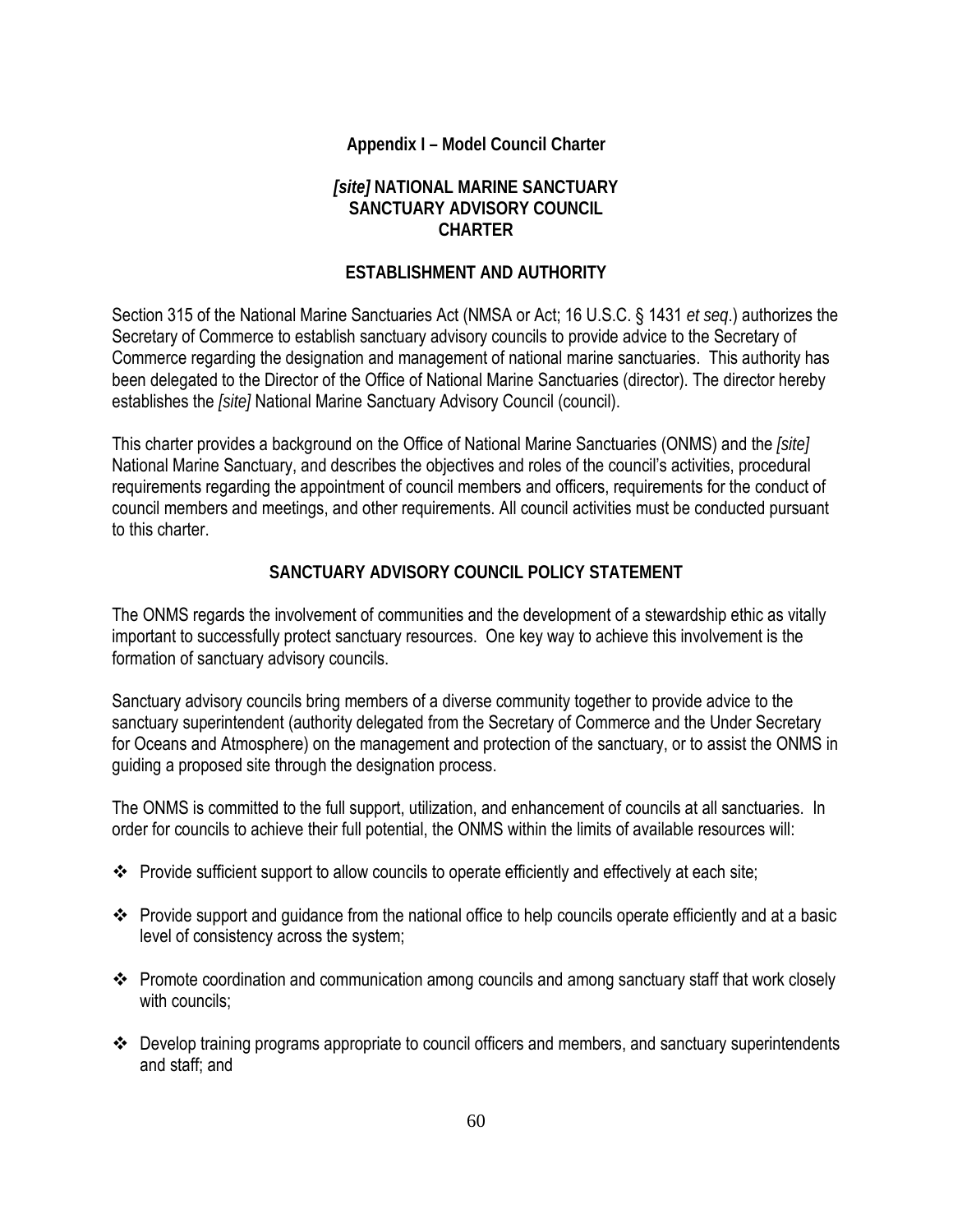- \* Conduct an annual meeting for council chairs, council coordinators and other appropriate ONMS staff to promote information exchange, networking and cross-pollination between councils; and
- Conduct an annual meeting for council coordinators for training and internal discussions.

# **OFFICE OF NATIONAL MARINE SANCTUARIES**

A national marine sanctuary is an area of the marine or Great Lakes environment of special national, and sometimes international, significance warranting protection and management under the NMSA. As steward of coastal and ocean resources, the National Oceanic and Atmospheric Administration (NOAA) protects and manages sanctuaries through the ONMS.

## Vision of the ONMS:

The Office of National Marine Sanctuaries is a world-class system of sanctuaries that protects the nation's natural and cultural marine resources for this and future generations and provides both national and international leadership for marine conservation.

## Mission of the ONMS:

Identify, protect, conserve, and enhance the natural and cultural resources, values, and qualities of the National Marine Sanctuary System for this and future generations throughout the nation.

Goals of the ONMS:

- Identify, designate, and manage sanctuaries to maintain the natural biological communities in sanctuaries and to protect and, where appropriate, restore and enhance natural habitats, populations, and ecological processes, through innovative, coordinated, and community-based measures and techniques.
- Build and strengthen the nation-wide system of marine sanctuaries, maintain and enhance the role of the system in larger marine protected area networks, and help provide both national and international leadership for marine protected area management and marine resource stewardship.
- Enhance nation-wide public awareness, understanding, and appreciation of marine and Great Lakes ecosystems and maritime heritage resources through outreach, education, and interpretation efforts.
- Investigate and enhance the understanding of ecosystem processes through continued scientific research, monitoring, and characterization to support ecosystem-based management in sanctuaries and throughout U.S. waters.
- Facilitate human use in sanctuaries to the extent such uses are compatible with the primary mandate of resource protection, through innovative public participation and interagency cooperative arrangements.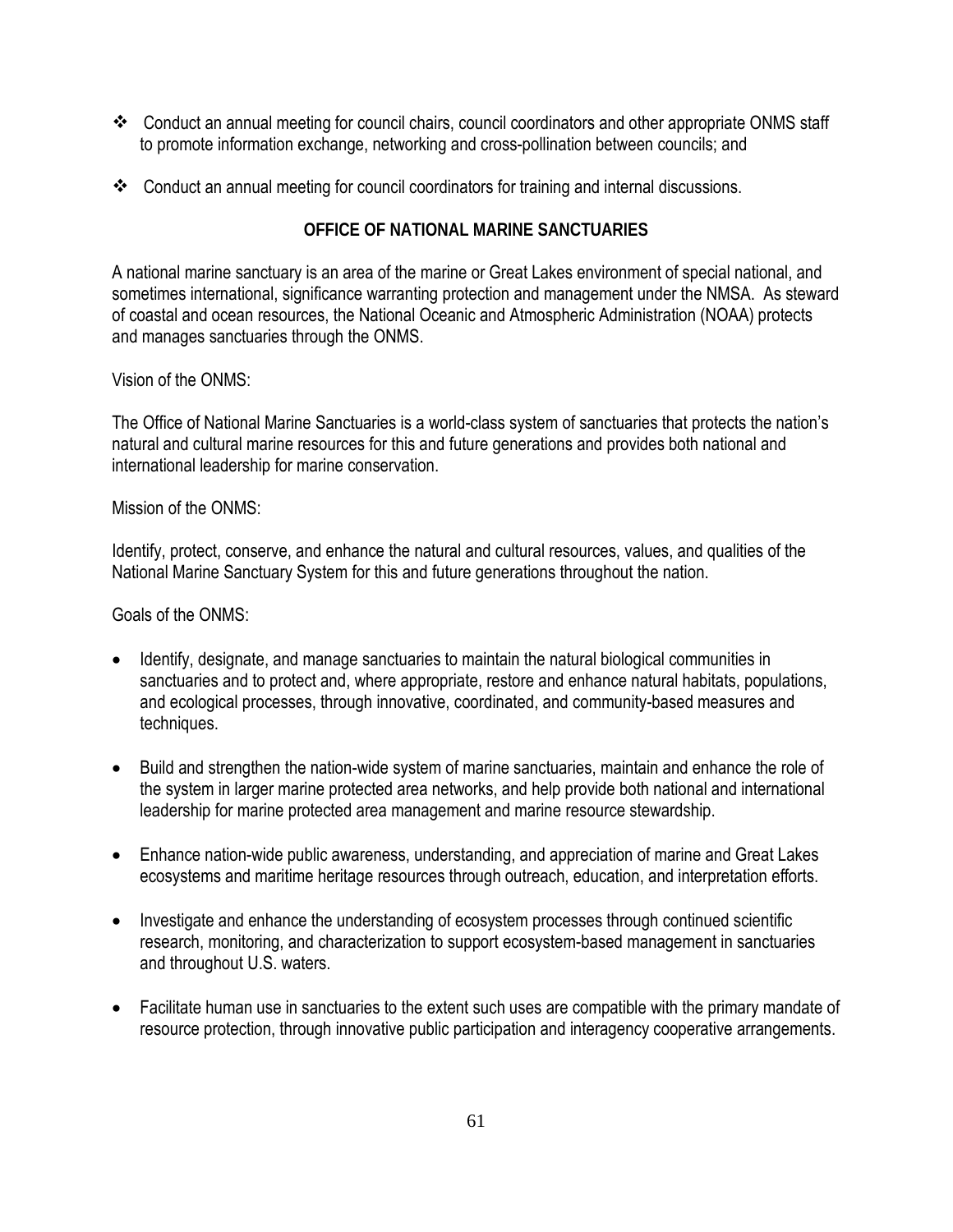- Work with the international community to strengthen global protection of marine resources, investigate and employ appropriate new management approaches, and disseminate ONMS experience and techniques.
- Build, maintain, and enhance an operational capability and infrastructure that efficiently and effectively support the attainment of the ONMS mission and goals.

# *[SITE]* **NATIONAL MARINE SANCTUARY**

*[Statement about specific sanctuary]*

## **COUNCIL ROLES**

1. The council, in accordance with the NMSA, shall provide advice and recommendations to the sanctuary superintendent regarding the protection and management of the *[site]* National Marine Sanctuary.

2. The council shall draw on the expertise of its members and other sources in order to provide advice to the sanctuary superintendent.

3. Council members shall serve as liaisons between their constituents and/or communities and the sanctuary, keeping sanctuary staff informed of issues and concerns, as well as providing information to their respective communities on the sanctuary's behalf.

4. The council may serve as a forum for consultation and deliberation among its members and as a source of advice and recommendations to the sanctuary superintendent. Such advice shall fairly represent the collective and individual views of the council members. In formulating such advice, the council members shall recall that the primary objective of the sanctuary and the NMSA is resource protection.

5. The council is established to provide advice and recommendations to the sanctuary superintendent regarding the management of the NMS. Nothing in this charter constitutes authority to perform operational or management functions, or to make decisions on behalf of the sanctuary, NOAA or the Department of Commerce.

6. The council shall develop an annual work plan, in consultation with and approved by the sanctuary superintendent, to establish an agenda for specific issues and projects the council intends to address.

# **MEMBERS, ALTERNATES, AND OFFICERS**

1. The council shall consist of no more than *[insert #]* voting members, who shall be appointed by the director from among persons employed by federal, state, or local agencies with expertise in management of natural resources, representatives of local user groups, conservation and other public interest organizations, scientific and educational organizations, and members of the public interested in the protection and multiple use management of sanctuary resources. The membership is designed to be balanced in terms of points of view represented, geographic diversity, and advisory functions the council will perform.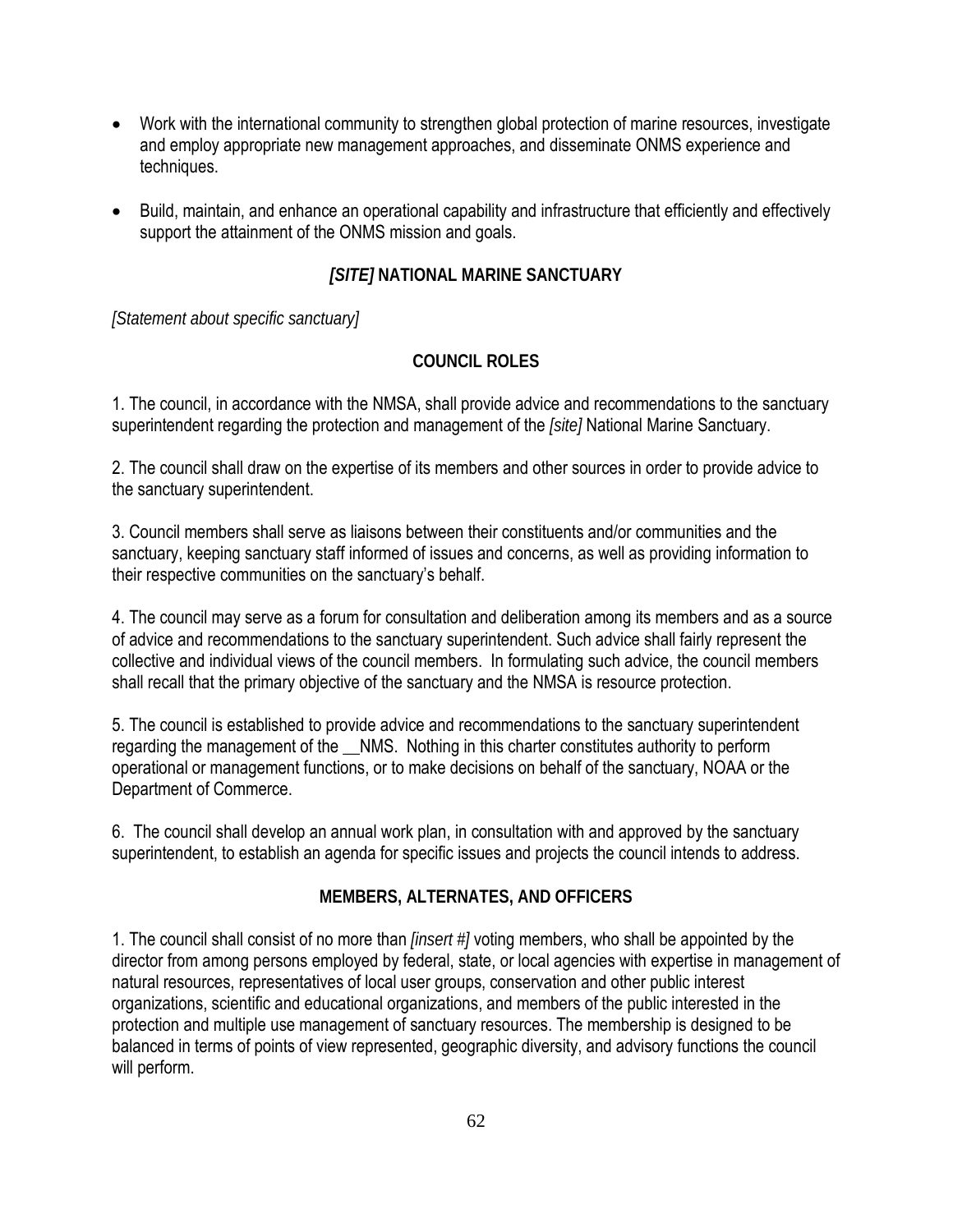2. There are \_\_ categories of seats for which non-voting members are appointed or selected.

# Category A

The sanctuary superintendent may sit on the council as a nonvoting member and shall work with the chair in scheduling each meeting and approving the agenda to ensure each topic is relevant to the sanctuary. Council meetings may not be conducted in the absence of the sanctuary superintendent or his/her designee.

## Category B *[AS APPROPRIATE]*

To ensure relevant information exchange among national marine sanctuaries and national estuarine research reserves, the superintendents of the *[site]* National Marine Sanctuary and the *[site]* National Estuarine Research Reserve shall sit on the council as non-voting members.

## Category C *[AS APPROPRIATE]*

A non-governmental, non-voting youth/student seat represents the youth segment of the community, defined as ages 14-17. The youth/student member shall be appointed for a term of two years, and may compete for reappointment unless the individual will exceed the age limit during the additional term.

This seat is governed by the same application, nomination and appointment procedures as nongovernmental voting seats on the council, and is also subject to the same grounds for removal.

The individual filling the youth/student seat must:

- $\triangleleft$  Attend a school in the area affected by the sanctuary;
- Have proven ability to communicate and network with other students within the school and in other schools;
- \* Possess an interest in sanctuary resource protection and management;
- $\cdot$  Have experience and/or knowledge regarding public uses and activities in the sanctuary;
- $\div$  Be able to travel to and attend council meetings and retreats;
- $\div$  Have written permission from parent/guardian;
- ❖ Have written recommendation from one or more teachers:
- Have written permission from school administration to participate on council; and
- Be accompanied by a chaperone (teacher/parent/guardian) that attends each meeting with the student and stays for the duration of the meeting.

### Category D *[AS APPROPRIATE]*

(i) By virtue of the shared functional responsibilities of federal, state, and local jurisdictions in the implementation of sanctuary-related management, each of the following government entities shall be requested to designate one individual to serve on the council. The following government agencies shall sit on the council as non-voting members:

[list government agencies]

(ii) Governmental members are appointed by their agencies and are not subject to term limitations or the competitive application process.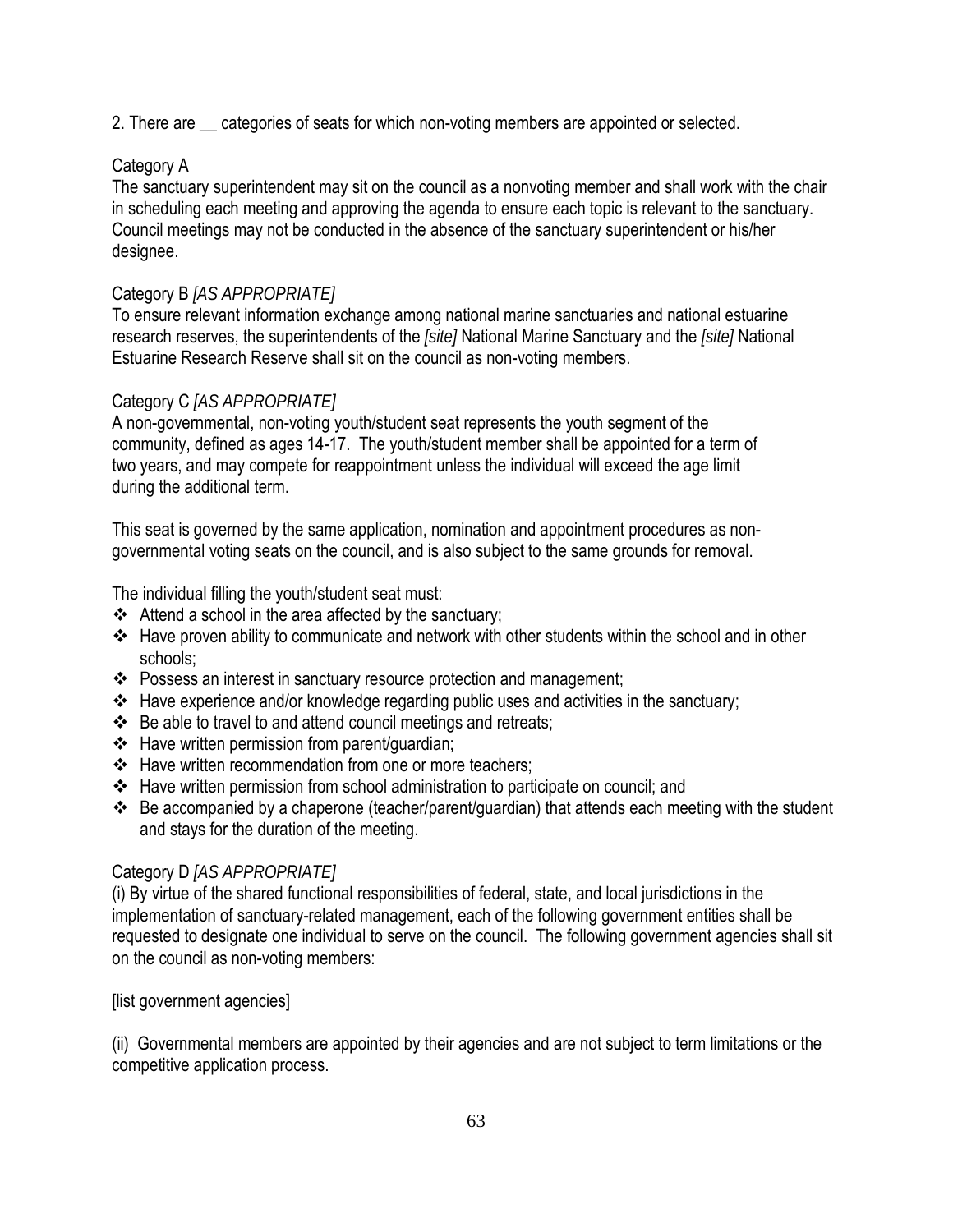(iii) An alternate (from the same government entity) of a governmental council member may attend a council meeting on occasion if the chair and sanctuary superintendent are notified in advance of any meeting at which an alternate will represent the council member, including the name, address, and position of the individual designated. An alternate may not name another alternate.

(iv) If a government entity decides to no longer participate as a member of the council, or fails to attend *[insert #]* consecutive council meetings without reasonable justification and is formally removed by the director, the sanctuary superintendent with approval of the director, shall invite another appropriate government entity to replace that agency on the council.

(v) If it is found that a governmental member of the council has violated one or more of the terms of this charter, the sanctuary superintendent may recommend to the director that the appropriate agency be notified and requested to replace the designee. The sanctuary superintendent may consult with the council prior to taking such action.

(vi) Governmental members are subject to the same grounds for removal as non-governmental members.

3. There are categories of seats for which voting members are appointed. The following procedures shall govern the application, nomination, and appointment of council voting members.

#### Category A *[AS APPROPRIATE]*

(i) Governmental (# members). By virtue of the shared functional responsibilities of federal, state, and local jurisdictions in the implementation of sanctuary-related management, each of the following government entities shall be requested to designate one individual to serve on the council. The following government agencies shall sit on the council as voting members:

#### *[list governmental members]*

(ii) Governmental members are appointed by their agencies and are not subject to term limitations or the competitive application process.

(iii) An alternate (from the same government entity) of a governmental council member may attend a council meeting on occasion if the chair and sanctuary superintendent are notified in advance of any meeting at which an alternate will represent the council member, including the name, address, and position of the individual designated. An alternate may not name another alternate.

(iv) If a government entity decides to no longer participate as a member of the council, or fails to attend *[insert #]* consecutive council meetings without reasonable justification and is formally removed by the director, the sanctuary superintendent with approval of the director, shall invite another appropriate government entity to replace that agency on the council.

(v) If it is found that a governmental member of the council has violated one or more of the terms of this charter, the sanctuary superintendent may recommend to the director that the appropriate agency be notified and requested to replace the designee. The sanctuary superintendent may consult with the council prior to taking such action.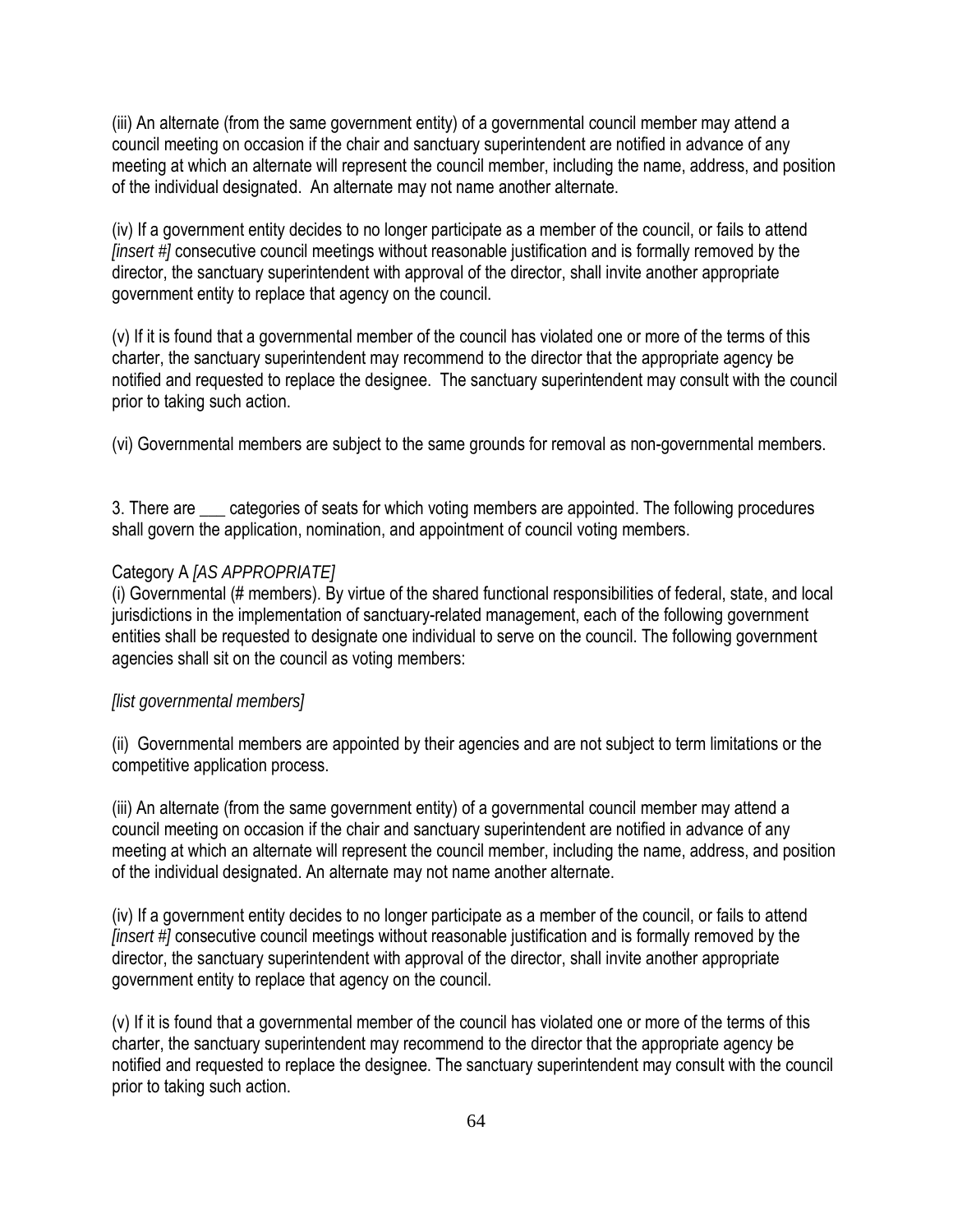(vi) Governmental members are subject to the same grounds for removal as non-governmental members.

### Category B

(i) Non-governmental (# members). A representative of each of the following activities, which are integrally affected by the management goals of the sanctuary, shall be selected:

### *[list non-governmental members]*

The non-governmental members are appointed for a term of two (or three) years, and may compete for reappointment. If necessary, subsequent terms of appointment may be changed to provide for balanced (staggered) expiration dates. Should a non-governmental seat become vacant, the alternate may complete the term or the vacated position could be advertised and a replacement appointed as specified below. The newly appointed member shall serve for a full term beginning on the date of his/her swearing-in by the sanctuary superintendent.

### *[OR USE BELOW LANGUAGE AS APPROPRIATE]*

[The non-governmental council members will serve terms varying in length from two to three years, and may compete for reappointment. The exact end date of their term is determined by the next scheduled recruitment period that takes place after a member serves their full term. The council membership recruitment process shall take place twice per year.

Should a non-governmental seat become vacant, the alternate may complete the term or the vacated position will be advertised at the next scheduled recruitment process. The newly appointed member shall serve for a full term beginning on the date of his/her swearing-in by the sanctuary superintendent.]

(ii) Members serve at the discretion of the director. The sanctuary superintendent may recommend to the director the removal of a non-governmental member of the council on any of the following grounds if that member:

- ❖ Is convicted of any felony offense;
- Is found to have violated any of the following laws or regulations promulgated thereunder: the National Marine Sanctuaries Act, Marine Mammal Protection Act, Migratory Bird Treaty Act, Endangered Species Act, Magnuson-Stevens Fishery Conservation and Management Act, or another environmental law for which NOAA or another federal agency has jurisdictional responsibility;
- $\cdot \cdot$  Is found to have violated state environmental laws or regulations promulgated thereunder in the state in which a sanctuary is located;
- $\cdot$  Is found to have violated national or state laws or regulations (in the state in which the sanctuary is located) protecting cultural resources;
- $\cdot$  Is determined to have abused his or her position as a member of the council (including but not limited to use of council information for personal gain; use of council position to advance a personal agenda or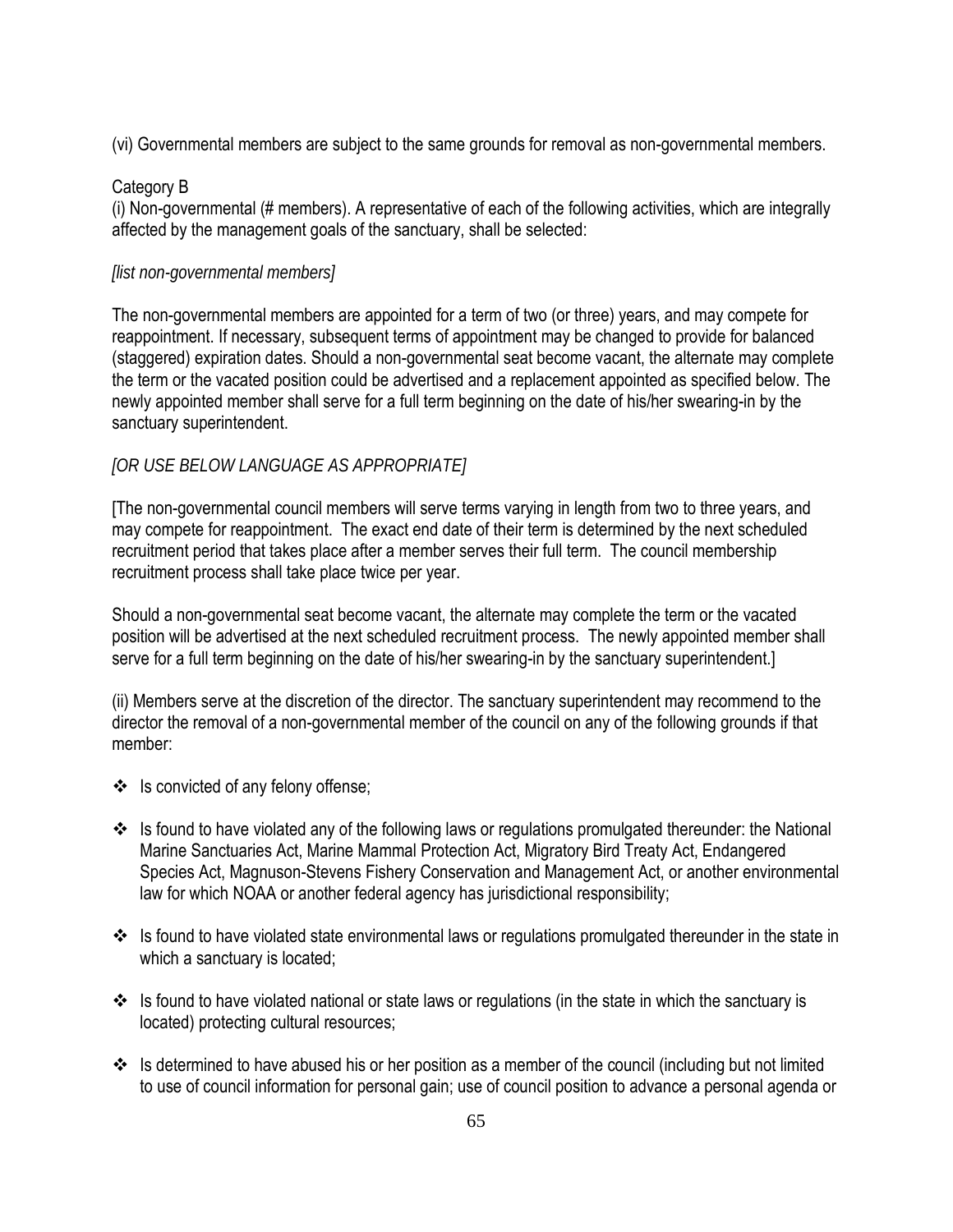harm another member of the council or of the community; misrepresentation of, or spreading misinformation about the council or the sanctuary; and refusal to recuse himself or herself if so requested by the sanctuary superintendent and/or chair in a matter in which the member has a conflict of interest);

- $\cdot$  Has a change to the professional affiliation(s) and/or personal circumstances that comprise a significant portion of that member's qualifications for being a member of the council;
- Misses *[insert #]* consecutive number of meetings without reasonable justification;
- Disrupts on more than one occasion council meetings in a manner that interferes with the council conducting its business; or
- Violates any term of this charter.

The sanctuary superintendent may consult with the council prior to taking such an action.

4. As each non-governmental seat becomes vacant and the process for selection of a new member (described under Appointments) is conducted, the sanctuary superintendent shall recommend to the director the member and an alternate from among the top three candidates resulting from the review process. The alternate shall have all the rights of the member at such times the alternate is officially substituting for the member. The chair and the sanctuary superintendent shall be notified by the member before an alternate officially attends a meeting. The alternate may also be appointed, without going through a competitive process, to complete a primary member's term if that member resigns or is removed. An alternate may not name another alternate.

### *[OR USE BELOW LANGUAGE AS APROPRIATE]*

4. Members accept the responsibility of attending council meetings. The sanctuary superintendent/director will not designate alternates to serve in their place or to represent them in meetings or at other council activities.

#### 5. (a) Council Officer Elections and Terms

The council shall elect one member to serve as chair, and one member to serve as vice-chair. The vicechair shall act as chair in the absence of the chair. Terms of the chair and vice-chair are two years; the chair and vice-chair may serve a maximum of two consecutive terms if reelected. The council may elect one member to serve as council secretary. The term of the council secretary is two years (optional for it to be a single year). The council secretary may serve consecutive terms if reelected.

A chair, vice-chair or secretary may leave his/her term to run for another council officer position if desired. If the chair, vice-chair or secretary is elected to a new position, the council shall nominate and elect a new representative for the vacated position. Council members, including non-voting members, may nominate individuals for the council officer positions (except sanctuary superintendents and/or their designees). Any primary member of the council, including government seats and non-voting seats (with the exception of the sanctuary superintendent and a youth seat representative) may be nominated and elected as a council officer. Election for all positions is by majority vote of all council members (except sanctuary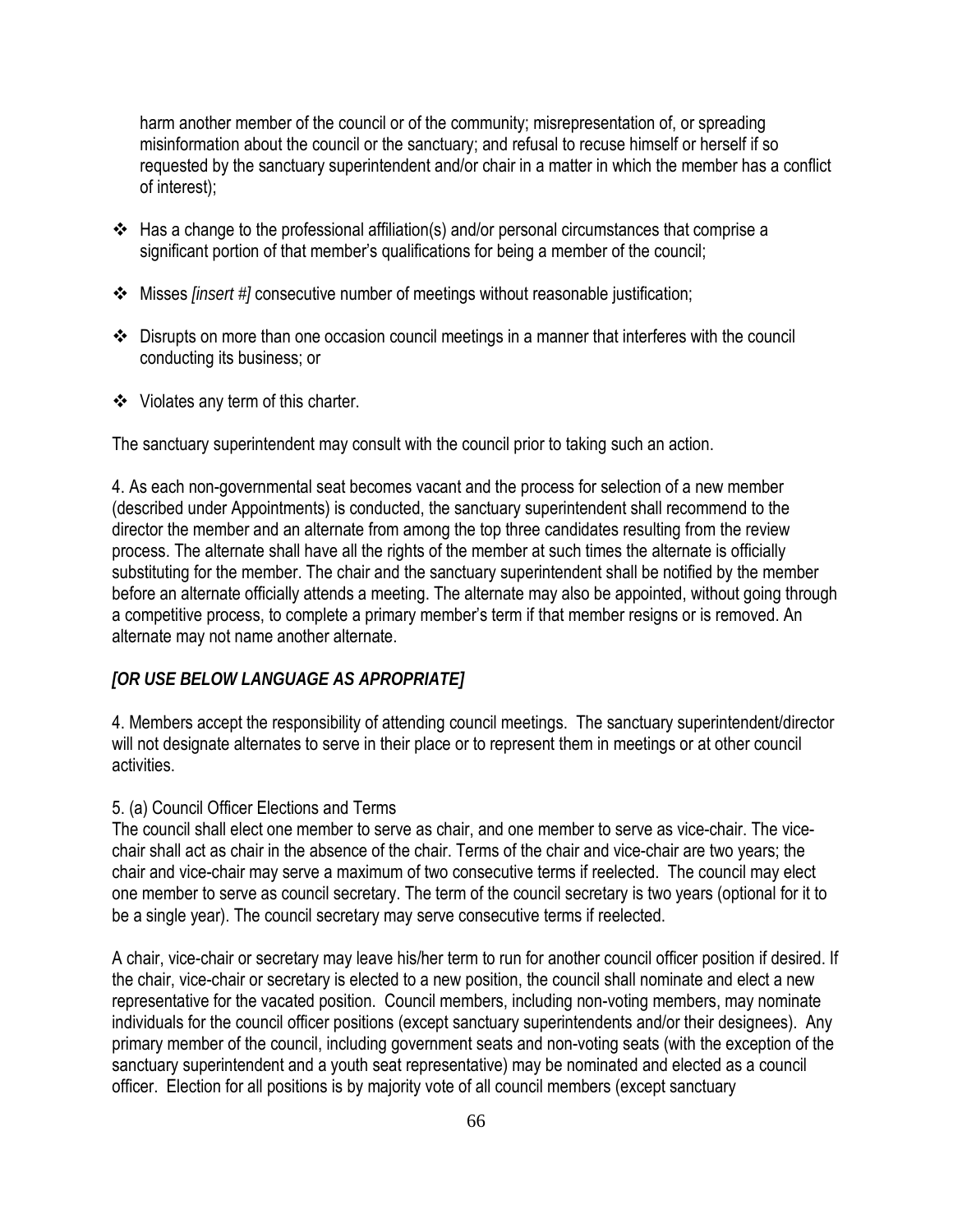superintendents and/or their designees), including the non-voting members, and votes shall be made by written ballot. Alternates may nominate and vote during an election only when the alternate is filling the seat in the absence of the primary member. Members who will not be present at the time of the election may submit their vote in writing to the sanctuary superintendent prior to the meeting.

If a council officer resigns, the council should hold an election at the next regularly scheduled council meeting. If the newly elected individual feels comfortable they may begin serving in their position immediately upon being elected, otherwise they may begin serving at the next meeting. If the chair resigns, the vice chair acts on their behalf until the new chair assumes their position. If the vice chair resigns, the secretary acts on their behalf until the new vice chair assumes their position. If the secretary resigns, the position may remain vacant until the new secretary assumes their position.

In extraordinary circumstances, if all council officers resign at the same time, the council can agree to allow another council member to serve as interim chair until the new officers are elected; new officers should be elected at the next scheduled council meeting.

### (b) Roles of Council Officers:

(i) Chair: The chair schedules and sets agendas for all council meetings with the approval of the sanctuary superintendent, presides over all meetings of the full council and ensures that meetings are run according to accepted meeting practices, signs all correspondence and documents authorized by the council, and generally represents the council's interests and concerns to the public. The chair also continues to fulfill the general roles that all council members fill, including representing the interests of their constituents.

(ii) Vice-Chair: The vice-chair serves as chair in the absence of the chair and assists as necessary in performing executive duties of the council. The vice-chair also continues to fulfill the general roles that all council members fill, including representing the interests of their constituents.

(iii) Council Secretary: The council secretary assists sanctuary staff in performing administrative duties (recording minutes, tracking action items, drafting correspondence, preparing the annual council report, etc) as directed by the chair or vice-chair. The secretary also continues to fulfill the general roles that all council members fill, including representing the interests of their constituents.

### **APPOINTMENTS**

Public notice shall be provided as to the vacancy of constituent group seat(s) and at-large representatives. Applications for ensuing terms for vacant seats shall be submitted to the sanctuary superintendent directly. Copies of all applications and nominations for each seat will be submitted by the sanctuary superintendent to the preliminary review panel to obtain recommendations on selections. Any council member that has a conflict of interest (financial, personal, self nomination, etc.) shall recuse him/herself from making a selection for the vacant seat. Selection from among those recommended by the council, or from among other applicants or nominees, shall be made by the sanctuary superintendent with the approval of the director. The sanctuary superintendent may choose to re-advertise the vacant seat(s) if adequate candidates are not available after the first recruitment process. In all cases, submission of written statements of particular interest, qualifications, and experience shall be requested. Guidelines for applying shall be supplied at the appropriate time.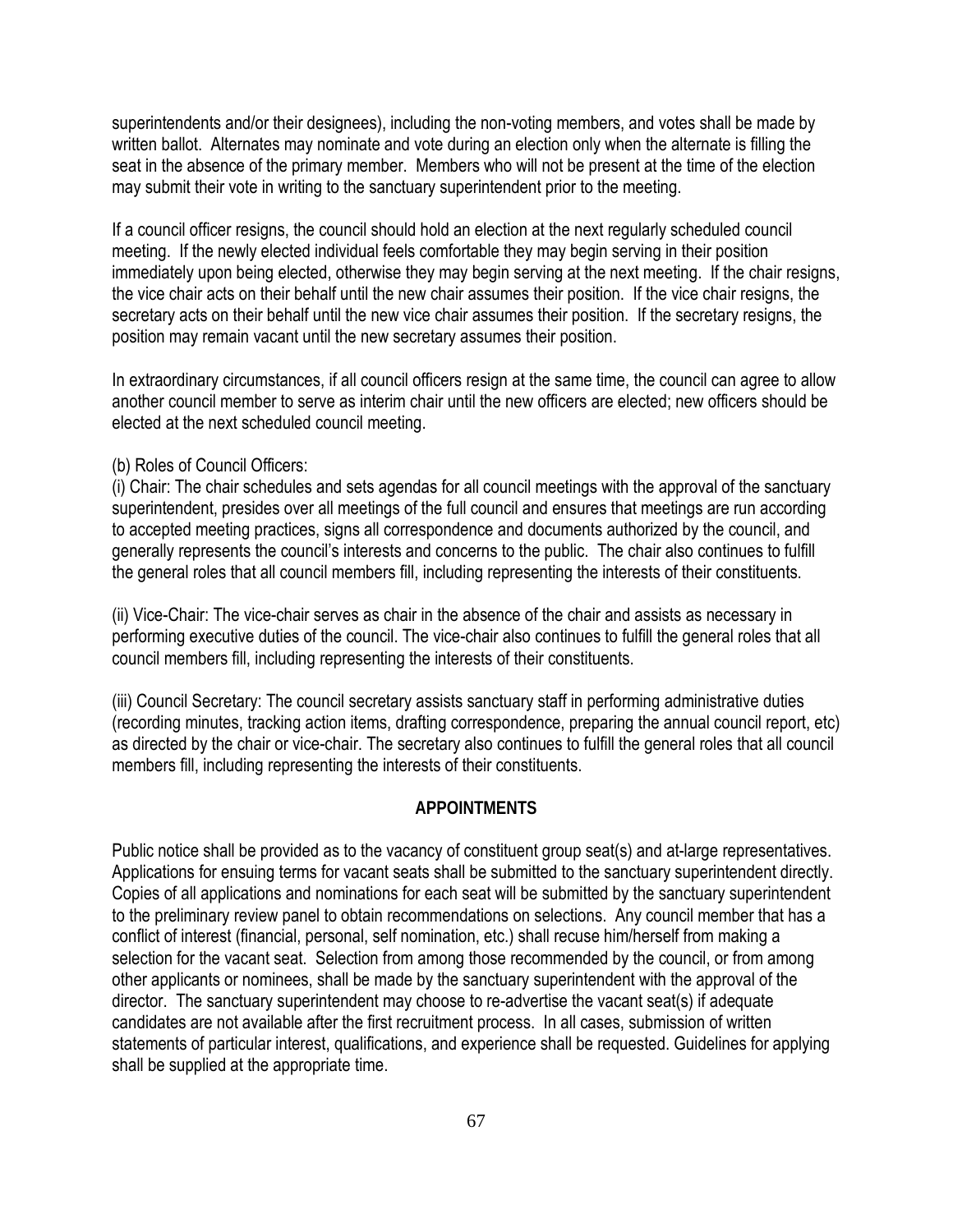# **ADMINISTRATION**

1. Members of the council shall serve without pay except that each member may receive travel expenses including per diem in lieu of subsistence, in accordance with sections 5702 and 5703 of Title 5, U.S.C., for travel to and from official council meetings. No members of working groups (defined below) may receive travel expenses for working group activities or meetings. Travel expenses for governmental members of the council may be provided by their own agencies.

2. The ONMS may make available such staff, information, administrative services, or assistance as the sanctuary superintendent determines are reasonably required to enable the council and its subcommittees/working groups to carry out their functions.

## **OPERATION**

1. Meetings

(a) Meetings are held at the call of the chair and the sanctuary superintendent.

(b) Decisions (e.g., recommendations) made by the council shall be made by majority vote of those present, provided there is a quorum (more than half of the voting members). A recorded vote may be requested by the chair or the sanctuary superintendent.

(c) Each meeting shall be open to the public**.** 

(d) Interested persons shall be permitted to present oral or written statements on items on the agenda, or other pertinent topics.

(e) Emergency meetings may be held at the call of the chair or presiding officer and the sanctuary superintendent**.** 

(f) Timely notice of each council meeting, including the time, place, and agenda of each meeting, shall be provided to the local media and additional notice may be given by such other means as will result in appropriate publicity to interested groups**.** This requirement shall not apply to workshops scheduled by the council to address strategic planning, administration, or specialized technical issues. The council may not vote at any meeting for which the above public notice has not been issued. The council may not vote on any agenda item for which notice was not provided.

(g) The council shall meet as frequently as necessary, not to exceed once per month (the meetings should be in different months, but do not have to be precisely 30 days apart) for voting meetings, but at least once every six months. The council meeting place may be rotated among various locations adjacent to the sanctuary and meeting sites shall be chosen to accommodate anticipated public attendance and be reasonably accessible to those interested in attending.

(h) Minutes of each meeting shall be kept by a person specified by the sanctuary superintendent and contain a summary of attendees and matters discussed; such minutes shall be available to the public.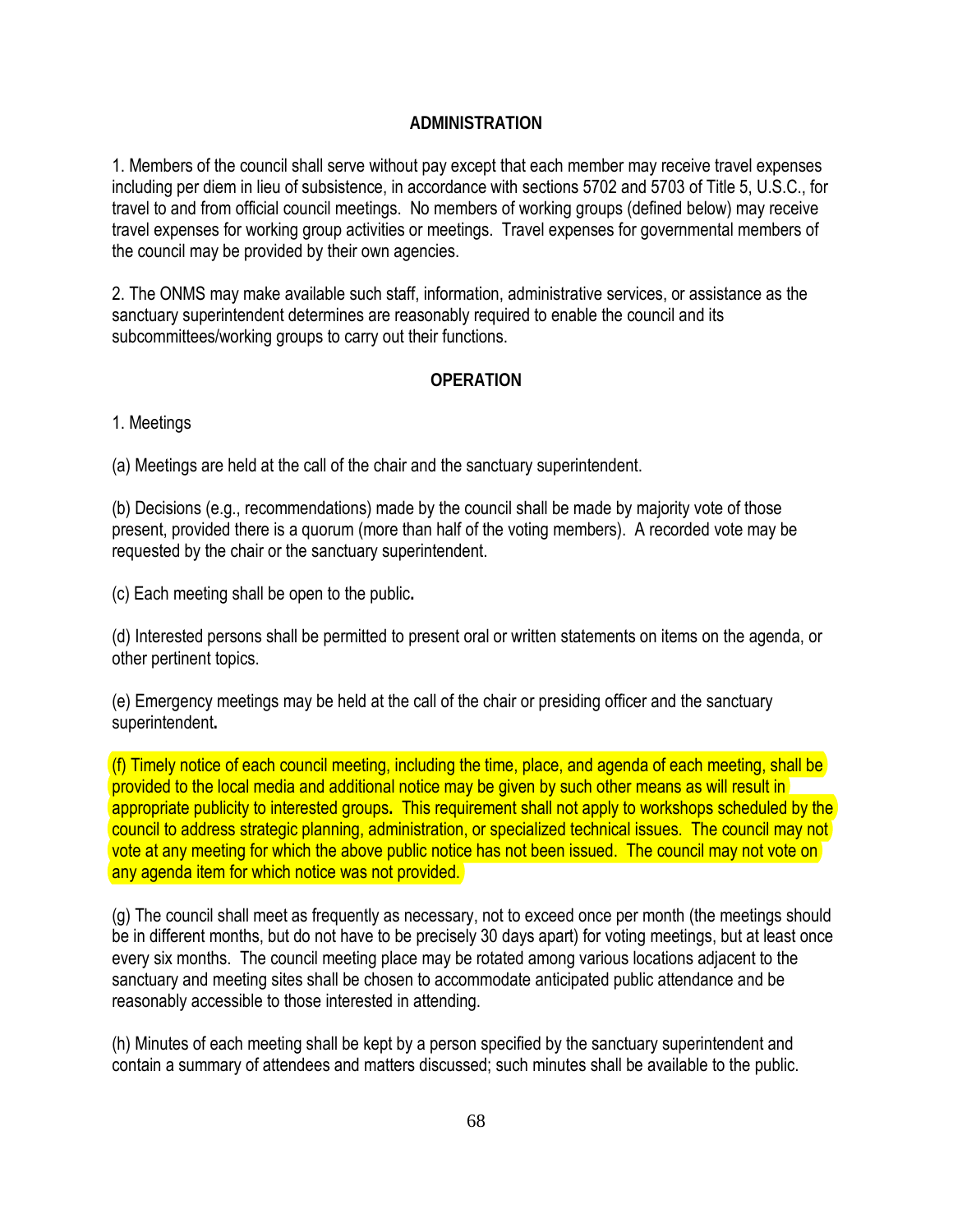2. Procedures for Providing Advice: The following procedures shall be used to provide advice:

(a) The council may provide advice on a relevant issue or topic to the sanctuary superintendent. Requests for information, assistance, or advice from the ONMS, other NOAA offices, or other agencies shall be made in writing and be coordinated through the sanctuary superintendent.

(b) Any matter that a council member wishes to raise to the attention of the sanctuary shall be brought to the attention of either the sanctuary superintendent or the council chair so that it might be placed on the agenda as a discussion topic. The sanctuary superintendent and the council chair shall discuss topics for the agenda. The sanctuary superintendent approves a topic to be placed on the agenda.

(c) The council shall provide advice directly to the sanctuary superintendent via a written recommendation or a motion passed by the council and reflected in the minutes. Draft recommendations and verbal discussions shall be considered by the sanctuary superintendent as additional background information and shall be included in the minutes.

(d) Any advice, correspondence, or information the council wishes to offer or express beyond the sanctuary superintendent shall be voted on and approved by the council prior to sending. Because the council was established specifically to provide advice to the Secretary, and operates through the sanctuary superintendent, the sanctuary superintendent must also approve any advice, correspondence, or information that goes outside the sanctuary prior to sending.

(e) The council shall base its advice on a vote of the council with negative votes and abstentions noted or on consensus reached during discussion with minority opinions noted. A quorum shall be present when the vote is taken or a discussion to reach consensus is conducted.

(f) Any information or advice resulting from discussions in subcommittees or working groups that is requested by the council shall be presented to and considered by the full council and as appropriate incorporated into the council's recommendation to the sanctuary superintendent. If the council does not incorporate information or advice of a subcommittee or working group, it shall inform the sanctuary superintendent and explain in its advice or information the reasons for not incorporating the subcommittee's or working group's advice or information.

### 3. Conduct of Individual Members

Council members are expected to be familiar with the processes and regulations governing the sanctuary and to keep themselves informed of sanctuary-related events and issues. Expectations include regular meeting attendance and familiarity with the council charter and the ONMS Council Implementation Handbook.

(a) Council members may not use or allow the use of, for other than official council purposes, information obtained through or in connection with their council affiliation that has not been made available to the general public.

(b) When speaking to the public or writing about any matter regarding the sanctuary in a document for distribution beyond council membership, the sanctuary superintendent, or sanctuary staff, a member shall clearly distinguish those recommendations, opinions, or positions officially adopted by the council as a body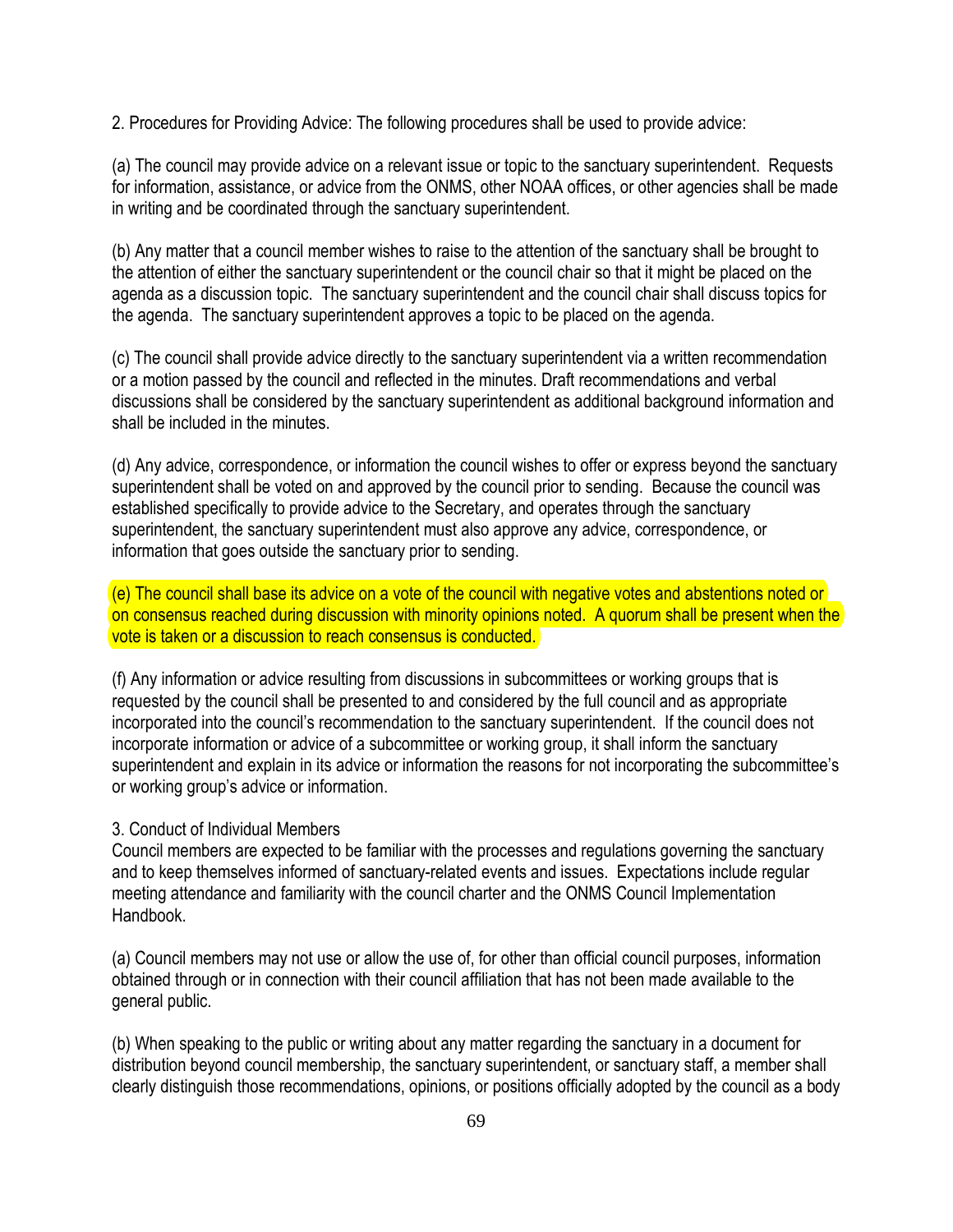from those he or she may have as an individual. In no case shall a member represent individual opinions as those of the council, the sanctuary superintendent, sanctuary staff, or NOAA.

(c) Any council member that has an interest (financial, personal or business interest) in any matter before the council, a subcommittee or a working group shall identify such interest prior to discussion and voting on such matter. No member shall cast a vote on any matter that would provide a direct financial benefit to that member or otherwise give the appearance of a conflict of interest under federal law. An affected member who may not vote on a matter may participate in council deliberations relating to the decision after notifying the council of the voting recusal and identifying the interest that would be affected. These same guidelines apply to members of working groups who are not members of the council.

(d) All council members are expected to conduct themselves in a civil fashion, showing courtesy and respect to other council members, sanctuary staff and any other individuals present at the meeting.

## 4. Conduct of the Council as a Body

(a) Any correspondence or other written documents that are intended to speak for the council as a body shall be coordinated with, and approved by, the chair and the sanctuary superintendent prior to sending.

(b) The following disclaimer shall be placed in all documents and communications originating from the council: *"The council is an advisory body to the sanctuary superintendent. The opinions and findings of this publication do not necessarily reflect the position of the [site] National Marine Sanctuary and the National Oceanic and Atmospheric Administration."*

### 5. Council Letterhead

The council shall, with the assistance and approval of the sanctuary superintendent, design and use its own letterhead. All correspondence from the chair or other members of the council, or the council as a body, shall be on this letterhead. The council shall not use official NOAA or DOC letterhead for any correspondence or other purpose.

### 6. Subcommittees and Working Groups

(a) Subcommittees: The chair, in consultation with the council as a whole and with the concurrence of the sanctuary superintendent, may establish such subcommittees as necessary to fulfill the council's duties. Subcommittees shall be composed solely of members of the council; at the superintendent's discretion, alternates may also serve on subcommittees. The subcommittee must be chaired by a primary member of the council. Subcommittees shall be recognized as official subunits of the council. Subcommittees are subject to all requirements of this charter. No members of subcommittees, including members who are also members of the council, may receive travel expenses for subcommittee meetings or other activities.

*[OPTIONAL LANGAUGE TO INCLUDE IF APPROPRIATE*]: A standing subcommittee, the executive subcommittee, will serve as the administrative body of the advisory council and handle such administrative activities as may be appropriate, including, but not limited to, setting time and place of meetings, selecting agenda items, and reviewing meeting conduct. The executive subcommittee consists of the council chair, council vice-chair, council secretary and sanctuary superintendent. The council coordinator will work very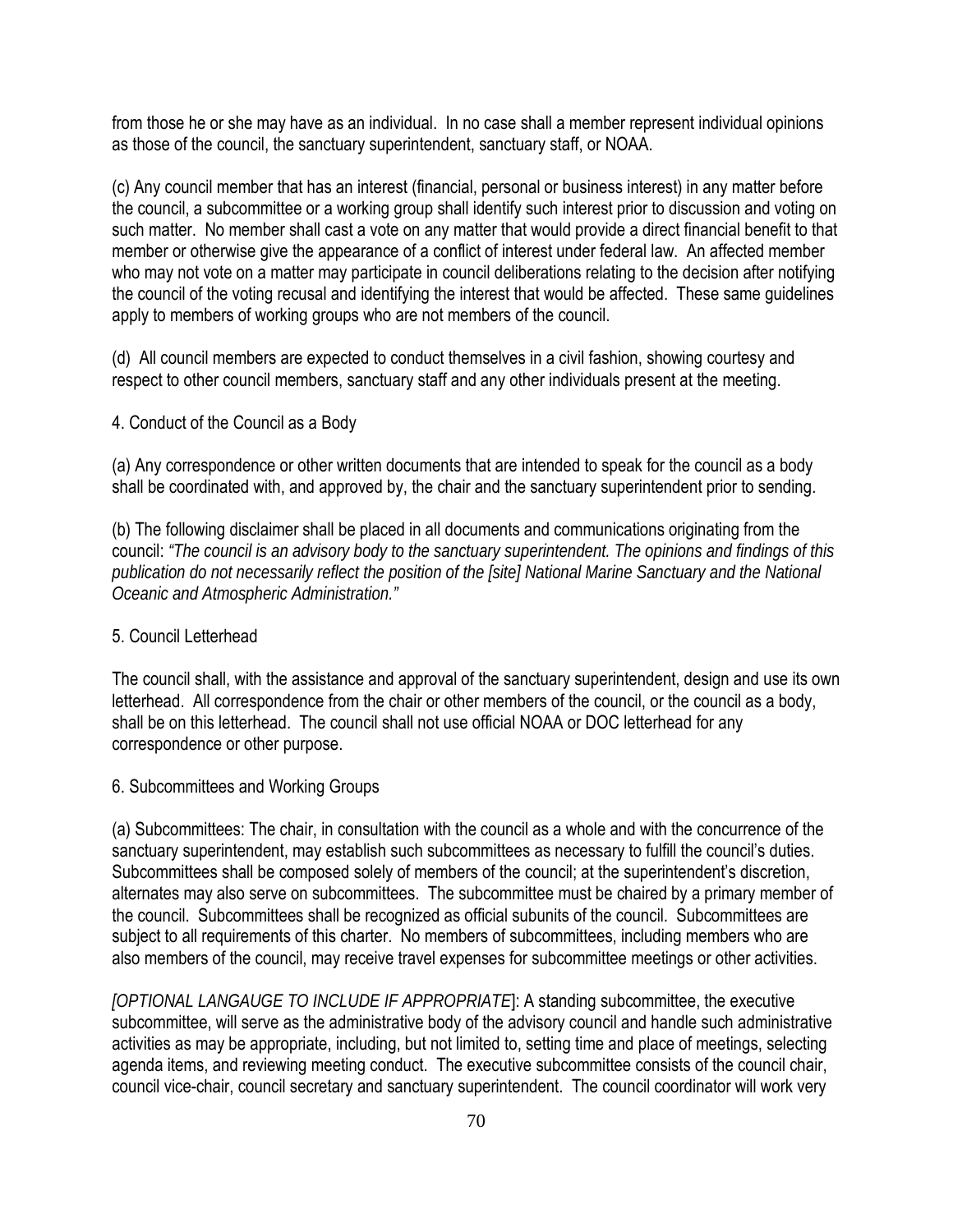closely with the executive committee. The chair, with concurrence from the superintendent, may also appoint one additional member from the members of the advisory council. The council chair, vice-chair, secretary, and one additional council member appointed by the chair shall also serve as the preliminary review panel for council member selection. Meetings of the executive committee are not subject to public meeting requirements.]

(b) Working Groups: The chair, in consultation with the council as a whole and with the concurrence of the sanctuary superintendent, may establish working groups for specific purposes or topics that need focused attention that cannot be accomplished by a subcommittee. Their work will be limited to functional areas and discrete issues relating to individual sanctuaries. Working groups may be composed of members of the council and persons outside the council. Working groups shall be chaired by a primary member of the council and shall function under the purview of the council. At the sanctuary superintendent's discretion and if the full council approves, an alternate member may chair a working group; that alternate shall function under the purview of the council. Working groups established by the council to address specific issues shall disband once the final advice on the particular matter is submitted to the council. No members of working groups, including members who are also members of the council, may receive travel expenses for working group meetings or other activities.

# **OTHER TERMS OF THIS CHARTER**

1. The council shall operate pursuant to the terms of this charter.

2. This charter shall remain in effect for a period of five years from the date of signature.

3. Six months prior to the expiration of this charter, the need for the council will be evaluated by the ONMS, with input from council members, to determine whether to renew the charter.

4. Revisions to the charter may be made as determined necessary by the ONMS with input from the council.

 $\overline{\phantom{a}}$  , we can assume that the contract of  $\overline{\phantom{a}}$  ,  $\overline{\phantom{a}}$  ,  $\overline{\phantom{a}}$  ,  $\overline{\phantom{a}}$  ,  $\overline{\phantom{a}}$  ,  $\overline{\phantom{a}}$  ,  $\overline{\phantom{a}}$  ,  $\overline{\phantom{a}}$  ,  $\overline{\phantom{a}}$  ,  $\overline{\phantom{a}}$  ,  $\overline{\phantom{a}}$  ,  $\overline{\phantom{a}}$  ,  $\overline$ *[Name]* Date Director, Office of National Marine Sanctuaries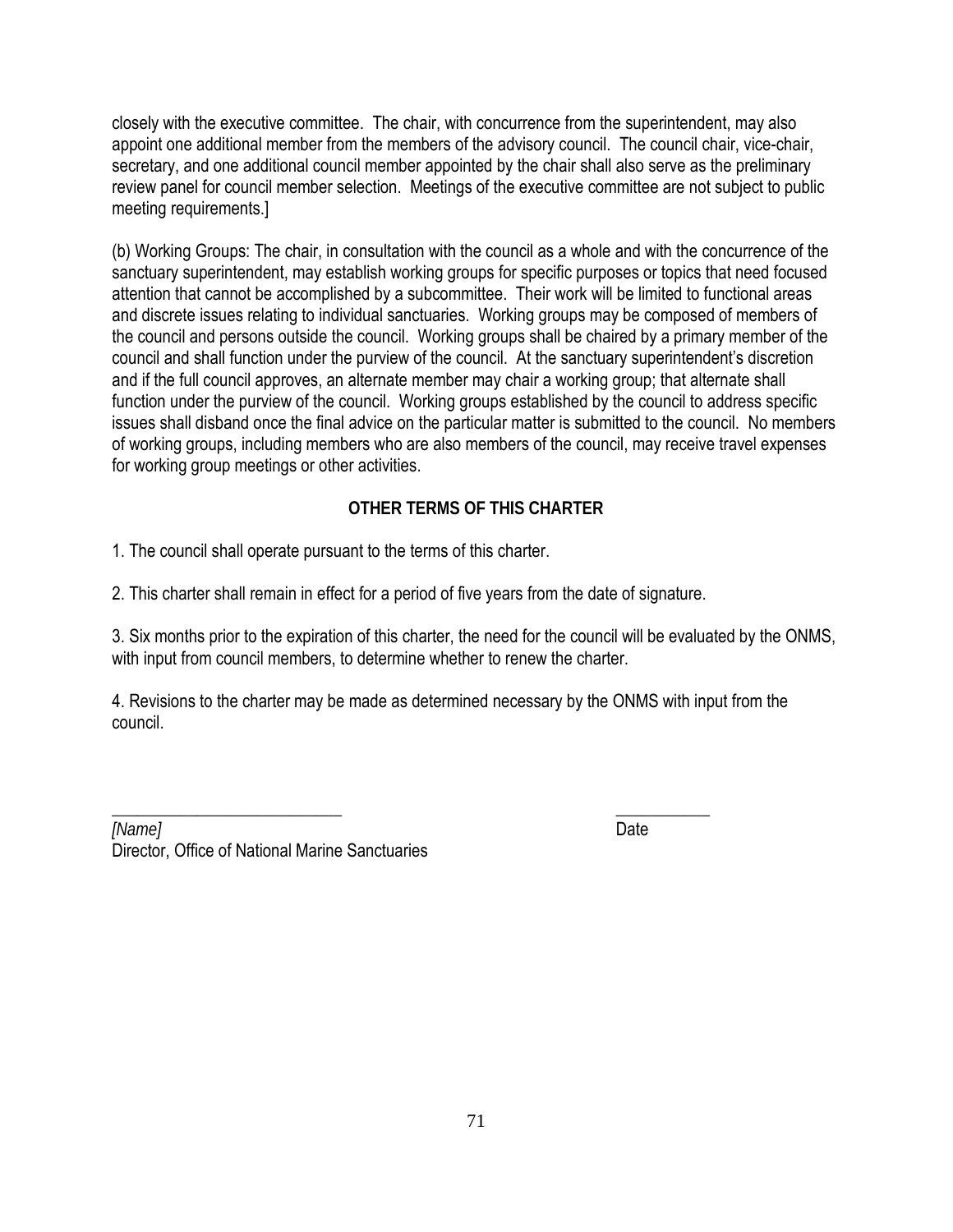# **Appendix 2 – Model Federal Register Notice to Recruit Members**

*Note: The FR Notice must be double spaced, courier 12 font, and numbered pages/center bottom*.

3510-NK

# **DEPARTMENT OF COMMERCE National Oceanic and Atmospheric Administration**

Availability of Seats for the *[site]* National Marine Sanctuary Advisory Council

**AGENCY**: Office of National Marine Sanctuaries (ONMS), National Ocean Service (NOS), National Oceanic and Atmospheric Administration (NOAA), Department of Commerce (DOC).

**ACTION**: Notice and request for applications.

**SUMMARY**: The ONMS is seeking applications for the following vacant seats on the *[site]* National Marine Sanctuary Advisory Council: *[list seats]*. Applicants are chosen based upon their particular expertise and experience in relation to the seat for which they are applying; community and professional affiliations; philosophy regarding the protection and management of marine resources; and possibly the length of residence in the area affected by the sanctuary. Applicants who are chosen as members should expect to serve *[insert #]*-year terms, pursuant to the council's charter.

**DATES**: Applications are due by *[date]*.

**ADDRESSES**: Application kits may be obtained from *[name and address].* Completed applications should be sent to the same address.

**FOR FURTHER INFORMATION CONTACT**: *[name, address, phone number, and email address]*

**SUPPLEMENTARY INFORMATION:** *[whatever other info the site wants to provide (e.g., year established, how many members, major roles and activities of the council, etc.)]*

Authority: 16 U.S.C. Sections 1431, *et seq*.

(Federal Domestic Assistance Catalog Number 11.429 Marine Sanctuary Program)

Daniel J. Basta Date Date Date Date Date Date Date Director, Office of National Marine Sanctuaries National Ocean Service National Oceanic and Atmospheric Administration

 $\overline{\phantom{a}}$  , and the contract of the contract of the contract of the contract of the contract of the contract of the contract of the contract of the contract of the contract of the contract of the contract of the contrac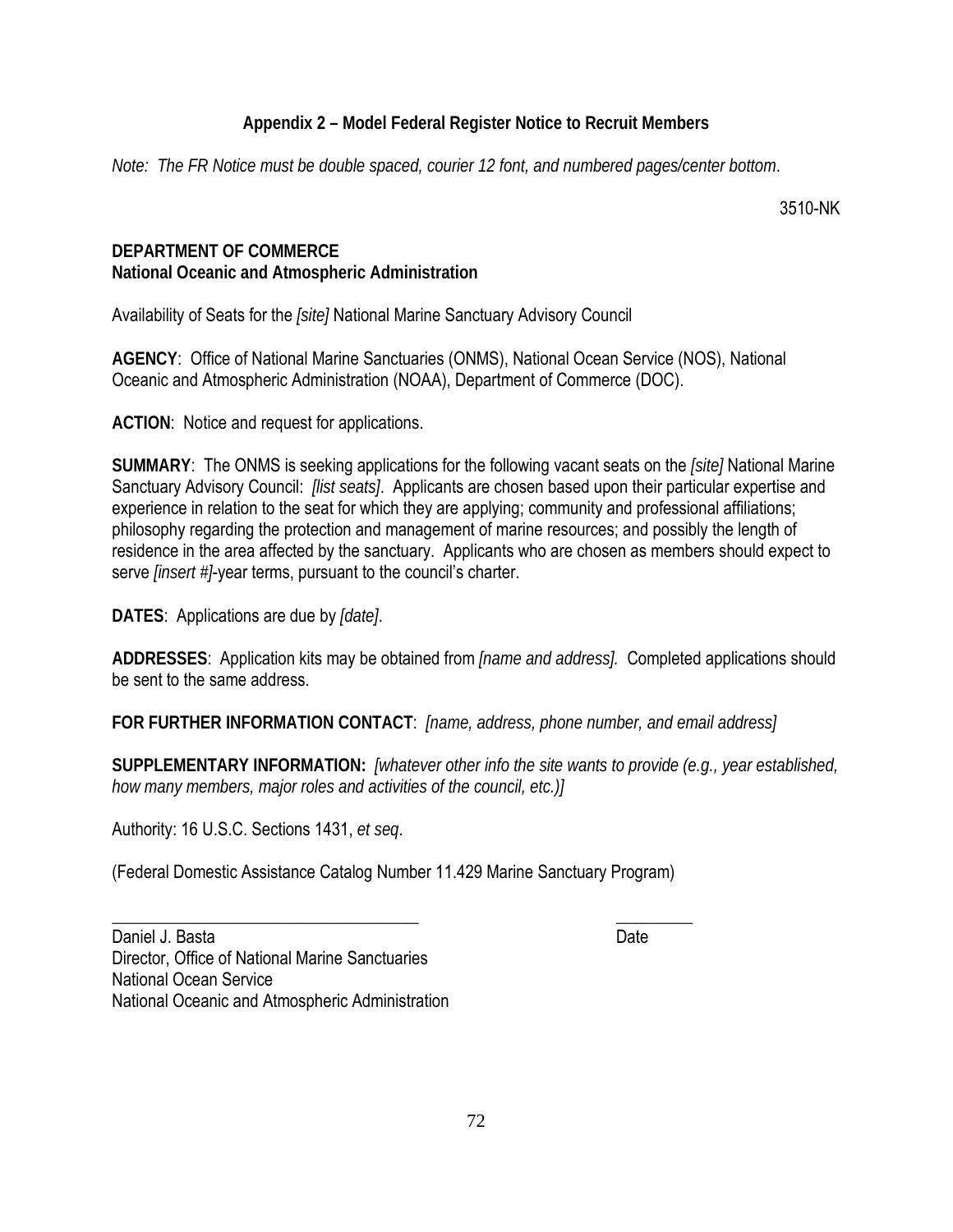## **Appendix 3 – Model Press Release to Recruit Members**

*Note: Refer to press release format guidelines and process on next page*.

# **DRAFT --- DRAFT --- DRAFT**

Contact: XXXXXXXXX **FOR IMMEDIATE RELEASE** PHONE DATE, YEAR

# **NOAA'S** *[site]* **National Marine Sanctuary Seeks Advisory Council Applicants**

NOAA's *[site]* National Marine Sanctuary is seeking applicants for *[insert #]* primary seats and *[insert #]* alternate seats on its advisory council, which ensures public participation in sanctuary management and provides advice to the sanctuary superintendent.

*[Insert quote / quote example below]* 

*"The members of our advisory council represent an extremely important element of our community," said sanctuary superintendent XXX. "Their input, experience and expertise assist the sanctuary in making informed and timely decisions on how to best manage our wildlife and habits."* 

The sanctuary is accepting applications for the following seats *[insert seats].* 

Candidates are selected based on their expertise and experience in relation to the seat for which they are applying, community and professional affiliations, and views regarding the protection and management of marine resources. Applicants who are chosen as members should expect to serve *[insert #]* -year terms.

The advisory council consists of *[insert #]* primary and alternate members representing a variety of public interest groups. It also includes *[insert #]* governmental seats representing *[insert agencies].*

Applications are due by *[insert date].* To receive an application kit, or for further information please contact council coordinator *[insert name]* via e-mail at *[insert email],* by phone at *[insert phone #]* or by mail at *[insert address],* Application kits can also be downloaded from the sanctuary's web site at *[insert web address].* 

*[Insert paragraph describing the sanctuary]* 

NOAA's mission is to understand and predict changes in the Earth's environment, from the depths of the ocean to the surface of the sun, and to conserve and manage our coastal and marine resources. Visit us at [http://www.noaa.gov](http://www.noaa.gov/) or on Facebook at [http://www.facebook.com/usnoaagov.](http://www.facebook.com/usnoaagov)

 $#$   $#$   $#$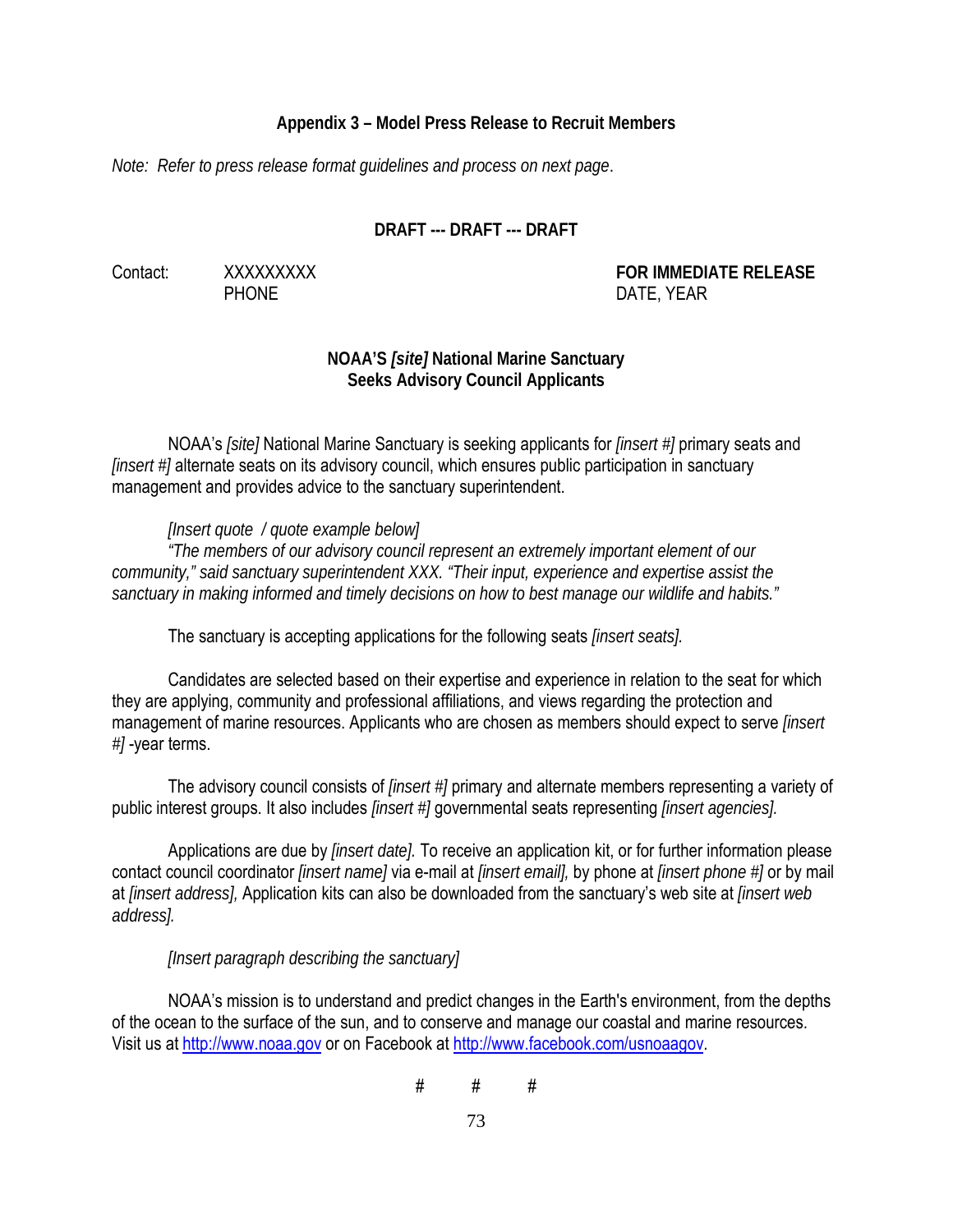On the Web:

\_\_\_\_\_\_\_\_\_\_\_National Marine Sanctuary: http://\_\_\_\_\_.noaa.gov NOAA Office of National Marine Sanctuaries: http://sanctuaries.noaa.gov

### *Press release format guidelines to recruit council members:*

- *Font: Arial, 11 pt*
- *Single-spaced; double-space between paragraphs*
- *First line indent: .5 inches*
- *Margins: 1 inch left/right, .5 inch top/bottom*
- *Headline: Bold, Title Case*
- *Blank word document, no letterhead*
- *DRAFT at top of the page*
- *NOAA boilerplate language and web addresses must be included*

*Press release process to recruit council members:*

- *Use template, fill in blanks, add important information not included*
- *Format according to above guidelines*
- *Send to Vernon Smith (vernon.smith@noaa.gov) and cc Sarah Marquis (marquispr@earthlink.net) and site media coordinator*
- *Clearance will come from Vernon at HQ level*
- *Final release will come back on NOAA letterhead*
- *Send out to local media list and sanctuary email constituent list (coordinate with site media coordinator)*
- *In addition, consider the following:*
	- o *Superintendent sends personally with note to individuals that may be good candidates*
	- o *Send to community leaders with a note that they forward to good candidates or provide recommendations to the site*
	- o *Send to civic groups and organizations with a request they forward to their constituent/membership list*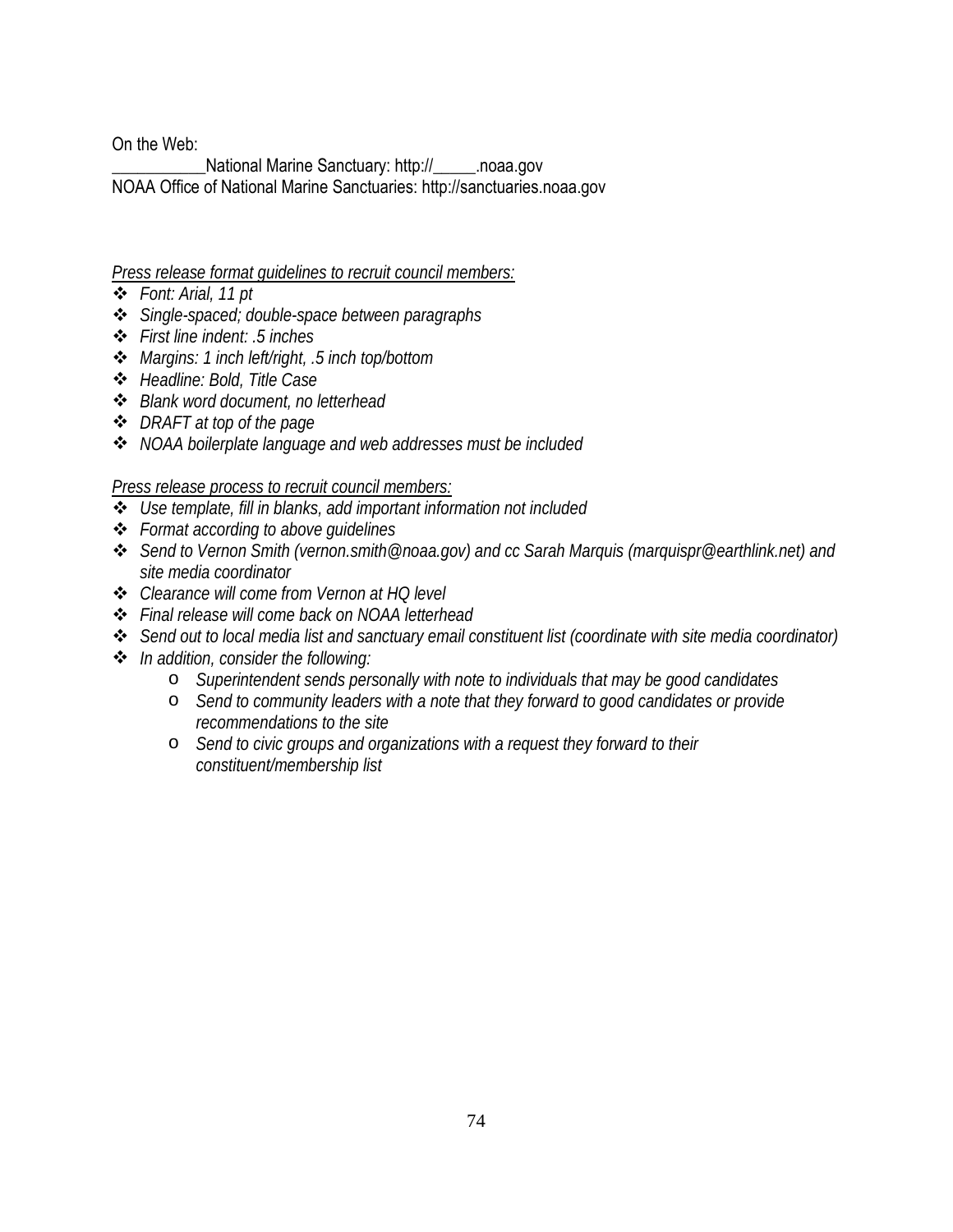# **Appendix 4 – Model Press Release to Announce New Members**

*Note: Refer to press release format guidelines and process on next page*.

# **DRAFT – DRAFT--DRAFT**

Contact: NAME **FOR IMMEDIATE RELEASE** PHONE DATE

# **NOAA's** *[site]* **National Marine Sanctuary Appoints New Advisory Council Members**

NOAA's *[site]* National Marine Sanctuary announced *[insert #]* new primary members and *[insert #]* alternate members to serve on its sanctuary advisory council. The new appointees bring a valuable range of experience to the council, which provides sanctuary staff with input and recommendations on sanctuary programs and management.

"*[Insert quote about selected members]*," said *[insert name],* sanctuary superintendent. *"[Insert continued quote]*." *[Example quote: "The sanctuary advisory council is an important link between sanctuary management and user groups and communities," said [insert name/title]. "Through the council, varied and diverse communities have a voice in helping the sanctuary manage its marine protected areas."]* 

The newly appointed advisory council members are *[ insert names and seats].*

Established in *[insert yea*r], the *[site]* National Marine Sanctuary Advisory Council provides advice and recommendations on managing and protecting the sanctuary. The council is composed of *[insert #]* government and *[insert #]* non-governmental representatives. Serving in a volunteer capacity, the council members represent a variety of local user groups, as well as the general public. Sanctuary advisory council primary and alternate members serve *[insert #]-*year terms and meet several times per year in public sessions.

*[Paragraph describing the sanctuary]*

NOAA's mission is to understand and predict changes in the Earth's environment, from the depths of the ocean to the surface of the sun, and to conserve and manage our coastal and marine resources. Visit us at [http://www.noaa.gov](http://www.noaa.gov/) or on Facebook at [http://www.facebook.com/usnoaagov.](http://www.facebook.com/usnoaagov)

 $\#$   $\#$   $\#$ 

On the Web:

National Marine Sanctuary: http://\_\_\_\_\_\_\_\_.noaa.gov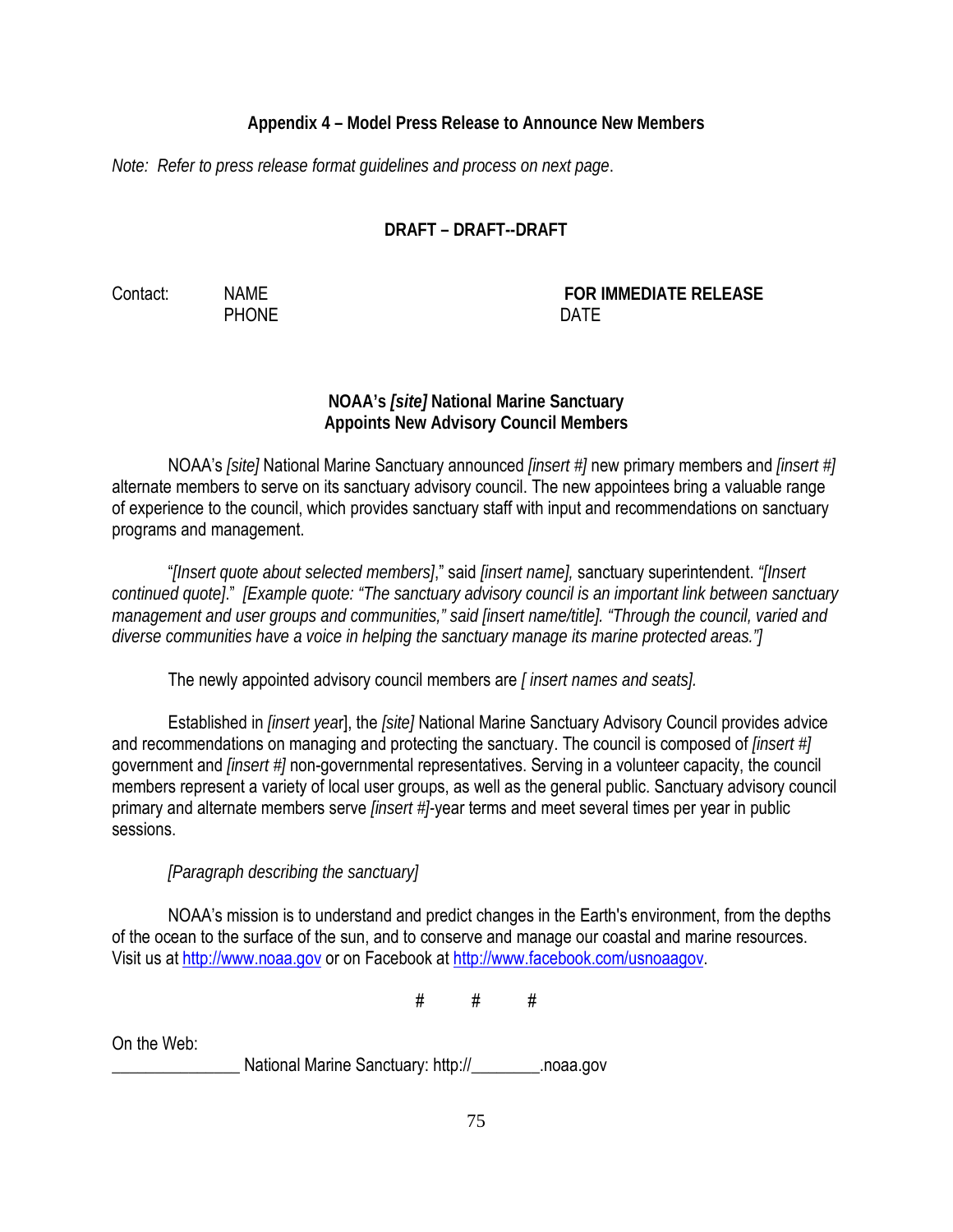*Press release format guidelines to announce new council members:* 

- *Font: Arial, 11 pt*
- *Single-spaced; double-space between paragraphs*
- *First line indent: .5 inches*
- *Margins: 1 inch left/right, .5 inch top/bottom*
- *Headline: Bold, Title Case*
- *Blank word document, no letterhead*
- *DRAFT at top of the page*
- *NOAA boilerplate language and web addresses must be included*

*Press release process to announce new council members:*

- *Use template, fill in blanks, add important information not included*
- *Format according to above guidelines*
- *Send to Vernon Smith (vernon.smith@noaa.gov) and cc Sarah Marquis (marquispr@earthlink.net) and your media coordinator*
- *Clearance will come from Vernon at HQ level*
- *Final release will come back on NOAA letterhead*
- *Send out to local media list and sanctuary email constituent list (coordinate with site media coordinator)*
- *In addition, consider the following:*
	- o *Superintendent sends personally with note to individuals that may be good candidates*
	- o *Send to community leaders with a note that they forward to good candidates or provide recommendations to the site*
	- o *Send to civic groups and organizations with a request they forward to their constituent/membership list*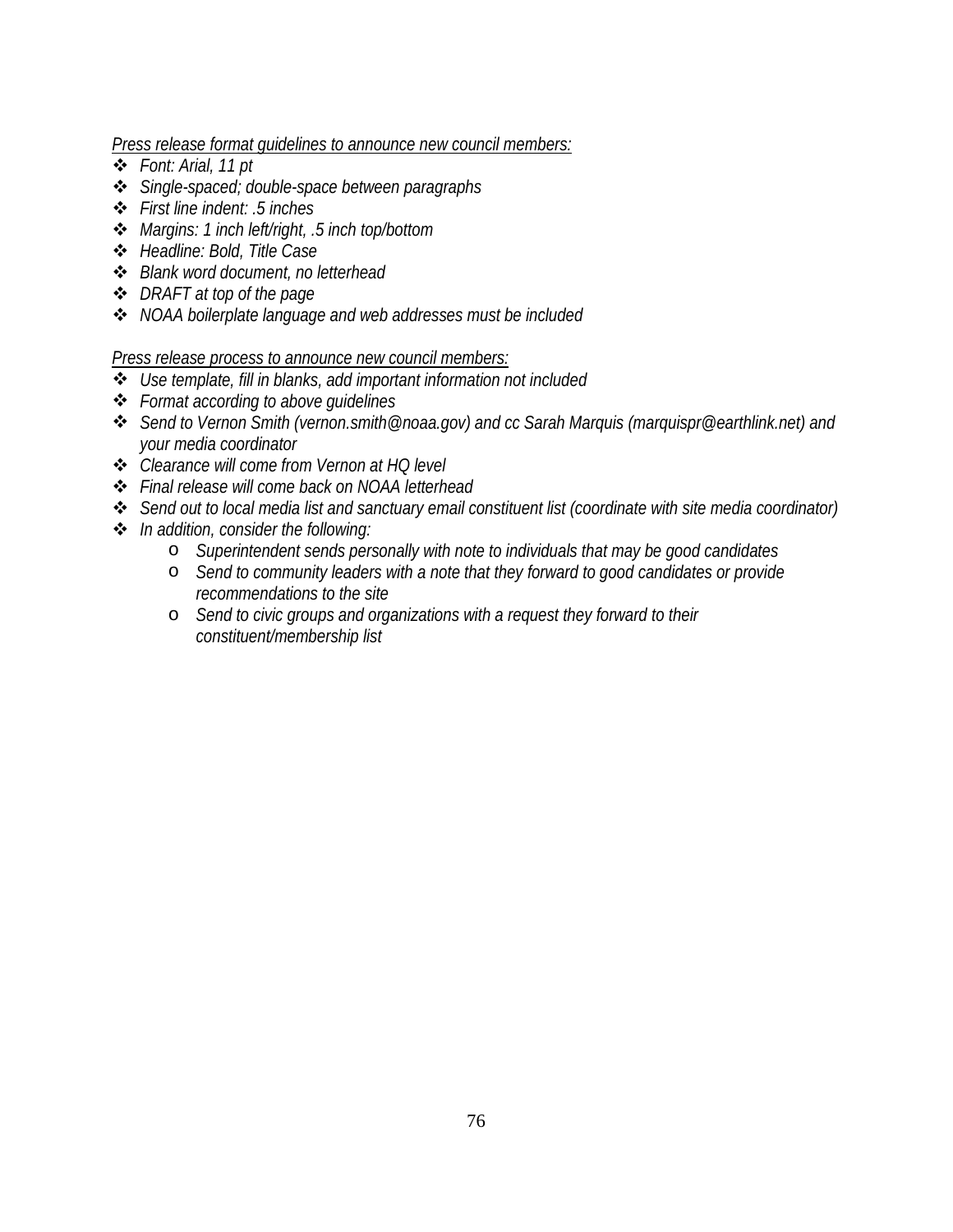## **Appendix 5 – Model Press Release to Announce a Council Meeting**

*Note: Refer to press release format guidelines and process on next page*.

# **DRAFT – DRAFT--DRAFT**

PHONE DATE

Contact: NAME **FOR IMMEDIATE RELEASE**

## *[site]* **National Marine Sanctuary Advisory Council Meeting in** *[location, date]*

NOAA's *[site]* National Marine Sanctuary will hold a public meeting of the Sanctuary Advisory Council in *[location].* Items on the agenda include *[insert here].* Speakers include *[insert here].*

- **WHAT:** Sanctuary Advisory Council Meeting
- **WHEN:** *[date] [time]*
- **WHERE:** *[location]*

**WHO:** NOAA's *[site]* National Marine Sanctuary

To receive more information, or to request a meeting agenda, please contact *[name]* at *[contact information].*

Established in *[year],* the *[site]* National Marine Sanctuary Advisory Council provides advice and recommendations on managing and protecting the sanctuary. The council is composed of *[insert #]* government and *[insert #]* non-governmental representatives. Serving in a volunteer capacity, the council members represent a variety of local user groups, as well as the general public.

#### *[paragraph describing sanctuary]*

NOAA's mission is to understand and predict changes in the Earth's environment, from the depths of the ocean to the surface of the sun, and to conserve and manage our coastal and marine resources. Visit us at [http://www.noaa.gov](http://www.noaa.gov/) or on Facebook at [http://www.facebook.com/usnoaagov.](http://www.facebook.com/usnoaagov)

 $#$   $#$   $#$ 

On the Web:

National Marine Sanctuary: http:// The Mational Marine Sanctuary: http://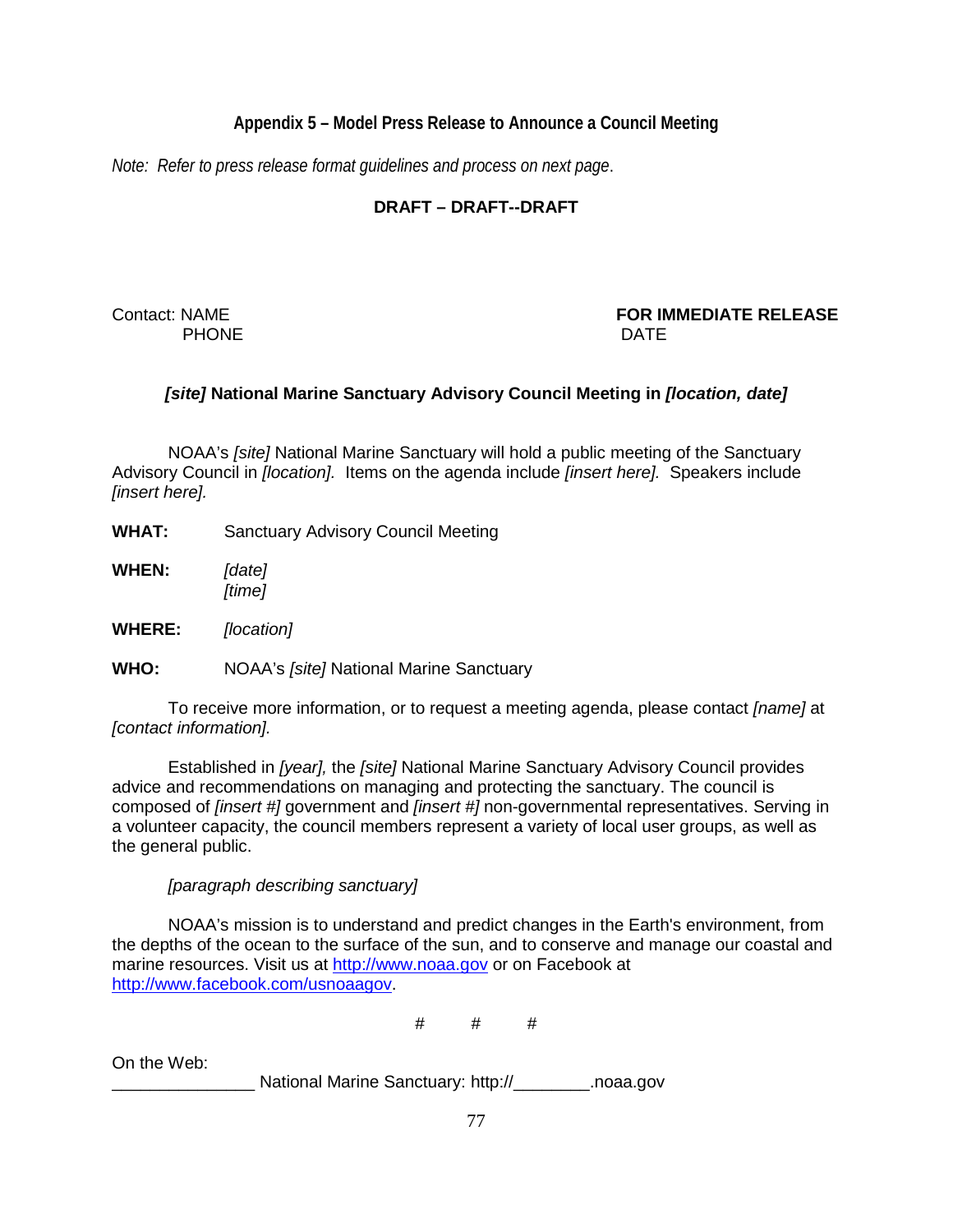*Press release format guidelines to announce a council meeting:* 

- *Font: Arial, 11 pt*
- *Single-spaced; double-space between paragraphs*
- *First line indent: .5 inches*
- *Margins: 1 inch left/right, .5 inch top/bottom*
- *Headline: Bold, Title Case*
- *Put on sanctuary letterhead*
- *DRAFT at top of the page*
- *NOAA boilerplate language and web addresses must be included*

*Press release process to announce a council meeting:*

- *Use template, fill in blanks, add important information not included*
- *Format according to above guidelines*
- *Council meeting announcements do NOT require clearance beyond the superintendent*
- *cc: Vernon Smith (vernon.smith@noaa.gov) and Sarah Marquis (marquispr@earthlink.net) and your media coordinator when it is sent to the media*
- *Meeting announcements should go out a week before the meeting, or more to include in community calendars*
- *Send out to local media list and community calendars of local publications (work with your media coordinator)*
- *Send out to local media list and sanctuary email constituent list (coordinate with site media coordinator); send out in the body of an email, not as an attachment to the constituent list*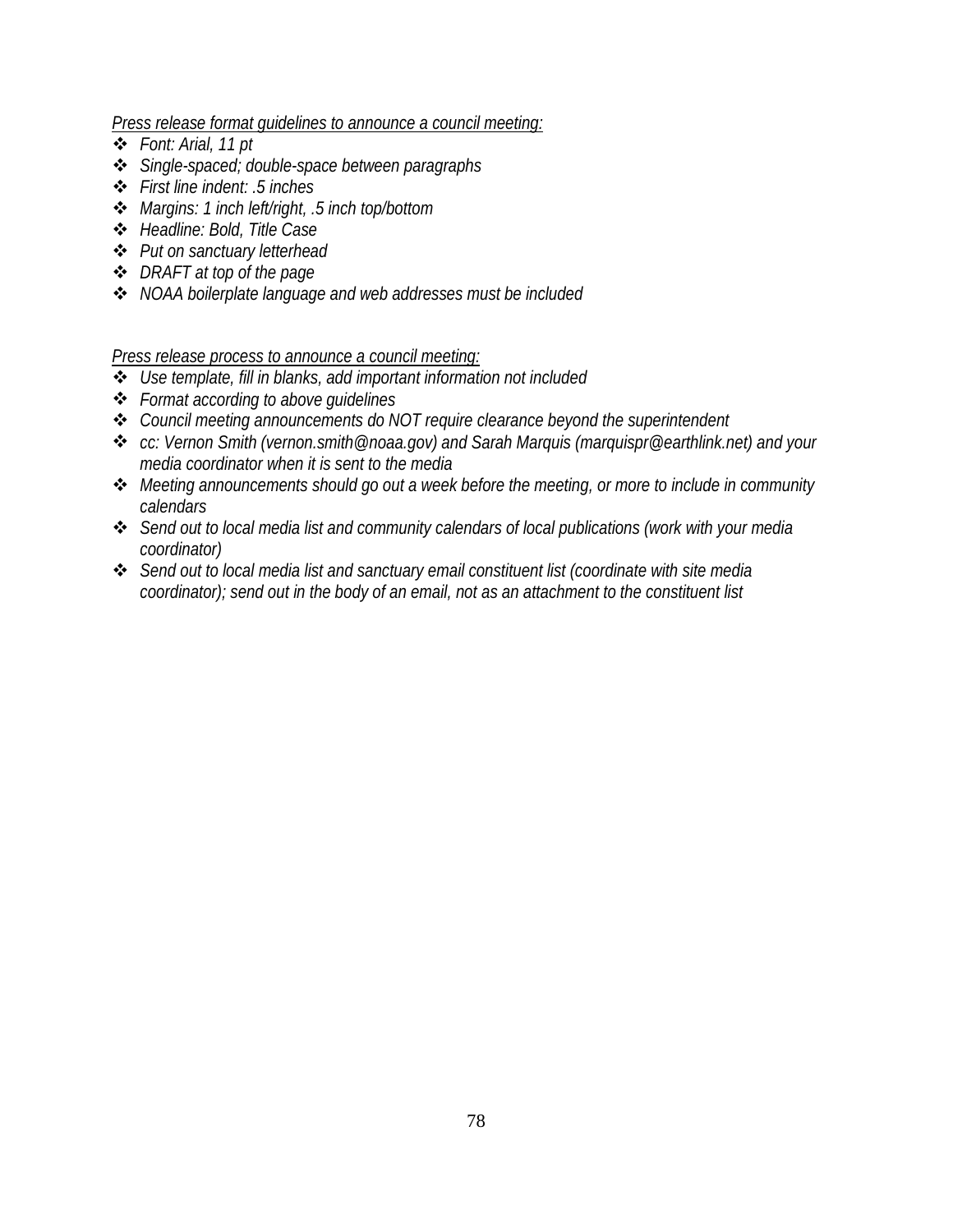#### **Appendix 6 – General Council Member Application Form**

#### **NATIONAL MARINE SANCTUARY ADVISORY COUNCIL APPLICATION FORM**

Before applying for advisory council membership, please review the advisory council charter provided in your application kit, and the ONMS Sanctuary Advisory Council Implementation Handbook available online at<http://www.sanctuaries.noaa.gov/management/ac/acref.html> (or you may obtain a copy from your local sanctuary – see contact information below). The council charter outlines the purposes and governs the operation of the council; the handbook provides broader operational requirements for councils. In applying for council membership, you are agreeing to abide by the terms of the charter and the handbook if you are selected as a member or alternate. As a part of the selection process, please note the Office of National Marine Sanctuaries (ONMS) will conduct a LEXIS/NEXIS check and a departmental bureau check for potential conflict of interest and other issues in your background. Also review the information provided at the end of this form; it contains important guidance with regard to the information you submit on this form and its availability under federal law.

Council members and alternates must be 18 years of age or older. The complexity of the issues addressed by sanctuaries and councils, the ability to effectively network with all ages of constituents, and the ability to travel to and attend meetings and retreats all necessitate this minimum age limit.

Please note that under federal law, federal government employees are not allowed to sit on the advisory councils in a personal capacity. State employees are allowed to sit on the advisory councils in a personal capacity, but must include letters of support on agency letterhead from their state supervisors.

Please indicate which seat(s) you are applying for, provide your contact information, and respond to the questions below. The ONMS may consider applicants for seats for which they have not applied if the ONMS believes they are qualified for that seat and are willing to serve in it.

The application deadline is [date]. Please return all pages of this application to [fill in with local contact information].

**Date**: \_\_\_\_\_\_\_\_\_\_\_\_\_

**First Name\***:\_\_\_\_\_\_\_\_\_\_\_\_\_\_ **Middle** \_\_\_\_\_\_\_\_\_\_\_\_\_ **Last** \_\_\_\_\_\_\_\_\_\_\_ \* Please include full first, middle and last names.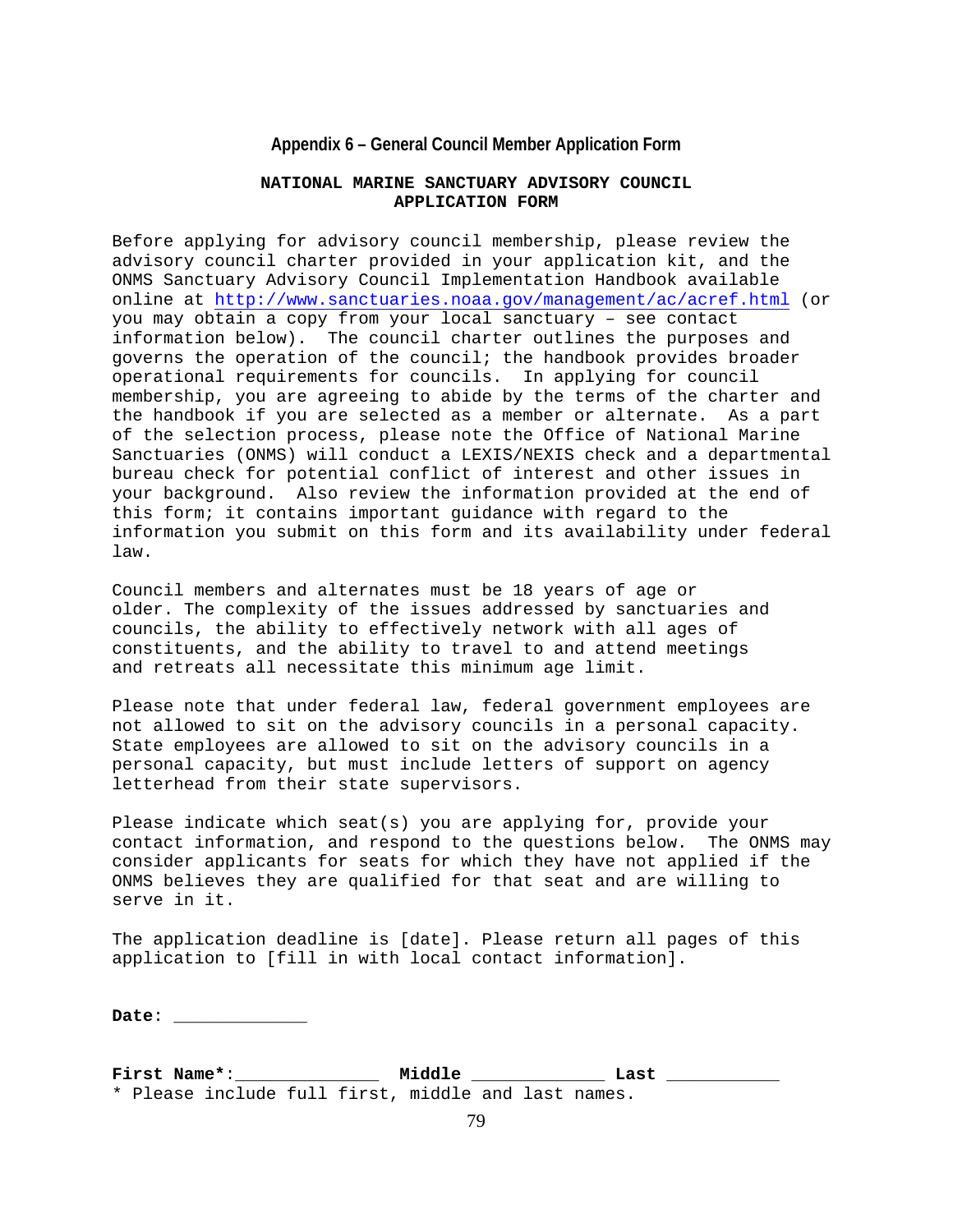| Seat(s) applying for: ______ Agriculture ______ Business/Industry                                |  |                                                                                                                                                 |
|--------------------------------------------------------------------------------------------------|--|-------------------------------------------------------------------------------------------------------------------------------------------------|
| _____ Conservation ______ Diving ______ Education ______ Fishing                                 |  |                                                                                                                                                 |
| _____ Other Recreational ______ Research ______ At-Large                                         |  |                                                                                                                                                 |
|                                                                                                  |  |                                                                                                                                                 |
|                                                                                                  |  |                                                                                                                                                 |
|                                                                                                  |  |                                                                                                                                                 |
| Work Address (include company/organization name):                                                |  |                                                                                                                                                 |
|                                                                                                  |  |                                                                                                                                                 |
|                                                                                                  |  |                                                                                                                                                 |
| Work Phone:                                                                                      |  |                                                                                                                                                 |
|                                                                                                  |  |                                                                                                                                                 |
| Please thoroughly address each of the following in an attached<br>statement:                     |  |                                                                                                                                                 |
| 1. Reasons for interest in serving on the council, including a<br>marine or Great Lake resources |  | statement of guiding views regarding protection and management of                                                                               |
|                                                                                                  |  | 2. Formal community and professional affiliations and employment                                                                                |
| year-round or seasonal resident of the area                                                      |  | 3. Length of residence in area affected by the sanctuary, and if a                                                                              |
| 4. Previous attendance of council and/or working group meetings                                  |  |                                                                                                                                                 |
| are applying                                                                                     |  | 5. Particular expertise and experience germane to the goals and uses of<br>the sanctuary, particularly in relation to the seat(s) for which you |
|                                                                                                  |  | 6. Description of your views of what the role of the council is, and<br>how you will work to best support the sanctuary while on the council    |
|                                                                                                  |  | 7. Description of the amount of time you have to devote to council<br>activities (council meetings, subcommittee meetings, working group        |

activities (council meetings, subcommittee meetings, working group meetings, council retreats, chairing subcommittee or working groups, reviewing written materials, constituent outreach)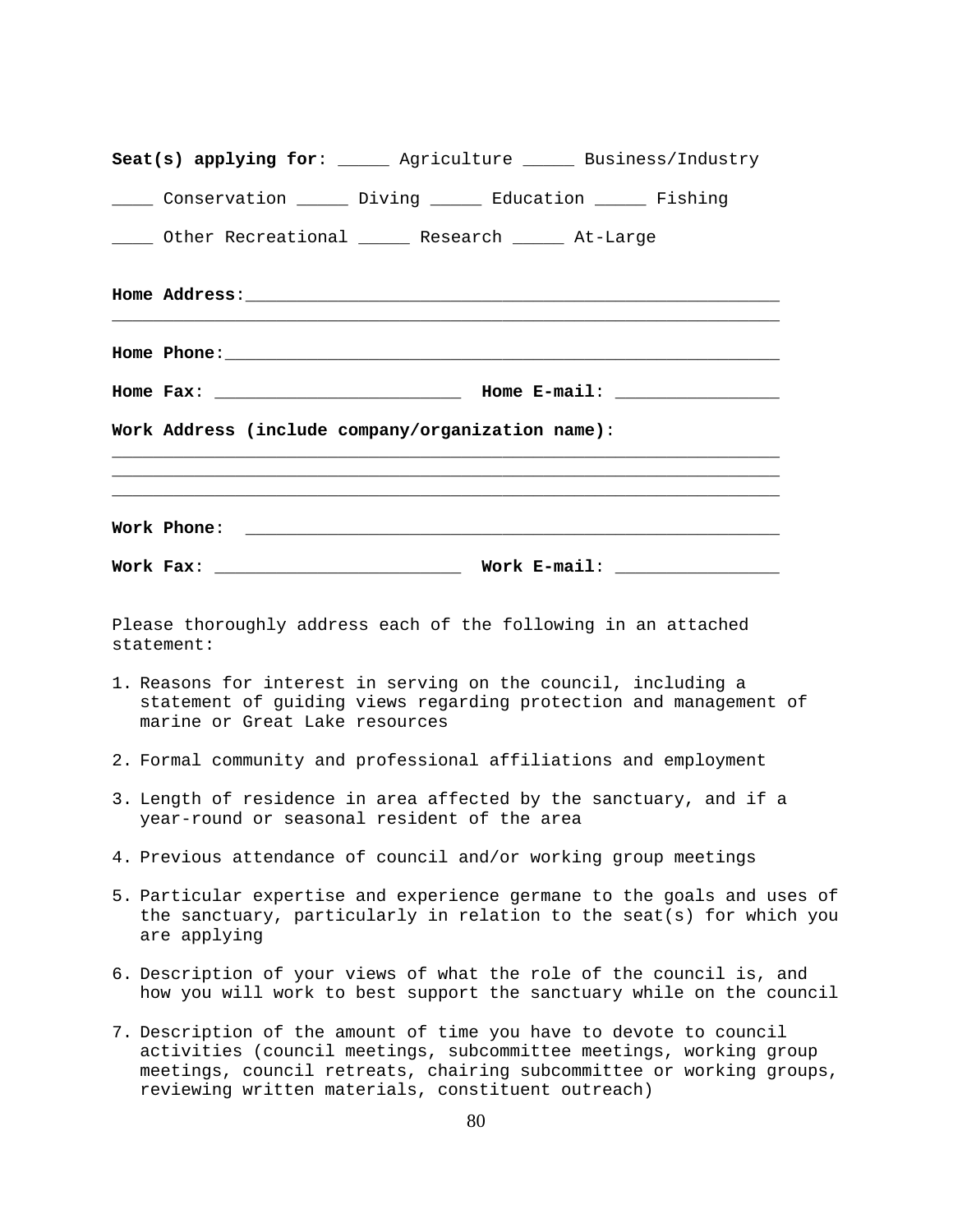- 8. Description of how you will coordinate with, consult with, and inform the members of the constituency you will represent
- 9. Other qualifications or information relevant to membership on the council

The information obtained through this application process will be used to determine the qualifications of the applicant for membership on the sanctuary advisory council. The ONMS intends affirmatively to disclose the applications only to ONMS staff and other members of the review panel. However, the ONMS may be required to disclose the applications in response to a court order, a congressional request, or a request from the public under the Freedom of Information Act (FOIA). If disclosure is requested under the FOIA, the ONMS will endeavor to protect the privacy of applicants by withholding personal information such as home addresses and telephone numbers. In contrast, statements of philosophy or opinions contained in the application would likely be released. Applying for membership on the council is voluntary.

Public reporting burden for this collection of information is estimated to average one hour per response, including the time for reviewing instructions, searching existing data sources, gathering the data needed, and completing and reviewing the collection of information. Send comments regarding this burden estimate or any other aspect of this collection of information, including suggestions for reducing this burden to Office of National Marine Sanctuaries, 1305 East West Highway, N/ORM6, Silver Spring, Maryland 20910.

Notwithstanding any other provision of law, no person is required to respond to, nor shall any person be subject to a penalty for failure to comply with, a collection of information subject to the requirements of the Paperwork Reduction Act, unless that collection of information displays a currently valid OMB Control Number.

OMB Control #0648-0397 Expires 03/31/2012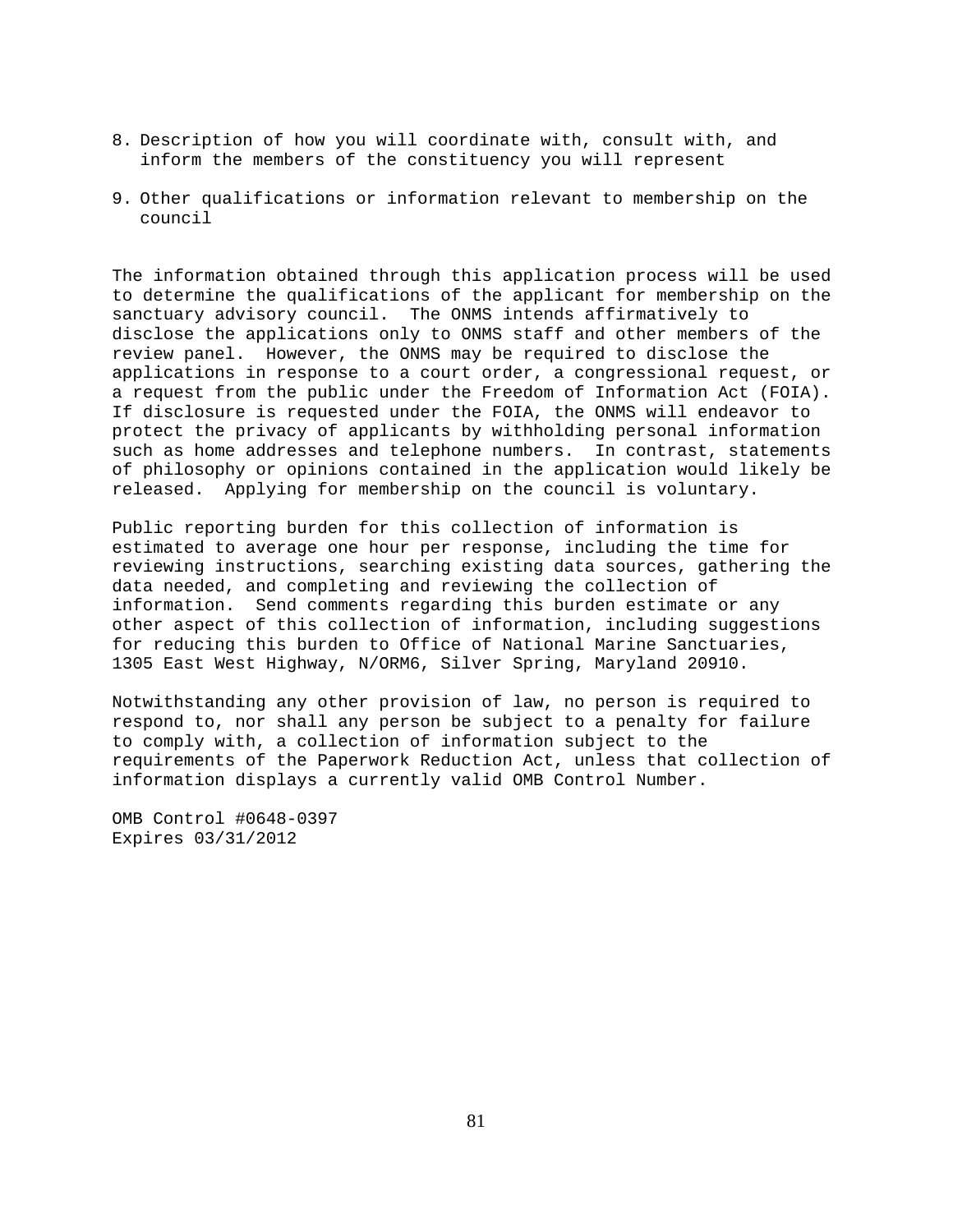# **Appendix 7 – Youth Seat Application Form (14 - 18 years of age)**

### **NATIONAL MARINE SANCTUARY ADVISORY COUNCIL YOUTH SEAT APPLICATION FORM**

Before applying for advisory council membership, please review:

- (1) the advisory council charter provided in your application kit, and;
- (2) the ONMS Sanctuary Advisory Council Implementation Handbook available online at <http://www.sanctuaries.noaa.gov/management/ac/acref.html> (or you may obtain a copy from your local sanctuary – see contact information below).

The council charter outlines the purposes and governs the operation of the council; the handbook provides broader operational requirements for councils. In applying for council membership, you are agreeing to abide by the terms of the charter and the handbook if you are selected as a member or alternate.

As a part of the selection process, please note the Office of National Marine Sanctuaries (ONMS) will conduct a LEXIS/NEXIS check and a departmental bureau check for potential conflict of interest and other issues in your background.

Review the information provided at the end of this form; it contains important guidance with regard to the information you submit on this form and its availability under federal law. Note that the terms "youth" and "student" are interchangeable in this application form.

Students filling the youth seat must:

- $\div$  Be a minimum of 14 years of age when they apply;
- Attend a school, including home schools, in the area affected by the sanctuary;
- Have proven ability to communicate and network with other students within their school, in other schools within his/her community, and/or with home schooled students.
- \* Possess an interest in sanctuary resource protection and management;
- \* Have experience and/or knowledge regarding public uses and activities in the sanctuary;
- Be able to travel to and attend council meetings and retreats (parent/guardian or student provides transportation);
- Provide written recommendation from one or more teachers; and
- Serve a maximum of two years, until they reach their 18<sup>th</sup> birthday, or graduate from high school, whichever comes first.

Once selected, *[insert site]* NMS staff will contact students to provide:

- Parent/guardian permission\*; and
- ❖ School permission\*.

\* Note: This will grant blanket permission for all council meetings and retreats.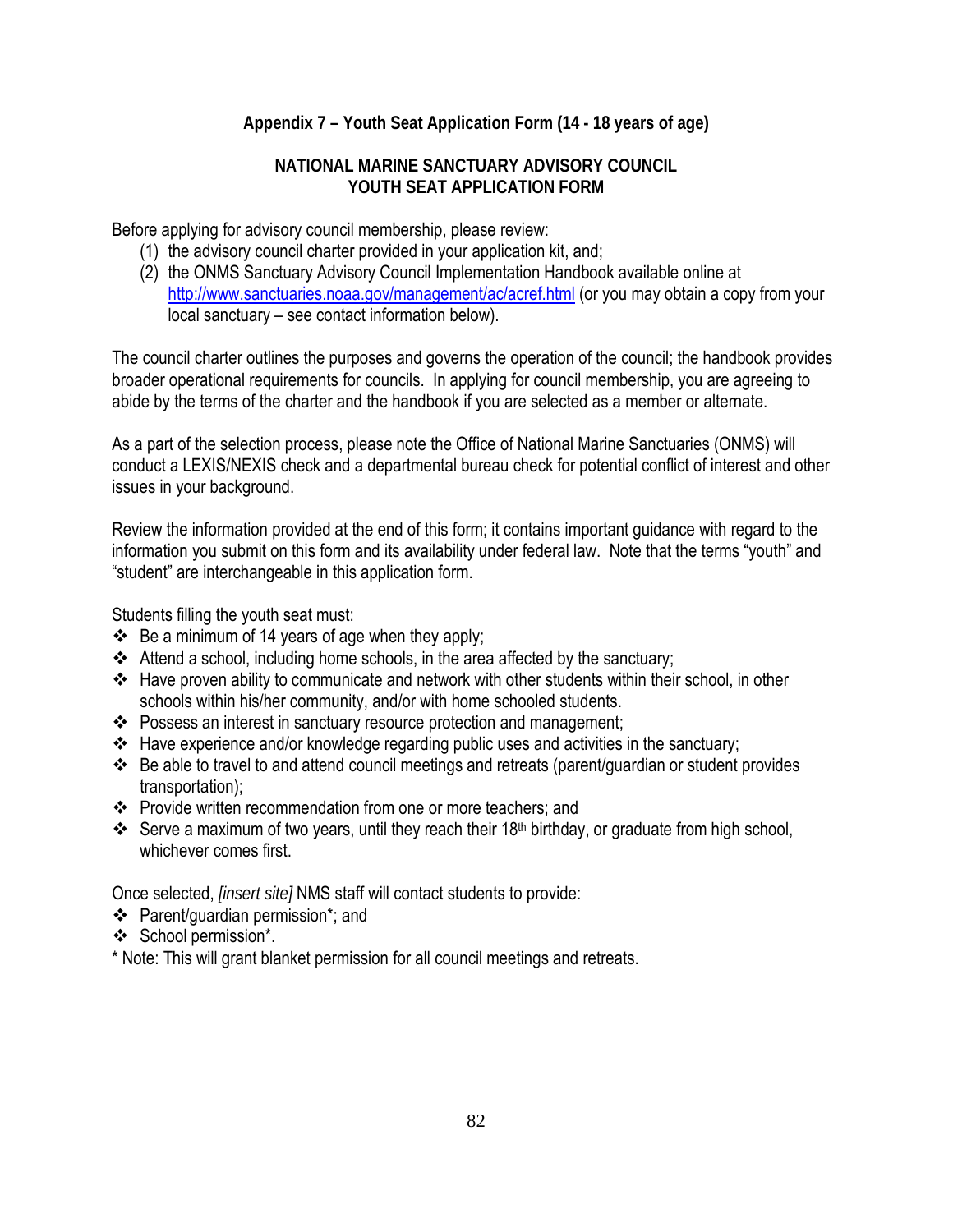**Procedure for Application:** 

**Step 1:** Please provide your contact information and respond to the questions below.

**Step 2:** Have parent/guardian sign to acknowledge he/she is aware of and in support of your application.

**Step 3:** The application deadline is *[date].* Please return all pages of this application to *[insert local contact information]*.

| Date: $\frac{1}{\sqrt{1-\frac{1}{2}}\sqrt{1-\frac{1}{2}}\sqrt{1-\frac{1}{2}}\sqrt{1-\frac{1}{2}}\sqrt{1-\frac{1}{2}}\sqrt{1-\frac{1}{2}}\sqrt{1-\frac{1}{2}}\sqrt{1-\frac{1}{2}}\sqrt{1-\frac{1}{2}}\sqrt{1-\frac{1}{2}}\sqrt{1-\frac{1}{2}}\sqrt{1-\frac{1}{2}}\sqrt{1-\frac{1}{2}}\sqrt{1-\frac{1}{2}}\sqrt{1-\frac{1}{2}}\sqrt{1-\frac{1}{2}}\sqrt{1-\frac{1}{2}}\sqrt{1-\frac{1}{2}}\sqrt{1-\frac{1}{2}}$ |  |  |  |  |  |  |  |
|---------------------------------------------------------------------------------------------------------------------------------------------------------------------------------------------------------------------------------------------------------------------------------------------------------------------------------------------------------------------------------------------------------------|--|--|--|--|--|--|--|
|                                                                                                                                                                                                                                                                                                                                                                                                               |  |  |  |  |  |  |  |
| * Please include full first, middle and last names.                                                                                                                                                                                                                                                                                                                                                           |  |  |  |  |  |  |  |
| Seat applying for: _____ Youth Seat (non-voting)                                                                                                                                                                                                                                                                                                                                                              |  |  |  |  |  |  |  |
|                                                                                                                                                                                                                                                                                                                                                                                                               |  |  |  |  |  |  |  |
|                                                                                                                                                                                                                                                                                                                                                                                                               |  |  |  |  |  |  |  |
| Home Phone: 1999 Contract Contract Contract Contract Contract Contract Contract Contract Contract Contract Contract Contract Contract Contract Contract Contract Contract Contract Contract Contract Contract Contract Contrac                                                                                                                                                                                |  |  |  |  |  |  |  |
|                                                                                                                                                                                                                                                                                                                                                                                                               |  |  |  |  |  |  |  |
|                                                                                                                                                                                                                                                                                                                                                                                                               |  |  |  |  |  |  |  |
|                                                                                                                                                                                                                                                                                                                                                                                                               |  |  |  |  |  |  |  |

**Parent/Guardian Acknowledgement:** 

I acknowledge that I am aware of and support my son/daughter or ward applying for and potentially serving on the *[insert site]* National Marine Sanctuary Advisory Council.

**Parent/Guardian Printed Name**: \_\_\_\_\_\_\_\_\_\_\_\_\_\_\_\_\_\_\_\_\_\_\_\_\_\_\_\_\_\_\_\_\_\_\_\_\_\_\_\_\_\_\_

**Parent/Guardian Signature**: \_\_\_\_\_\_\_\_\_\_\_\_\_\_\_\_\_\_\_\_\_\_\_\_\_\_\_\_\_\_\_\_\_\_\_\_\_\_\_\_\_\_\_\_\_\_

Please thoroughly address each of the following:

1. Explain why you are interested in serving on the council.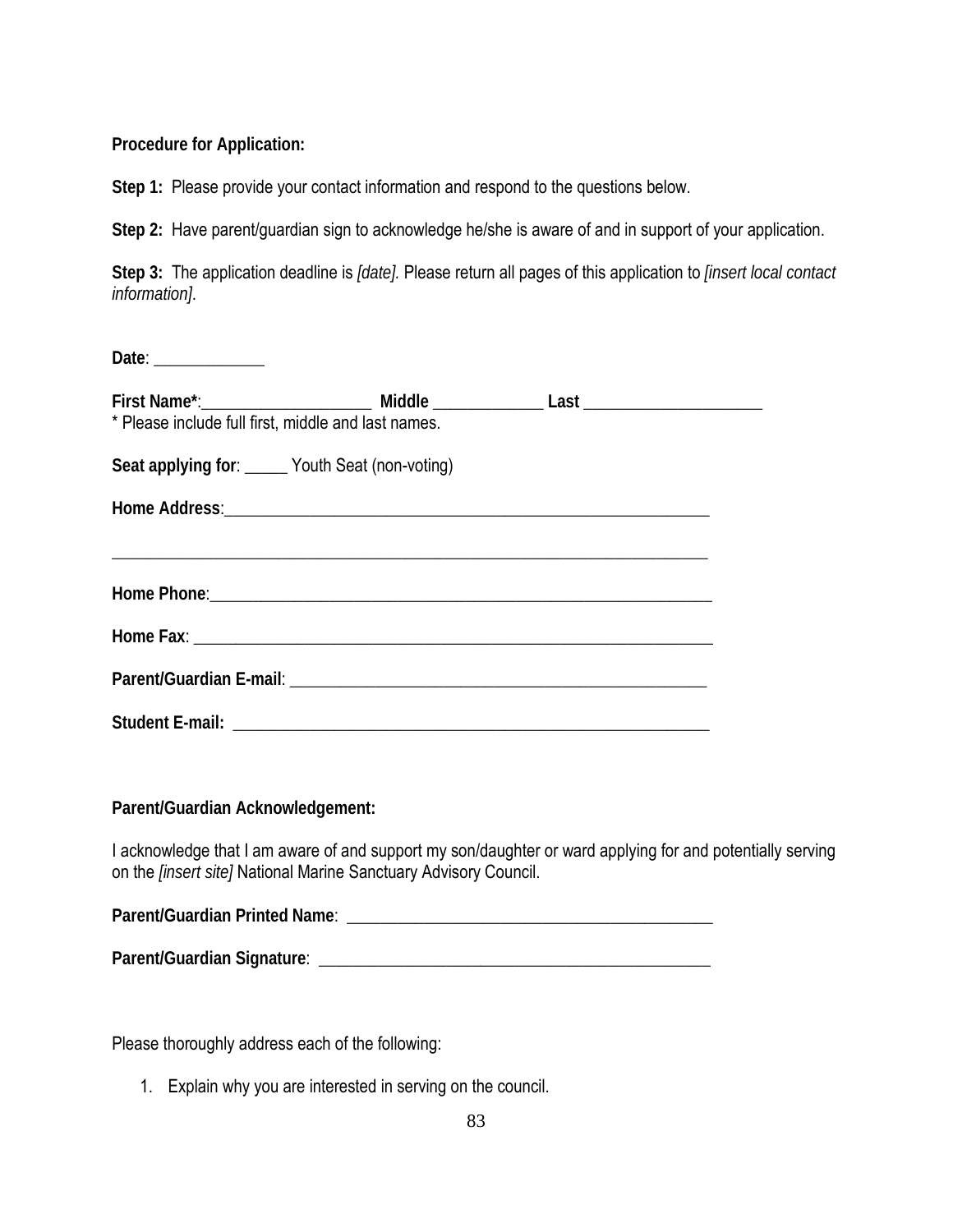- 2. Explain your views regarding the protection and management of marine or Great Lake resources, both natural (fish, coral reefs, etc) and cultural (shipwrecks).
- 3. Describe what you think the role of the council is, and how you will work to best support the sanctuary while on the council.
- 4. Describe the unique knowledge and/or experience you offer the council.
- 5. Include the length of time you have lived in the community near the sanctuary.
- 6. List other groups you belong to or affiliations you have (e.g. student council, science club, soccer team, hiking club, scouts, employment).
- 7. Describe how much time you have to give to the council.
- 8. Describe how you will consult and share information with your peers in the community.
- 9. Include other qualifications or information that would benefit the council.

Individuals 18 years of age and older are not eligible to apply for the sanctuary advisory council's youth seat, but may apply for other council seats as they become open and are advertised.

The information obtained through this application process will be used to determine the qualifications of the applicant for membership on the sanctuary advisory council. The ONMS intends affirmatively to disclose the applications only to ONMS staff and other members of the review panel. However, the ONMS may be required to disclose the applications in response to a court order, a congressional request, or a request from the public under the Freedom of Information Act (FOIA).

If disclosure is requested under the FOIA, the ONMS will endeavor to protect the privacy of applicants by withholding personal information such as home addresses and telephone numbers. In contrast, statements of philosophy or opinions contained in the application would likely be released. Applying for membership on the council is voluntary.

Public reporting burden for this collection of information is estimated to average one hour per response, including the time for reviewing instructions, searching existing data sources, gathering the data needed, and completing and reviewing the collection of information. Send comments regarding this burden estimate or any other aspect of this collection of information, including suggestions for reducing this burden to Office of National Marine Sanctuaries, 1305 East West Highway, N/ORM6, Silver Spring, Maryland 20910.

Notwithstanding any other provision of law, no person is required to respond to, nor shall any person be subject to a penalty for failure to comply with, a collection of information subject to the requirements of the Paperwork Reduction Act, unless that collection of information displays a currently valid OMB Control Number. OMB Control #0648-0397 Expires 03/31/2012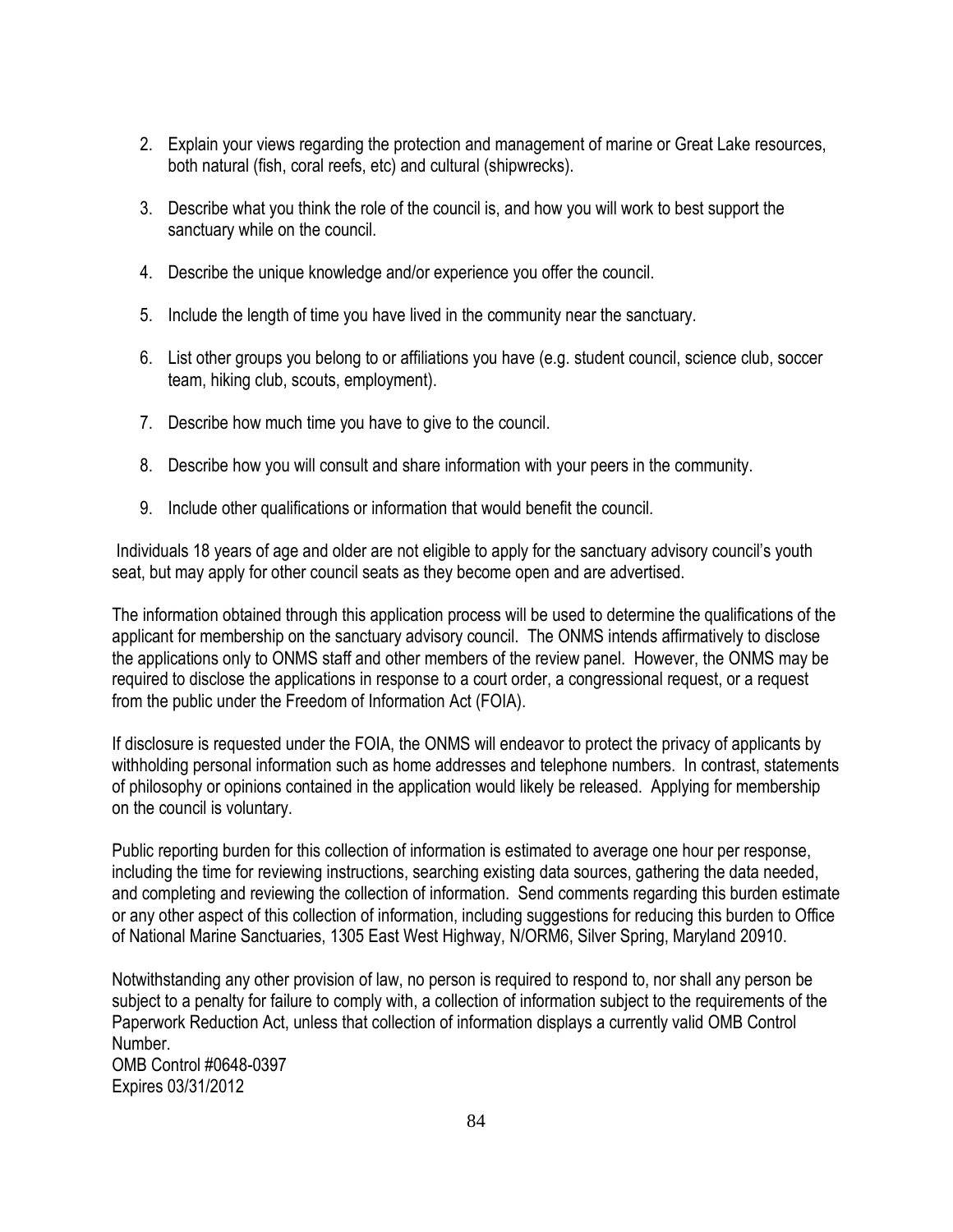#### **Appendix 8 - Youth Seat Permission Slips (14 - 18 years of age)**

*Note: Parent and school permission slips will only be completed by students that are selected to serve on the council. Permission slips will not be distributed to all applicants, as it is not desirable for the ONMS to collect that much personal information unless an applicant is selected.* 

### **8(a) - Parent/Guardian Permission Form**

I hereby give my permission for \_\_\_\_\_\_\_\_\_\_\_\_\_\_\_\_\_\_\_\_\_\_\_\_\_\_\_\_\_\_\_\_, who attends \_\_\_\_\_\_\_\_\_\_\_\_\_\_\_\_\_\_\_\_\_\_\_\_\_\_\_\_\_\_\_\_ School to participate on the *[insert site]* Sanctuary Advisory Council as a non-voting youth seat. I understand the purpose of the youth seat is to *[site inserts explanation*]. I understand the *[insert site]* Sanctuary Advisory Council will meet approximately *[insert estimate of the time commitment]*. The meetings are for the full council, in a group setting, and open to the public. A minimum of two [insert site] staff members also attend and stay for the duration of each council meeting. I understand that a chaperone (teacher/parent/guardian) is encouraged to attend each meeting with the student and stay for the duration of the meeting.

| Student Address: <u>Street City</u> |       |       |
|-------------------------------------|-------|-------|
|                                     | State | Zip   |
|                                     |       |       |
|                                     |       |       |
|                                     |       |       |
|                                     |       |       |
|                                     |       |       |
|                                     |       |       |
|                                     |       | Date: |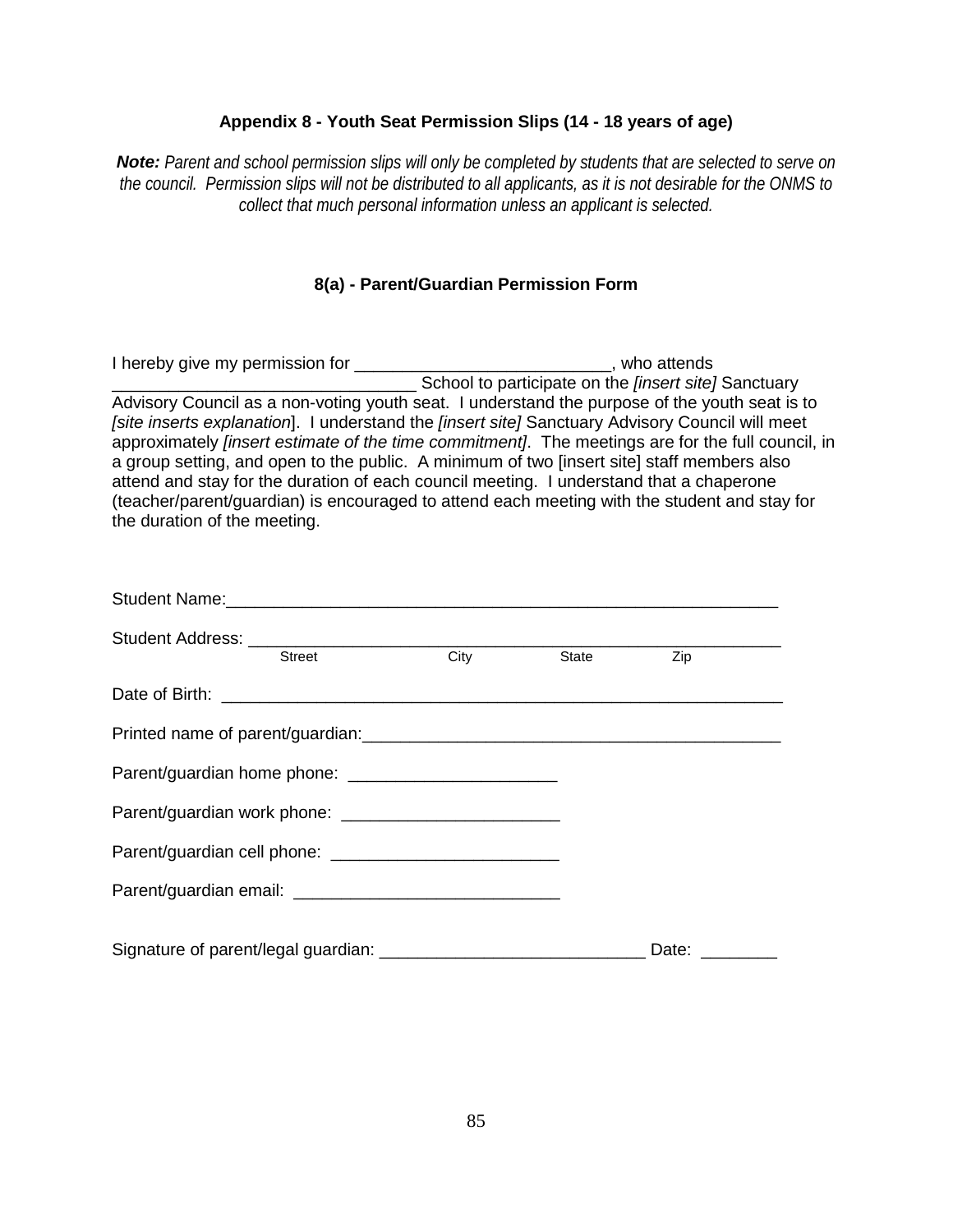#### **8(b) - Waiver of Liability Form**

I have read the information provided by the *[insert site]* and understand that the *[insert site]* will make every reasonable effort to provide a safe environment. I am fully aware of the dangers and risks involved in participating on the Sanctuary Advisory Council, including physical injury, or other consequences arising from this activity.

I understand that participation in the Sanctuary Advisory Council is voluntary and that, by giving permission to undertake this activity, I voluntarily accept and assume all of the risks associated with participation in the activity.

I acknowledge that, should injury occur in the course of participating on the Sanctuary Advisory Council, the sole legal remedy will be the Federal Tort Claims Act (FTCA), 28 U.S.C. §§ 1346, 2671-2680, that any relief will lie solely against the federal government instead of any individuals, and that any relief may be barred by the application of the FTCA.

I understand that, should I decline to execute this Waiver of Liability, the student named above will not be permitted to participate on the Sanctuary Advisory Council.

Printed name of parent/legal guardian: \_\_\_\_\_\_\_\_\_\_\_\_\_\_\_\_\_\_\_\_\_\_\_\_\_\_\_\_\_\_\_\_\_\_\_\_\_\_\_

| Signature of parent/legal guardian: | Date: |  |
|-------------------------------------|-------|--|
|                                     |       |  |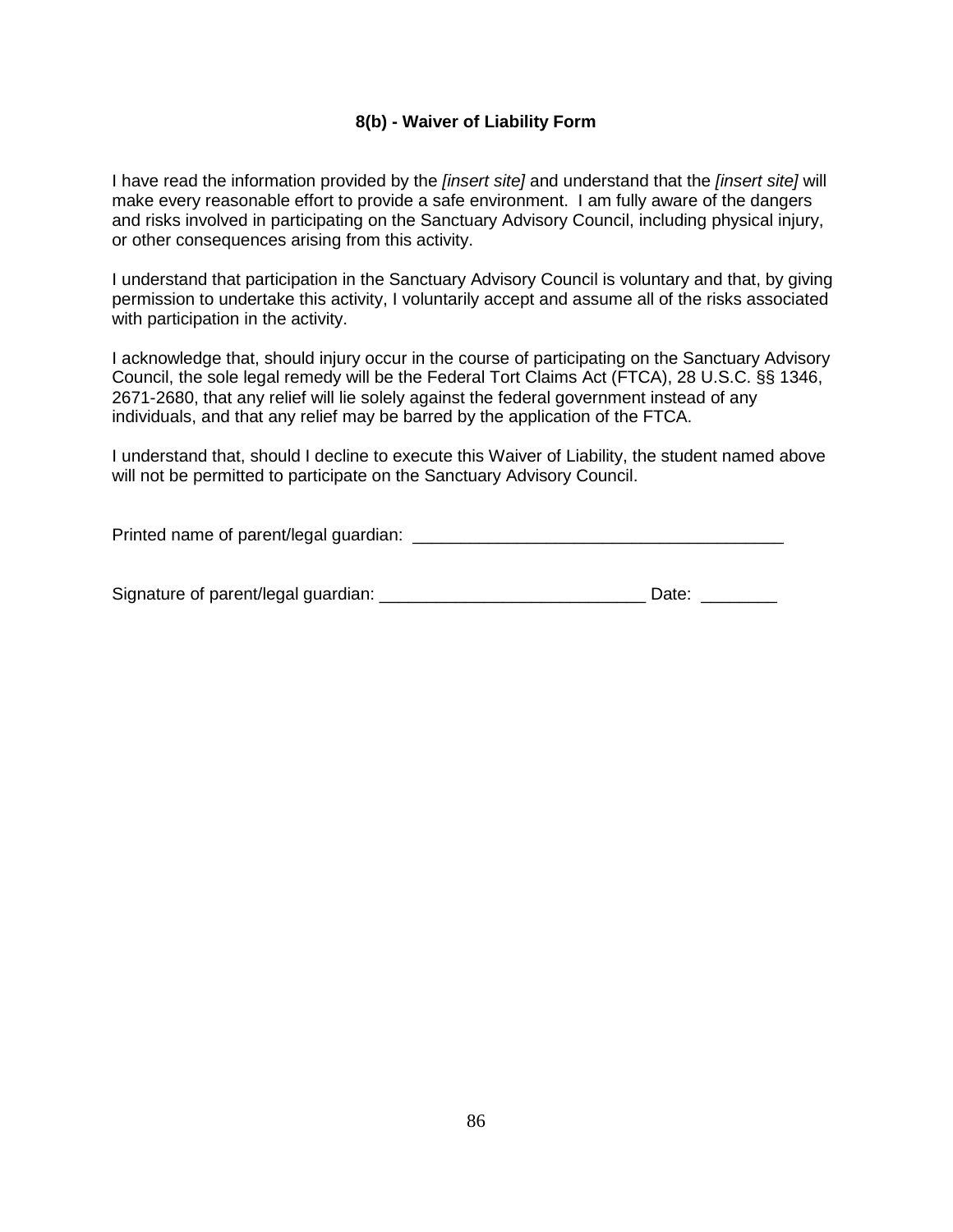#### **8(c) - Medical Release Form**

In the event of an accident or illness, I understand that reasonable effort will be made to contact me immediately.

In the event of an emergency or non-emergency situation requiring medical treatment, I do \_\_\_/do not\_\_\_\_ authorize the *[insert site]* staff to secure emergency medical and/or dental care, as needed, in my absence and until such time as I am contacted. This permission includes but is not limited to the administration of first aid, the use of ambulances, and the administration of anesthesia and/or surgery, under the recommendation of qualified medical personnel.

I accept full responsibility for the cost of treatment for an injury or illness which my child may suffer while participating on the working group.

I have read the information provided by the *[insert site]* and understand that the *[insert site]* will make every reasonable effort to provide a safe environment. I am fully aware of the dangers and risks involved in participating in this activity, including physical injury, or other consequences arising from this activity.

If I am signing on behalf of a minor, I recognize that I may not release any claims the minor may have. However, I understand that the *[insert site]* does not purchase or have medical/dental/hospitalization insurance to cover injuries to or losses of life of minors, or to indemnify parents for expenses in connection therewith, and that such insurance, if desired, must be purchased by me.

|                                                                                            | Date: _________               |  |
|--------------------------------------------------------------------------------------------|-------------------------------|--|
|                                                                                            |                               |  |
|                                                                                            | Policy No: __________________ |  |
| List any special medical or other information (allergies, asthma, diabetes, etc.): _______ |                               |  |
|                                                                                            |                               |  |
|                                                                                            |                               |  |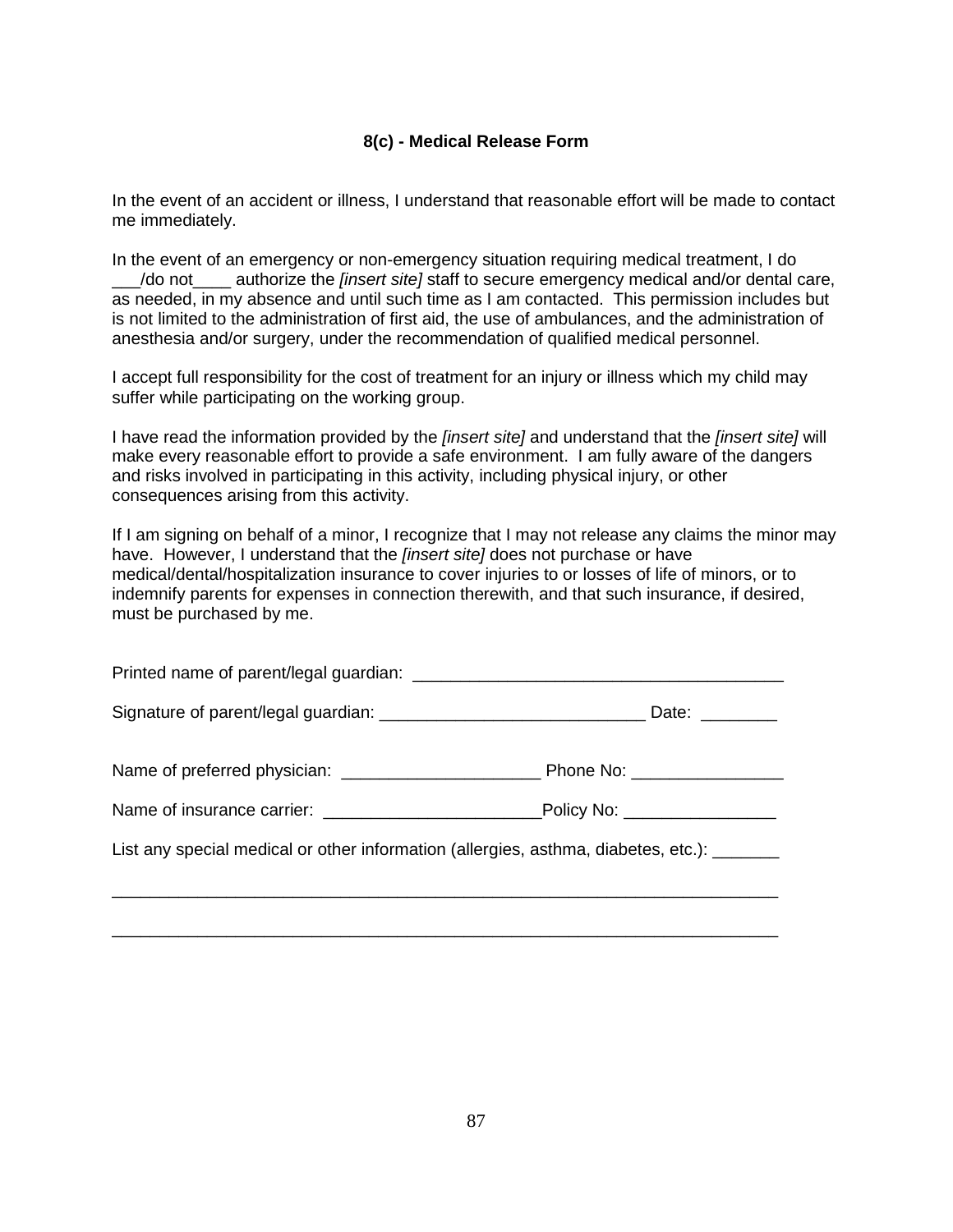### **8(d) - School Administration Permission Form**

I hereby give permission for **Example 20** attends the relationship of  $\mathbf{I}$ School to participate on the *[insert site]* Sanctuary Advisory Council. I understand the purpose of the youth seat on the council is to *[site inserts explanation*]. I understand the council will meet approximately *[insert estimate of the time commitment*], and may require the student to miss school.

I understand that the parents of the student have granted permission for the student to participate on the *[insert site]* National Marine Sanctuary.

The school grants permission with the understanding that the student will maintain his/her school grades. If the school feels the student's school work is suffering, the school has the right to withdraw its permission to miss school for Sanctuary Advisory Council-related activities.

I understand the school will not be held responsible for any accident or injury that occurs when the student is traveling to or from, or participating on, the *[insert site]* Sanctuary Advisory Council.

| Date: and the state of the state of the state of the state of the state of the state of the state of the state of the state of the state of the state of the state of the state of the state of the state of the state of the |
|-------------------------------------------------------------------------------------------------------------------------------------------------------------------------------------------------------------------------------|

*Notes:* 

- *The school may also have additional paperwork that must be filled out for a student to miss school for a council-related activity.*
- *This form is only necessary if a student will need to miss school for a council-related activity.*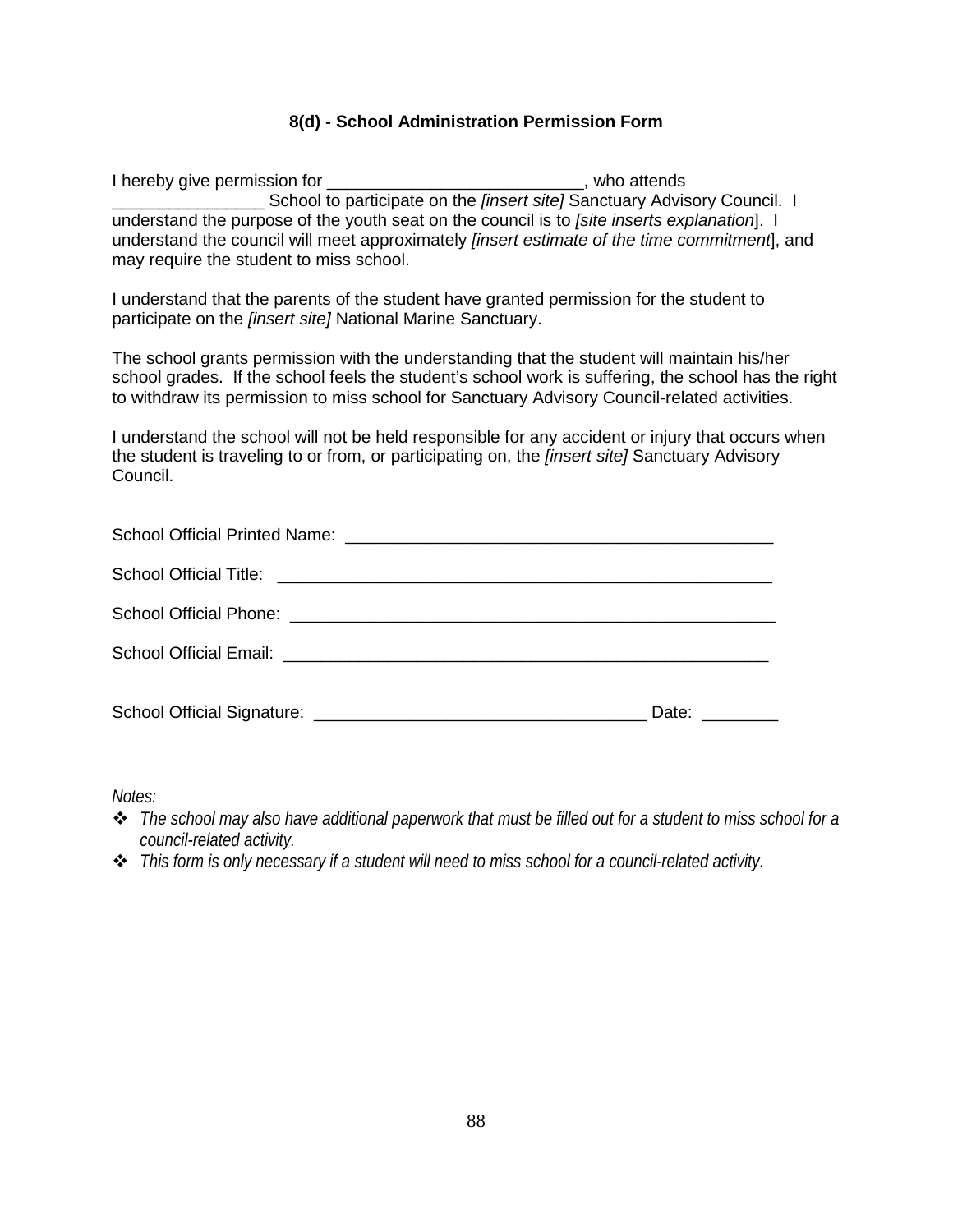### **Appendix 9 - Youth Working Group Permission Slips (14 – 18 years of age)**

*Note: Parent and school permission slips will only be completed by students that are selected to serve on the youth working group. Permission slips will not be distributed to all applicants, as it is not desirable for the ONMS to collect that much personal information unless an applicant is selected.* 

# **9(a) - Parent/Guardian Permission Form**

| I hereby give my permission for _______________________________, who attends                                                                                                                                                                                                                                                                                                                                                                                                                                                                                                    |               |      |              |                                                             |  |
|---------------------------------------------------------------------------------------------------------------------------------------------------------------------------------------------------------------------------------------------------------------------------------------------------------------------------------------------------------------------------------------------------------------------------------------------------------------------------------------------------------------------------------------------------------------------------------|---------------|------|--------------|-------------------------------------------------------------|--|
|                                                                                                                                                                                                                                                                                                                                                                                                                                                                                                                                                                                 |               |      |              | School to participate in the <i>[insert site]</i> Sanctuary |  |
| Advisory Council's Youth Working Group. I understand the purpose of the working group is to<br>[site inserts explanation]. I understand the working group will meet approximately <i>[insert</i> ]<br>estimate of the time commitment. The working group will be chaired by a <i>[insert site]</i> council<br>member; two adult members from the <i>finsert site]</i> advisory council are on the working group and<br>will be present at each working group meeting. A [insert site] staff member will also attend and<br>stay for the duration of each working group meeting. |               |      |              |                                                             |  |
|                                                                                                                                                                                                                                                                                                                                                                                                                                                                                                                                                                                 |               |      |              |                                                             |  |
| Student Address:                                                                                                                                                                                                                                                                                                                                                                                                                                                                                                                                                                |               |      |              |                                                             |  |
|                                                                                                                                                                                                                                                                                                                                                                                                                                                                                                                                                                                 | <b>Street</b> | City | <b>State</b> | Zip                                                         |  |
|                                                                                                                                                                                                                                                                                                                                                                                                                                                                                                                                                                                 |               |      |              |                                                             |  |
| Printed name of narent/quardian:                                                                                                                                                                                                                                                                                                                                                                                                                                                                                                                                                |               |      |              |                                                             |  |

Signature of parent/legal guardian: \_\_\_\_\_\_\_\_\_\_\_\_\_\_\_\_\_\_\_\_\_\_\_\_\_\_\_\_ Date: \_\_\_\_\_\_\_\_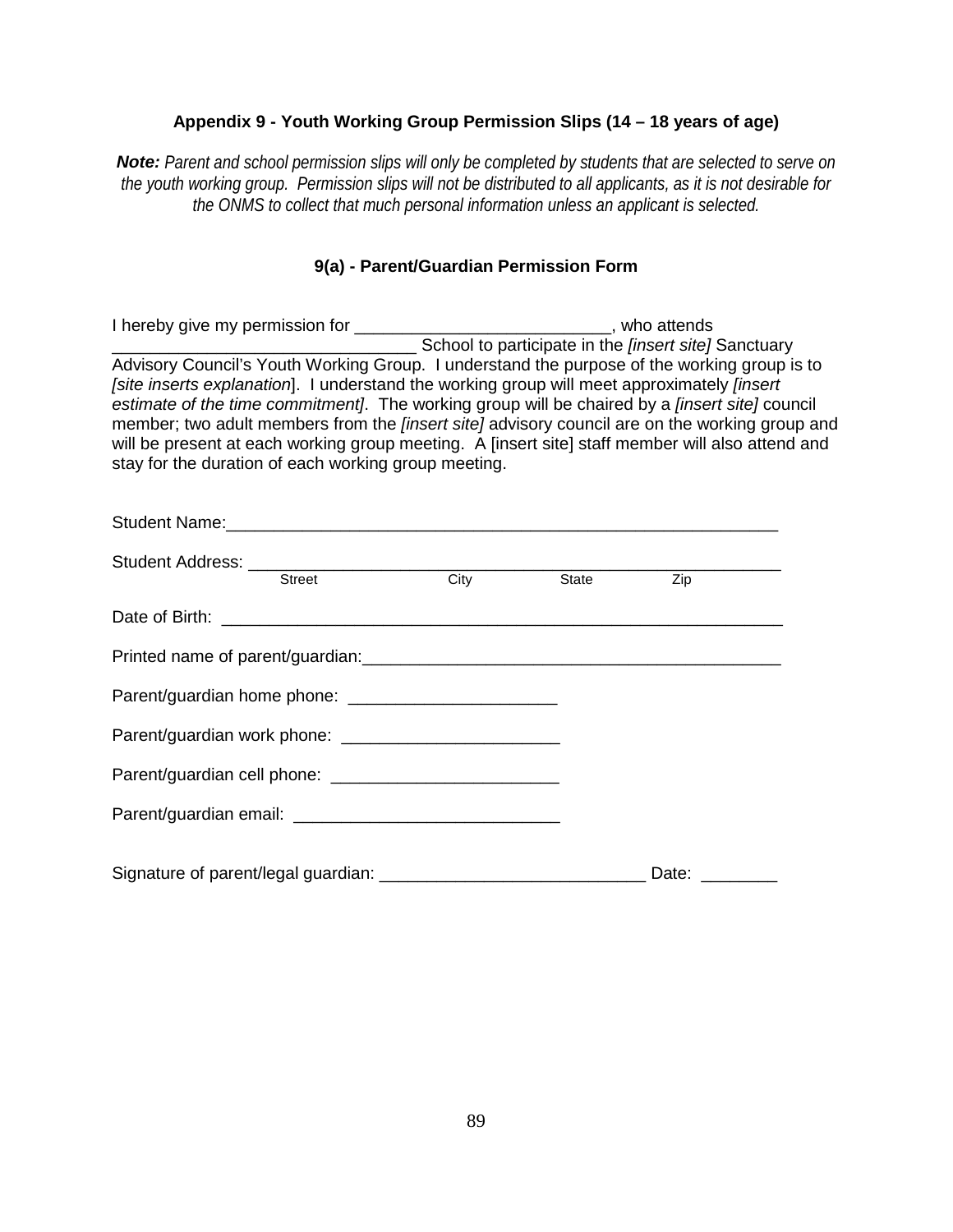#### **9(b) - Waiver of Liability Form**

I have read the information provided by the *[insert site]* and understand that the *[insert site]* will make every reasonable effort to provide a safe environment. I am fully aware of the dangers and risks involved in participating in the Sanctuary Advisory Council's Youth Working Group, including physical injury, or other consequences arising from this activity.

I understand that participation in the Sanctuary Advisory Council's Youth Working Group is voluntary and that, by giving permission to undertake this activity, I voluntarily accept and assume all of the risks associated with participation in the activity.

I acknowledge that, should injury occur in the course of participating in the Sanctuary Advisory Council's Youth Working Group, the sole legal remedy will be the Federal Tort Claims Act (FTCA), 28 U.S.C. §§ 1346, 2671-2680, that any relief will lie solely against the federal government instead of any individuals, and that any relief may be barred by the application of the FTCA.

I understand that, should I decline to execute this Waiver of Liability, the student named above will not be permitted to participate in the Sanctuary Advisory Council's Youth Working Group's activities.

Printed name of parent/legal guardian:  $\blacksquare$ 

| Signature of parent/legal guardian: | Date: |
|-------------------------------------|-------|
|                                     |       |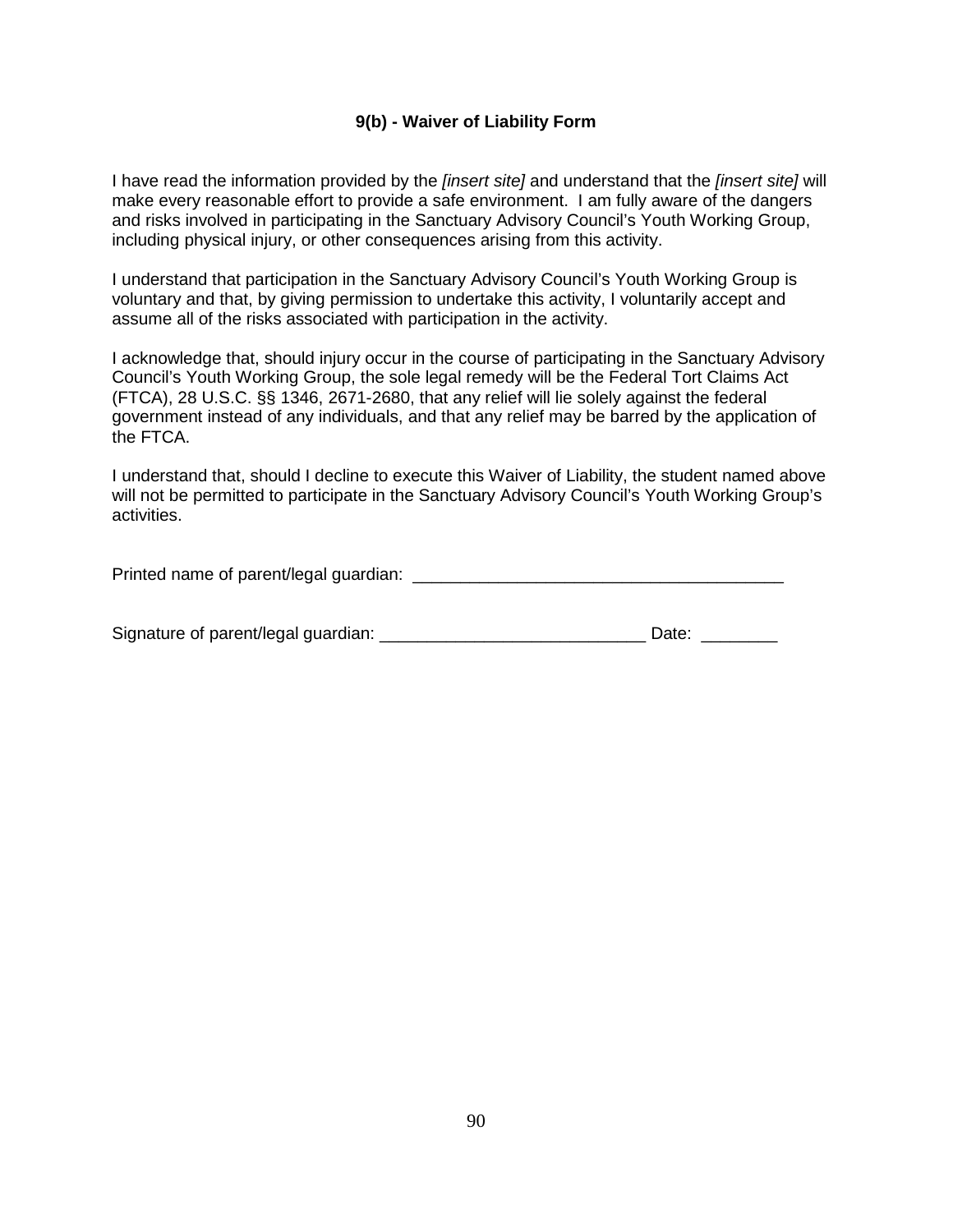#### **9(c) - Medical Release Form**

In the event of an accident or illness, I understand that reasonable effort will be made to contact me immediately.

In the event of an emergency or non-emergency situation requiring medical treatment, I do \_\_\_/do not\_\_\_\_ authorize the working group chair or *[insert site]* staff to secure emergency medical and/or dental care, as needed, in my absence and until such time as I am contacted. This permission includes but is not limited to the administration of first aid, the use of ambulances, and the administration of anesthesia and/or surgery, under the recommendation of qualified medical personnel.

I accept full responsibility for the cost of treatment for an injury or illness which my child may suffer while participating on the working group.

I have read the information provided by the *[insert site]* and understand that the *[insert site]* will make every reasonable effort to provide a safe environment. I am fully aware of the dangers and risks involved in participating in this activity, including physical injury, or other consequences arising from this activity.

If I am signing on behalf of a minor, I recognize that I may not release any claims the minor may have. However, I understand that the *[insert site]* does not purchase or have medical/dental/hospitalization insurance to cover injuries to or losses of life of minors, or to indemnify parents for expenses in connection therewith, and that such insurance, if desired, must be purchased by me.

|                                                                                            | Date: $\frac{1}{2}$         |
|--------------------------------------------------------------------------------------------|-----------------------------|
|                                                                                            | Phone No: _________________ |
|                                                                                            |                             |
| List any special medical or other information (allergies, asthma, diabetes, etc.): _______ |                             |
|                                                                                            |                             |

\_\_\_\_\_\_\_\_\_\_\_\_\_\_\_\_\_\_\_\_\_\_\_\_\_\_\_\_\_\_\_\_\_\_\_\_\_\_\_\_\_\_\_\_\_\_\_\_\_\_\_\_\_\_\_\_\_\_\_\_\_\_\_\_\_\_\_\_\_\_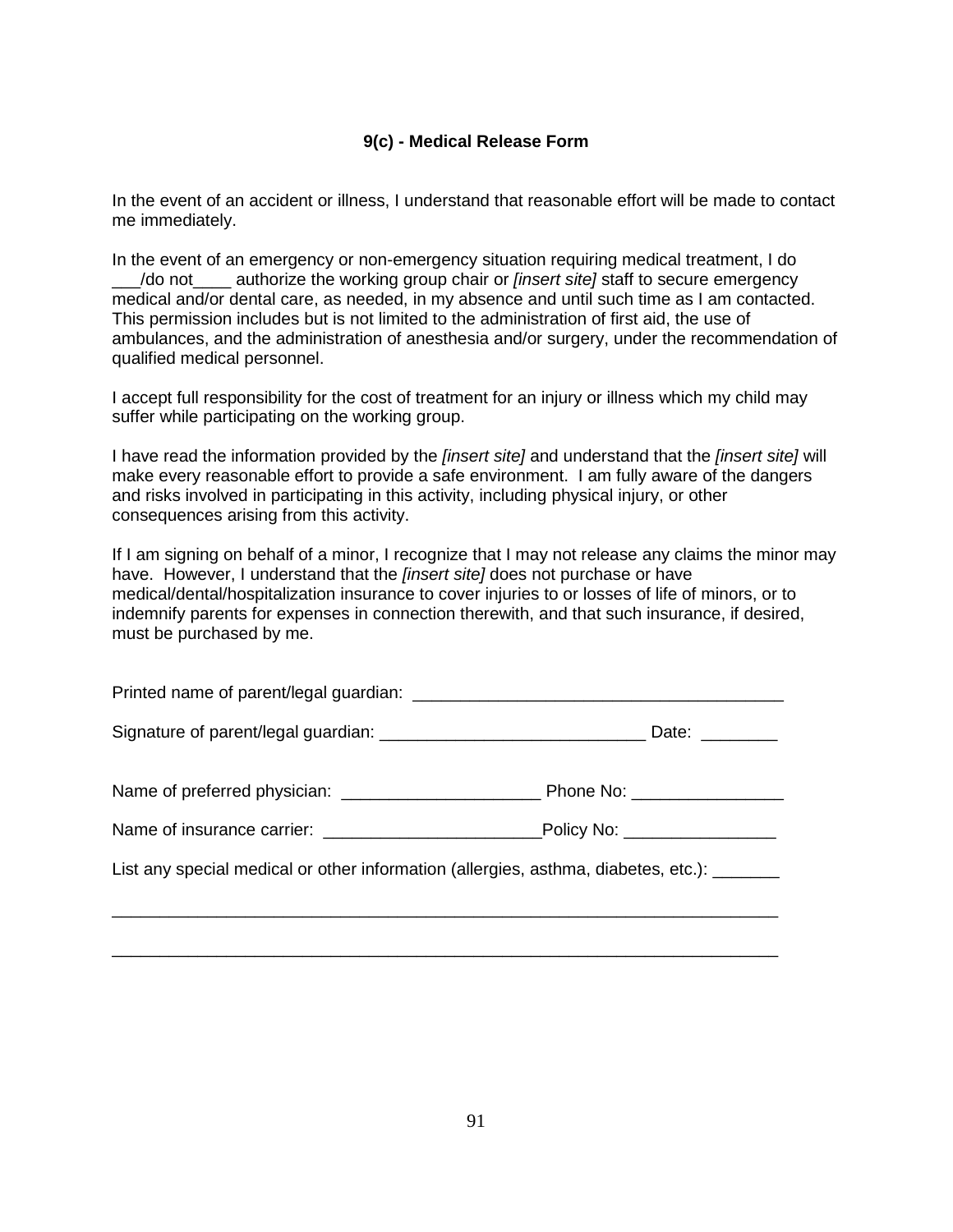#### **9(d) - School Administration Permission Form**

I hereby give permission for \_\_\_\_\_\_\_\_\_\_\_\_\_\_\_\_\_\_\_\_\_\_\_\_\_\_\_\_\_\_\_, who attends School to participate in the *[insert site]* Sanctuary Advisory Council's Youth Working Group. I understand the purpose of the working group is to *[site inserts explanation*]. I understand the working group will meet approximately *[insert estimate of the time commitment*], but the working group meetings will not require the student to miss school. However, I understand that *[insert number]* times during the school year the student, as part of the working group, may need to attend a day-long *[insert site]* National Marine Sanctuary Advisory Council Meeting, and this will require the student to possibly miss school these days.

I understand that the parents of the student have granted permission for the student to participate in the *[site]* National Marine Sanctuary's Youth Working Group.

The school grants permission with the understanding that the student will maintain his/her school grades. If the school feels the student's school work is suffering, the school has the right to withdraw its permission to miss school for Youth Working Group-related activities.

I understand the school will not be held responsible for any accident or injury that occurs when the student is traveling to or from, or participating in, the Youth Working Group.

| Date: $\frac{1}{\sqrt{1-\frac{1}{2}}\cdot\frac{1}{2}}$ |
|--------------------------------------------------------|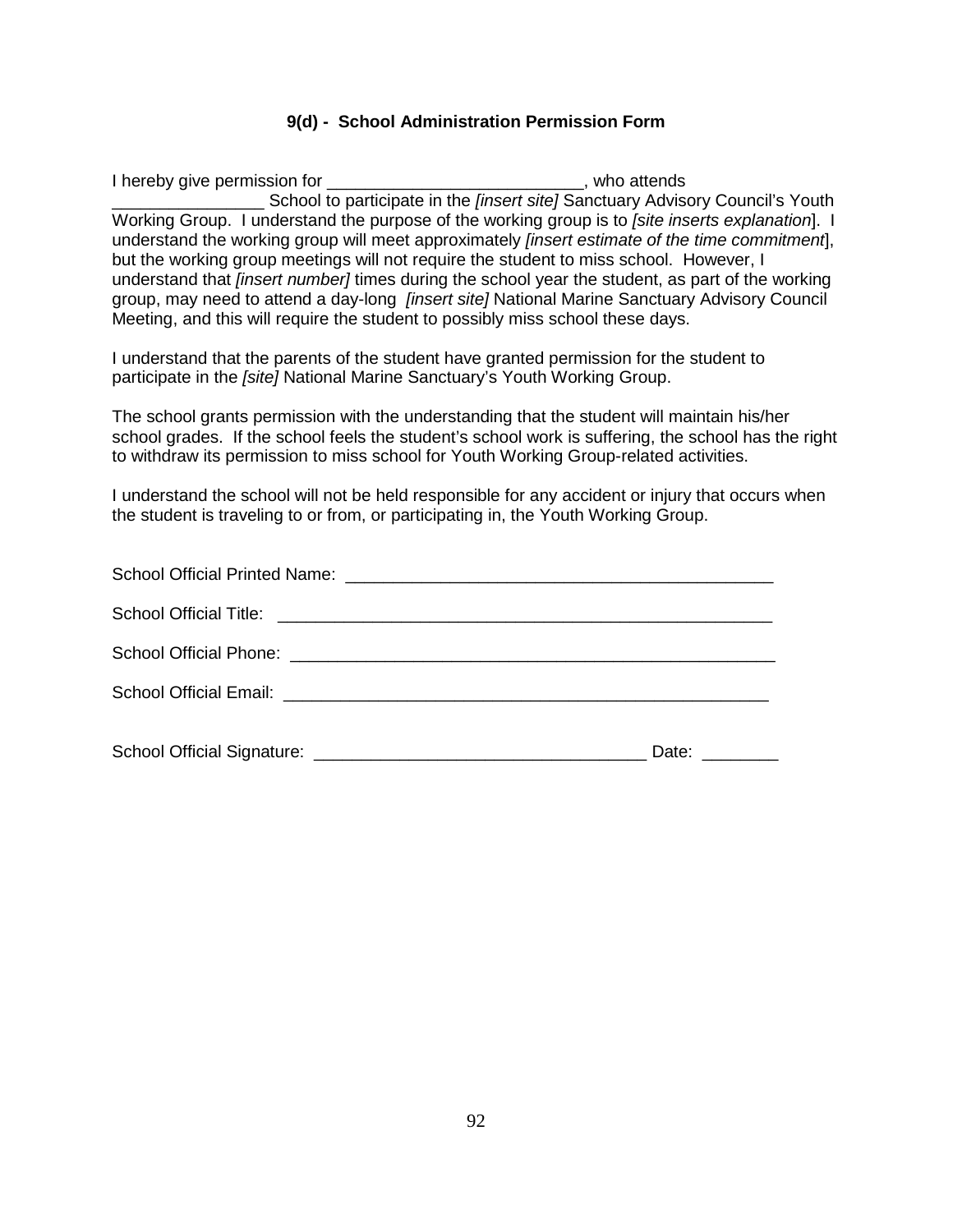# **Appendix 10 - Model Oaths**

*Note: Use of an oath is optional. The below oaths are provided as examples and may be altered to fit the needs of the site.*

### Option A:

I *[speak name]* as a duly appointed member (or alternate) of the *[site]* Sanctuary Advisory Council established under the National Marine Sanctuaries Act hereby promise to assist in achieving the sanctuary program mission to conserve, protect and enhance the biodiversity, ecological integrity and cultural legacy of this special underwater place.

I recognize my responsibility to serve as a knowledgeable trustee of the sanctuary's resources and will always be protective of the public interest in those resources. I commit myself to uphold the provisions and standards set forth in the council charter, and shall conduct myself accordingly.

### Option B:

I *[speak name]* as a duly appointed member (or alternate) of the *[site]* Sanctuary Advisory Council established under the National Marine Sanctuaries Act hereby promise to assist in achieving the sanctuary program mission to conserve, protect and enhance the biodiversity, ecological integrity, and cultural legacy of this special place.

I promise to assist the *[site]* to enhance public awareness, understanding and wise use of the marine environment.

I recognize my responsibility to serve as a knowledgeable trustee of the sanctuary's resources and will always be protective of the public interest in those resources. I commit myself to uphold the provisions and standards set forth in the council charter, and shall conduct myself accordingly.

Therefore, I promise to serve as a faithful and responsible representative of my constituents and the Sanctuary Advisory Council, being careful to balance competing interests towards the comprehensive and coordinated conservation and management of the *[site].*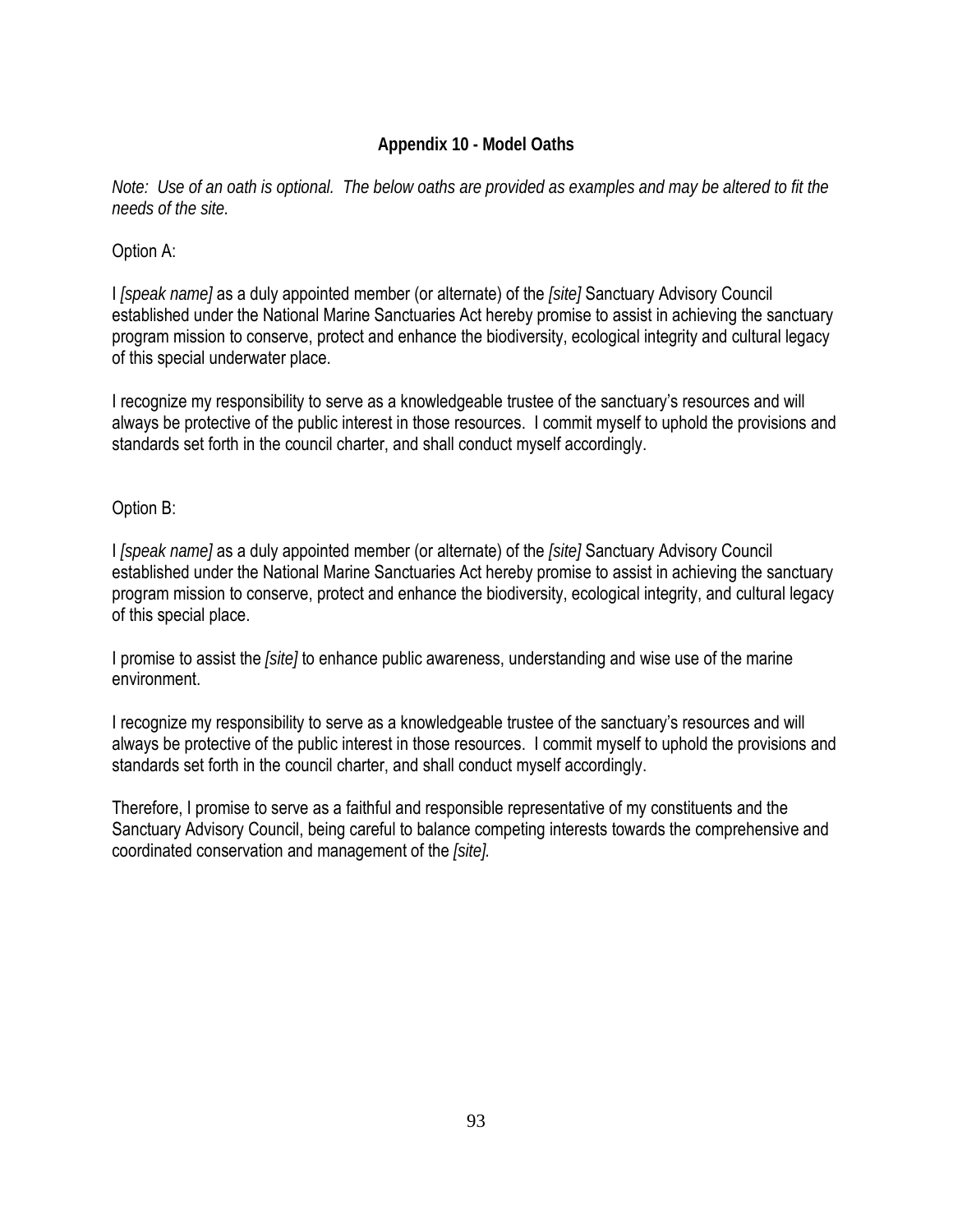# **Appendix 11 - Model Charter Amendment**

### *[site]* **NATIONAL MARINE SANCTUARY ADVISORY COUNCIL CHARTER**

# **AMENDMENT** *[insert #]*

The following revisions are made to the charter as signed on *[date of signature]*, and hereby amended on date of amendment indicated below:

*[Section of charter]* is revised to read:

*[new language]*

All other terms of the charter remain in full force and effect.

\_\_\_\_\_\_\_\_\_\_\_\_\_\_\_\_\_\_\_\_\_\_\_\_\_\_\_\_\_\_\_\_\_\_ \_\_\_\_\_\_\_\_\_\_\_\_\_ Daniel J. Basta Date Date Date Date Date Date Date Director, Office of National Marine Sanctuaries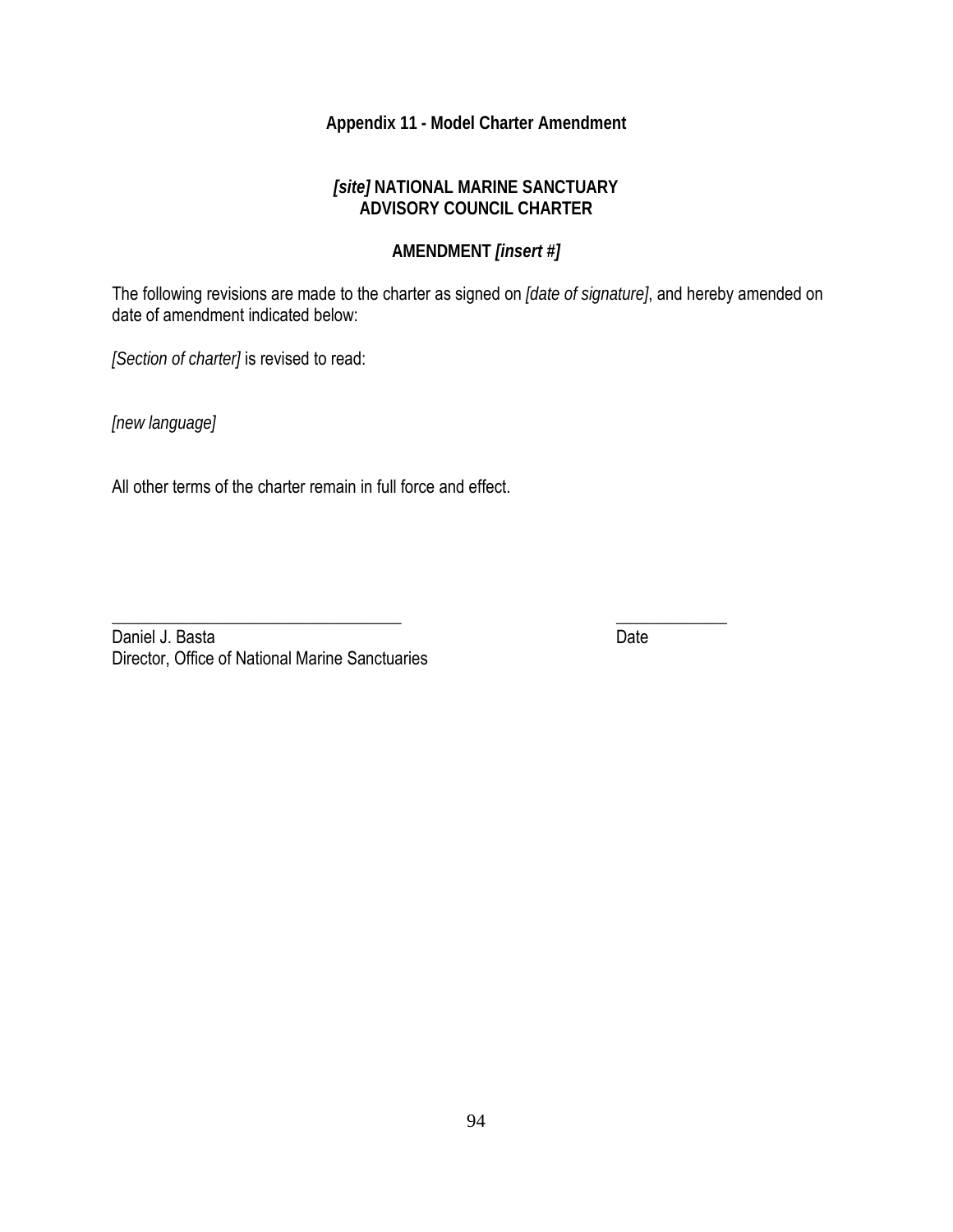|                        | Appendix 12 - Model Cover Memoranda and Letters                                      |
|------------------------|--------------------------------------------------------------------------------------|
|                        | 12(a) - Cover Memorandum for Charter Approval                                        |
| <b>MEMORANDUM FOR:</b> | Daniel J. Basta<br>Director, Office of National Marine Sanctuaries                   |
| FROM:                  | [Name]<br><b>Sanctuary Superintendent</b>                                            |
| SUBJECT:               | Approval of the Charter for the [site] National Marine Sanctuary Advisory<br>Council |

The attached charter establishes the sanctuary advisory council for the *[site]* National Marine Sanctuary. The council consists of the following *[insert #]* members: *[list seats and additional info on council as necessary]* 

*OR* 

Attached please find the revised charter for the *[site]* National Marine Sanctuary Advisory Council. The following major changes have been incorporated into the charter *[provide justification if appropriate for any higher profile changes, such as adding new seats]*.

If you approve, please sign the charter where indicated. If you have any questions, please contact me at *[phone number].*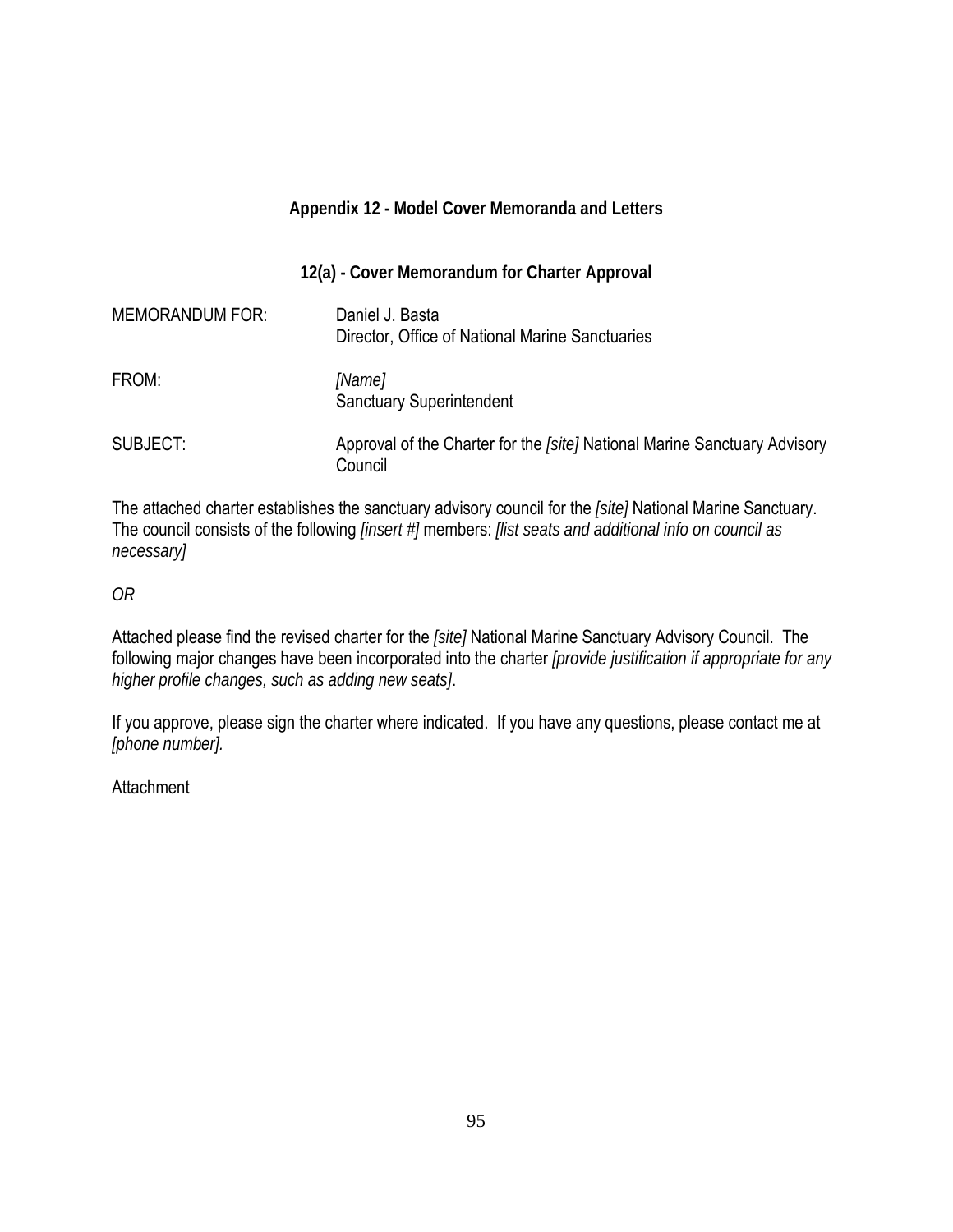### **12(b) - Cover Memorandum for Charter Amendment Approval**

| <b>MEMORANDUM FOR:</b> | Daniel J. Basta<br>Director, Office of National Marine Sanctuaries             |
|------------------------|--------------------------------------------------------------------------------|
| FROM:                  | [Name]<br><b>Sanctuary Superintendent</b>                                      |
| SUBJECT:               | Charter Amendment for the [site] National Marine Sanctuary Advisory<br>Council |

The attached document amends the charter as signed on *[date].* The changes are made due to *[include information on need to amend the charter and resulting advantage].*

If you agree, please sign the amendment where indicated. If you have any questions please contact me at *[phone number]*.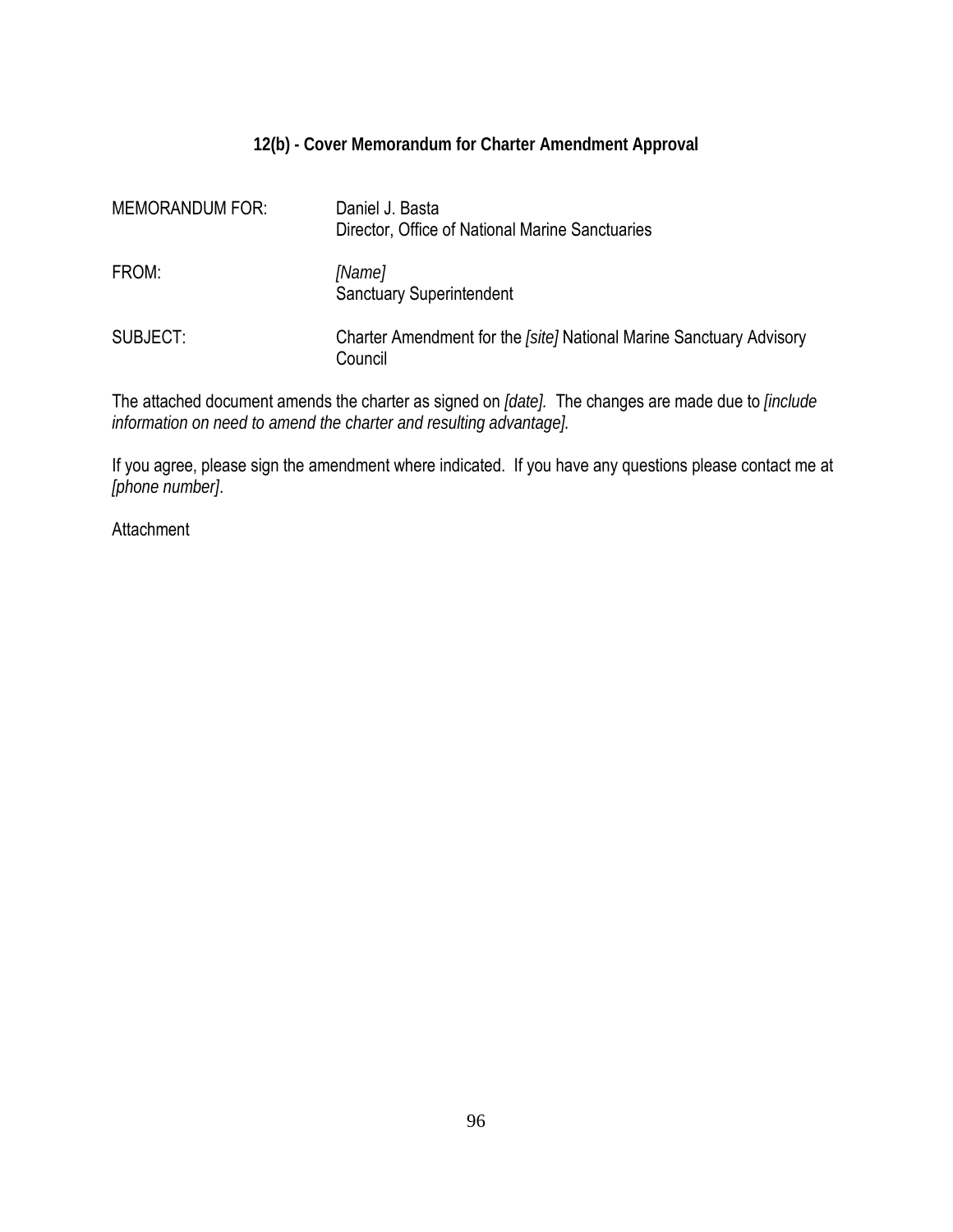# **12(c) - Cover Memorandum for Federal Register Notice to Recruit Members**

| <b>MEMORANDUM FOR:</b> | Daniel J. Basta<br>Director, Office of National Marine Sanctuaries                                 |
|------------------------|----------------------------------------------------------------------------------------------------|
| FROM:                  | [Name]<br><b>Sanctuary Superintendent</b>                                                          |
| SUBJECT:               | Federal Register Notice to Recruit New Members for the [site] Sanctuary<br><b>Advisory Council</b> |

Attached for your review and signature is a *Federal Register* notice requesting applications for *[seats]* for the *[site]* Sanctuary Advisory Council.

Extensive notice in local media will also be used to inform the public of these vacancies. The *[site]* will accept applications for the vacancy seats until *[date]*.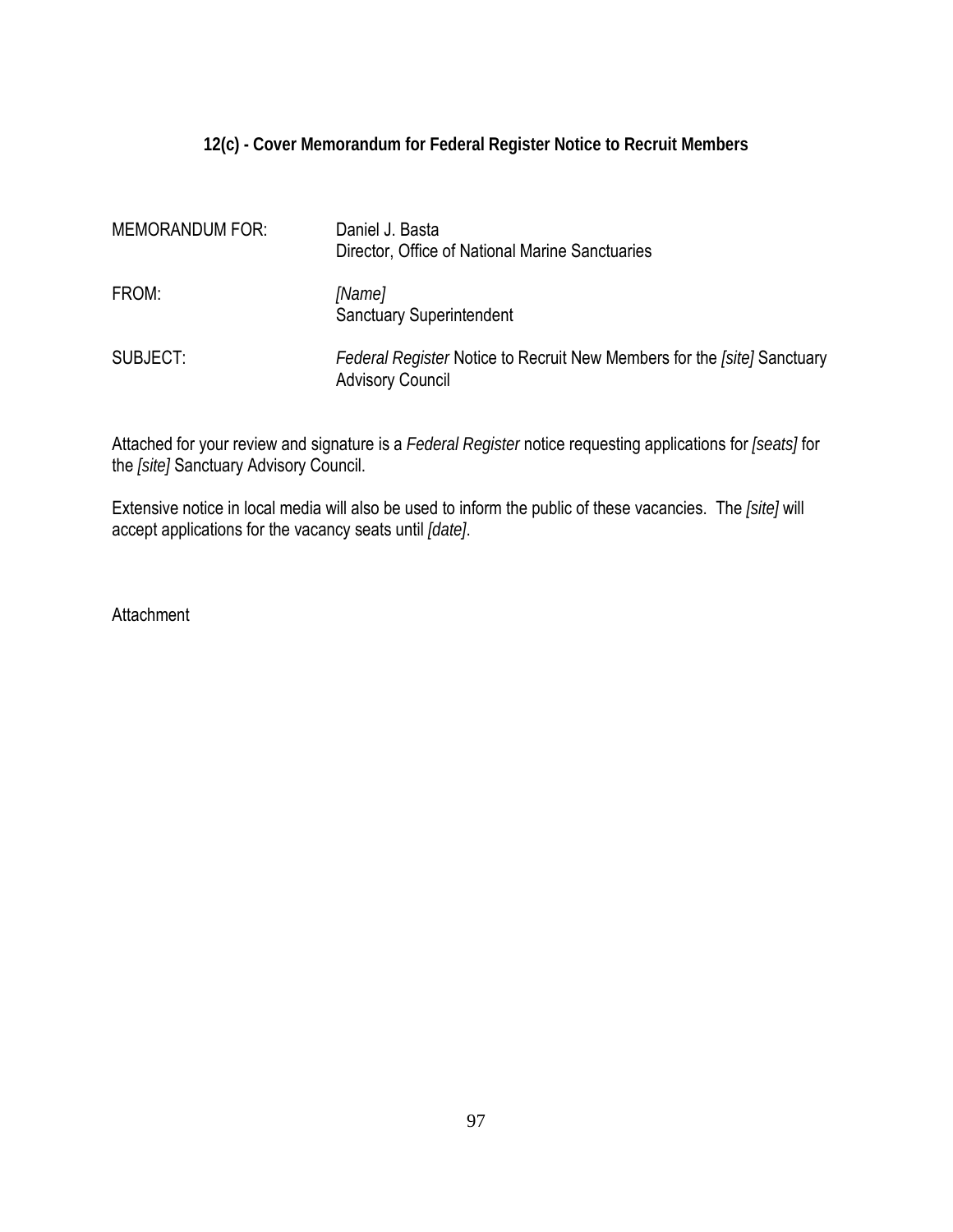# **12(d) – Regional Approval Memorandum for Member Selection**

| <b>MEMORANDUM FOR:</b> | [Name]<br><b>Regional Director</b>                                               |
|------------------------|----------------------------------------------------------------------------------|
| FROM:                  | [Name]<br><b>Sanctuary Superintendent</b>                                        |
| SUBJECT:               | Approval of Members for the [site] National Marine Sanctuary Advisory<br>Council |

This memorandum requests your approval for my recommendations for members and/or alternates to the *[site]* Sanctuary Advisory Council (council). We received *[insert #]* applications to fill *[insert #]* seats on the council. Potential members were recruited on-line, and through a *Federal Register* notice and a variety of other types of outreach: *[list].* 

On *[date]*, the preliminary review panel recommended the top three candidates for each seat*. [additional information about review panel members and meeting as necessary]*

From the top three candidates for each seat as provided by the preliminary review panel, I recommend the following member and alternate for each vacant seat:

*[list each seat, member, alternate and their affiliations]*

Members will be asked to disqualify themselves from participating in any matter that would have or create the appearance of having a direct and predictable effect on their financial interests.

If you agree, please sign where indicated. If you have questions please contact me at *[phone number].*

*[Name]* Date Approved Regional Director

\_\_\_\_\_\_\_\_\_\_\_\_\_\_\_\_\_\_\_\_\_ \_\_\_\_\_\_ \_\_\_\_\_\_\_\_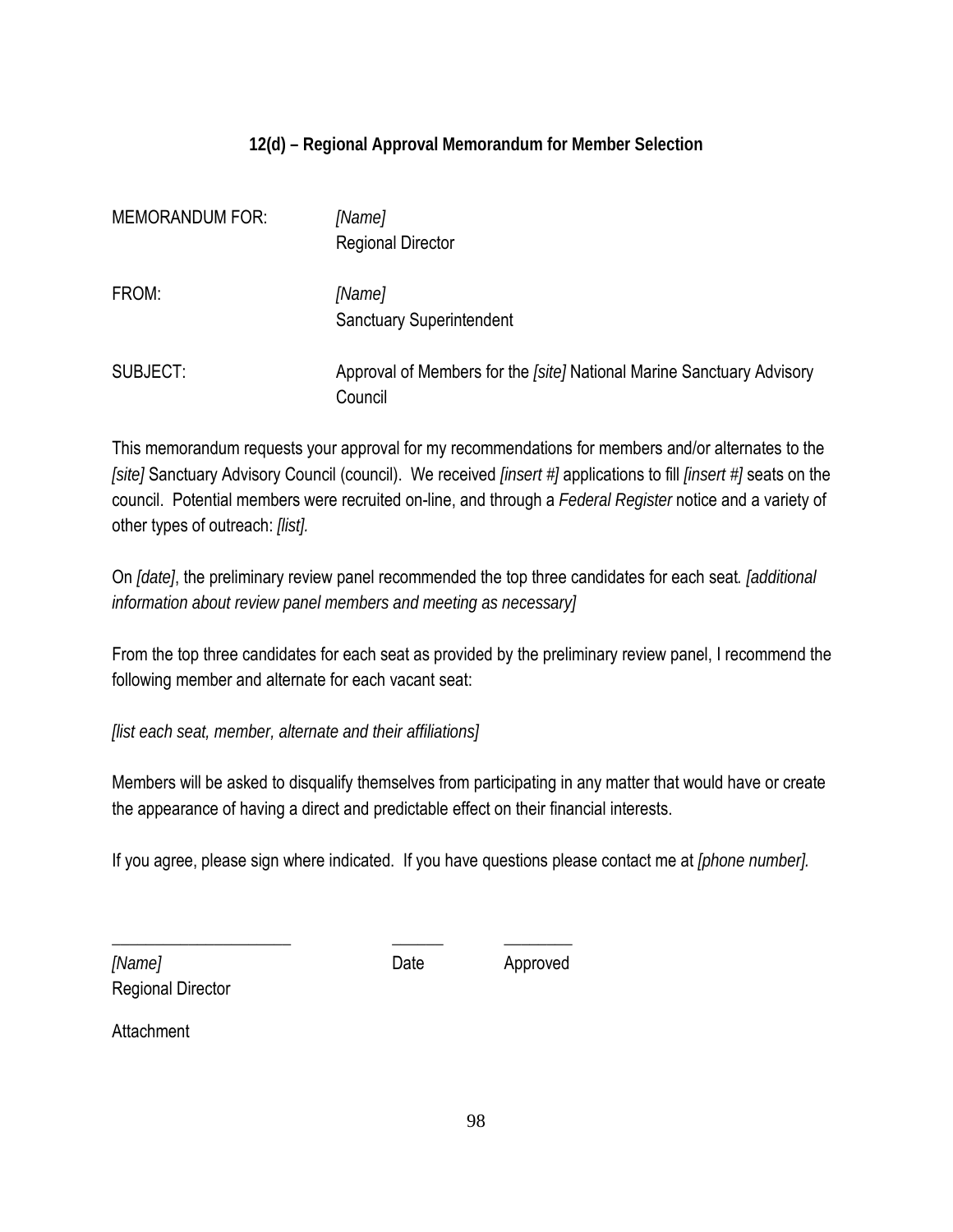# **12(e) - Cover Memorandum for Member Selection Approval**

| <b>MEMORANDUM FOR:</b> | Daniel J. Basta<br>Director, Office of National Marine Sanctuaries               |
|------------------------|----------------------------------------------------------------------------------|
| FROM:                  | [Name]<br><b>Sanctuary Superintendent</b>                                        |
| SUBJECT:               | Approval of Members for the [site] National Marine Sanctuary Advisory<br>Council |

This memorandum requests your approval for my recommendations for members and/or alternates to the *[site]* Sanctuary Advisory Council (council). We received *[insert #]* applications to fill *[insert #]* seats on the council. Potential members were recruited on-line, and through a *Federal Register* notice and a variety of other types of outreach: *[list].* 

On *[date]*, the preliminary review panel recommended the top three candidates for each seat*. [additional information about review panel members and meeting as necessary]*

From the top three candidates for each seat as provided by the preliminary review panel, I recommend the following member and alternate for each vacant seat:

*[list each seat, member, alternate and their affiliations]*

These selectees have also been vetted internally through a lobbyist check and a bureau check within the Department of Commerce and externally through a LEXIS/NEXIS check. No problems were noted.

Members will be asked to disqualify themselves from participating in any matter that would have or create the appearance of having a direct and predictable effect on their financial interests.

If you agree, please sign where indicated. If you have questions please contact me at *[phone number].*

\_\_\_\_\_\_\_\_\_\_\_\_\_\_\_\_\_\_\_\_\_\_\_\_ \_\_\_\_\_\_

| Daniel J. Basta                                 | Date |
|-------------------------------------------------|------|
| Director, Office of National Marine Sanctuaries |      |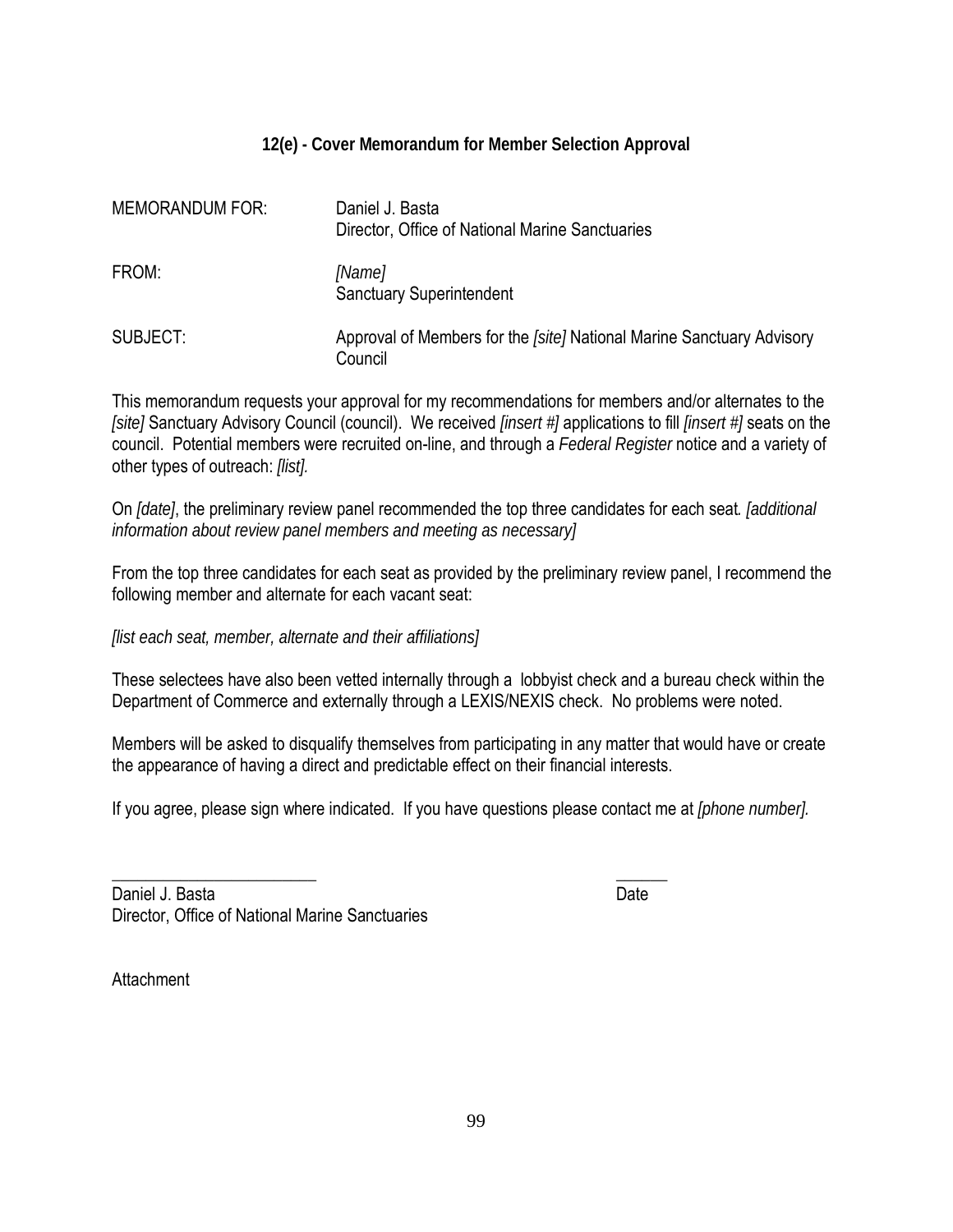# **12(f) - Cover Letter for Application Kits**

Dear Friend of the *[site]* National Marine Sanctuary:

We are in the process of *[establishing a new Sanctuary Advisory Council or filling vacant seat(s)]* on our sanctuary advisory council. Beginning immediately, we will accept applications for council membership.

The *[site]* National Marine Sanctuary Advisory Council was established pursuant to Federal law to ensure continued public participation in the management of the sanctuary. *[more info about history of existing council or purpose of new council]* 

Enclosed is our sanctuary advisory council application kit, which includes a copy of the council charter and an application form, as well as some information about the sanctuary. Council terms will be for *[insert #]* years.

Please note that if you have been a federally registered lobbyist in the two year period before your potential appointment date to the council, you will not be eligible to serve as a member of a sanctuary advisory council. Please contact [name] at [phone number and email] if you have any questions about this restriction.

We are looking forward to receiving completed applications at our office at *[address]* by *[deadline]*. Applications will be reviewed by a preliminary review panel consisting of *[list members]*. The panel will help us narrow down the number of candidates for each seat to the top three. Of these, a member and an alternate will be chosen, and officially notified of their selection.

If at any point you have a change in circumstance that will not allow you to serve on the council, please notify *[name]* at *[phone number].* Also, feel free to contact *[name]* if you have any questions about the sanctuary, the council or the council member selection process.

Sincerely,

*[Sanctuary Superintendent]*

**Enclosures**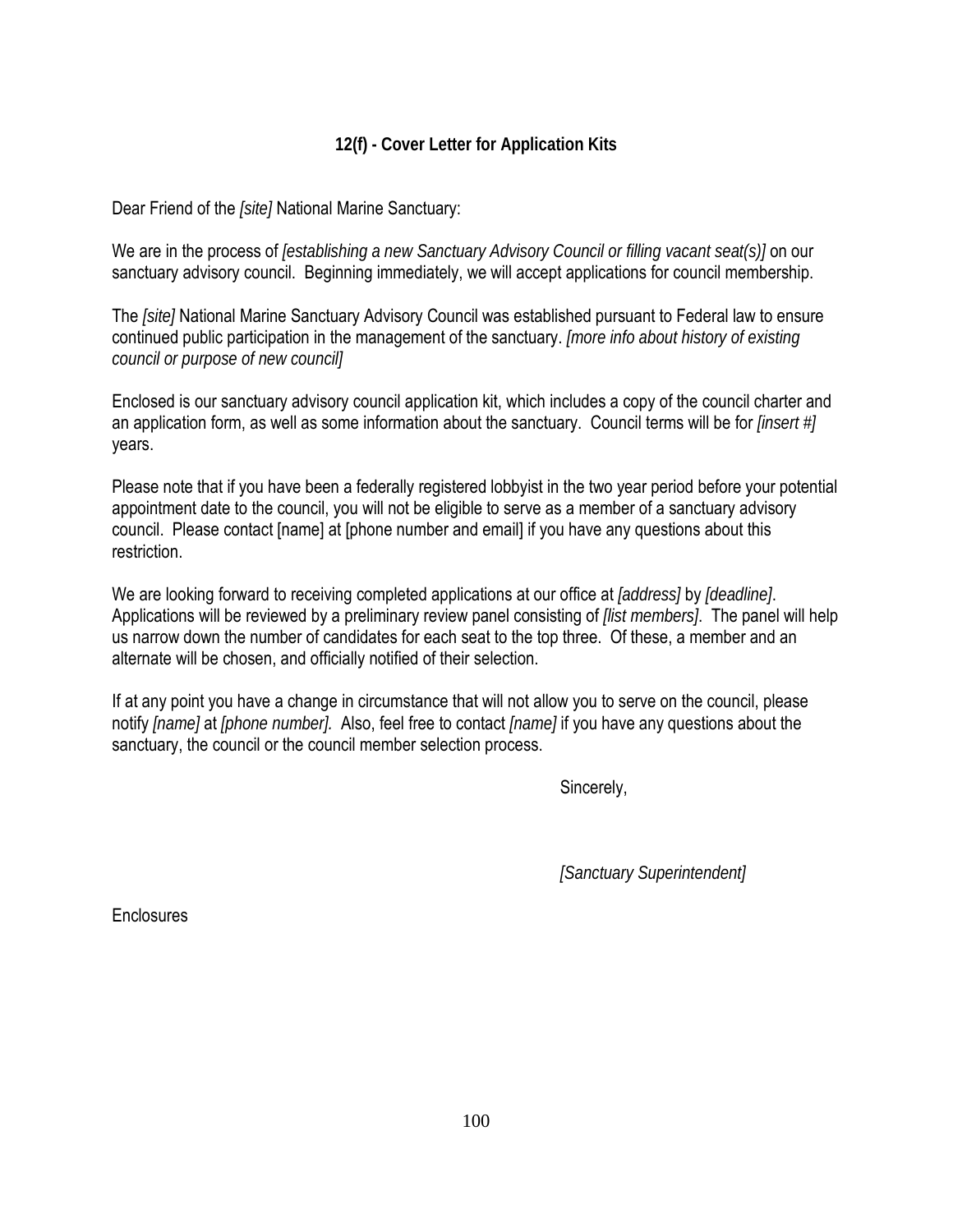# **12(g) - Invitation Letter to Government Agency**

*[Agency] [Address] [City, State Zip]*

Dear *[Agency]:*

The *[site]* National Marine Sanctuary (\_\_NMS) Advisory Council is being established to provide advice to the National Oceanic and Atmospheric Administration (NOAA) on the management of the \_\_NMS. The council will also serve as a critical link between NOAA and the community.

The sanctuary advisory council membership include representatives from public interest groups, local industry, commercial and recreational user groups, academia, conservation groups, other government agencies, and the general public *[or insert seats].* In addition, we would like to have a representative from your agency.

We would appreciate it if the *[agency]* would identify a representative to serve on the *[site]* National Marine Sanctuary Advisory Council. Feel free to contact me at *[phone number]* at your convenience to discuss this matter.

Sincerely,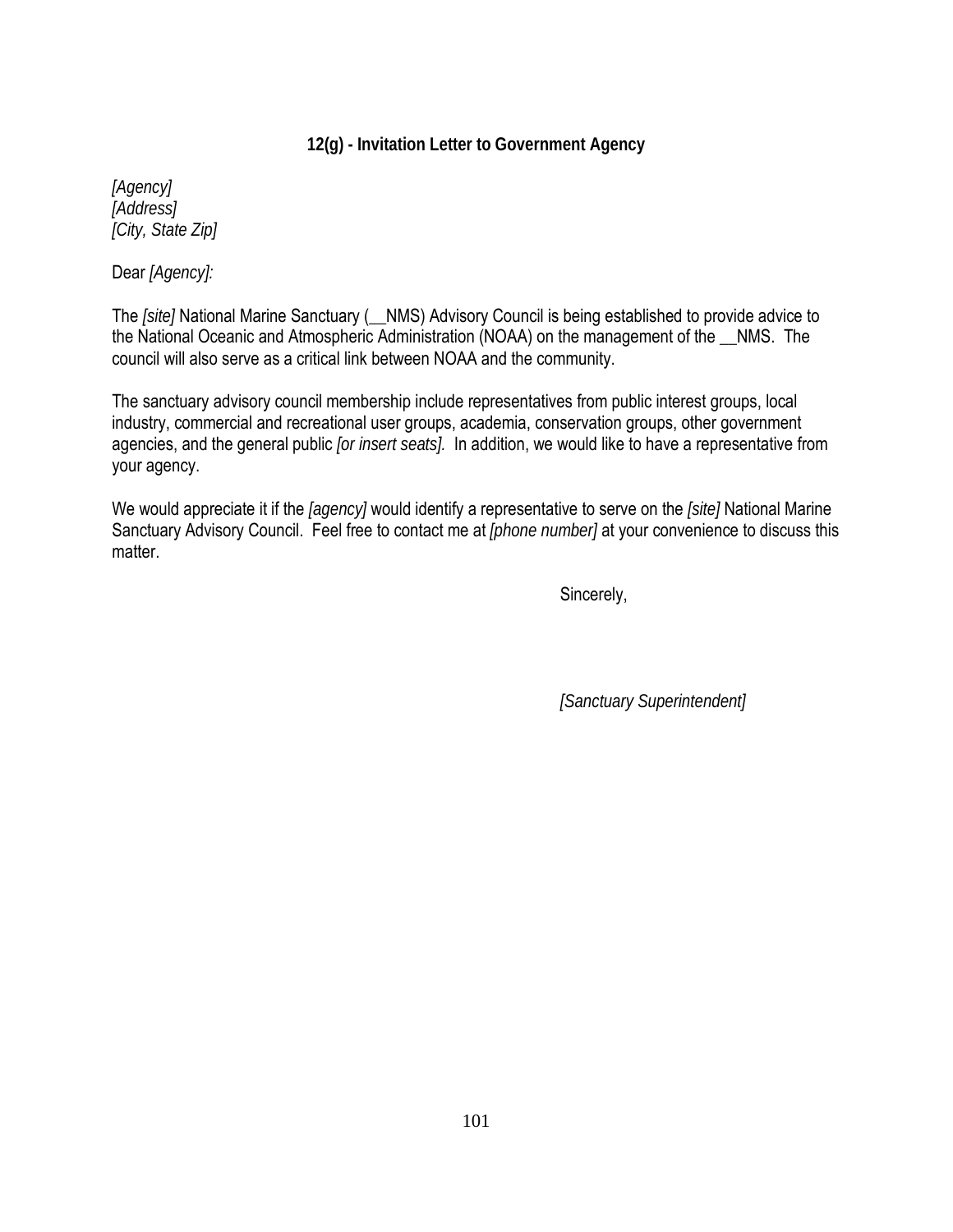# **12(h) - Letter Notifying Selected Member**

*[Name] [Address] [City, State Zip]*

Dear *[Name]*:

This letter is to notify you that you have been selected to serve as a member of the *[site]* National Marine Sanctuary Advisory Council. In response to your application to represent *[seat],* we invite you represent that segment of our community on the council. If you accept, your *[length-year]* term will be effective *[date]*. Please advise *[contact] at [phone number]* at your earliest convenience if you will be able to accept this appointment.

We anticipate having the next meeting of the council on *[date]* at *[location]*. You will receive additional information prior to that meeting, including *[list]. [add any additional information as necessary]* Future meetings will be announced. In the event you are unable to attend a meeting, your approved alternative is *[name]*. *[He/She]* can be reached at *[phone number]*.

We look forward to working with you in the future as we continue together to protect the resources of the *[site]* National Marine Sanctuary.

Sincerely,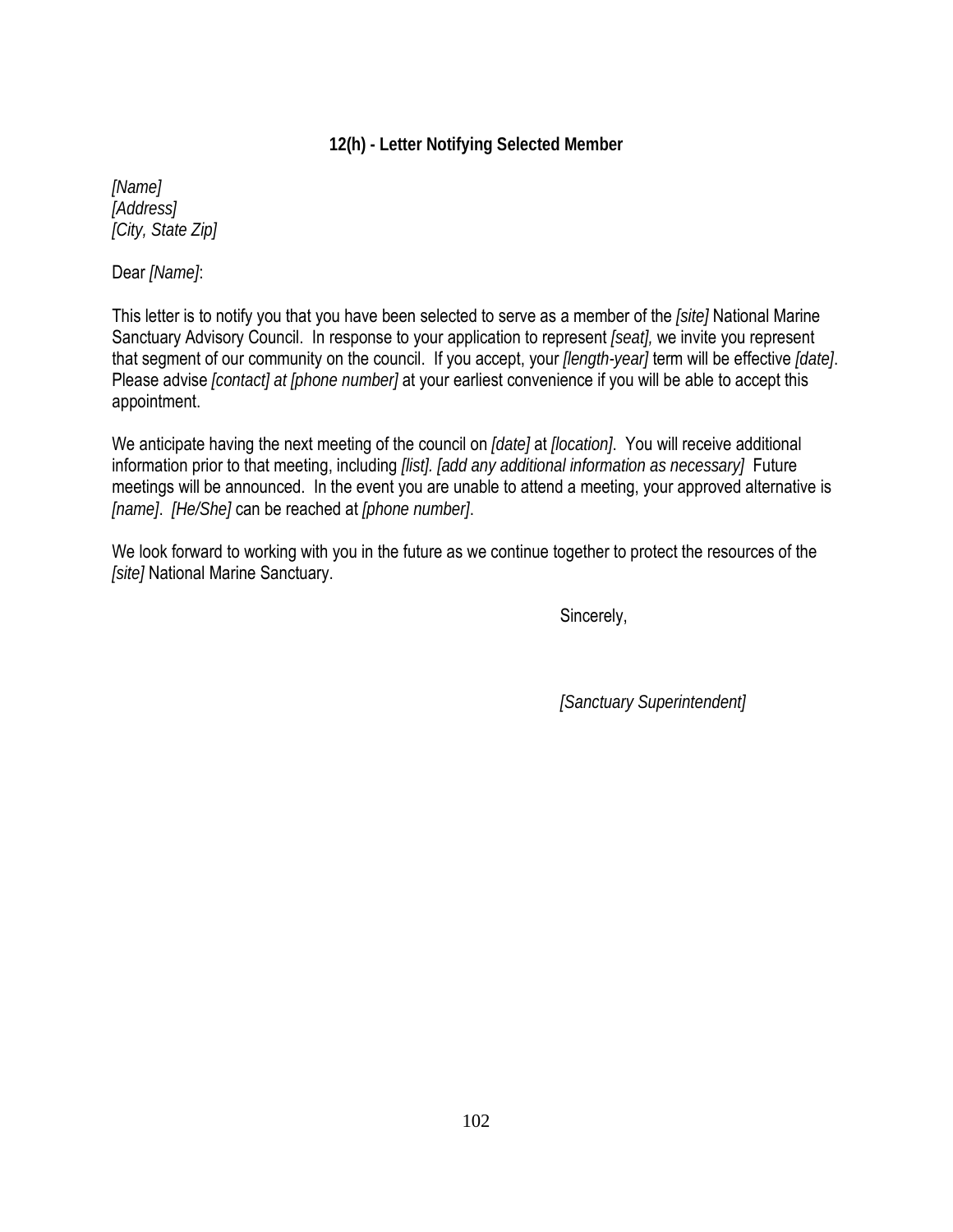## **12(i) - Letter Notifying Selected Alternate**

*[Name] [Address] [City, State Zip]*

### Dear *[Name]*:

Thank you for expressing your interest in serving on the *[site]* National Marine Sanctuary Advisory Council. We received *[#]* applications to fill *[#]* seats. This made the task for selecting members very difficult. Each and every applicant had something of value to offer as a member of the advisory council. You were chosen as the alternate for the *[seat]* on the council. The member for that seat is *[name]* and can be reached at *[phone number]*. If the member is unable to attend a meeting, you will be asked to attend that council meeting and represent the seat, during which time you will have the full voting rights of a permanent member.

In order to ensure smooth transitions, we ask that you and the member stay in close communication. We encourage you to attend all council meetings as a member of the public to stay abreast of evolving projects and issues. We anticipate having the next meeting of the council on *[date]* at *[location]*. In addition, alternates are also encouraged to attend the council retreats and play critical roles on council working groups.

We greatly appreciate your taking time to respond to our request for applications for membership on the council. We encourage you to continue to take part in sanctuary events and discussions. Your continued support, interest, and advice are most welcome. We look forward to working with you.

Sincerely,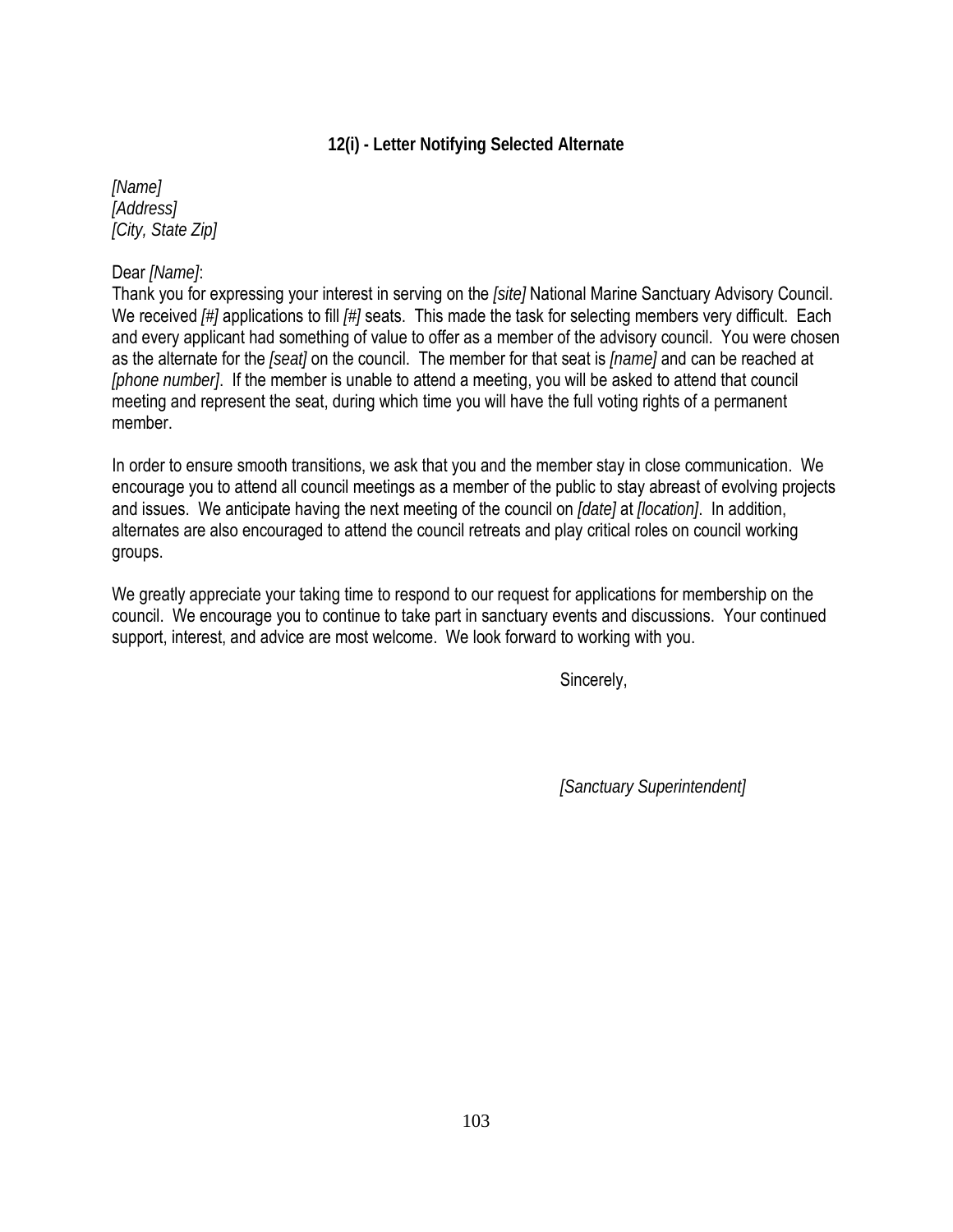# **12(j) - Letter to Non-Selected Applicant**

*[Name] [Address] [City, State Zip]*

Dear *[Name]*:

Thank you for expressing your interest in serving on the *[site]* National Marine Sanctuary Advisory Council. We received *[insert #]* applications to fill *[insert #]* seats. This made the task for selecting members very difficult. Each and every applicant had something of value to offer as a member of the council. We regret to say that you were not selected to serve on the council. However, there are many other ways to be a part of the sanctuary community, and we sincerely hope you will consider some of these alternatives.

The council meetings are open to the public; we encourage you to attend and participate. Interested members of the public may also serve on appropriate council working groups. *[list other ways as appropriate]* 

We greatly appreciate your taking time to respond to our request for applications for membership on the council. We encourage you to continue to take part in sanctuary events and discussions. Your continued support, interest, and advice are most welcome.

Sincerely,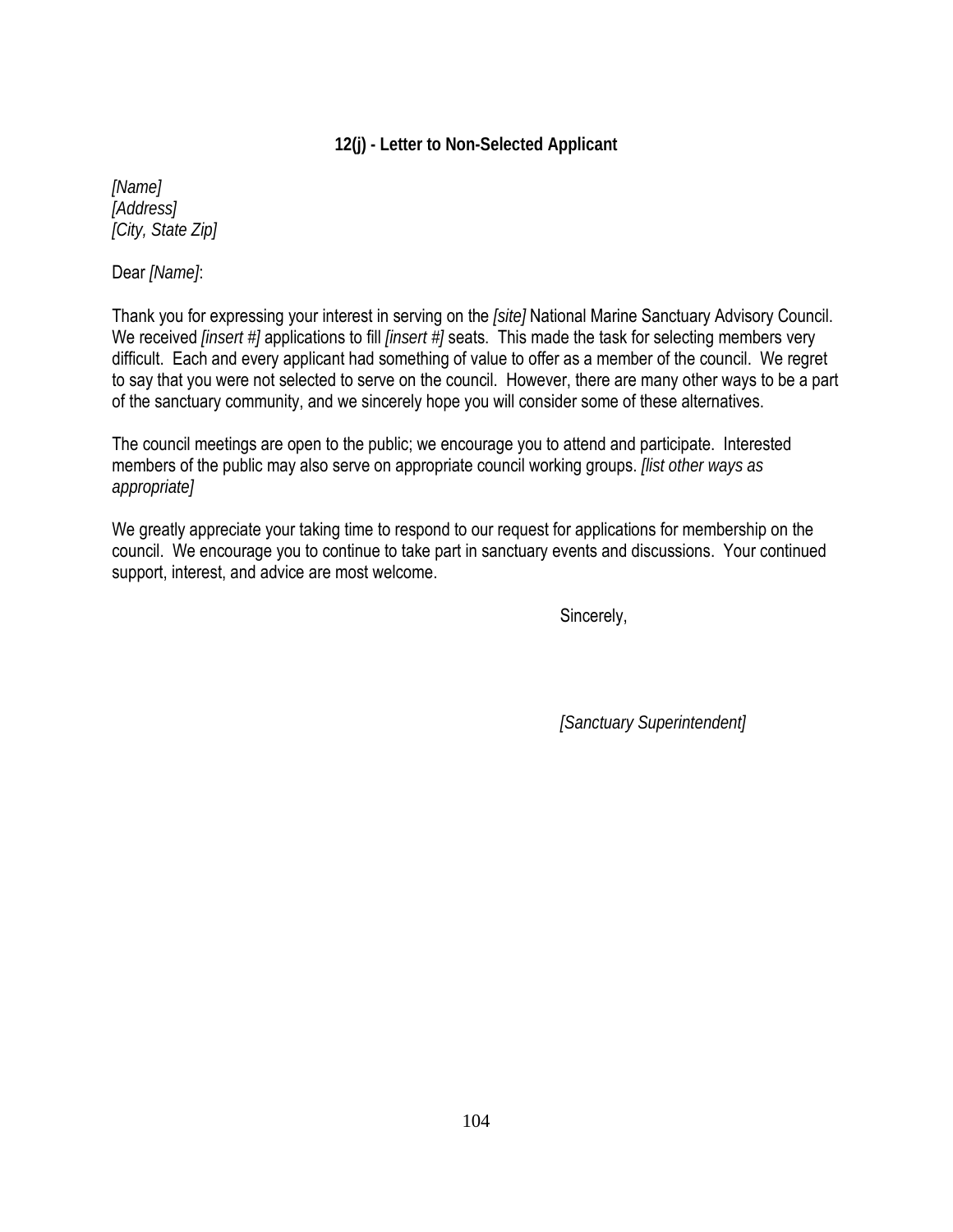# **12(k) - Member Removal Approval Request to the Director**

| <b>MEMORANDUM FOR:</b> | Daniel J. Basta<br>Director, Office of National Marine Sanctuaries                          |
|------------------------|---------------------------------------------------------------------------------------------|
| FROM:                  | [Name]<br><b>Sanctuary Superintendent</b>                                                   |
| SUBJECT:               | Request to Remove Member of the [site] National Marine Sanctuary<br><b>Advisory Council</b> |

This memorandum requests your approval to remove *[name]* from the *[site]* Sanctuary Advisory Council (council).

*[Provide summary of situation and grounds for removal]*

*[Describe possible consequences or controversies]*

Therefore, it is in the best interest of the *[site]* National Marine Sanctuary and the other members of the council if *[name]* no longer serves as a member of the council. I will offer *[name]* the opportunity to resign, but if *[he/she]* does not, I request your approval to issue a letter of removal to *[name]*.

If you agree, please sign where indicated. If you have questions, please contact me at *[phone number].*

\_\_\_\_\_\_\_\_\_\_\_\_\_\_\_\_\_\_\_\_\_\_\_\_ \_\_\_\_\_\_

Daniel J. Basta Date Director, Office of National Marine Sanctuaries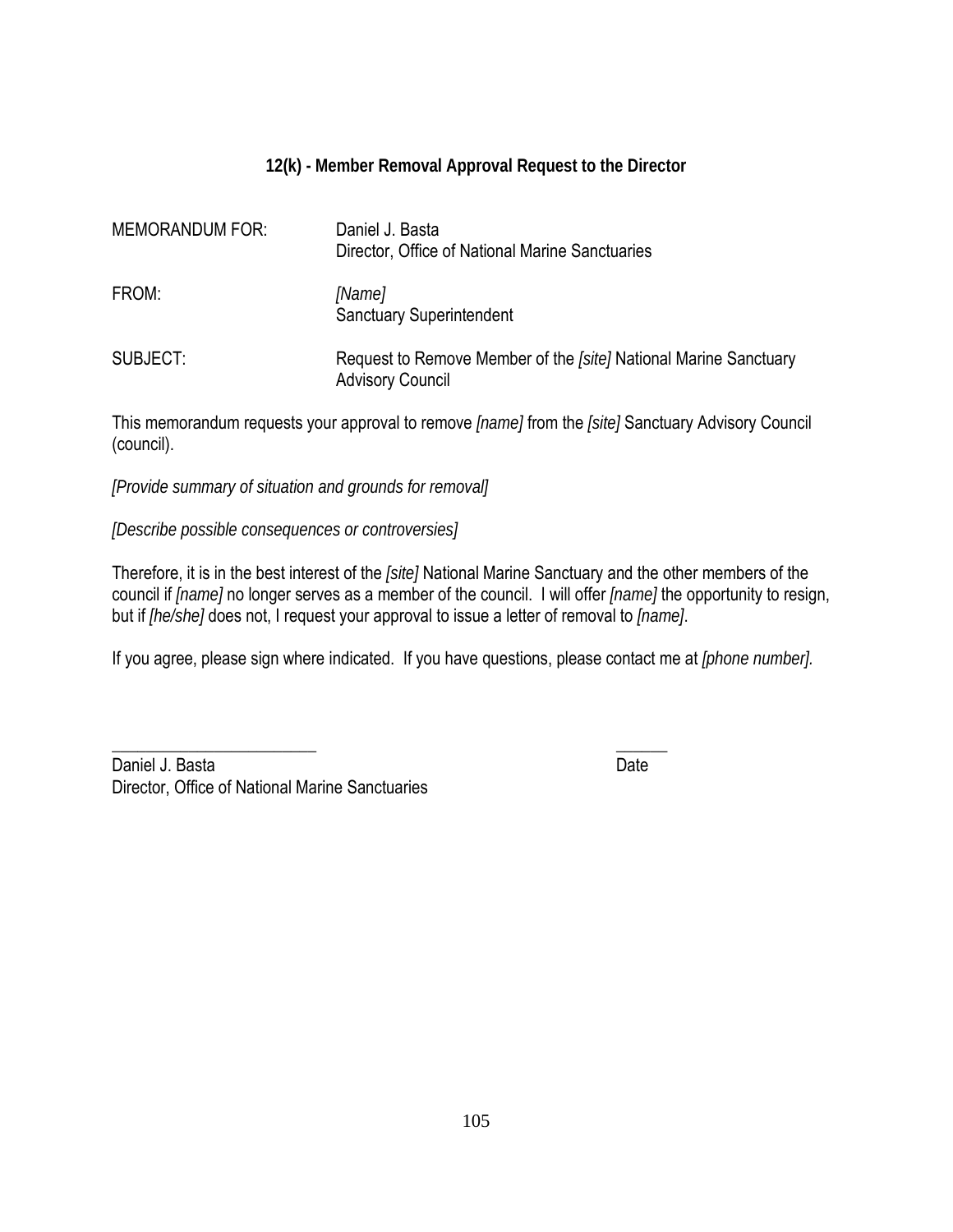# **12(l) - Letter to Remove Council Member**

*[Name] [Address] [City, State Zip]*

Dear *[Name]*:

Effective *[date]*, you will no longer be a member of the *[site]* Sanctuary Advisory Council. We appreciate the time and effort you have given to the council in the past. If you have any questions, please contact me at *[phone number]*.

Sincerely,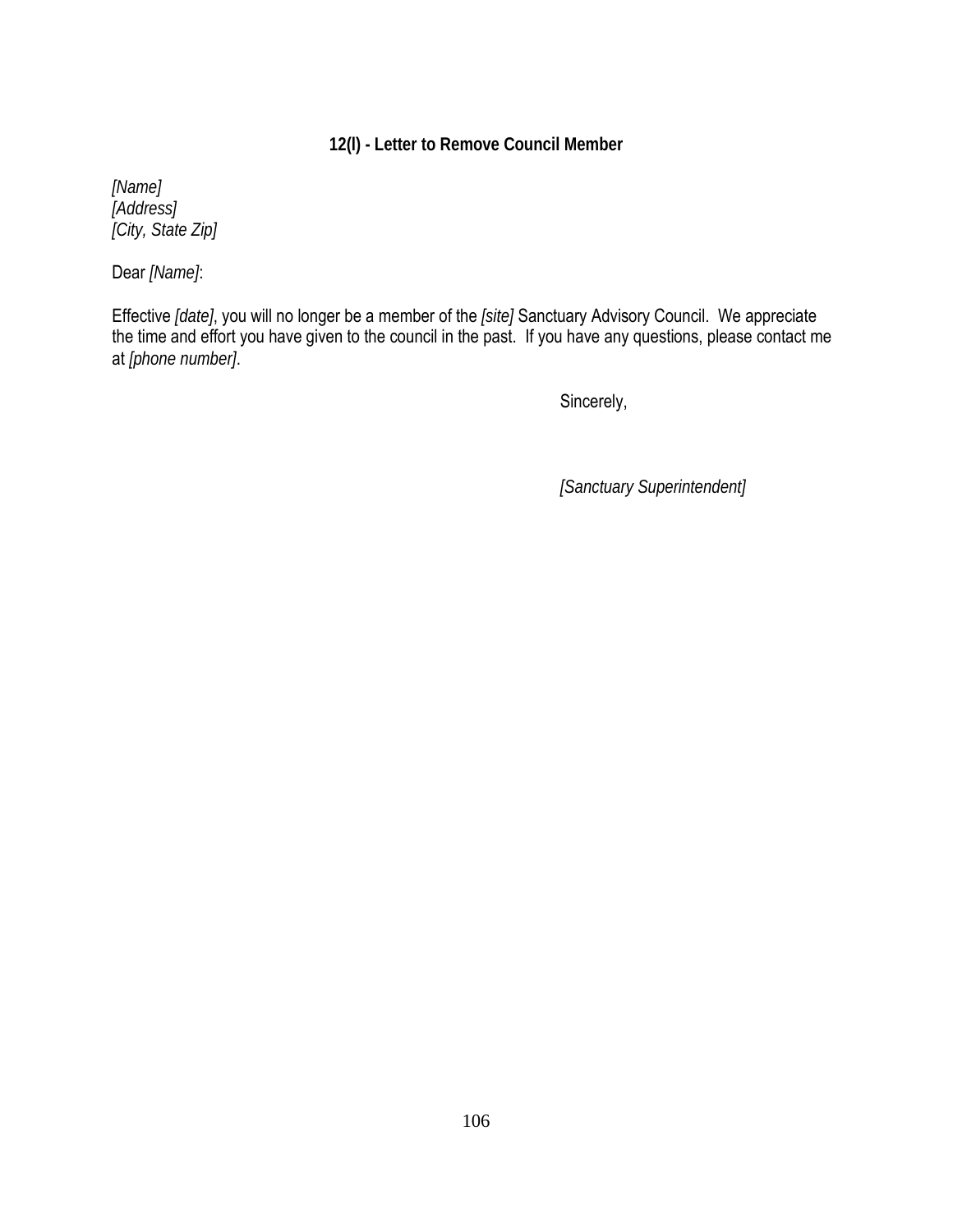## **Appendix 12(m) – Cover Memorandum for Council Communications**

| <b>MEMORANDUM FOR:</b> | Daniel J. Basta<br>Director, Office of National Marine Sanctuaries                                                                                   |
|------------------------|------------------------------------------------------------------------------------------------------------------------------------------------------|
| FROM:                  | [Name]<br><b>Sanctuary Superintendent</b>                                                                                                            |
| SUBJECT:               | Transmittal of <i>[letter, resolution, report, etc]</i> from the <i>[site]</i> National Marine<br><b>Sanctuary Advisory Council to ONMS Director</b> |

At the *[insert date]* council meeting, the *[site]* Sanctuary Advisory Council *[wrote a letter, passed a resolution, developed a report etc]* and requested it be transmitted to the ONMS Director *[or NOS/NOAA/DOC].* 

*[Describe content of letter, background, and desired outcome. Include statement about sanctuary superintendent's position on the issue.]* 

*[Note need for Dan to either: (1) Review, sign and comment on the attached "Advice Acknowledgment Template"; (2) Review, edit and sign the attached response from Dan drafted by the site; (3) Review as an FYI; or (4) Transmit to NOS, NOAA, DOC etc.]*

If you have any questions please contact me at *[phone number].*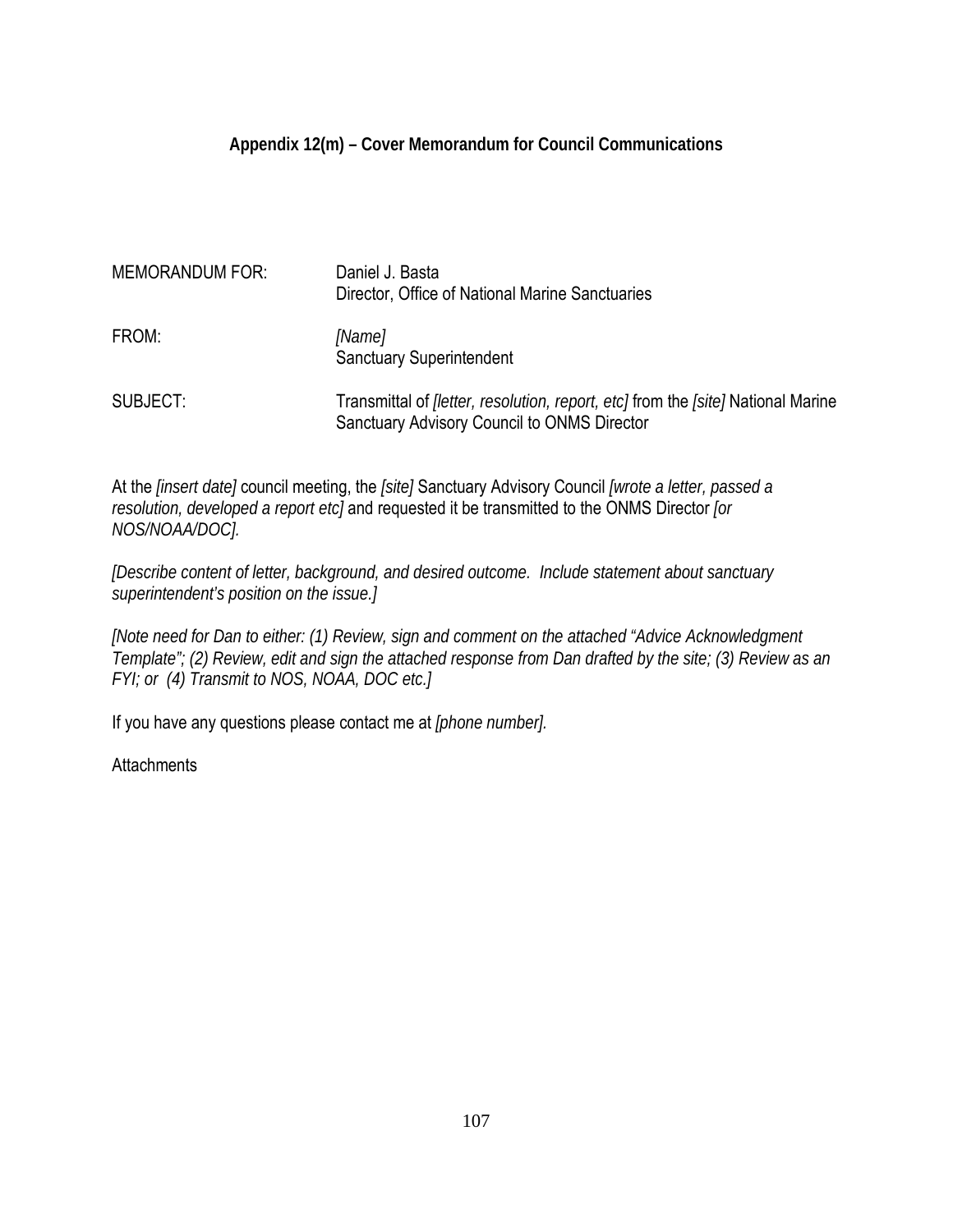# **Appendix 12(n) – Memorandum for Council Charter Extension**

| <b>MEMORANDUM FOR:</b> | Daniel J. Basta<br>Director, Office of National Marine Sanctuaries                            |
|------------------------|-----------------------------------------------------------------------------------------------|
| FROM:                  | [Name]<br><b>Sanctuary Superintendent</b>                                                     |
| SUBJECT:               | Council Charter Extension for the [site] National Marine Sanctuary<br><b>Advisory Council</b> |

The *[site]* National Marine Sanctuary Advisory Council charter expires *[insert date]*. This memorandum requests that the current charter be extended through *[insert date]. [Provide justification for extension. Provide schedule for the council/site to begin complete review and revision of charter.]*

Your signature below will indicate approval for this extension. If you have any questions, please contact me at [phone number].

 $\overline{\phantom{a}}$  , which is a set of the set of the set of the set of the set of the set of the set of the set of the set of the set of the set of the set of the set of the set of the set of the set of the set of the set of th

Daniel J. Basta Date Date Date Date Date Date Date Director, Office of National Marine Sanctuaries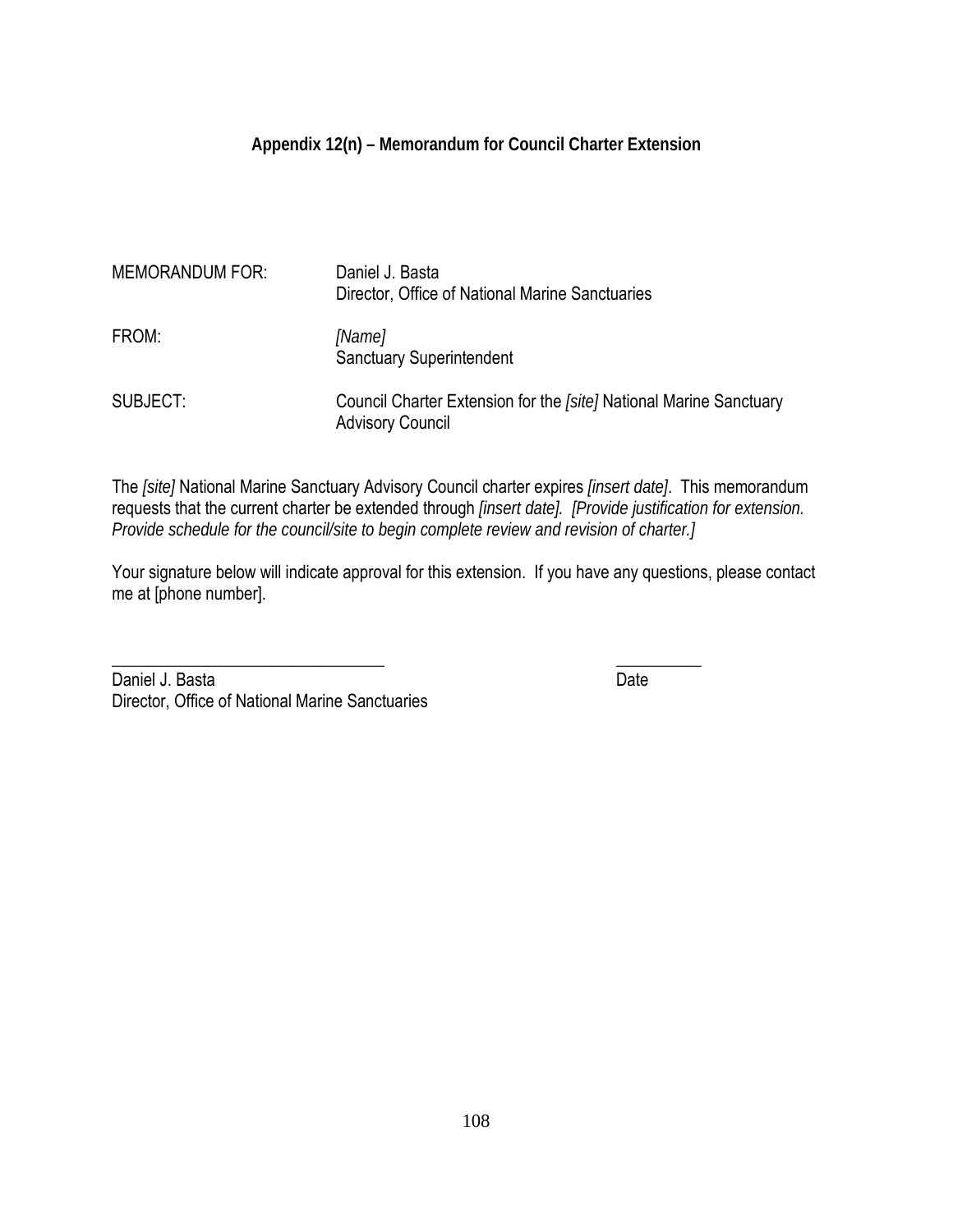## **Appendix 13 - Advice Acknowledgment Template**

# **Issue Synopsis & Superintendent's Request of the Council**

Necessary Attachments: *[list]*

**Council's Majority Opinion**

**Council's Minority Opinion**

# **Recommendation Made to Sanctuary Superintendent**

## **Sanctuary Superintendent's Final Decision**

Concurs with Council \_\_\_\_\_\_\_\_ Disagrees with Council \_\_\_\_\_\_\_

Manager's Reasons for Disagreement:

## **Signature of Transmittal of Information to ONMS Director**

Acknowledges what has transpired:

 $\overline{\phantom{a}}$  , and the contract of the contract of the contract of the contract of the contract of the contract of the contract of the contract of the contract of the contract of the contract of the contract of the contrac Daniel J. Basta Date Date Date Date Date Date Director, Office of National Marine Sanctuaries

*ONMS Director Comments:*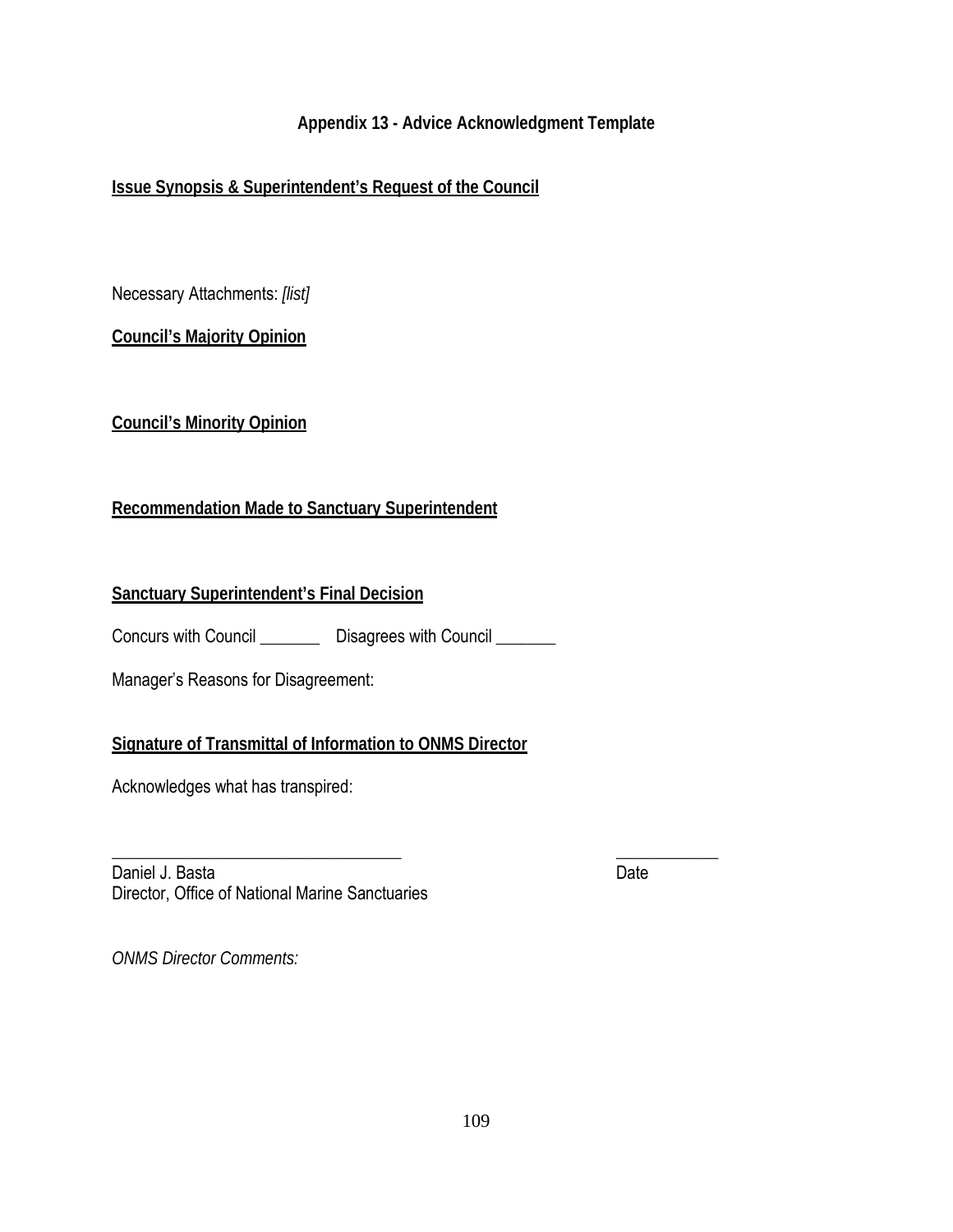#### **Appendix 14 – Charter Revision Process**

#### **Charter Revision Process ONMS HQ and Site Roles**

- The **SITE** should track the council charter expiration date and begin working with the council to review and revise the charter at least six months prior to the expiration date. See Appendix 1 for the Model Council Charter with current programmatic language. See Appendix 12(a) for Cover Memo for Charter Approval.
- There are three types of changes for the **SITE** to consider during the council charter revision: (1) Site specific changes: These changes may be suggested by site staff or council members (e.g. adding a new seat, adding communication protocols). (2) Programmatic language changes: This is language in the model charter that has been updated since the site council charter was last signed. The **SITE** should compare the two documents sideby-side and update language accordingly. (3) If the council charter was amended since it was last signed, the **SITE** should also include that

language into the main body of the charter.

- The **SITE** is responsible for working with the council to prepare the revised charter and cover memo, emailing it to **HQ (KAREN BRUBECK)** for a preliminary review to ensure all changes to the charter are consistent with national policy. To facilitate review, the **SITE** should highlight and explain any changes made to the charter.
- Once the preliminary review is complete and any issues are resolved, the **SITE** finalizes the charter. The **SITE** will likely opt to share the final charter with the council to obtain their approval (Note: If the **SITE** shares any version of the charter with the council prior to completion of the preliminary review, the **SITE** must make the council aware that changes could occur to the charter during the preliminary review.)
- The **SITE** emails the final charter and cover memo to **HQ (MICHELLE MILLS, CC KAREN BRUBECK)**. **KAREN BRUBECK** prepares a review memo for Dan for inclusion with the charter package and emails to **MICHELLE MILLS**. **MICHELLE MILLS** facilitates the final review at **HQ (with JOHN ARMOR AND DAN BASTA)** and obtains Dan's signature.
- Once the charter is signed, **HQ (MICHELLE MILLS)** PDFs the signed version and emails it to the **SITE** and **KAREN BRUBECK**. **MICHELLE MILLS** mails the original to the **SITE**. **KAREN BRUBECK** posts the signed charter to the ONMS website.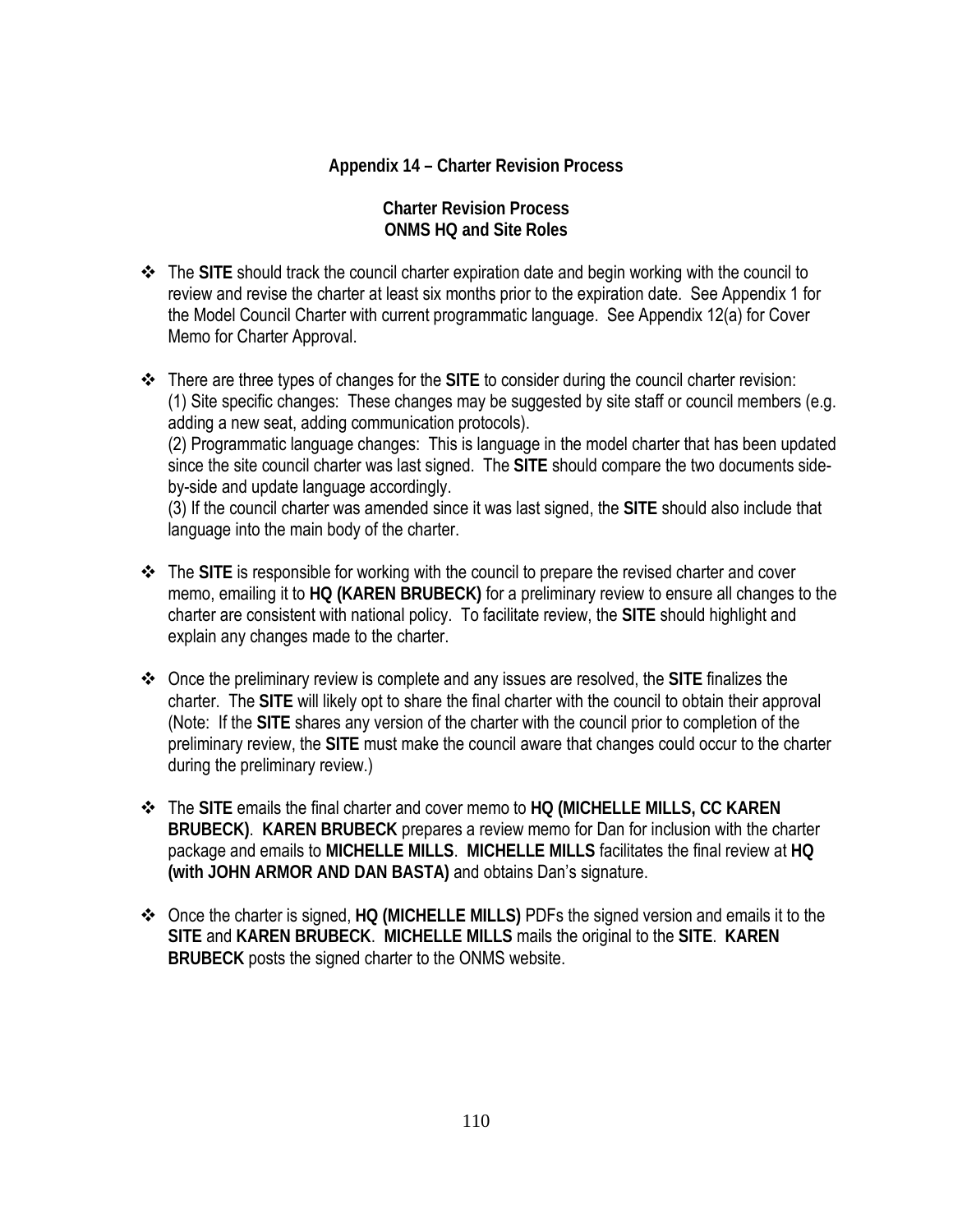## **Appendix 15– Council Member Selection Process**

#### **Council Member Selection Process ONMS HQ, Region and Site Roles**

#### **Recruitment Press Releases**

- $\div$  The preparation of the recruitment press release announcing the seats that are being recruited, is the responsibility of the **SITE**. The press release and the FR notice can be prepared simultaneously. While the FR notice is being processed by **HQ (Michelle Mills),** the **SITE** can begin the clearance process for the press release. The **SITE** should work with **HQ (Communications Branch)** on the clearance process for press releases (See Appendix 2).
- The **SITE** can ask their council members to assist with the distribution of the press release. The **SITE** can also contact local government offices, nongovernmental organizations, associations, and other groups for assistance in distribution of the press release. Widespread public notification in local media outlets is desirable and all reasonable methods are suggested, including newspaper ads and public service announcements on radio and television. Notice of the vacancy and the application kits should also be offered on-line at the **SITE's** web site. The **SITE** needs to be as creative as possible in getting the word out.

#### **FR Recruitment Notices**

- The **SITE** prepares the FR notice and cover memo, and sends the electronic version to **HQ (Michelle Mills)** for review and approval. The **SITE** should allow an absolute minimum of 30 days (preferably longer), since it can take several weeks to get Dan Basta's signature, NOS clearance, and then submit to the FR office. The notice needs to be in the FR for at least fifteen days before the application due date. If sufficient time has not been allowed, the due date for applications needs to be changed. Models of the FR notice and cover memo are on the council section of the intranet; conform your FR notice exactly like the model, making sure to do the following:
	- o Double-spaced, in courier 12 font
	- o Numbered pages, center bottom
	- o Account number (3510-NK) should be first thing on the first page, right justified
	- o Signature block single-spaced for Dan Basta's signature
- **HQ (Michelle Mills)** prepares the FR notice for signature and gets it signed.

The following is Dan's signature block for FR notices:

\_\_\_\_\_\_\_\_\_\_\_\_\_\_\_\_\_\_\_\_\_\_\_\_\_\_\_\_\_\_\_\_\_\_\_\_\_\_\_\_\_\_\_ \_\_\_\_\_\_\_\_\_\_ Daniel J. Basta Date Director, Office of National Marine Sanctuaries National Ocean Service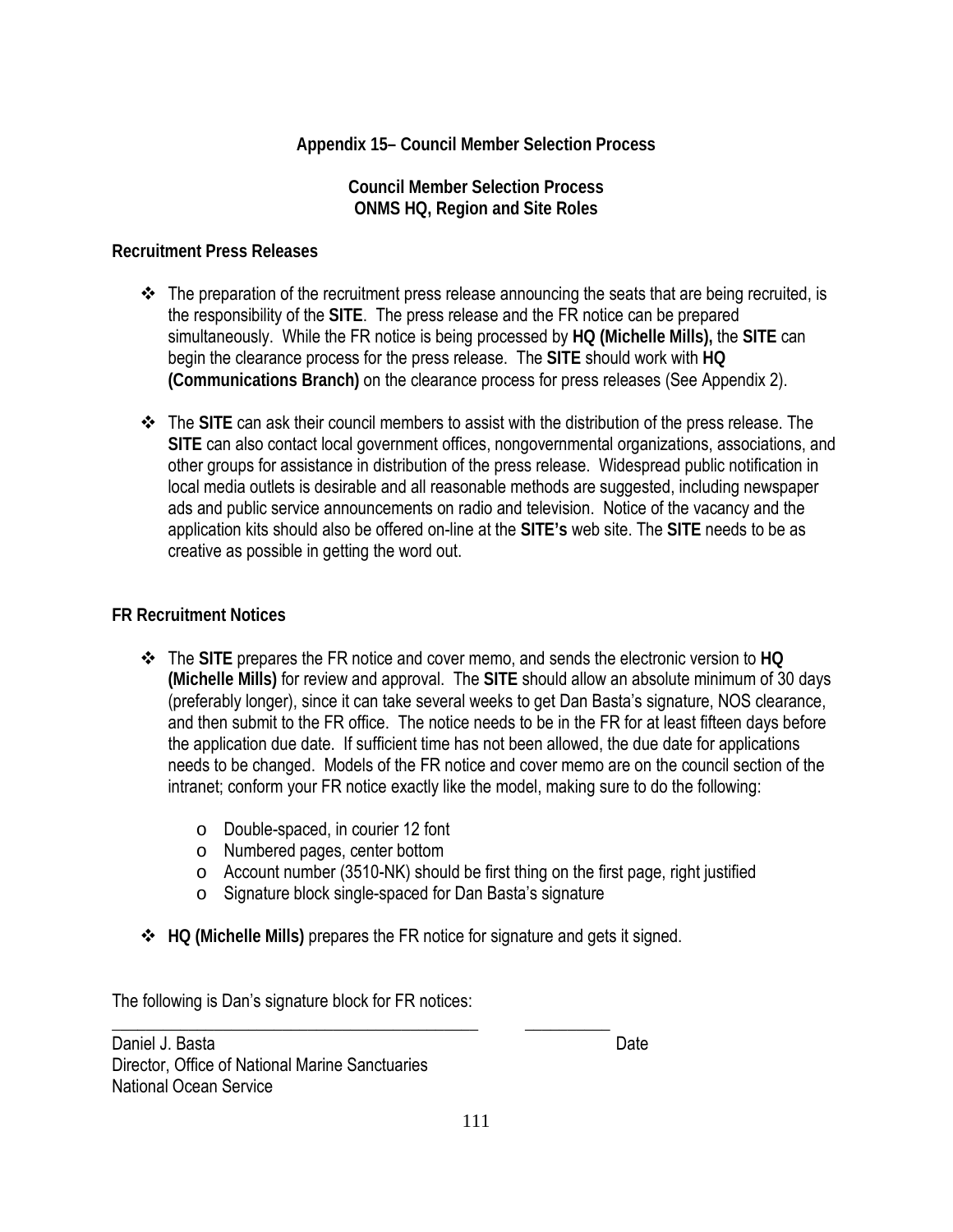National Oceanic and Atmospheric Administration

 **HQ (Michelle Mills)** forwards the FR notice to NOS. NOS reviews and forwards the notice to the FR office. NOS staff inform **HQ (Michelle Mills)** of the publication date. **HQ (Michelle Mills)** informs the **SITE** of the publication date.

#### **Application Package**

 The **SITE** is responsible for developing and distributing the council member application package. The **SITE** is required to use the OMB-approved application form contained in the ONMS Sanctuary Advisory Council Implementation Handbook; it is also posted on the council section of the intranet. In addition to the application form, the application package needs to contain the final charter so prospective members understand the purposes and authority of the council and what their responsibilities and rights would be as council members. The package may also contain descriptions of general qualifications and expectations for common seats discussed earlier in the Implementation Handbook.

#### **Selection Process**

 Once the **SITE** has received the applications, the selection process begins. Refer to the ONMS Sanctuary Advisory Council Implementation Handbook (this document) for a detailed account of the selection process.

## **Member Vetting and Approval Process**

- The **SITE** should preliminarily run the selected member names through the lobbyist vetting process to identify possible issues. See Appendices 17 and 18.
- The **SITE** prepares the clearance memo from the sanctuary superintendent to the regional director. The **SITE** forwards the clearance memo and the completed applications of the selected members to their **REGIONAL DIRECTOR**. The **REGIONAL DIRECTOR** reviews the applications, works directly with the **SITE** to resolve any issues, and then forwards the signed clearance memo to the **SITE**. The **SITE** is responsible for tracking the entire process. Allow at least a week for this part of the process, depending on the number of issues there are to work through.
- The **SITE** prepares the approval memo from the sanctuary superintendent to Dan for Dan's signature and sends that to **HQ (Michelle Mills).** The **SITE** should also send the signed clearance memo from the regional director and the completed applications of the selected members to **HQ (Michelle Mills).** Make sure the applicant's full name, including middle name, is on the application.
- **HQ (Michelle Mills)** oversees the vetting. The timeframe for the vetting process varies (2 weeks 1 month), depending on the results of the findings. Often, the results warrant consulting with the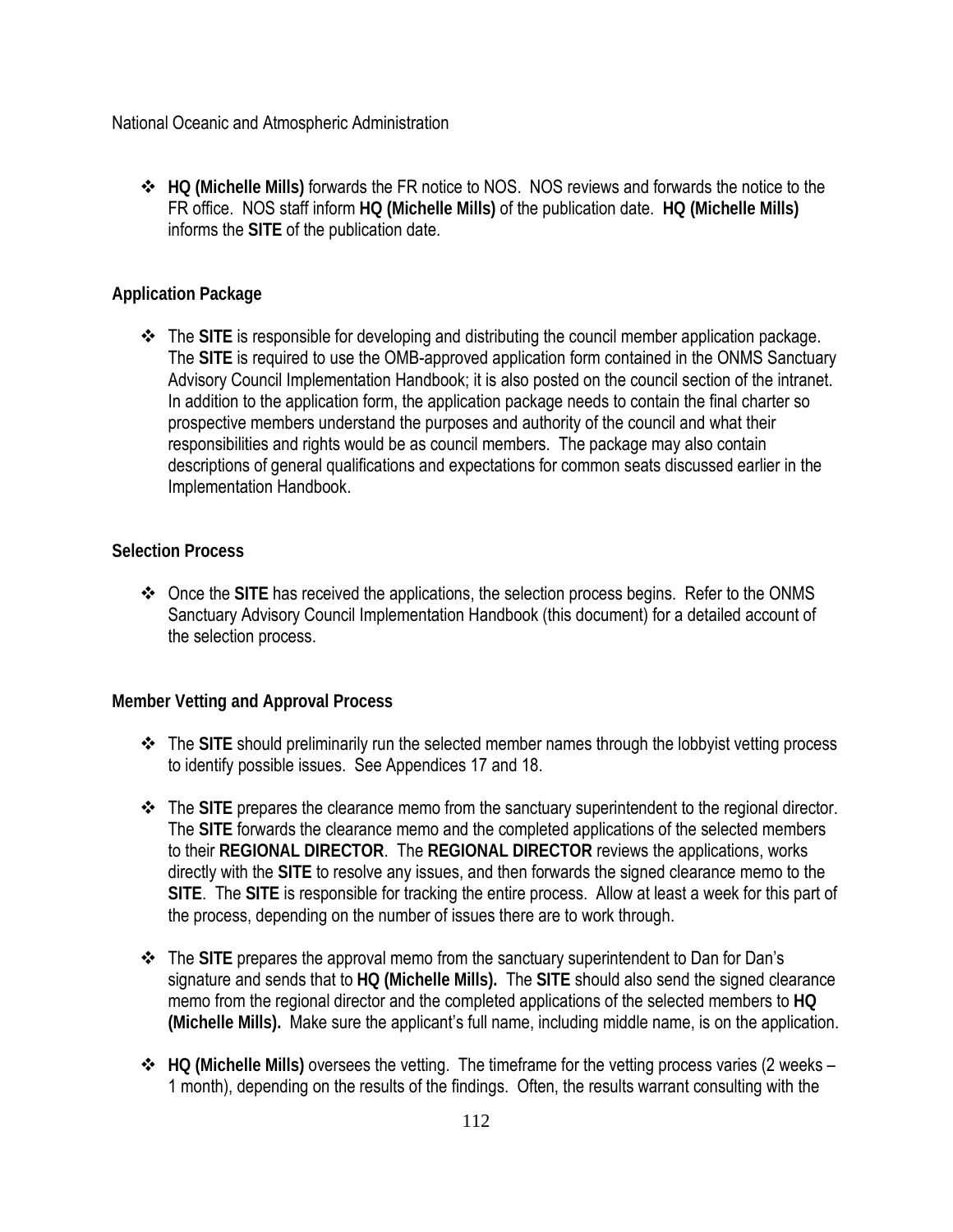**SITE** to determine if a selected applicant would be a qualified council member in light of the findings.

 Once any problems have been resolved, **HQ (Michelle Mills)** forwards the approval memo to Dan for signature. After signature, **HQ (Michelle Mills)** faxes or emails the approval memo to the **SITE**  and mails the original. Note: Potential members should not be notified of their acceptance and their names should not appear in any public documents or websites identifying them as council members until after the vetting is complete and the Director signs the approval memorandum..

## **Applicant Notification**

 It is the **SITE's** responsibility to notify the applicants if they were selected or not. It is the **SITE's**  responsibility to develop a press release to announce the new council members (See Appendix 4).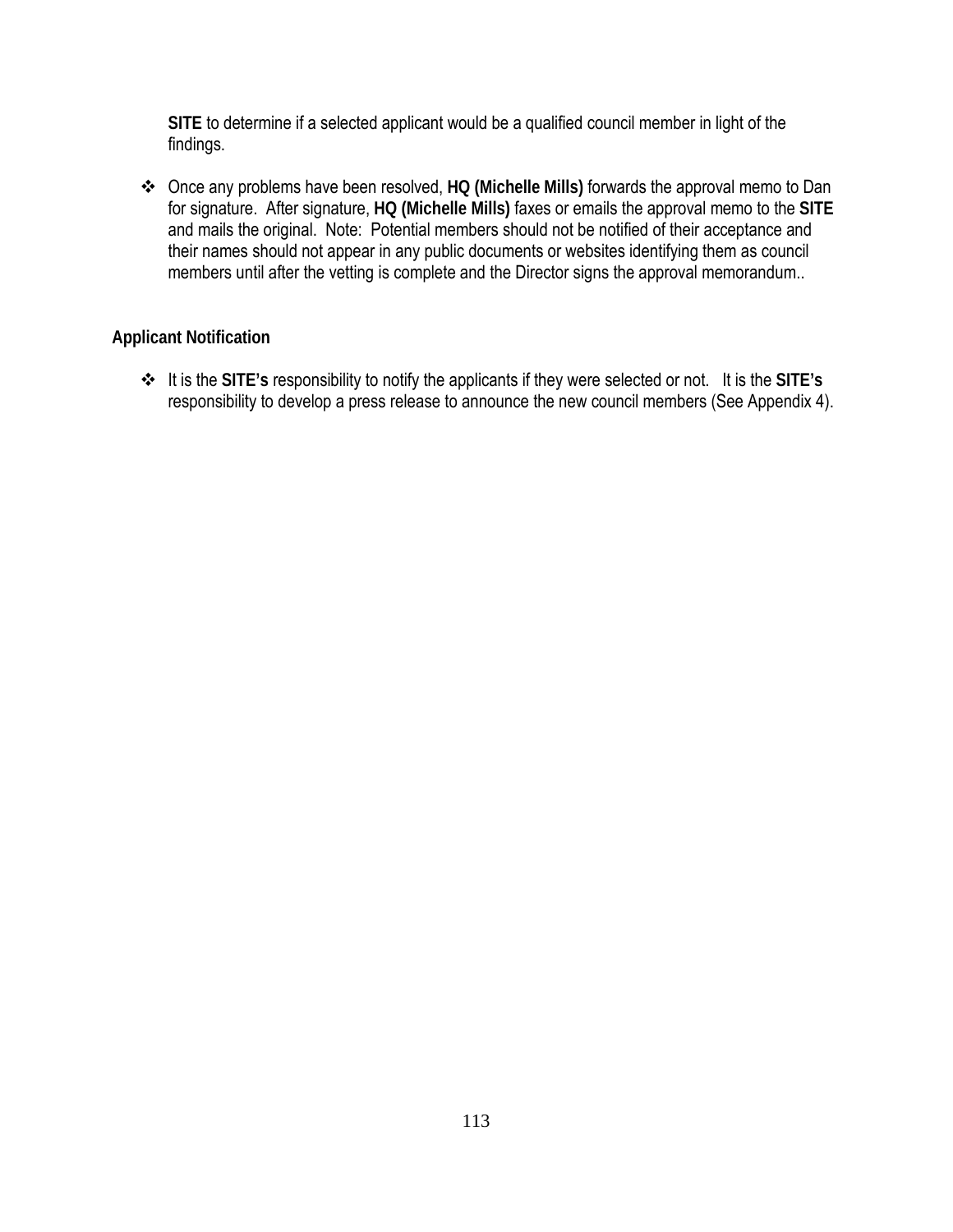#### **Appendix 16 – Charter Amendment Process**

**Charter Amendment Process ONMS HQ and Site Roles**

- The **SITE** is responsible for preparing the charter amendment and cover memo, emailing them to **HQ (KAREN BRUBECK)** for an initial review, and doing any back and forth necessary. See appendices for Model Charter Amendment and Model Cover Memo for Charter Amendment Approval. The review ensures that any changes are consistent with national policy on councils. The **SITE** should allow a minimum of two weeks, depending on the issues involved, for review and signature of the amendment.
- Once the initial review has taken place, the **SITE** finalizes the charter amendment. The **SITE** emails the final charter amendment and cover memo to **HQ (MICHELLE MILLS, CC KAREN BRUBECK)**. **KAREN BRUBECK** prepares a review memo for Dan for inclusion with the charter amendment and emails to **MICHELLE MILLS**. **MICHELLE MILLS** facilitates the final review at **HQ (with JOHN ARMOR AND DAN BASTA)** and obtains Dan's signature.
- After signature, **HQ (MICHELLE MILLS)** PDFs the signed version and emails it to the **SITE** and **KAREN BRUBECK**. **MICHELLE MILLS** mails the original to the **SITE**.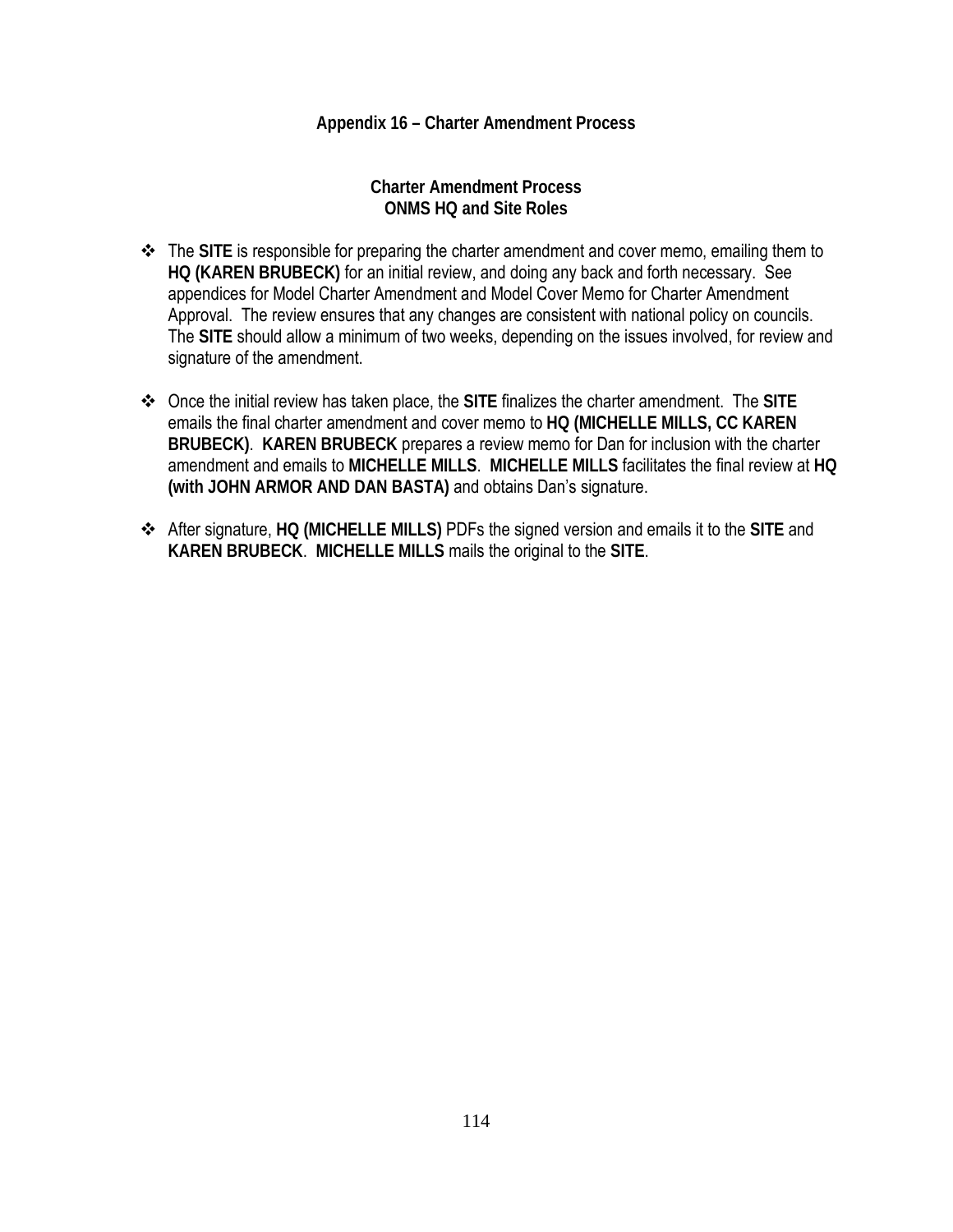## **Appendix 17 – Accessing the Senate Lobbyist Database**

A May 7, 2009 memorandum from Rick Siger, Director, Office of White House Liaison regarding Lobbyist Restrictions for Boards, Commissions, and Advisory Committees provided the following guidance:

The White House has requested that Executive Branch Agencies adopt additional vetting responsibilities for boards, commissions, advisory committees, and related entities. Bureaus responsibility for these entities should, in the course of their standard vetting process, add a lobbyist check.

Specifically, if an individual candidate has been a federally registered lobbyist in the two year period before their appointment date, they may not be a member of a board, commission, or advisory committee. This requirement is not retroactive – it does NOT apply to existing members of boards or committees.

Instructions for how to determine if a prospective board member is a lobbyist can be found below. Lobbyists and lobbying firms are required to register with the Secretary of the Senate and the Clerk of the House of Representatives simultaneously; therefore search instructions are only included for the Senate Database.

- Access the Senate's LDA Database at: <http://soprweb.senate.gov/index.cfm?event=selectfields>
- Check the box marked "lobbyist name" and then "submit"
- \* Type the board or committee candidate's name in the format "last name, first name." Please note that you should use various permutations of a candidate's name to ensure that your search can obtain a hit. For example, "Chris Smith" should be searched as "Smith, Chris," "Smith, Christopher,", and "Smith, C."
- Check to see if the search produces any relevant documents (e.g. registration forms or termination reports) within two-years preceding the candidate's appointment; if there are relevant documents, open the file (generally a PDF) and search for the candidate's name.

Note: ONMS HQ will also conduct the full check and summarize findings during the vetting process. This preliminary check at the site level is simply to identify any possible issues early in the process.